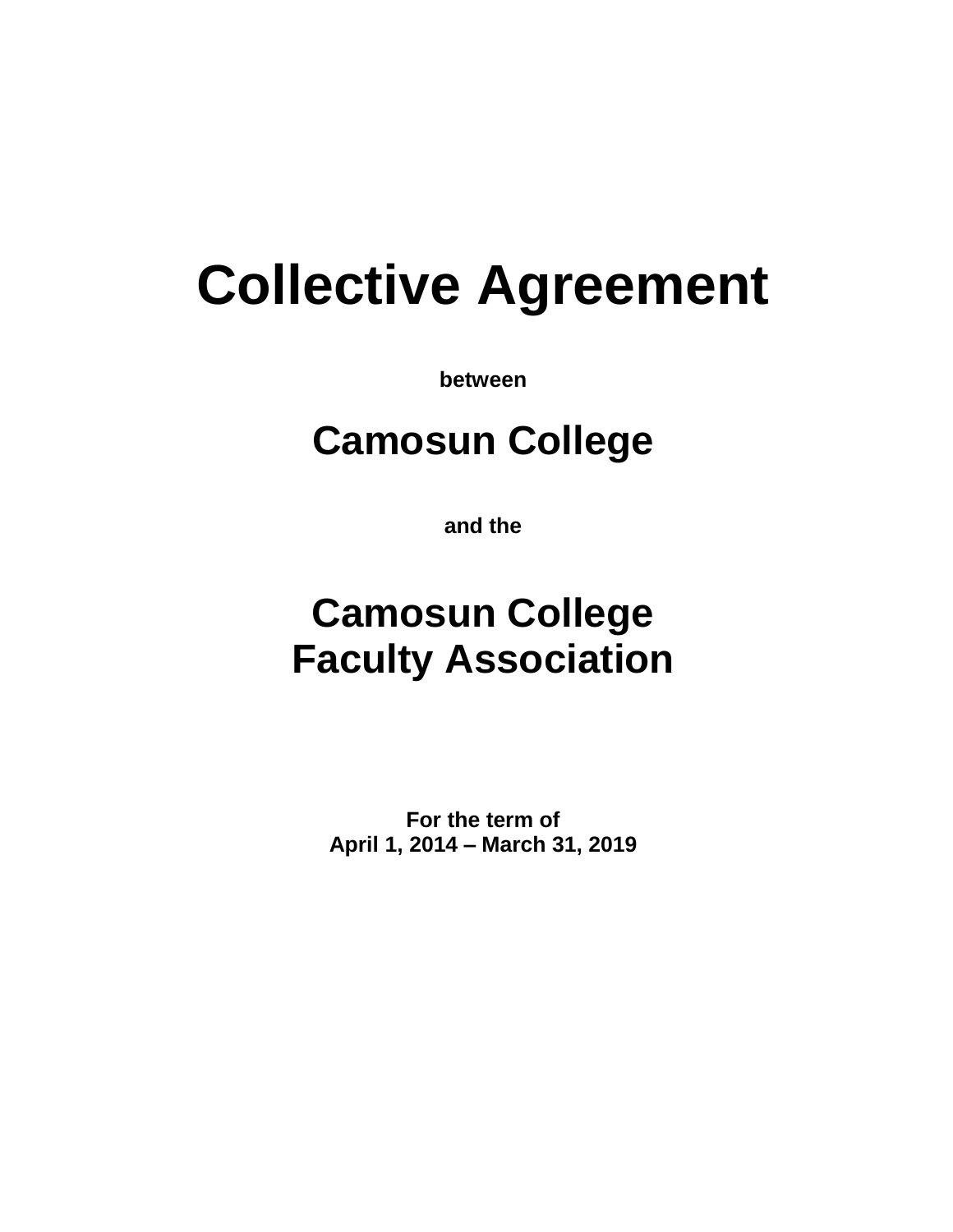# **Table of Contents**

| 1.   |                                                                               | 9   |
|------|-------------------------------------------------------------------------------|-----|
| 1.01 | <b>Initial Appointments</b>                                                   | 9   |
| 1.02 | <b>Term Appointments</b>                                                      | 9   |
| 1.03 | <b>Probationary Appointments</b>                                              | 11  |
| 1.04 | <b>Continuing Appointments</b>                                                | 12  |
| 1.05 | <b>Letter of Acceptance of Appointment</b>                                    | 14  |
| 1.06 | <b>Selection of New Faculty</b>                                               | 15  |
| 1.07 | <b>Seniority</b>                                                              | 15  |
| 1.08 | <b>Teaching Rights of College Administrators and Exempt Staff</b>             | 15  |
| 1.09 | Faculty Status for College Administrators and Other Exempt Employees          | 15  |
| 2.   |                                                                               | .17 |
| 2.01 | <b>Resignation</b>                                                            | 17  |
| 2.02 | <b>Probationary Appointments</b>                                              | 17  |
| 2.03 | <b>Disciplinary Process</b>                                                   | 17  |
| 3.   |                                                                               | 18  |
| 3.01 | <b>Notification</b>                                                           | 18  |
| 3.02 | <b>Process</b>                                                                | 19  |
| 3.03 | Retraining                                                                    | 19  |
| 3.04 | Severance Pay and Reappointment                                               | 20  |
| 4.   |                                                                               | 21  |
| 4.01 | <b>Placement</b>                                                              | 21  |
| 4.02 | <b>Salary Range</b>                                                           | 22  |
| 4.03 | Recognition of Work Experience and Additional Education for Initial Placement | 22  |
| 4.04 | <b>Initial Placement Procedure</b>                                            | 23  |
| 4.05 | <b>Payment of Salaries</b>                                                    | 23  |
| 5.   |                                                                               | 24  |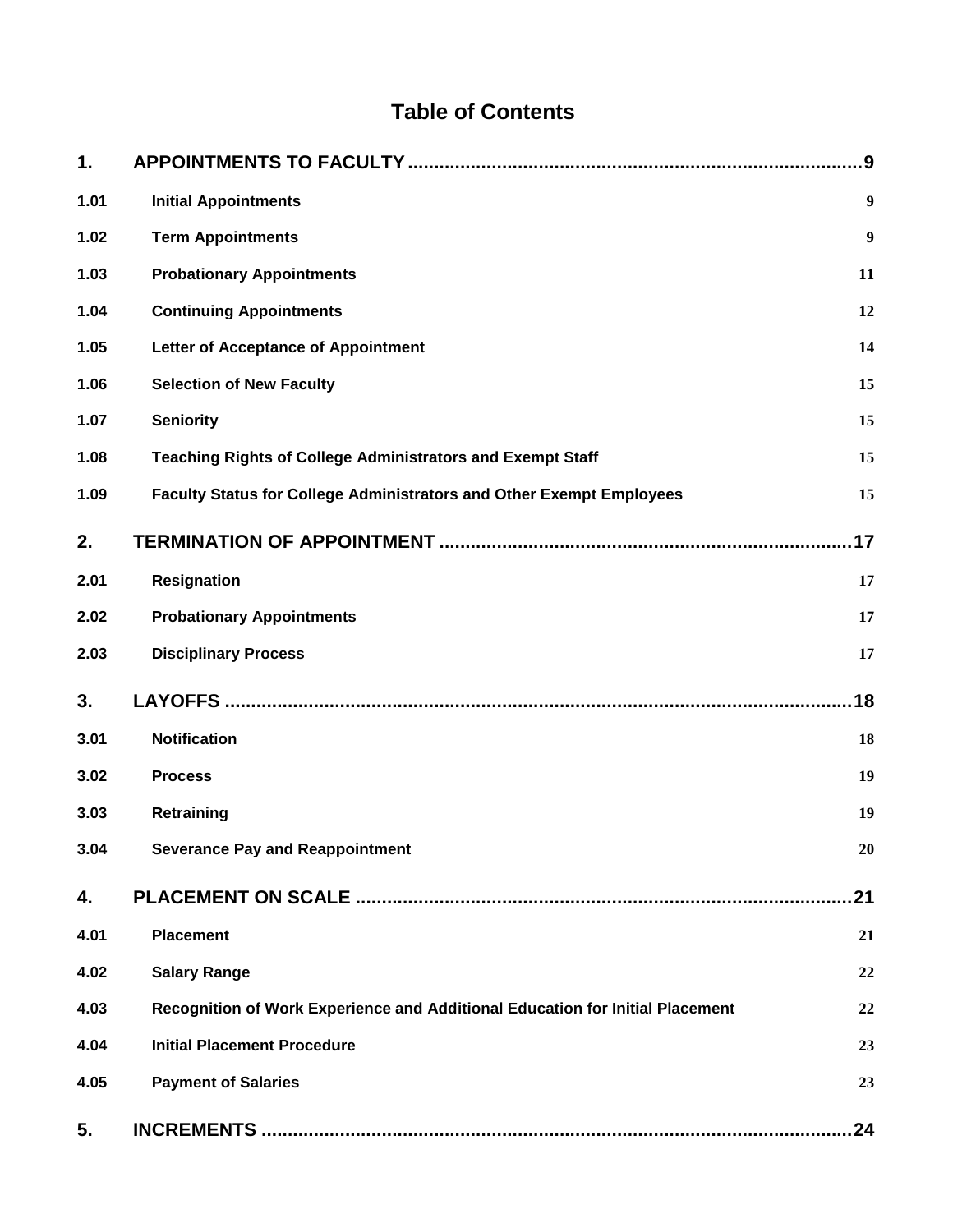| 5.01  | <b>Advanced Placement Upon Change of Qualifications</b> | 24  |
|-------|---------------------------------------------------------|-----|
| 5.02  | <b>Increments for Service</b>                           | 25  |
| 5.03  | <b>Professional Development Leave</b>                   | 25  |
| 6.    |                                                         | 25  |
| 6.01  | <b>Stipend</b>                                          | 25  |
| 6.02  | <b>Change of Stipend</b>                                | 25  |
| 6.03  | <b>Duties of Chairs</b>                                 | 26  |
| 6.04  | <b>Complement of Chairs</b>                             | 26  |
| 6.05  | <b>Appointment of Chairs</b>                            | 26  |
| 6.06  | <b>Term of Office of Chairs</b>                         | 26  |
| 6.07  | <b>Allocation of Chair Positions</b>                    | 26  |
| 7.    |                                                         | 27  |
| 7.01  | Workload                                                | 27  |
| 7.02  | <b>Weekly Contact Hours</b>                             | 29  |
| 7.03  | Non-Teaching Employees and Non-Teaching Duties          | 29  |
| 7.04  | <b>Substitute Instructors</b>                           | 30  |
| 7.05  | <b>Continuing Education (CE)</b>                        | 31  |
| 7.06  | <b>Preparation Time for New Employees</b>               | 31  |
| 8.    |                                                         | 32  |
| 8.01  | <b>Entitlement</b>                                      | 32  |
| 8.02  | <b>Sickness</b>                                         | 33  |
| 8.03  | <b>Unused and Overused Vacation</b>                     | 33  |
| 9.    |                                                         | .33 |
| 10.   |                                                         | .33 |
| 10.01 | <b>Scheduled Development Time for Faculty</b>           | 33  |
| 10.02 | <b>Professional Development Fund</b>                    | 38  |
| 10.03 | <b>Faculty Exchanges</b>                                | 38  |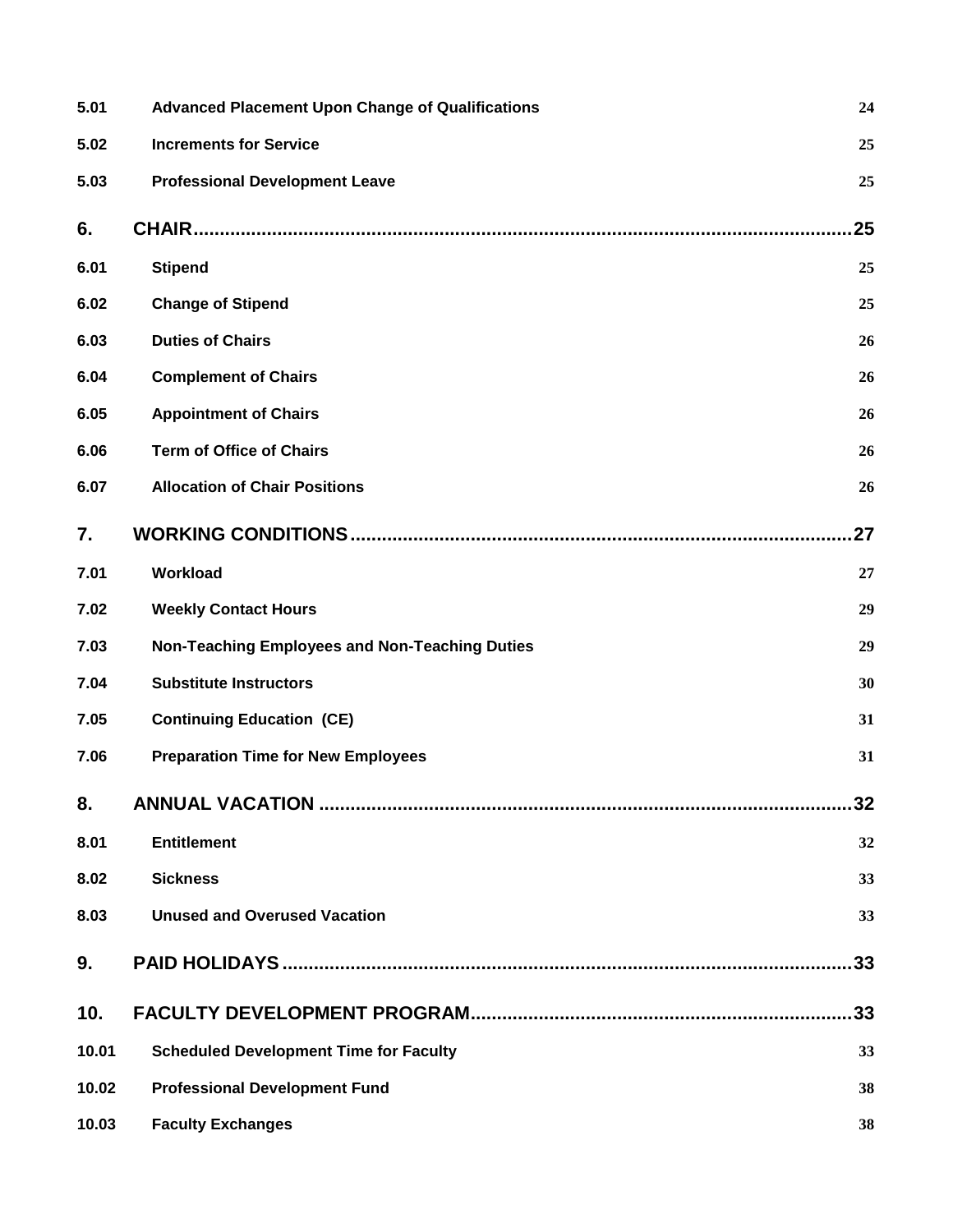| 10.04 | <b>Professional Fees</b>                         | 39 |
|-------|--------------------------------------------------|----|
| 11.   |                                                  | 39 |
| 11.01 | <b>Seek Election</b>                             | 39 |
| 11.02 | Campaign                                         | 39 |
| 11.03 | Leave                                            | 39 |
| 12.   |                                                  | 39 |
| 13.   |                                                  | 39 |
| 13.01 | <b>Unpaid Leave</b>                              | 39 |
| 13.02 | <b>Bereavement Leave</b>                         | 40 |
| 13.03 | <b>Deferred Salary Leave Plan</b>                | 40 |
| 13.04 | <b>Pension on Professional Development Leave</b> | 40 |
| 14.   |                                                  | 41 |
| 14.01 | <b>Parental Leave</b>                            | 41 |
| 14.02 | <b>Non-Birth Parent Leave</b>                    | 41 |
| 14.03 | <b>Adoption Leave</b>                            | 41 |
| 15.   |                                                  | 42 |
| 15.01 | <b>Sick Leave</b>                                | 42 |
|       | 15.02 Accumulated Sick Leave                     | 42 |
| 15.03 | <b>Family Illness</b>                            | 43 |
| 15.04 | <b>Sick Leave Bank</b>                           | 43 |
| 16.   |                                                  | 45 |
| 16.01 | <b>WorkSafeBC</b>                                | 45 |
| 16.02 | <b>Occupational Health and Safety</b>            | 45 |
| 17.   |                                                  | 47 |
| 17.01 | <b>Benefit Details</b>                           | 47 |
| 17.02 | <b>Medical Services Plan</b>                     | 47 |
| 17.03 | <b>Extended Health Benefits</b>                  | 47 |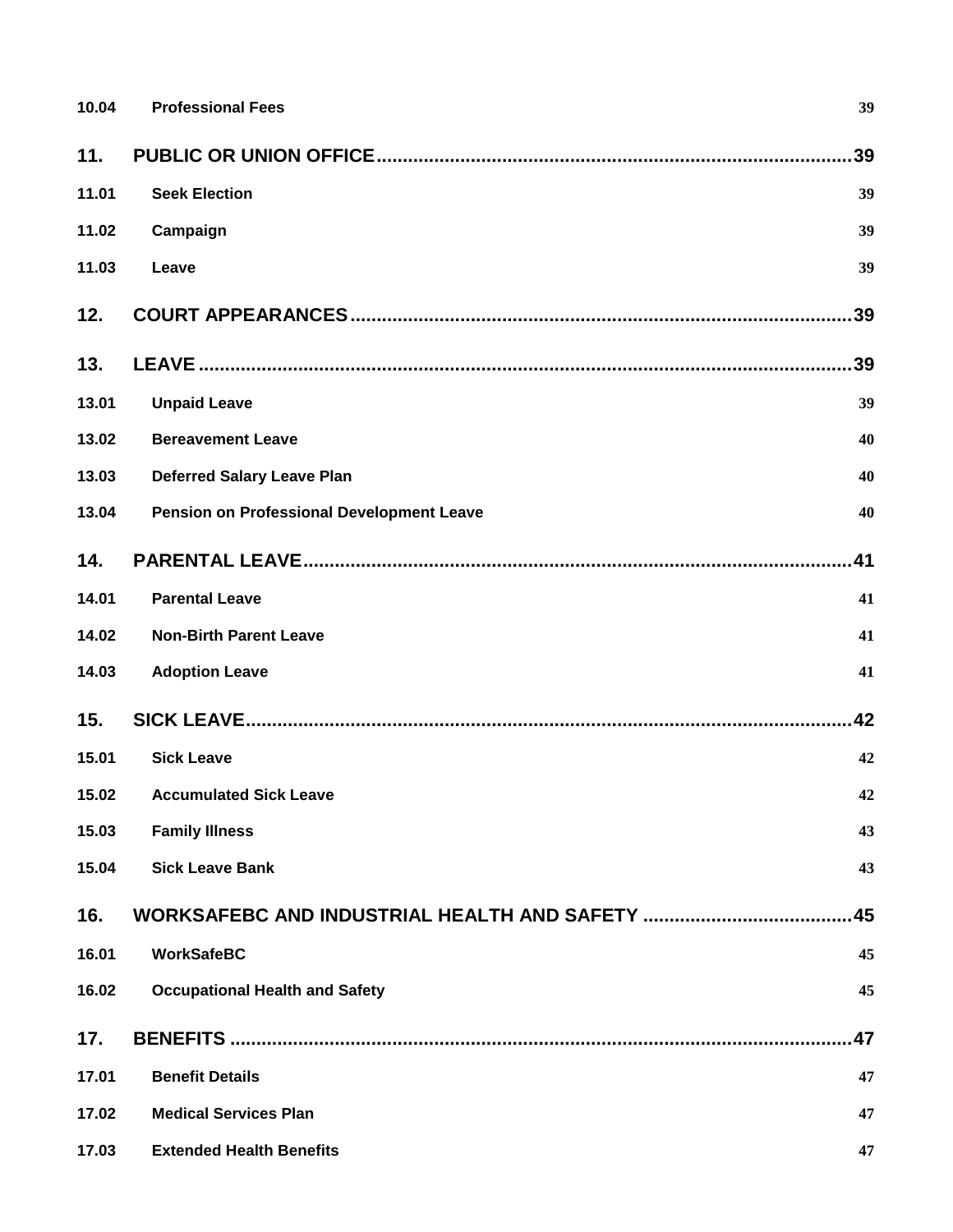| 17.04 | <b>Dental Plan</b>                                       | 48  |
|-------|----------------------------------------------------------|-----|
| 17.05 | <b>Group Life and Accidental Death and Dismemberment</b> | 48  |
| 17.06 | <b>Disability Insurance</b>                              | 48  |
| 17.07 | <b>Pension</b>                                           | 50  |
| 17.08 | <b>Tuition Fees</b>                                      | 50  |
| 18.   |                                                          | 50  |
| 18.01 | <b>Early Retirement</b>                                  | 50  |
| 18.02 | <b>Early Retirement Incentive</b>                        | 50  |
| 18.03 | <b>Post-Retirement Employment</b>                        | 51  |
| 19.   |                                                          |     |
| 20.   |                                                          | .52 |
| 21.   |                                                          | .52 |
| 21.01 | <b>Resolution of Disputes or Complaints</b>              | 52  |
| 21.02 | <b>Variation of Procedure</b>                            | 54  |
| 22.   |                                                          | .54 |
| 22.01 | <b>Bargaining Unit Definition</b>                        | 54  |
| 22.02 | <b>Membership</b>                                        | 54  |
| 22.03 | <b>Dues</b>                                              | 54  |
| 23.   |                                                          | 54  |
| 23.01 | <b>Individual Agreements</b>                             | 54  |
| 23.02 | <b>Fair Treatment</b>                                    | 55  |
| 23.03 | <b>Leave for Union Business</b>                          | 55  |
| 23.04 | <b>Release Time</b>                                      | 55  |
| 23.05 | <b>Picket Lines</b>                                      | 56  |
| 23.06 | <b>Struck Work</b>                                       | 56  |
| 24.   |                                                          |     |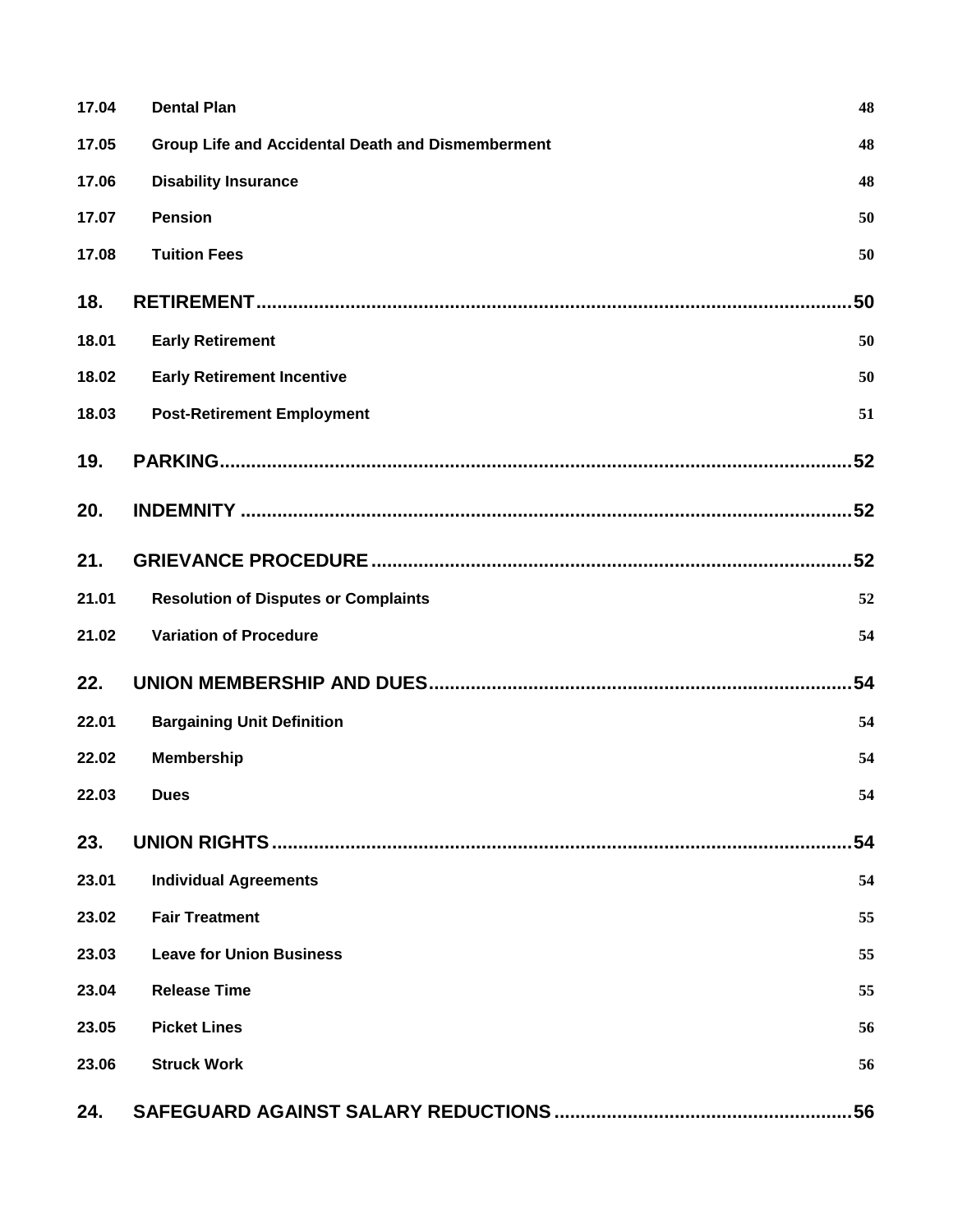| 25.   |                                                               |    |
|-------|---------------------------------------------------------------|----|
| 26.   |                                                               |    |
| 27.   |                                                               |    |
| 28.   |                                                               |    |
| 28.01 | <b>Methods and Criteria of Appraisal</b>                      | 57 |
| 28.02 | <b>Appraisal of Continuing Employees</b>                      | 57 |
| 28.03 | <b>Appraisal of Probationary Employees</b>                    | 59 |
| 28.04 | <b>Appraisal of Term Employees</b>                            | 60 |
| 28.05 | <b>Distribution of Appraisal Documents</b>                    | 62 |
| 29.   |                                                               |    |
| 30.   |                                                               |    |
| 31.   | COMMUNITY INVOLVEMENT AND ENTREPRENEURIAL ACTIVITY  63        |    |
| 32.   |                                                               |    |
| 33.   |                                                               |    |
| 34.   |                                                               |    |
|       |                                                               |    |
|       |                                                               |    |
|       | APPENDIX C: SUMMARY OF BENEFIT COVERAGE FOR TERM EMPLOYEES 67 |    |
|       |                                                               |    |
|       |                                                               |    |
|       | <b>RE: ADVANCED PLACEMENT REVIEW COMMITTEE</b>                | 72 |
|       | <b>RE: JOINT COMMITTEE ON SCHEDULED DEVELOPMENT</b>           | 74 |
|       | <b>RE: FACULTY ON SECONDMENT TO ADMINISTRATIVE POSITIONS</b>  | 75 |
|       | <b>RE: CO-OP SUPERVISION</b>                                  | 76 |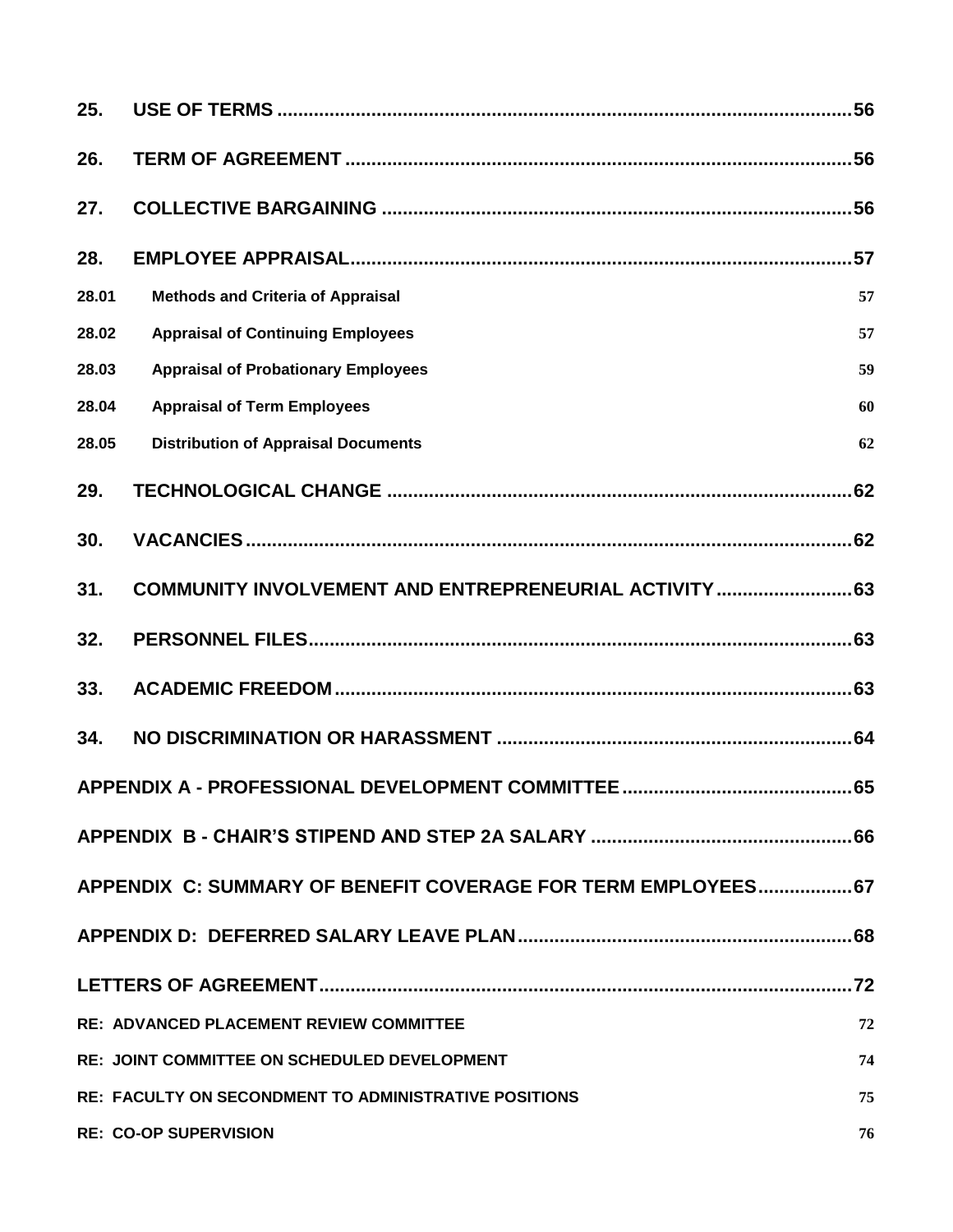| <b>RE: COMMON FACULTY PROFESSIONAL DEVELOPMENT FUND</b> | 78 |
|---------------------------------------------------------|----|
| <b>RE: INITIAL PLACEMENT PROCEDURE</b>                  | 81 |
| <b>RE: ALTERNATIVE TRANSPORTATION DIVIDEND PROGRAM</b>  | 82 |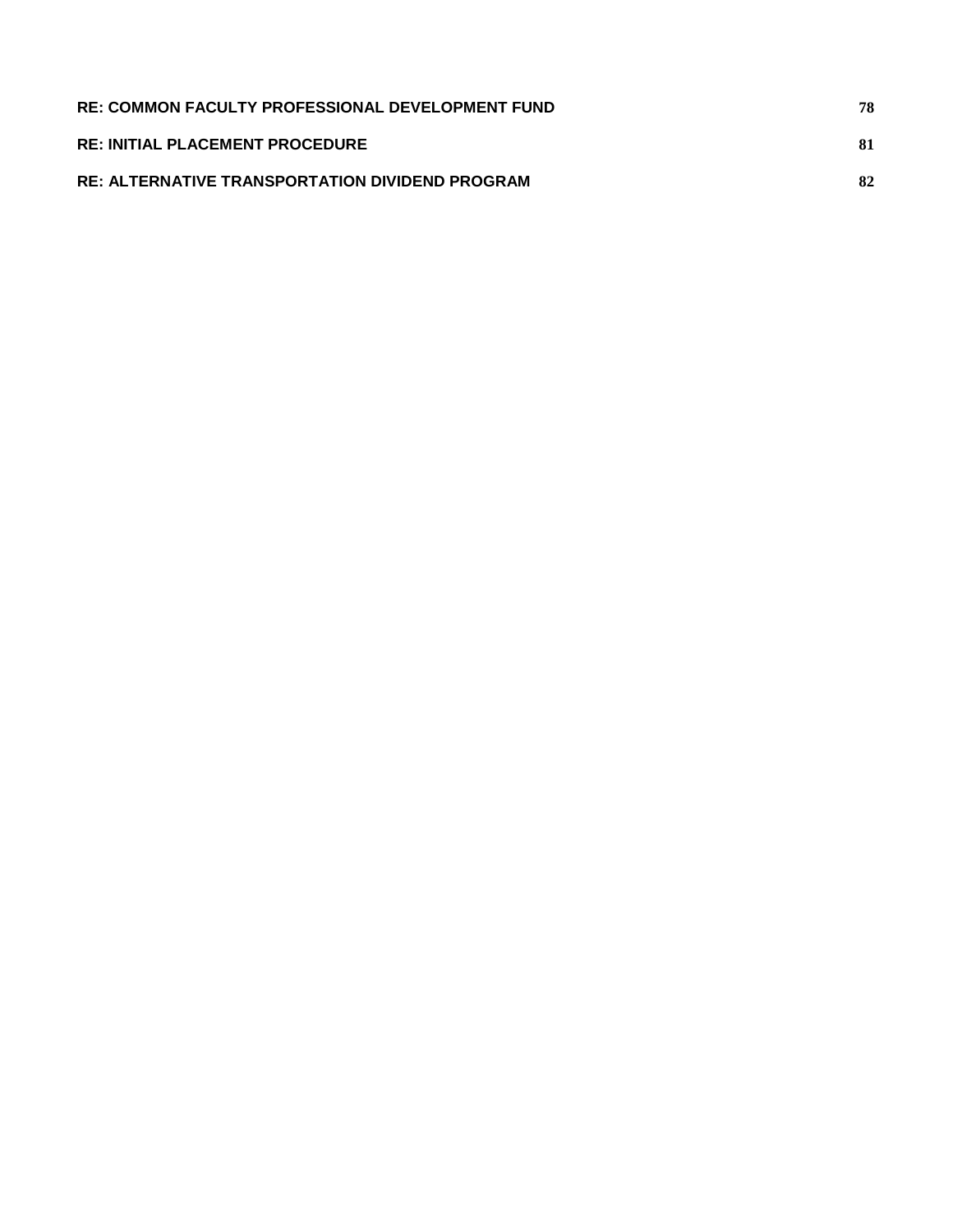THIS AGREEMENT made and entered for the term April 1, 2014 to March 31, 2019,

BETWEEN:

#### **CAMOSUN COLLEGE**

(hereinafter called the "Employer")

OF THE FIRST PART

AND THE

# **CAMOSUN COLLEGE FACULTY ASSOCIATION**

(hereinafter called the "Union")

#### OF THE SECOND PART

WHEREAS the Board is an Employer within the meaning of the Labour Code of British Columbia Act;

AND WHEREAS the Camosun College Faculty Association is a certified bargaining agent for faculty under the Act;

AND WHEREAS the parties have carried on collective bargaining under the Act and have reached agreement as herein expressed;

NOW THIS AGREEMENT WITNESSETH THAT THE PARTIES HERETO AGREE EACH WITH THE OTHER AS FOLLOWS: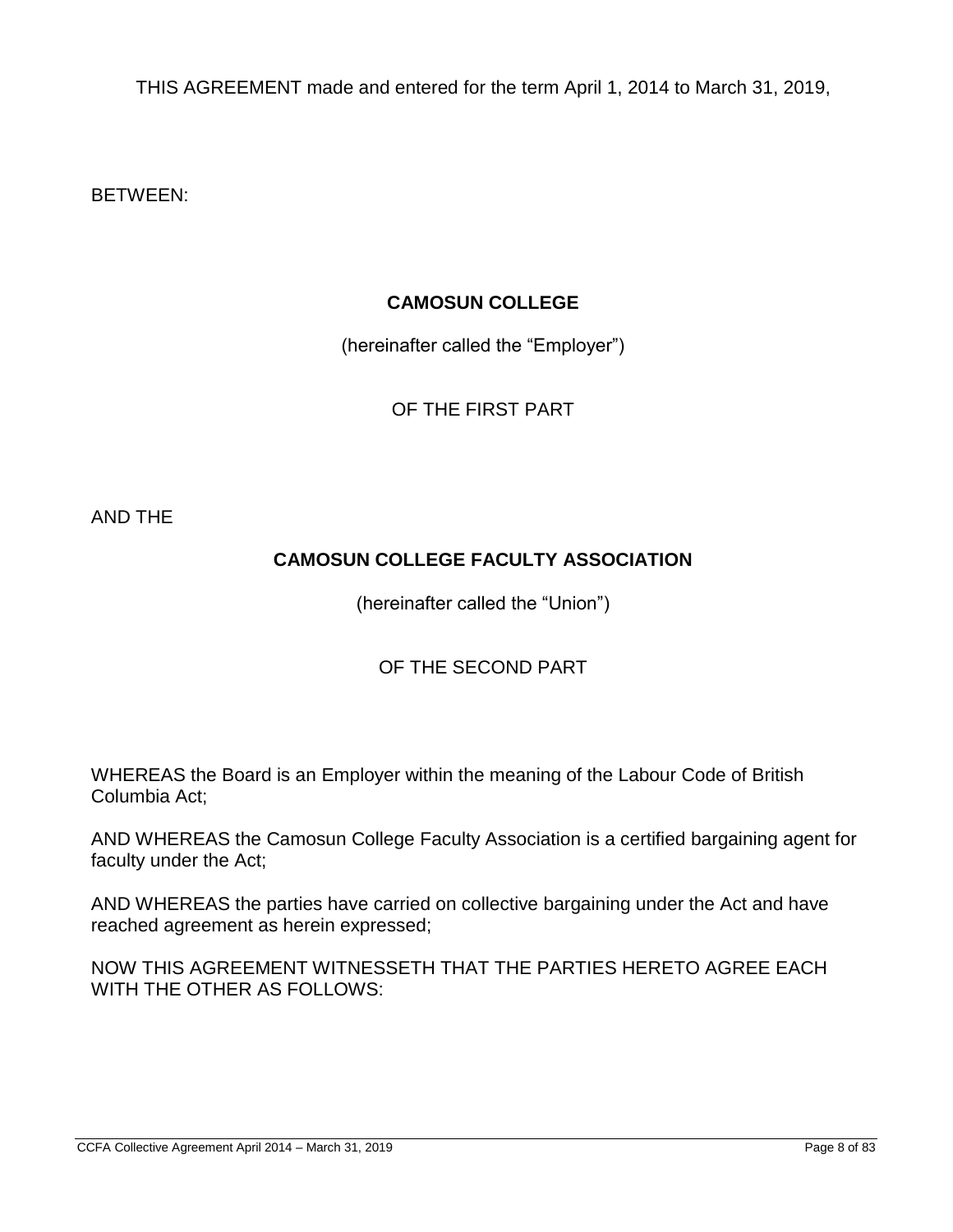# <span id="page-8-0"></span>**1. APPOINTMENTS TO FACULTY**

#### <span id="page-8-1"></span>**1.01 Initial Appointments**

Initial appointments shall be either probationary for a two (2) year period or term as outlined in Clause 1.02.

Subsequent appointments shall be either probationary, continuing, or term as outlined below.

#### <span id="page-8-2"></span>**1.02 Term Appointments**

**(a)** A term appointment is one with a pre-established end date. Such positions shall not be less than fifty percent (50%) of full-time employment unless there is insufficient work available to create a position of fifty percent (50%) of full-time employment or higher.

Effective the date of ratification for this agreement, no school or the group of non-school based faculty may fill more than twenty percent (20%) of its full-time equivalent positions with term Employees, excluding those hired to replace those faculty on leave, secondment, performing professional, curriculum, or program development activities, or those assuming probationary assignments under 1.03 (c).

When a continuing position is vacated, it shall not be replaced by a term position unless emergencies or other unforeseen circumstances do not allow for normal selection procedures. In such instances, a continuing position shall be posted at the first opportunity.

- **(b)** When seniority is calculated, accumulated service on term appointments shall include earned vacation, whether taken as time off or as payment in lieu. In instances when vacation pay is received, not vacation time, the seniority earned shall be the same as if the Employee had been credited with vacation time. In other words, earned seniority shall not be diminished as a result of a Faculty Member earning payment in lieu rather than vacation time. In these instances, seniority will be calculated by multiplying the employment period by 1.2.
- **(c)** Instructional term appointments will cover one (1) week of preparation time, the instruction period, and exam period or wrap-up period, to equate to sixteen (16) weeks for a standard full semester and thirteen (13) weeks for a standard full quarter.

Appointments for periods other than a standard full semester or quarter shall reflect the actual instruction period together with one (1) week's preparation time and one (1) week for the exam period or wrap-up period.

Any individual whose percentage of full-time employment is consistently 50% or higher for two successive terms (i.e. semesters or quarters) shall have a single appointment which extends through both semesters or quarters. If an individual's percentage of fulltime employment at the beginning of the second term differs from the percentage at the end of the first, the period between the terms will be paid according to the percentage of employment in place at the beginning of the second term. For the purpose of this clause, May-June and July-August shall each be considered semesters.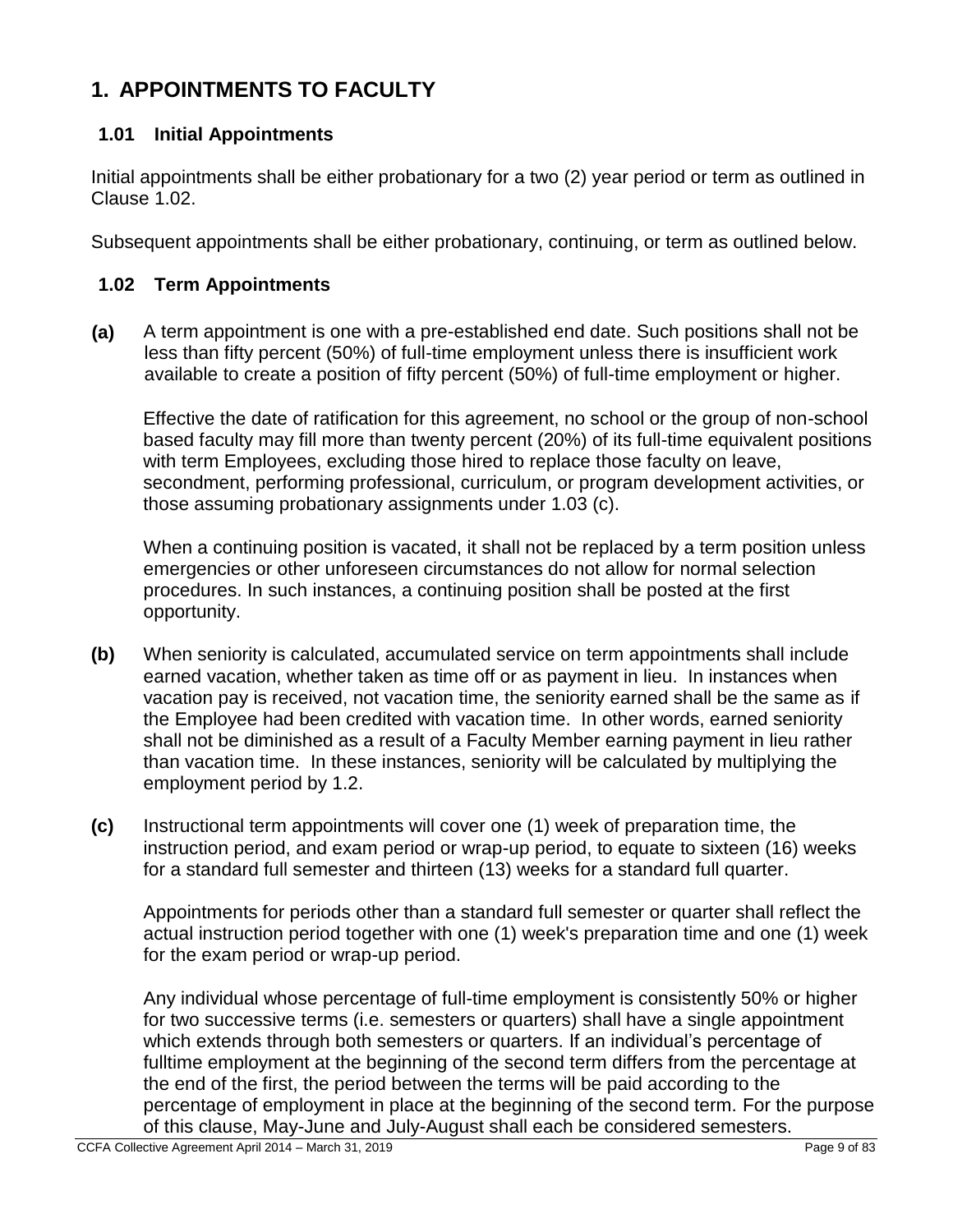Payment for term appointments shall be calculated on a daily rate based on the individual Faculty Member's placement on the faculty salary scale.

**(d)** Indefinite term appointments - to replace a continuing or probationary Faculty Member on disability leave, the Employer may offer an indefinite term appointment, giving the new Employee access to benefits and other provisions for probationary Employees, providing there has been appropriate opportunity for recruitment and selection.

If the disabled faculty member is declared able and returns to work, the replacement appointee shall receive one (1) month's notice or payment in lieu of notice.

If the disabled Faculty Member is unable to return to work within the period of time allowed under clause 17.06(d) and (e), the indefinite term appointment will be converted to a regular probationary or continuing appointment.

**(e)** Internships - The Employer may create a limited number of faculty internship positions, each of which requires the approval of the Union.

Each internship position shall be for a one (1) or a two (2) year period, with a workload from fifty percent (50%) to one hundred percent (100%). The Employee hired for each position will have no more than one (1) year of college-related experience in his/her field of expertise. The approved staffing profile will not be increased by the addition of interns.

An Employer/Employee relations committee shall recommend guidelines for the application of this clause. The recommendations shall be forwarded to the President of the College and the President of the CCFA within six (6) months of the signing of this agreement, unless a later date is agreed to by the two Presidents, and shall form the basis for the application of this clause, subject to approval by the CCFA and the administration.

**(f)** Service accumulated during term appointments shall be credited toward seniority and all other benefits for which the Employee is eligible. In those instances in which the length of the appointment has permitted adequate time for regular faculty evaluation procedures to be applied, and where such evaluation has been fully satisfactory, all service accumulated will be credited toward the probationary appointment, provided that the conditions of the term assignment do not differ significantly from the position being offered. Service credited towards probation under this clause will be counted in terms of percentage of full-time employment, with two (2) full-time equivalent years required for completion of the equivalent of probation.

Should a Faculty Member accept a probationary appointment prior to completing two (2) full-time equivalent years of service on term appointments, the length of probation will consist of two (2) years minus the FTE time on term contracts. The remaining probation will be counted in aggregate, not FTE time.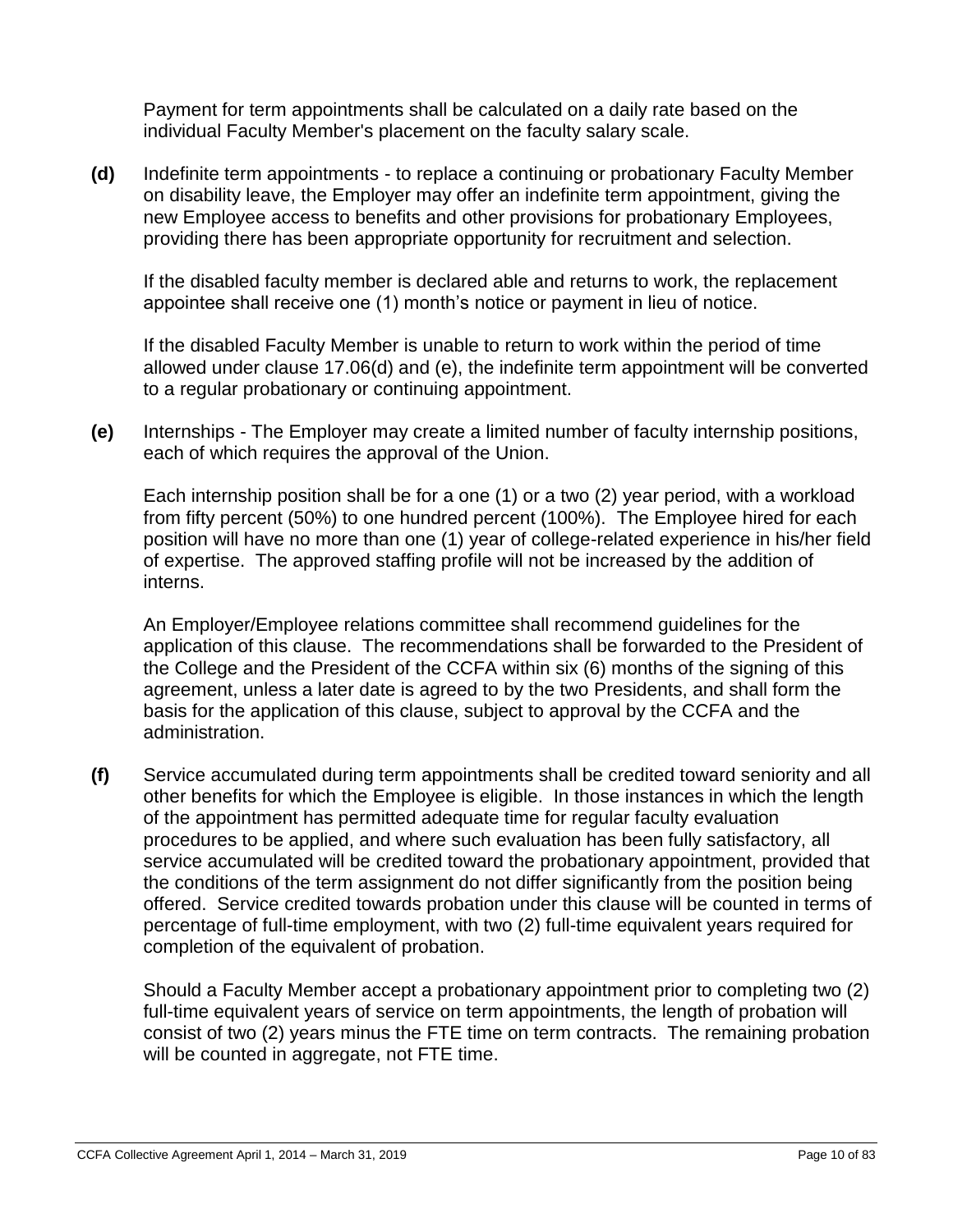#### **(g)** Right of First Refusal

(i) Term Faculty Members employed for two (2) semesters or three (3) quarters for the equivalent of two (2) consecutive academic years shall have the right of first refusal for the same or an equivalent term assignment in the next employment period, subject to successful evaluations.

(ii) In the case of assignments which occur annually for one (1) semester or quarter only, a term Faculty Member shall have the right of first refusal for that assignment when he/she has been employed on that assignment three (3) consecutive times and has been successfully evaluated.

(iii) A Faculty Member, following successful evaluation and completion of the required number of semesters or quarters as defined above, shall obtain this right of first refusal by filing an application with his/her school office.

(iv) The Employer may not deny an individual first refusal rights under this clause as a result of having neglected to carry out evaluations of the Employee.

(v) First refusal rights remain in effect for one (1) year from the date of termination of the most recent term appointment and are renewed with each subsequent term appointment unless there is a break of more than one (1) year between appointments.

(vi) Without relinquishing the rights stipulated in this clause, a Faculty Member may refuse employment for one (1) quarter or semester after each two (2) semesters or three (3) quarters of employment in order to provide the Employee with the equivalent of a regular vacation period.

Any additional refusal of employment shall result in the relinquishing of the rights stipulated in this clause.

(vii) Should two or more term Employees qualify for an appointment under this clause, the appointment shall be granted to the individual deemed most qualified by the Dean in consultation with the Chair and other Faculty Members within the department.

Should the Dean deem two (2) or more term Employees equally qualified, the appointment shall be granted to the individual with the most service in the bargaining unit.

#### <span id="page-10-0"></span>**1.03 Probationary Appointments**

- **(a)** A probationary appointment precedes a continuing appointment, except in the case of any former term Employee who completed the equivalent of a probationary period while on term assignments.
- **(b)** Probationary appointments shall be made for positions with fifty percent (50%) or more of an annual workload. The duration of the probationary period shall be two (2) academic years, irrespective of percentage of full-time equivalent employment, minus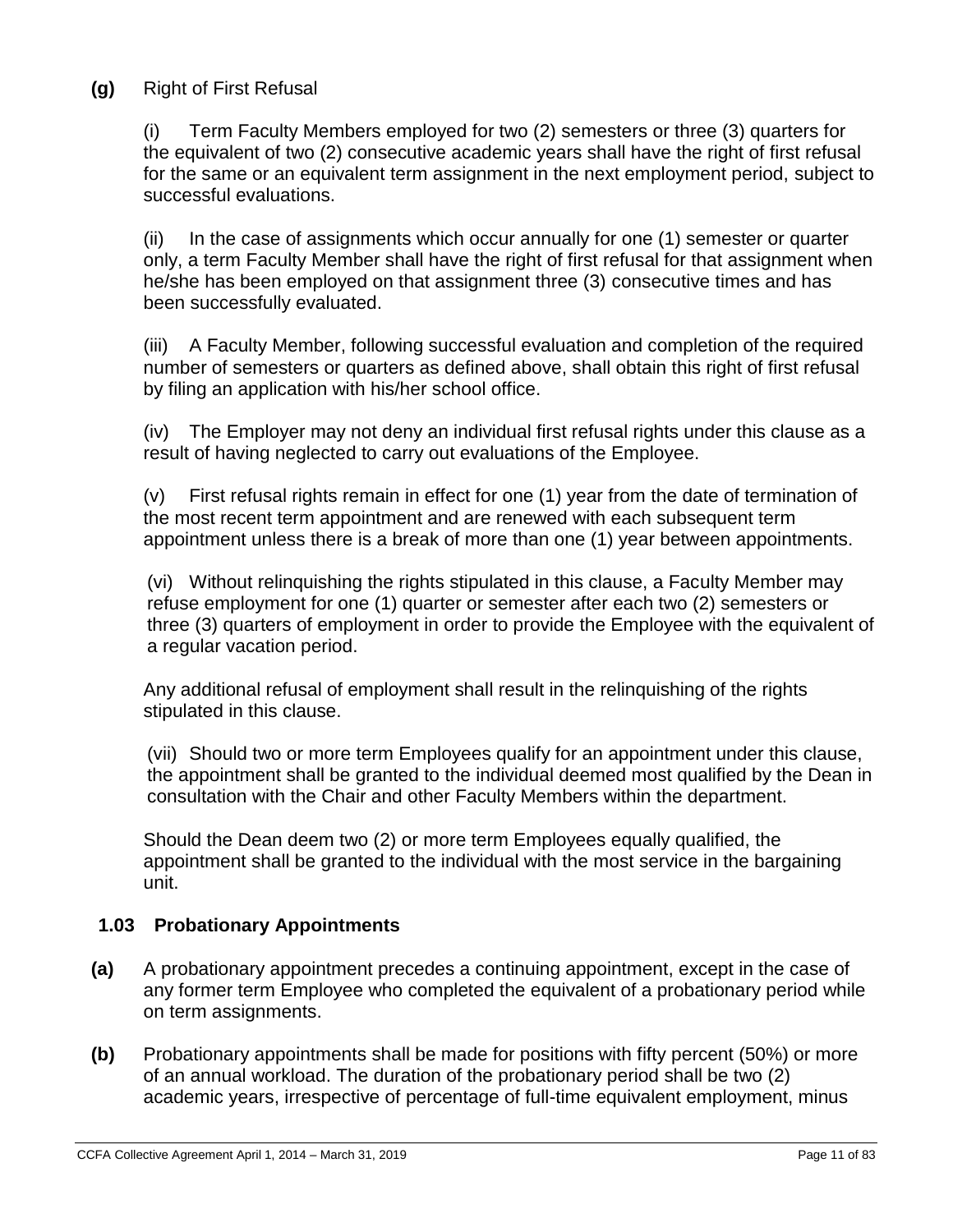the length of accumulated full-time equivalent service in term positions which do not differ significantly from the position being offered.

- **(c)** The probationary period for continuing faculty who assume assignments in another department shall be one (1) academic year. No probationary period is required when the department to which the Faculty Member transfers is deemed by the appropriate Vice-President to be similar in nature to the Faculty Member's original department. If continuing faculty have an unsuccessful probation in another department, they shall be re-instated in their previous position or in a similar position.
- **(d)** A Faculty Member with a new probationary or continuing appointment shall receive at least one week of paid preparation time at the start of the appointment.

#### <span id="page-11-0"></span>**1.04 Continuing Appointments**

- **(a)** A Faculty Member who has successfully completed a probationary appointment shall automatically receive a continuing appointment at the same or higher percentage of employment as on the probationary contract.
- **(b)** A full-time Faculty Member may be assigned to a continuing part-time contract without loss of accumulated seniority and shall continue to accumulate seniority on a prorated basis.

Except where a reduction in staff is applicable, a full-time Faculty Member shall not be converted to part-time without mutual agreement among that member, the Union and the Employer.

In the event that a previously full-time Faculty Member who has converted to continuing part-time wishes to revert to a full-time appointment, he/she can only do so if there is a vacancy for which he/she is qualified subject to the provisions of Clause 1.04(e) or if there was an agreement specifying the duration of part-time employment prior to that member becoming part-time.

**(c)** A Faculty Member with a continuing part-time appointment shall be granted first refusal for increased employment in the same department, when, in the judgment of the Dean, in consultation with faculty and the Chair, he/she is fully qualified to perform the duties comprising the additional workload. Should more than one (1) continuing part-time Faculty Member be qualified for the increased employment, the work will be assigned to the Faculty Member judged to be best qualified for the duties involved in the additional workload.

Should the Dean deem two (2) or more continuing part-time Faculty Members equally qualified for the increased employment, the work will be assigned to the Faculty Member with the most seniority.

**(d)** Transition from Term Appointments to Probationary or Continuing Appointments.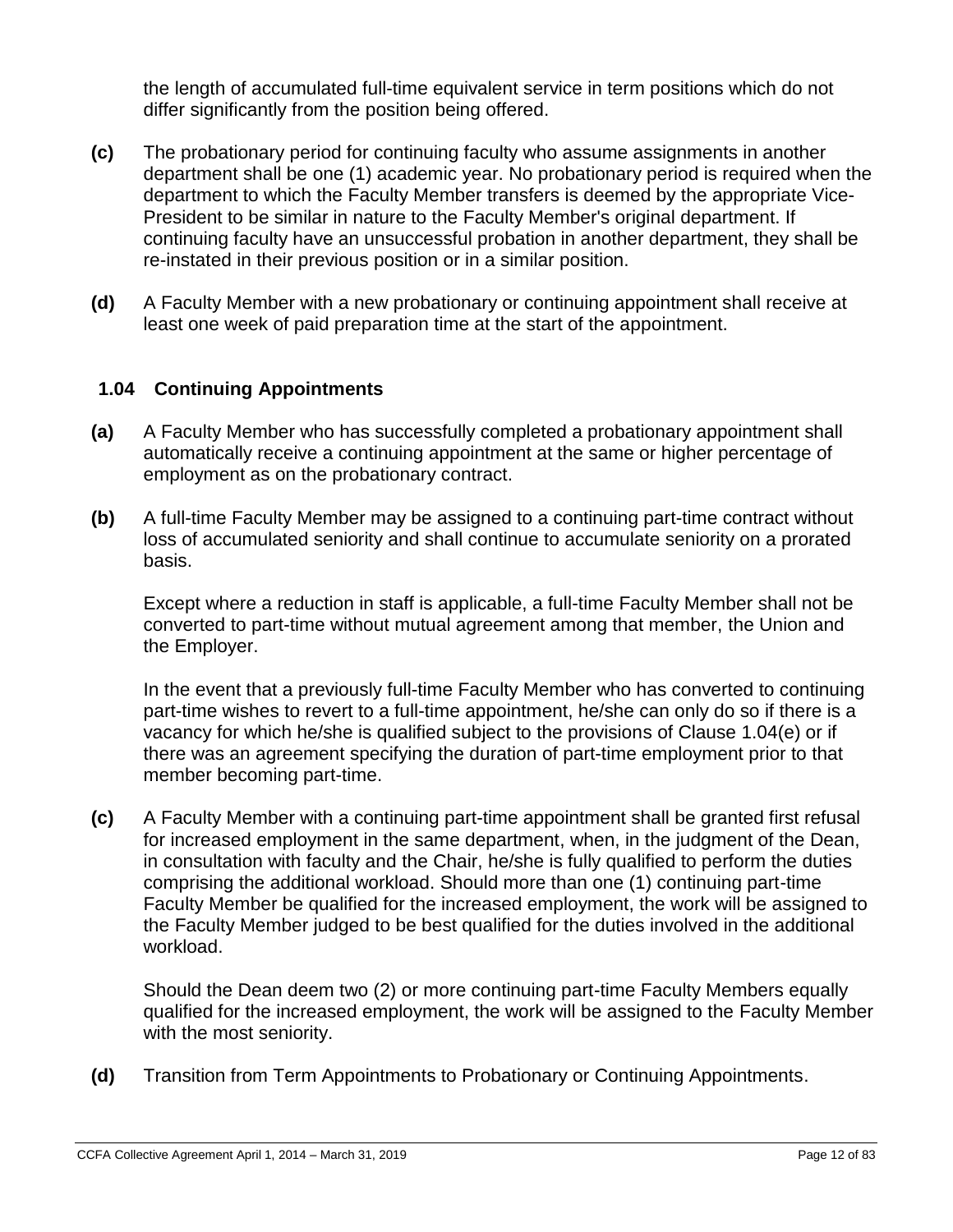Any Faculty Member on a term appointment, other than indefinite term, shall upon application to Human Resources be granted probationary or continuing employment, subject to the following conditions:

- (i) He/she must have been appointed to a term position through the normal school selection procedures in effect at the time of his/her appointment.
- (ii) He/she must have completed a *minimum appointment* in each of two (2) semesters or three (3) quarters in each of two (2) consecutive years. The *minimum appointment* has two required elements:
	- 1. Employment of at least twelve (12) weeks in a semester or at least nine (9) weeks in a quarter.
	- 2. Employment averaging at least forty percent (40%) of full-time employment in the twelve (12) or nine (9) week period.

The resulting full-time equivalent employment over the two year period must be at least thirty (30) weeks, i.e. an average workload of at least fifty percent (50%) in a year.

- (iii) The Faculty Member normally must have worked in one department during the qualifying period, except in the case of Faculty Members who have done similar work in more than one department. Should there be disagreement concerning whether or not an individual who has worked in more than one department during the qualifying period is entitled to continuing status, the matter shall be resolved according to the provisions of Clauses 21.01 and 21.02.
	- 1. He/she must have been successfully evaluated according to established evaluation procedures under Article 28.
	- 2. An assignment averaging at least fifty percent (50%) of full-time employment, with a minimum of forty percent (40%) at any given time, based on the normal workload of a full-time instructor in the relevant department, shall be available over two (2) semesters or three (3) quarters in the next year. The Employer is obligated to offer continuing employment when the annual budget and operating plan indicate that an assignment to the level stipulated above will be available. When the Employer concludes that sufficient work is not available to offer an individual a continuing contract, the Employer shall inform the individual and the Union in writing of the reasons for the decision.

All benefit calculations, including long term disability, will be based on the average annual percentage of full-time employment.

Conversion to a continuing appointment shall occur only at the beginning of the next term or semester following qualification and application.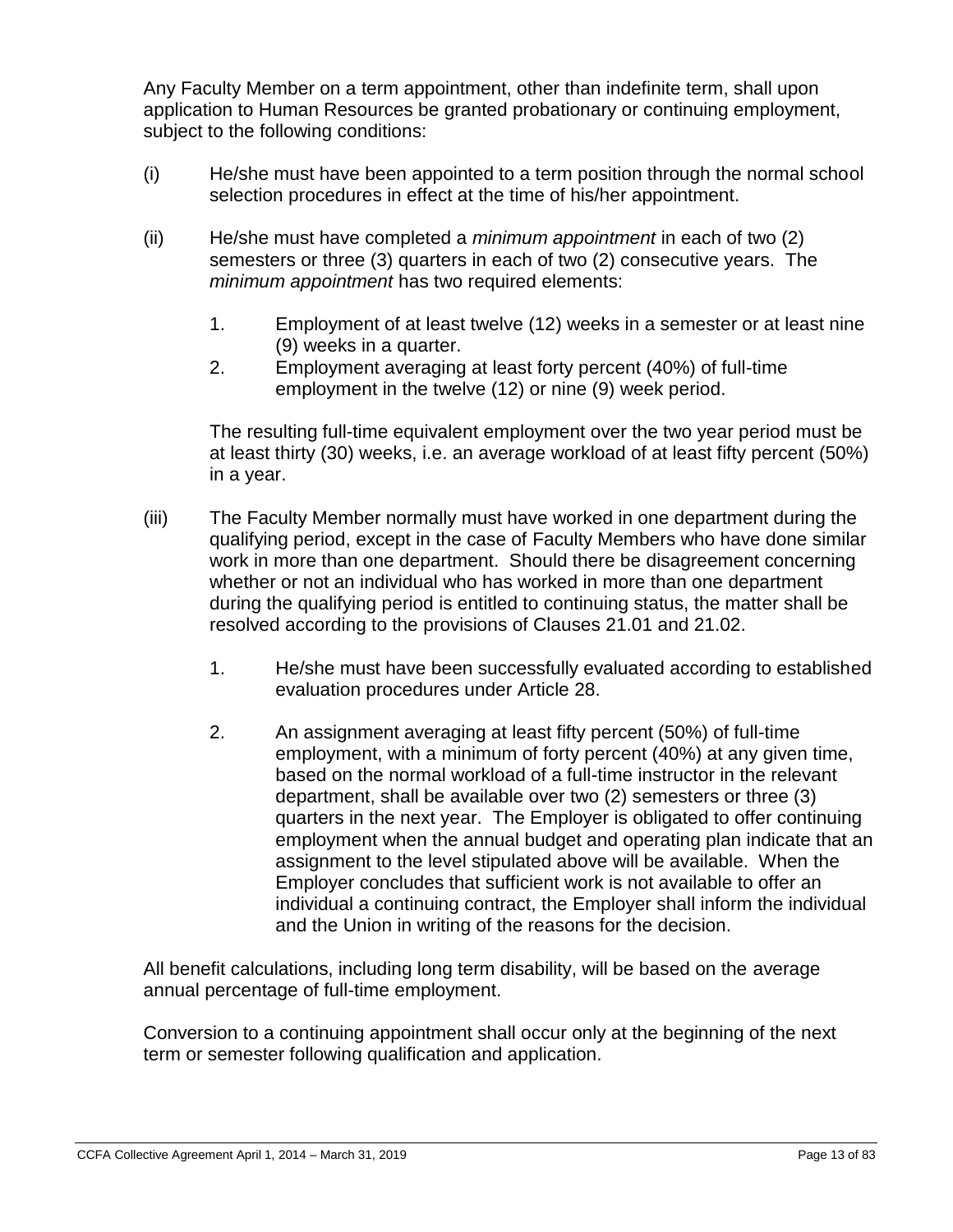For the purposes of this clause, the period from May through August shall be considered a semester.

The Employer shall not deny a Faculty Member the rights stipulated in this clause as a result of having neglected to evaluate the Faculty Member.

When more than one candidate is eligible for a single continuing appointment under this clause, the appointment shall be offered to the Employee deemed most qualified by the Dean or Director in consultation with the Chair and department.

Should the Dean or Director in consultation with the Chair and department deem two (2) or more individuals equally qualified, the appointment will be offered to the Employee with the most service in the bargaining unit.

- **(e)** When a continuing position in a department becomes available, the position shall be offered to a suitable candidate from the following categories, in the following order. Suitable is defined here as meeting the minimum requirements for the position as determined in advance, by the department in consultation with the Dean.
	- (i) Laid off with reappointment rights, according to the provisions of clause 3.04(b).
	- (ii) Employees with part-time continuing appointments, in the same department, according to the provisions of Clause 1.04(c).
	- (iii) (a) Term Employees in the same department who have met the conditions necessary to convert to a continuing contract as described in 1.04(d).

(b) Employees on indefinite term appointments who have successfully completed the equivalent of a probationary appointment.

Note: If two people are equally eligible under (iii)(a) and (iii)(b), the Employee with more service accumulated will convert.

- (iv) Administrators with rights under Clause 1.09.
- (v) Candidate selected through competition for the position.

#### **(f)** JOB SHARING

The Union and the Employer agree in principle to allow opportunities for job sharing. Arrangements and terms of employment shall be determined jointly by the Union and the Employer.

#### <span id="page-13-0"></span>**1.05 Letter of Acceptance of Appointment**

The Union shall receive copies of each letter of acceptance of appointment.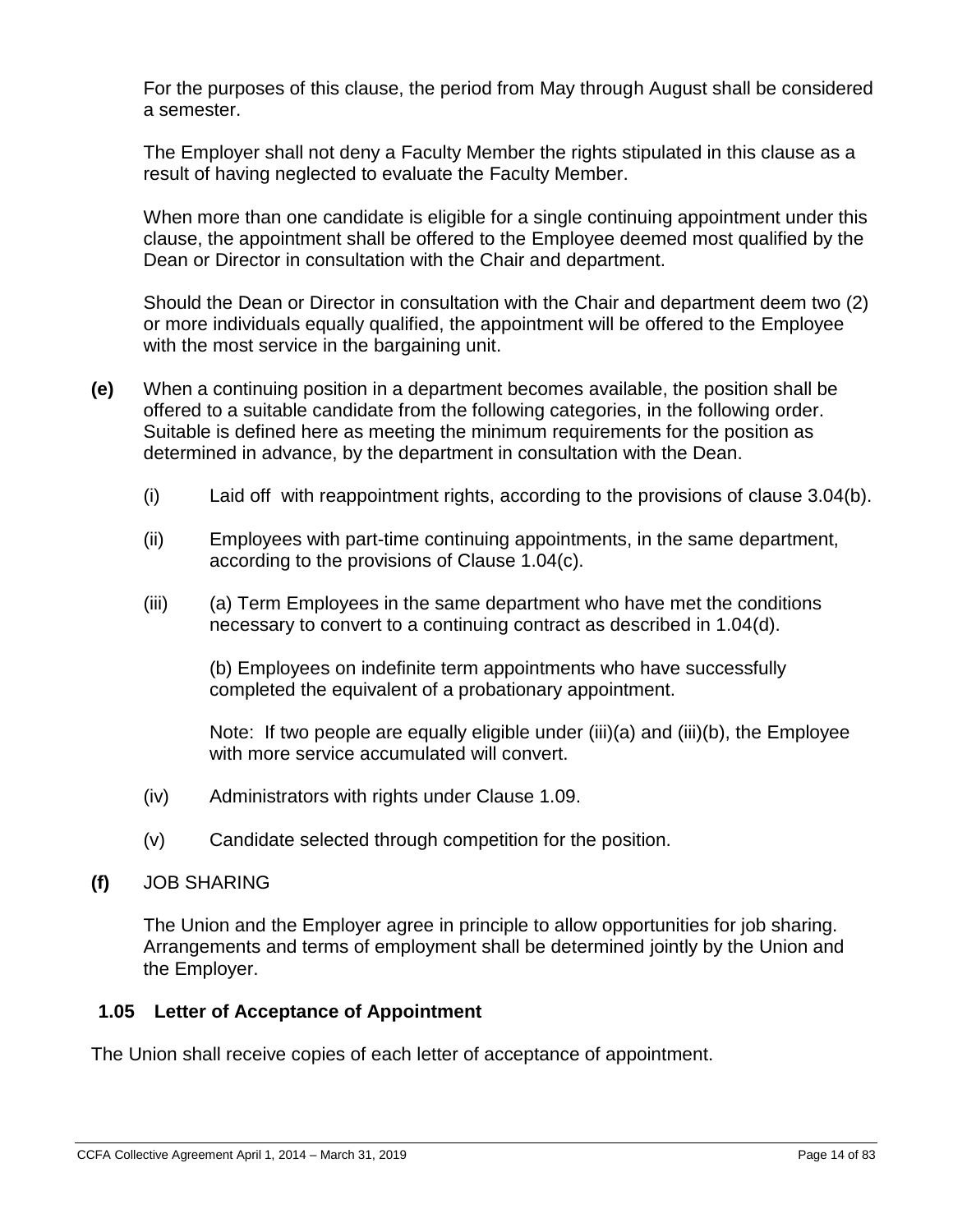#### <span id="page-14-0"></span>**1.06 Selection of New Faculty**

Faculty members of the respective department shall be consulted in the selection of all new faculty. Procedures for faculty consultation will be specified in writing by the appropriate Dean.

#### <span id="page-14-1"></span>**1.07 Seniority**

For Employees on continuing or probationary contracts, seniority shall be based on all service on term, probationary, or continuing contracts where no break in service exceeds two years. Seniority for part-time contracts shall be pro-rated. A seniority period will be established and reported for each continuing or probationary Employee. An updated seniority list will be supplied to the Union at least annually.

Service seniority shall include all continuous service with the Public Service of British Columbia prior to the meld that took place on October 1, 1975. Seniority continues to accrue during all leaves of absence.

#### <span id="page-14-2"></span>**1.08 Teaching Rights of College Administrators and Exempt Staff**

- **(a)** "College Administrators" for the purpose of Clauses 1.08 and 1.09 means Associate Deans, Deans, Associate Directors, Directors, Vice Presidents, and the President.
	- (v) College Administrators may teach at any time if the need exists, but shall not displace a continuing or probationary Faculty Member from employment and shall not teach more than one (1) section in any term or semester without the consent of the Union.
	- (vi) No additional payment for instruction will be made to College Administrators.
	- (vii) College Administrators are not required to become members of the Union or to pay Union dues.
	- (viii) The appropriateness of the qualifications of College Administrators to teach will be determined by the responsible Dean in consultation with the responsible Chair.
- **(b)** Other Exempt Employees

Other exempt Employees may accept faculty assignments if they are deemed qualified by the usual faculty selection procedures. They will accept assignments on the same basis as other faculty and receive payment for duties above and beyond their management responsibilities and pay prorated Union dues to the Union. In no case will an exempt Employee, by accepting a faculty position, displace a continuing or probationary Faculty Member.

#### <span id="page-14-3"></span>**1.09 Faculty Status for College Administrators and Other Exempt Employees**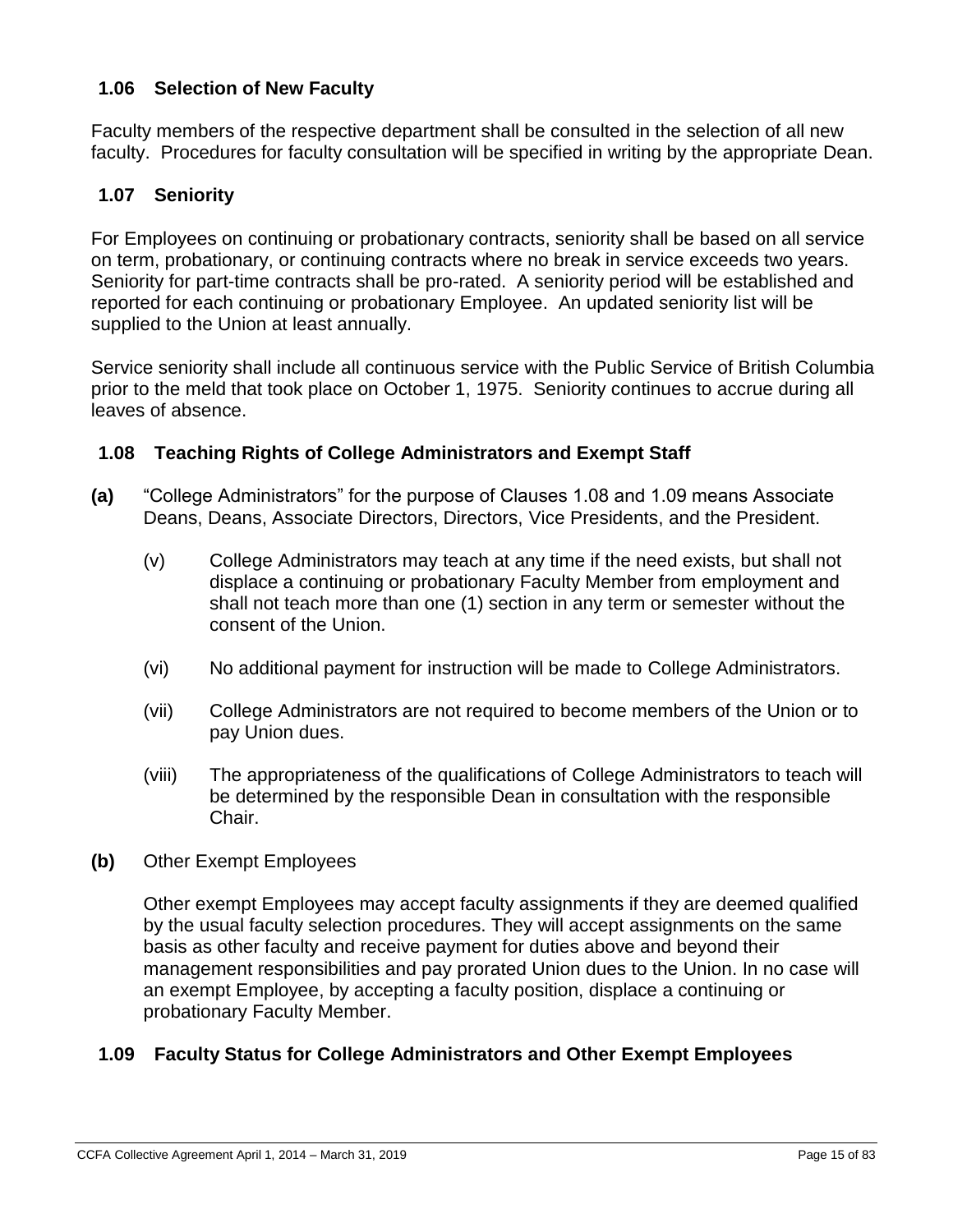**(a)** The rights stipulated in this clause apply to College Administrators who opt to pay the Union an annual fee in lieu of dues. The amount of the fee will be determined by the Union and will not exceed the percentage of gross salary charged to Faculty Members.

The administrators stipulated above have the following rights:

- (v) The right, at their own or the Employer's request, to transfer to a continuing faculty position for which they are qualified if a vacancy exists, with the agreement of the appropriate Dean in consultation with the appropriate Vice-President and the department. These transfers shall take priority over applications from persons outside the College and will not interfere with rights for a continuing appointment as specified in Clauses 1.04(e)(i)—(iii).
- (vi) The right to have all service to the College in a professional capacity counted in placement on the salary scale.
- **(b)** In addition to the right specified in 1.09(a), Faculty Members who leave the bargaining unit to occupy an exempt position at the College, and who opt to pay the Union an annual fee in lieu of dues have the following rights:
	- (v) The right to exercise bumping privileges as described in Clause 3.02 should the member be laid off from his or her exempt position.
	- (vi) The right to have all service to the College in a professional capacity counted in calculation of faculty seniority and placement on the salary scale.
	- (vii) The right to transfer to a continuing faculty position under 1.09(a)(i) ahead of Faculty Members who gain rights to a continuing appointment as specified in Clauses 1.04(e)(i)–(iii) subsequent to the exempt Employee's written request for transfer.

If the College Administrator or exempt Employee declines a continuing appointment when it becomes available but still wishes to transfer to a faculty position, then his/her right to a continuing appointment will be ahead of only those Faculty Members who gain rights to a continuing appointment under clause 1.04(e)(i)–(iii) subsequent to the date that the College Administrator or exempt Employee declined the appointment.

**(c)** In order to obtain these rights, College Administrators and other exempt Employees must begin to pay the annual fee to the Union no later than three (3) months after assuming the exempt position. All rights will be extinguished if the exempt Employee later opts to discontinue paying the fee.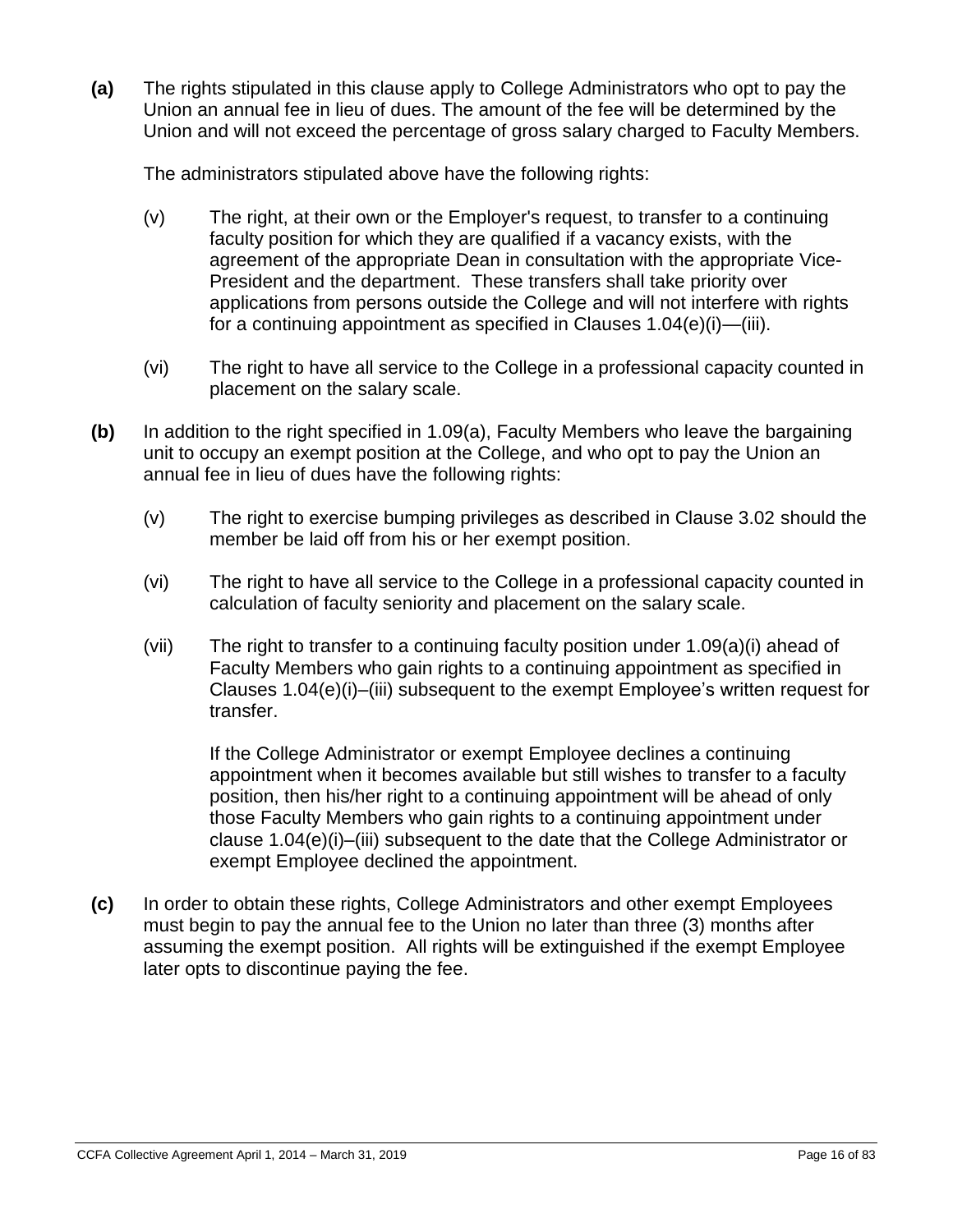# <span id="page-16-0"></span>**2. TERMINATION OF APPOINTMENT**

#### <span id="page-16-1"></span>**2.01 Resignation**

Employees will give the Employer as much notice of resignation as possible, and will, where possible, arrange for the effective date to coincide with the end of a class instructional period. Where notice of less than one (1) month is given, only those separation payments provided by statute will be paid.

#### <span id="page-16-2"></span>**2.02 Probationary Appointments**

An Employee while on a probationary appointment may be terminated as a consequence of evaluation, as set out in Article 28, or under the provisions of clause 2.04. In lieu of notice, severance pay equivalent to two (2) weeks' salary will be provided.

#### <span id="page-16-3"></span>**2.03 Disciplinary Process**

**(a)** Right to Union Representation

The Employer shall inform an Employee of his or her right to Union representation prior to any meeting with the Employer that might reasonably be foreseen to form the basis for disciplinary action. If during a meeting, it becomes reasonably foreseeable that discipline may ensue, then the Employer shall inform the Employee of his or her right to Union representation and provide the Employee a reasonable opportunity to obtain representation.

**(b)** Suspensions

The President may suspend an Employee for cause. Disciplinary suspensions shall be in writing and shall set forth the reasons for the suspension. The Board shall be informed of the suspension within twenty-four (24) hours. At the same time, the President shall notify the President of the Union that the suspension has occurred. The President shall, within a reasonable period of time, either recommend dismissal of the Employee or reinstate him/her with or without penalty. Whenever an Employee is reinstated without penalty, all documentation related to the matter will be removed from the Employee's personnel file.

Cause shall be defined to mean:

- (i) Gross misconduct; or
- (ii) Persistent neglect of faculty responsibilities (where neglect shall be taken to mean failure to correct deficiencies which have been indicated to the Employee in writing); or
- (iii) Professional incompetence related to faculty responsibilities; or
- (iv) Demonstrated unsuitability for the position.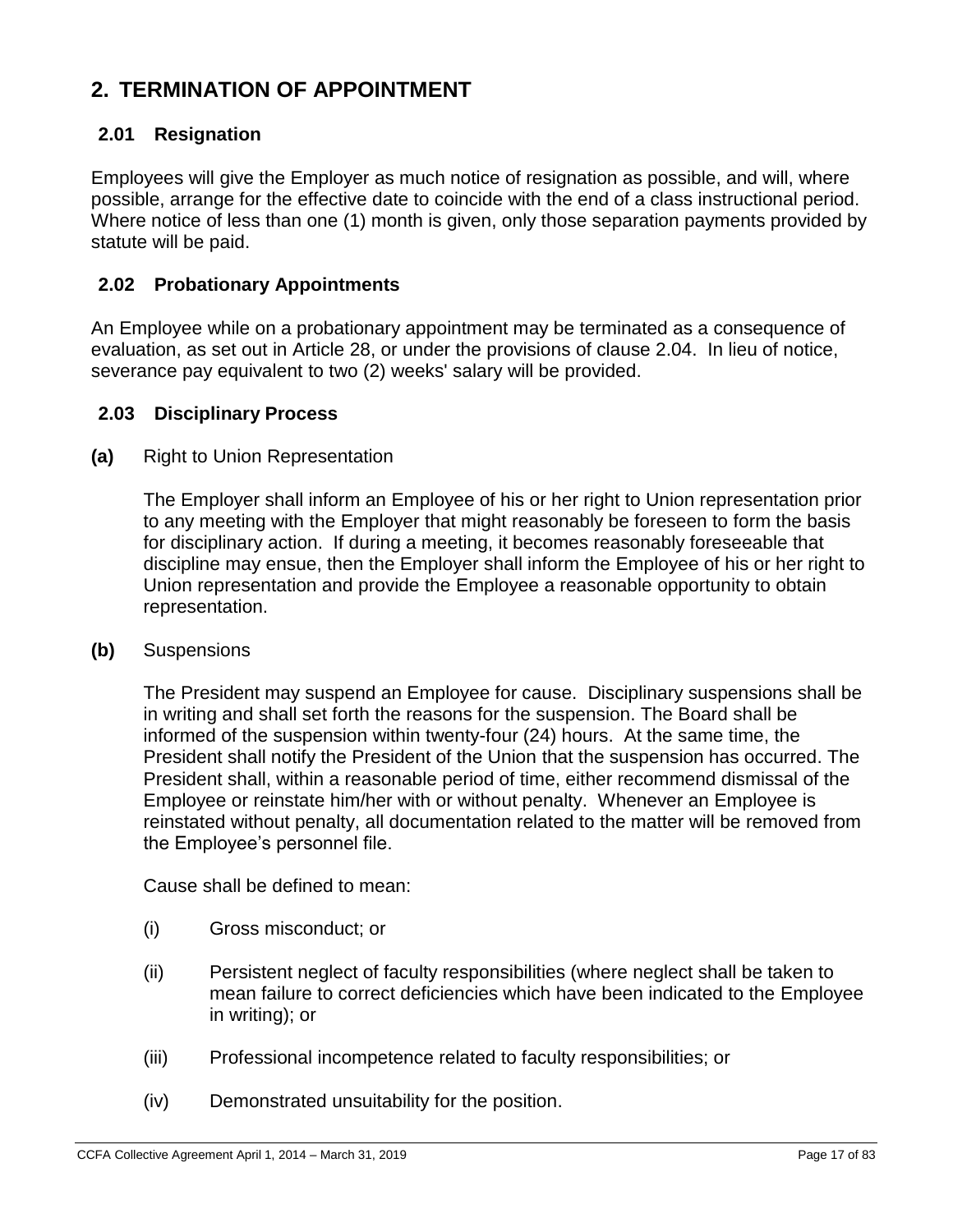#### **(c)** Termination for Cause

If there exists sufficient evidence to justify the termination of a probationary appointment, term contract, or continuing appointment of an Employee, the President shall advise the individual concerned in writing, by registered mail, stating his/her intention to recommend such termination to the Board, and setting forth his/her reasons for the recommendation and the effective date for the termination. Cause, as defined in (b), shall be deemed appropriate grounds for termination.

A copy of this letter shall be sent to the Chairperson of the College Board, and to the President of the Union.

#### **(d)** Burden of Proof

In all cases of termination or disciplinary action, the burden of proof of just cause shall rest with the Employer

# <span id="page-17-0"></span>**3. LAYOFFS**

#### <span id="page-17-1"></span>**3.01 Notification**

**(a)** When a layoff is necessary due to changes of enrollment, the deletion of a program, technological changes or insufficient operating funds, an Employee shall be entitled to at least four (4) months notice, excluding annual holidays, except in the following circumstances:

> Term Employees and Employees with less than three (3) years of service, irrespective of percentage of full-time equivalent employment, on a probationary and/or continuing appointment shall be entitled to two (2) months notice.

In the event that the President approves termination of an appointment for reasons of layoff, the Employer shall inform the individual at least fourteen (14) days prior to issuing the layoff notice. The notice period shall be calculated from the date that the President issues the layoff notice. The Board shall be informed of any termination resulting from a layoff notice.

**(b)** In the event that the availability of additional employment is known before the designated termination date, such that the Employee is able to continue without an interruption of greater than two (2) weeks, exclusive of vacations, the effective termination date will be delayed to the end of the additional assignment. All benefits in effect at the original layoff date will continue during this extension, but no subsequent notice period will be given, nor will the period for exercising 'bumping' privileges be extended.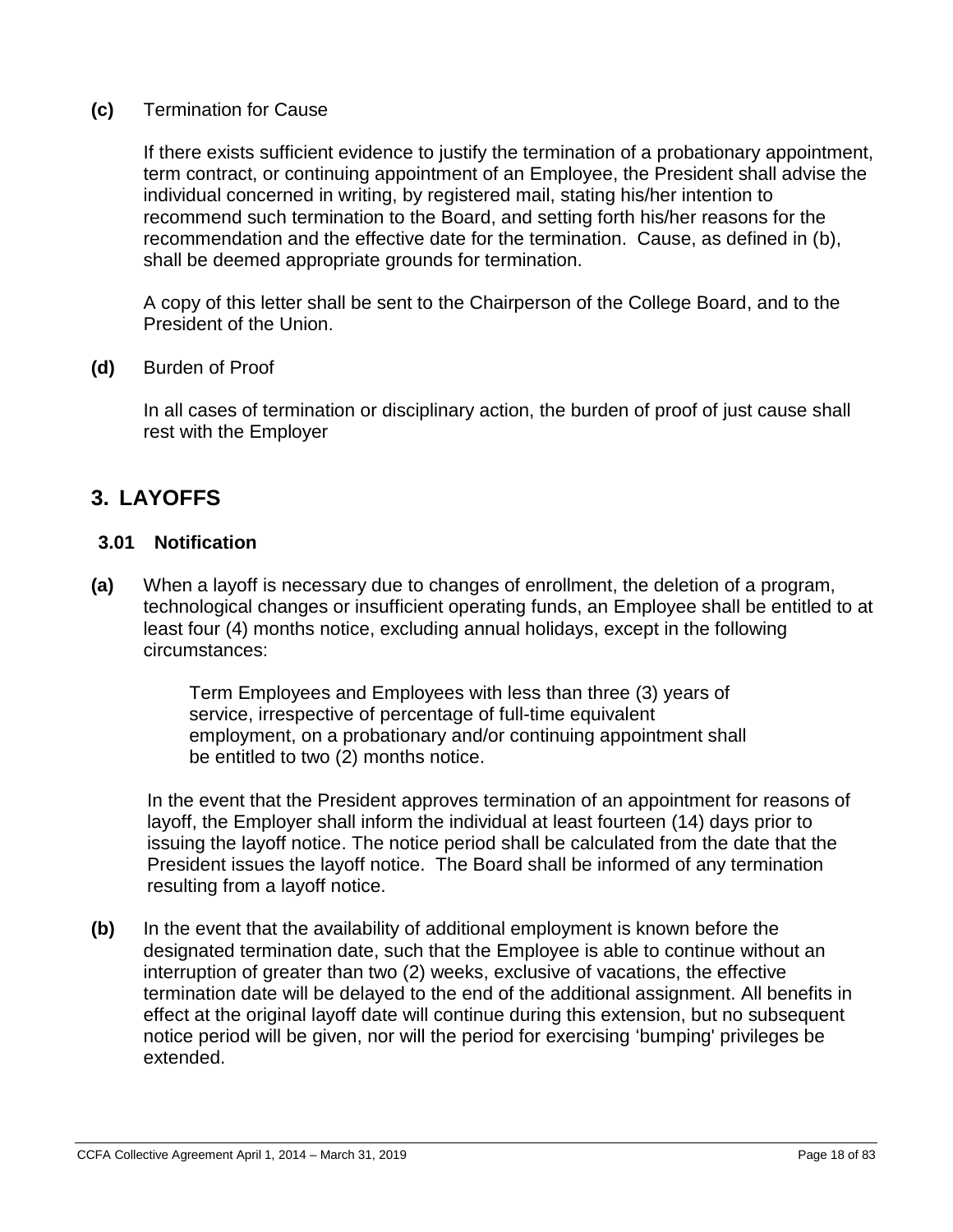When a layoff is necessary in a particular department, it shall occur in reverse order of service seniority. In each case, the remaining Employees in the department must have the essential skills or expertise needed to meet the departmental objectives and activities. However, the Faculty Member can transfer to any other department where he/she is fully qualified, if necessary displacing a less senior Faculty Member.

The Employer will inform an Employee of his or her right to have a Union representative present at any meeting in which layoff or the potential for layoff is being discussed with an Employee.

Whenever possible, an Employee shall be given an opportunity to serve the College in some other capacity for which he/she is qualified. This clause applies to all Employees, including those on leave at the time of layoff.

A written request for transfer to another department must be received within ten (10) working days of receipt of notification of termination as a result of layoff. Where an Employee is qualified in more than one (1) department, he/she must always displace the least senior person.

#### <span id="page-18-0"></span>**3.02 Process**

If a transfer or bumping process occurs, the adequacy of the Employee's qualifications shall be determined by a committee composed of:

- (a) One (1) Faculty Member from the department which the Employee proposes joining and one (1) from the department from which he/she is being laid off. These Faculty Members will be selected by the respective departments. These members will be resource persons and will not vote.
- (b) Three (3) Faculty Members appointed by the Union from schools not affected by the transfer.
- (c) Two (2) administrators appointed by the Employer from schools not affected by the transfer.

The Employee attempting to bump or transfer shall be deemed qualified if s/he possesses the minimum qualifications for employment in the department or the qualifications of at least one current member of the department, whichever is lesser, subject to the Employees in the targeted department having the essential skills or expertise needed to meet the departmental objectives and activities after the bump or transfer.

#### <span id="page-18-1"></span>**3.03 Retraining**

**(a)** An Employee who is terminated for reason of layoff, who is not judged to be qualified to transfer to another position occupied by an Employee having less seniority as provided in Clause 3.02, and who has served the College for at least five (5) years, shall receive paid leave of up to eight (8) months, if required, in order to qualify for an available position at the College. An available position is one which, within two (2) months of the time the layoff is given, is vacant or has been confirmed to become vacant within the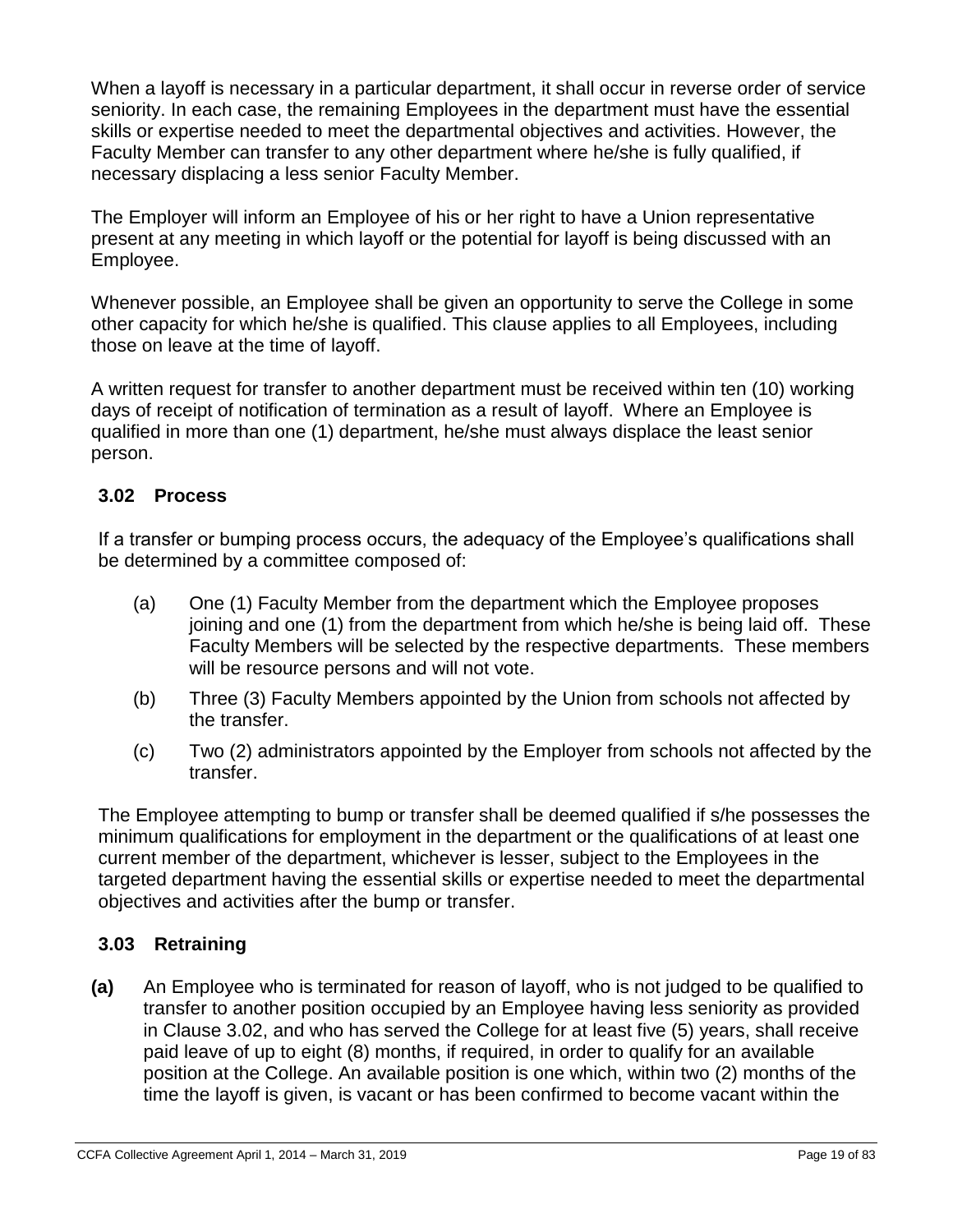retraining period. Payment for the leave will be prorated if only part-time leave is required. In the event no position is available, Clause 3.04 shall apply.

**(b)** Where courses are altered or changed to the extent where new or greater skills are required than are already possessed by the affected Employee such that the Employee's continuing employment is threatened, such Employee shall be given up to two (2) months in addition to annual vacation and to scheduled development time provided in Clause 10 for approved professional development, with no loss of income, benefits or seniority.

#### <span id="page-19-0"></span>**3.04 Severance Pay and Reappointment**

Any continuing or probationary Employee, laid off as stipulated in Clauses 3.01 and 3.02 who has not received alternate placement under Clauses 3.02 or 3.03 will receive payout of accumulated vacation entitlement and is entitled to severance pay according to (a) below and to reappointment according to (b) below:

#### **(a)** Severance Pay

An Employee shall receive severance pay calculated as follows:

- (i) Payment of one-half (1/2) of one (1) month's salary for each fulltime equivalent year of accumulated service to the College to a maximum equal to six (6) months salary.
- (ii) Laid off Employees have the choice of collecting their severance pay in one lump sum or in equal monthly installments paid for the duration of the period covered by severance pay.
- (iii) Should an Employee be re-employed on a probationary or continuing contract before the expiration of the period of time covered by severance pay, the Employee shall repay the Employer the unused portion of the severance pay within the first month of the commencement of the new appointment.
- (iv) Employees reappointed on continuing or probationary contracts who elected to receive their severance pay in equal monthly installments shall not receive severance pay for the unused portion of the severance period.
- (v) While receiving severance pay, the Employee will not accumulate seniority or be eligible for College pension or other benefits. If the Employee is rehired on a continuing or probationary contract and subsequently laid off again according to Clauses 3.01 and 3.02, he/she will only be eligible to receive the portion of the original severance pay that was not received or which was repaid to the College at the time of rehiring plus any additional severance pay earned through the latest appointment.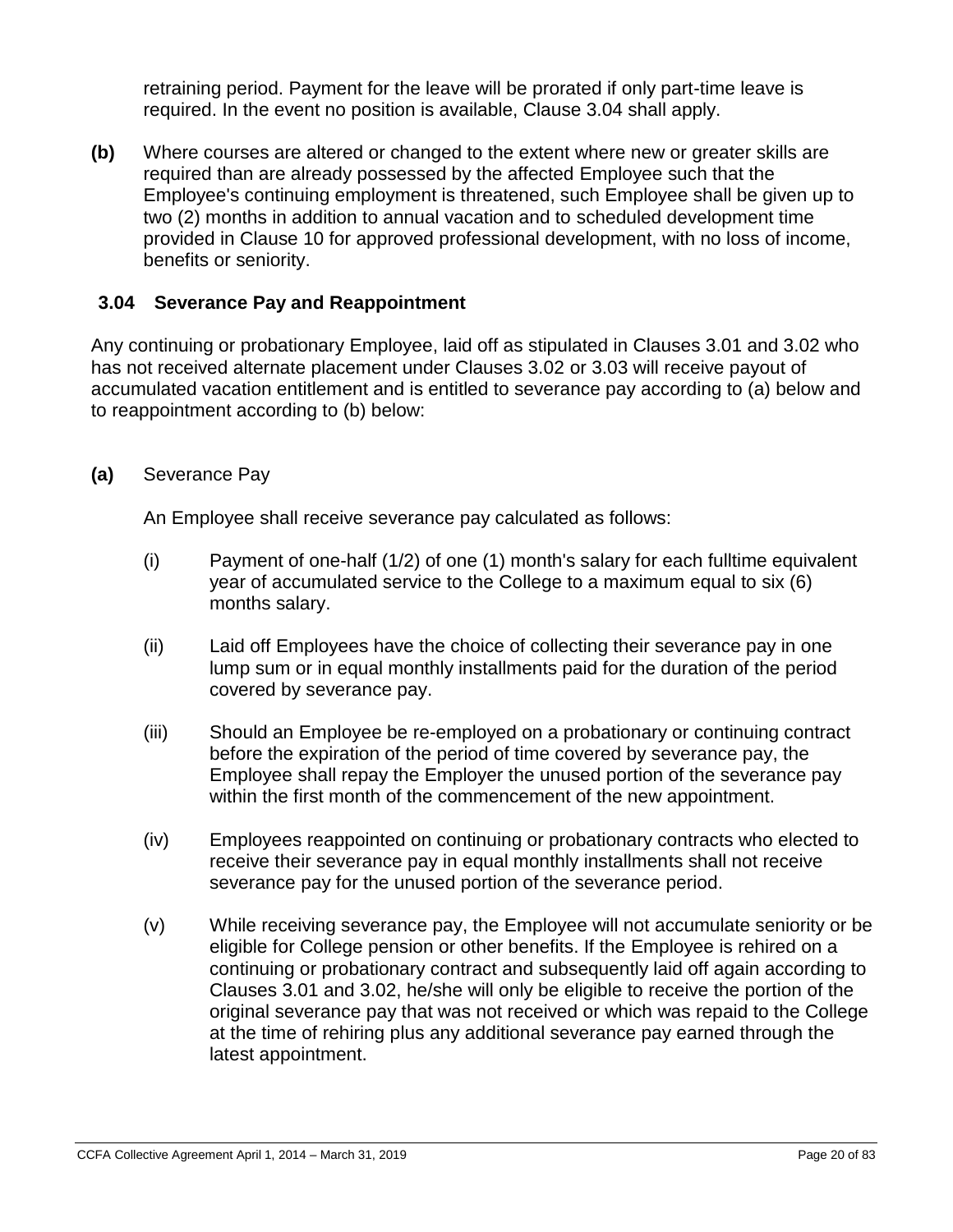An Employee may choose to accept severance pay without reappointment rights.

- (vi) The acceptance of severance pay by an Employee shall not prejudice the Employee's opportunity for employment at the College.
- **(b)** Reappointment
	- (i) An Employee with five (5) years' seniority or less shall be placed on a reappointment list for one (1) year. An Employee with more than five (5) years' seniority shall be placed on a reappointment list for two (2) years.
	- (ii) Should positions be reinstated in the individual's previous department, reappointment shall be based on seniority, subject to the individual qualifying for an available assignment.
	- (iii) Should other term, probationary, or continuing positions become available in a department other than the individual's previous department, reappointment will be based on seniority amongst individuals eligible for reappointment who are deemed qualified for the position by the Dean in consultation with the faculty in the relevant department.In all cases, individuals eligible for reappointment have priority for available positions up to the individual's percentage of full-time employment at the time of lay-off.
	- (iv) When the qualifications concerning an assignment in the individual's previous department are in question, the adequacy of the qualifications shall be determined according to a process established by the parties to this Collective Agreement.
	- (v) When the qualifications concerning a position in another department are in question, the adequacy of the qualifications shall be determined by a committee with the membership stipulated in Clause 3.02.

# <span id="page-20-0"></span>**4. PLACEMENT ON SCALE**

#### <span id="page-20-1"></span>**4.01 Placement**

For purposes of placement on the salary scale an Employee shall be assigned to one (1) of the following categories:

**(a)** Category I:

An Employee in this category will normally hold a degree from a recognized university at the Bachelor's level, or a combination of university, college or other training and work experience deemed to be equivalent to four (4) years of study at the college/university level.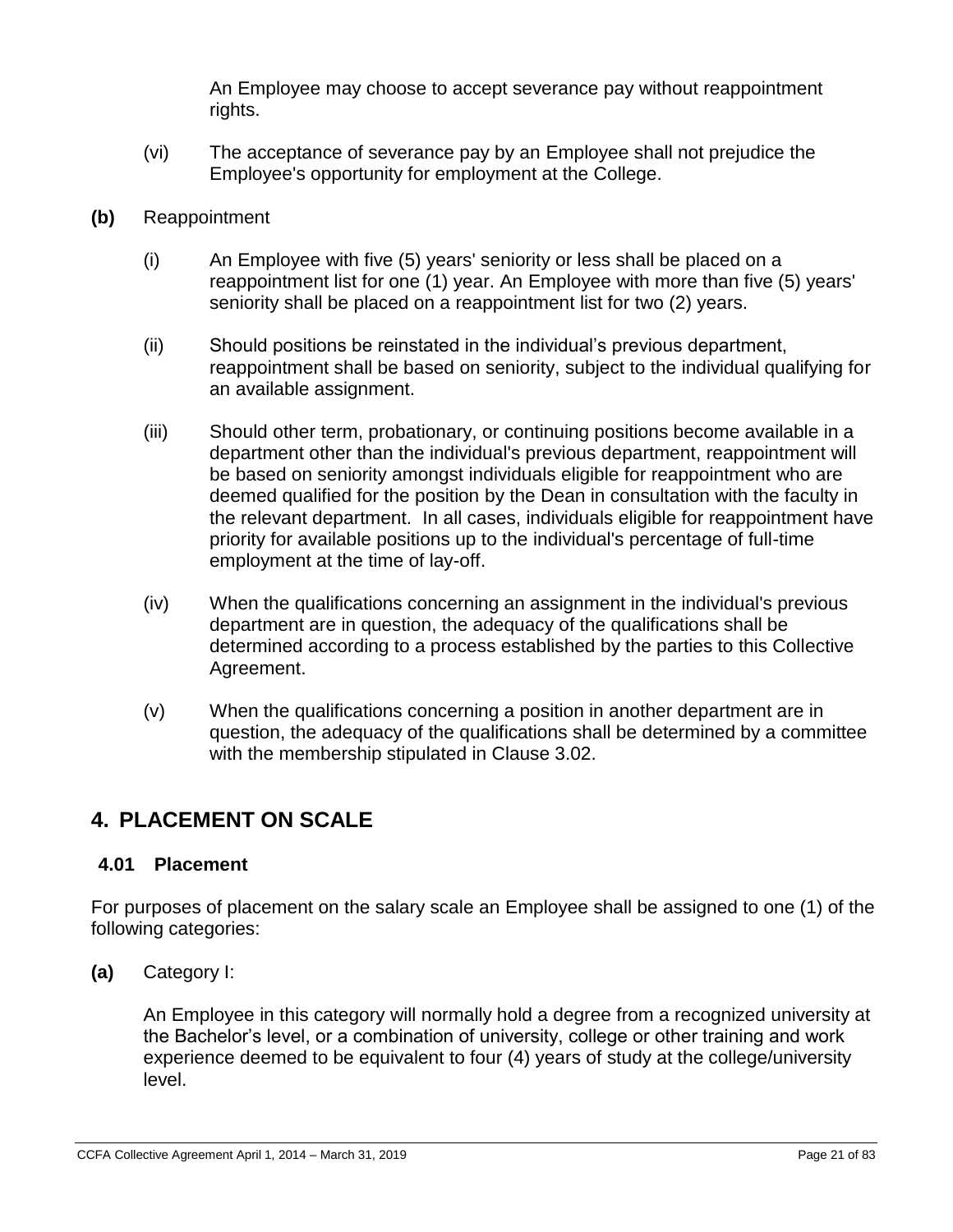#### **(b)** Category II:

An Employee in this category will normally hold a Master's degree, a Bachelor's degree plus a teaching certificate or instructor's diploma, or equivalent professional certification, which represents at least 5 (five) years of study at the college/university level.

#### <span id="page-21-0"></span>**4.02 Salary Range**

Please refer to Appendix A of the Common Agreement for the 2014-2019 salary scale.

The salary range for each of the categories described in Section 4.01 shall be as follows:

|            | <b>Minimum</b>                     | Maximum-                 | Maximum |
|------------|------------------------------------|--------------------------|---------|
|            | <b>Initial Placement</b>           | <b>Initial Placement</b> | Salary  |
| Category I | Step 11                            | Step 4                   | Step 2A |
|            | Category II Step 10 (Ph.D. Step 9) | Step 4                   | Step 1  |

Employees in Category 1 who qualify for advanced placement under Article 5.01 while at or prior to reaching Step 3 of the new scale shall progress from Step 3 to Step 2 and then Step 1 on their increment date.

Employees in Category 1 who qualify for advanced placement under Article 5.01 while at Step 2A of the new scale shall progress from Step 2A to Step 2 and then to Step 1 on their increment date.

#### <span id="page-21-1"></span>**4.03 Recognition of Work Experience and Additional Education for Initial Placement**

For initial placement on scale, the following work experience and education beyond that required for initial placement according to Clause 4.01 and 4.02, shall be recognized by granting one (1) additional step on the scale, subject to any applicable maximum initial placement provisions.

- **(a)** Each year of teaching or relevant work experience in a college, technical institute, vocational school, secondary school, university or any educational setting in which the Employee's work was similar in essence to his/her Camosun assignment.
- **(b)** Each year of relevant work experience in a setting other than that stipulated in (a) to a maximum of 4 steps. Relevant work experience in excess of 4 years will be credited with one step for every two years.
- **(c)** Completion of an additional degree at the Bachelor's, Master's, or Doctoral level at a recognized university or college relevant to the College role of the Faculty Member, beyond the minimum requirements in clause 4.01 and 4.02.
- **(d)** Completion of one (1) academic year of advanced study, or the equivalent in part-time studies, relevant to the college role of the Faculty Member, beyond the study leading to the degree(s) and/or certification credited to meet the minimum requirements in clause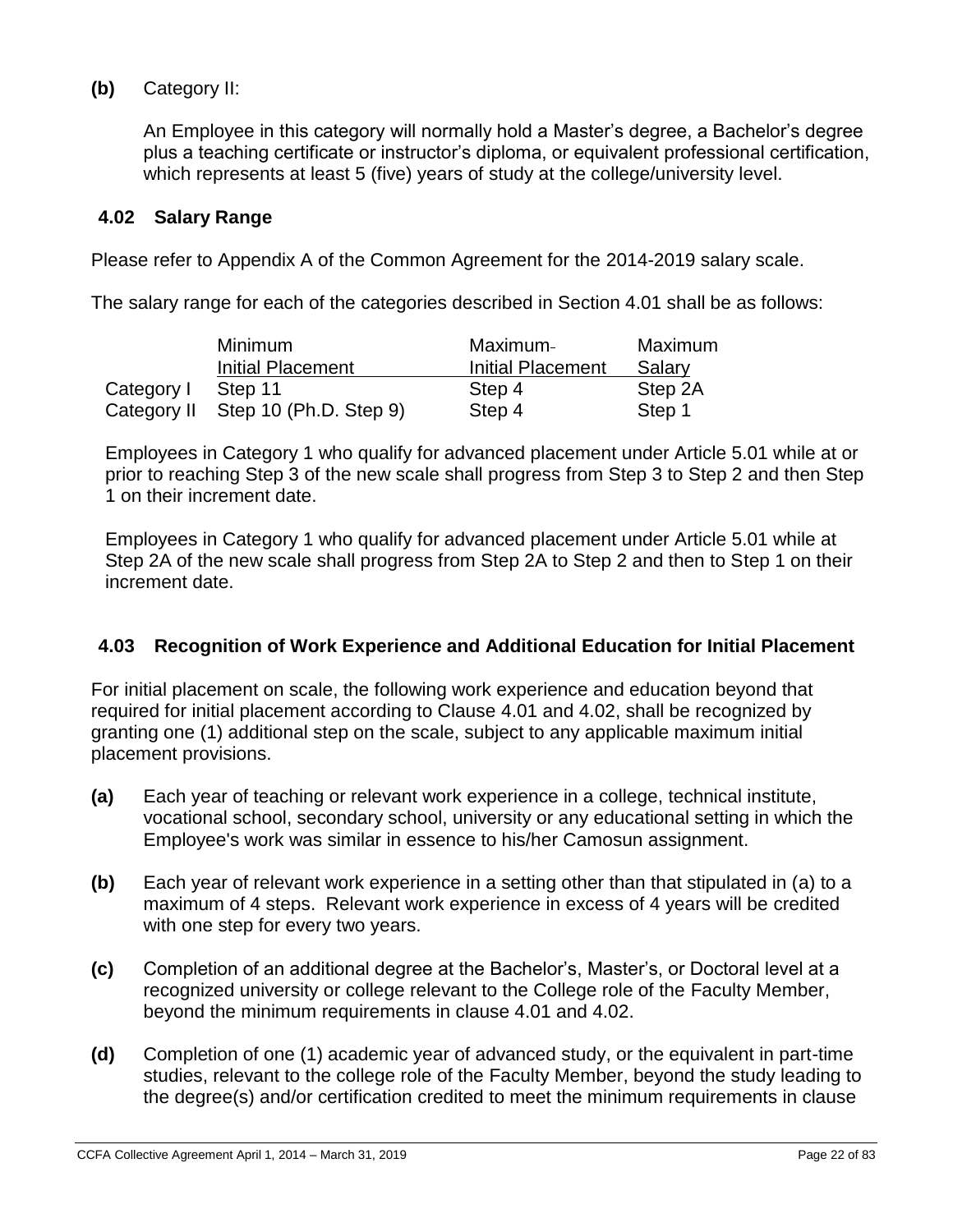4.01 and 4.02. No more than one increment shall be claimed under this clause for a single program of study and an increment shall not be awarded for the same period of study under both (c) and (d).

- **(e)** Completion of professional certification equivalent to at least one (1) year of advanced study, relevant to the college role of the Faculty Member.
- **(f)** Completion of a teaching certificate or instructor's diploma.

The Employer shall provide to the Union a copy of each Employee's initial placement calculation.

#### <span id="page-22-0"></span>**4.04 Initial Placement Procedure**

Employees' initial salary placement shall normally be according to the terms of Clauses 4.01 through 4.03. The initial placement procedure, including maximum placement on the scale, applies to all Faculty Members new to the College, and to all Faculty Members who have had a break in employment with the College of 36 months or longer.

At the request of the Employee, placement on the salary scale may be reviewed at any time. Increases to an Employee's placement on scale resulting from the review of qualifications shall be retroactive to the time of appointment if the review is initiated within six (6) months of the acceptance of the offer of appointment. Otherwise, increases shall be retroactive to the date on which the Faculty Member requested the review.

A request for review of placement received more than six (6) months after the acceptance of the offer of employment must be based on a specific identified area of concern. Changes in placement procedures which were agreed to by the two parties since a Faculty Member's most recent placement shall not be grounds for review unless the changes were agreed to be retroactive.

The administration shall include along with the letter of appointment an information packet including an explanation of the calculations leading to the Employee's initial placement on scale referenced to Clauses 4.01 through 4.04.

To attract specialized personnel, or to facilitate transfer of continuing Faculty Members from other B.C. colleges, universities and institutes, the administration may, with the agreement of the Union, offer placement on the salary scale above the step which would result from the calculations of an individual's work and educational background, or above the maximum initial placement.

#### <span id="page-22-1"></span>**4.05 Payment of Salaries**

All Employees shall be paid bi-weekly (every second Friday).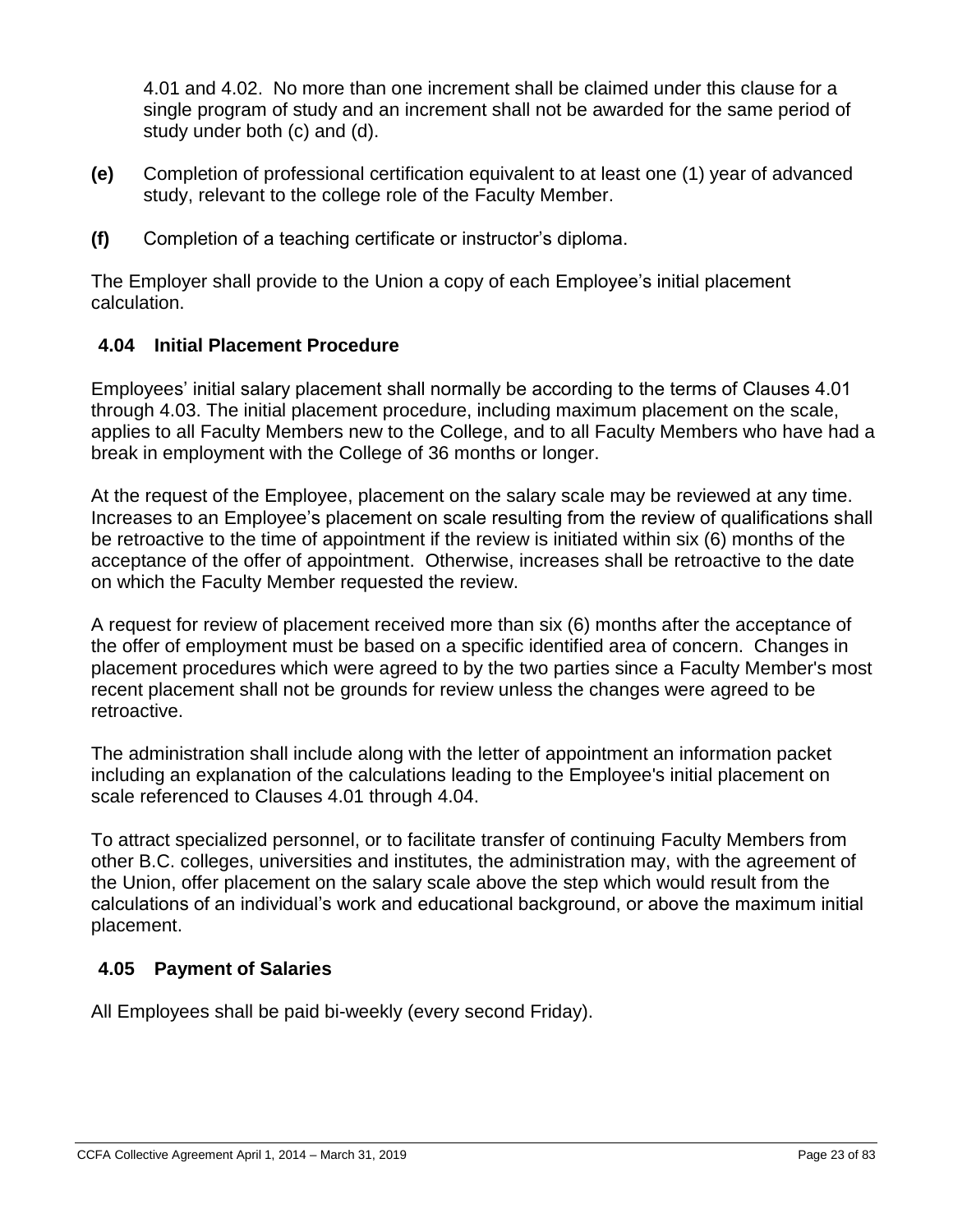## <span id="page-23-0"></span>**5. INCREMENTS**

#### <span id="page-23-1"></span>**5.01 Advanced Placement Upon Change of Qualifications**

This clause applies only to Faculty Members already employed on term, probationary or continuing appointments.

Work experience and/or education (beyond that normally required for the initial category placement) will be recognized by changing the Employee's maximum salary to Step One and advancing his/her current placement by one (1) Step for each of the following, upon presentation of transcripts and/or verified documentation:

- **(a)** The completion of an additional degree at the Bachelor's, Master's, or Doctoral level, at a recognized university or college.
- **(b)** Completion of one (1) academic year of advanced study, or the equivalent in part-time studies, relevant to the College role of the Faculty Member, beyond the study leading to the degree(s) and/or certification credited to meet the minimum requirements for the Faculty Member's salary category.
- **(c)** Completion of professional certification equivalent to one (1) year of advanced study relevant to the College role of the Faculty Member.
- **(d)** Completion of a teaching certificate or instructor's diploma.
- **(e)** Completion of a period of research, work experience, or private study, or a combination, equivalent to one (1) academic year of advanced study, or the equivalent in part-time study, relevant to the College role of the Faculty Member. All activities related to this clause must be PLANNED IN ADVANCE by the Faculty Member and APPROVED IN ADVANCE by the Advanced Placement Review Committee. The Advanced Placement Review Committee, as outlined in a Letter of Agreement between the Employer and the Union, shall process and review all applications related to this clause and shall forward its placement recommendations to the appropriate Vice-President.
- **(f)** Completion of a second Journeyman Certificate, following a formal approved program of study with a duration equivalent to at least one (1) academic year, in a trade relevant to the College role of the Faculty Member.

An increment will not be awarded under this clause for activities previously recognized for category and/or step placement.

No more than one increment shall be awarded under this clause for a single program of study leading to a degree, and an increment shall not be awarded for the same period of study under (a), (b), and/or (c).

To qualify for increments under this clause, an Employee must submit to Human Resources Department documentation satisfactory to the Employer in support of his/her claim. The increase will be retroactive to the date of successful completion, upon receipt of appropriate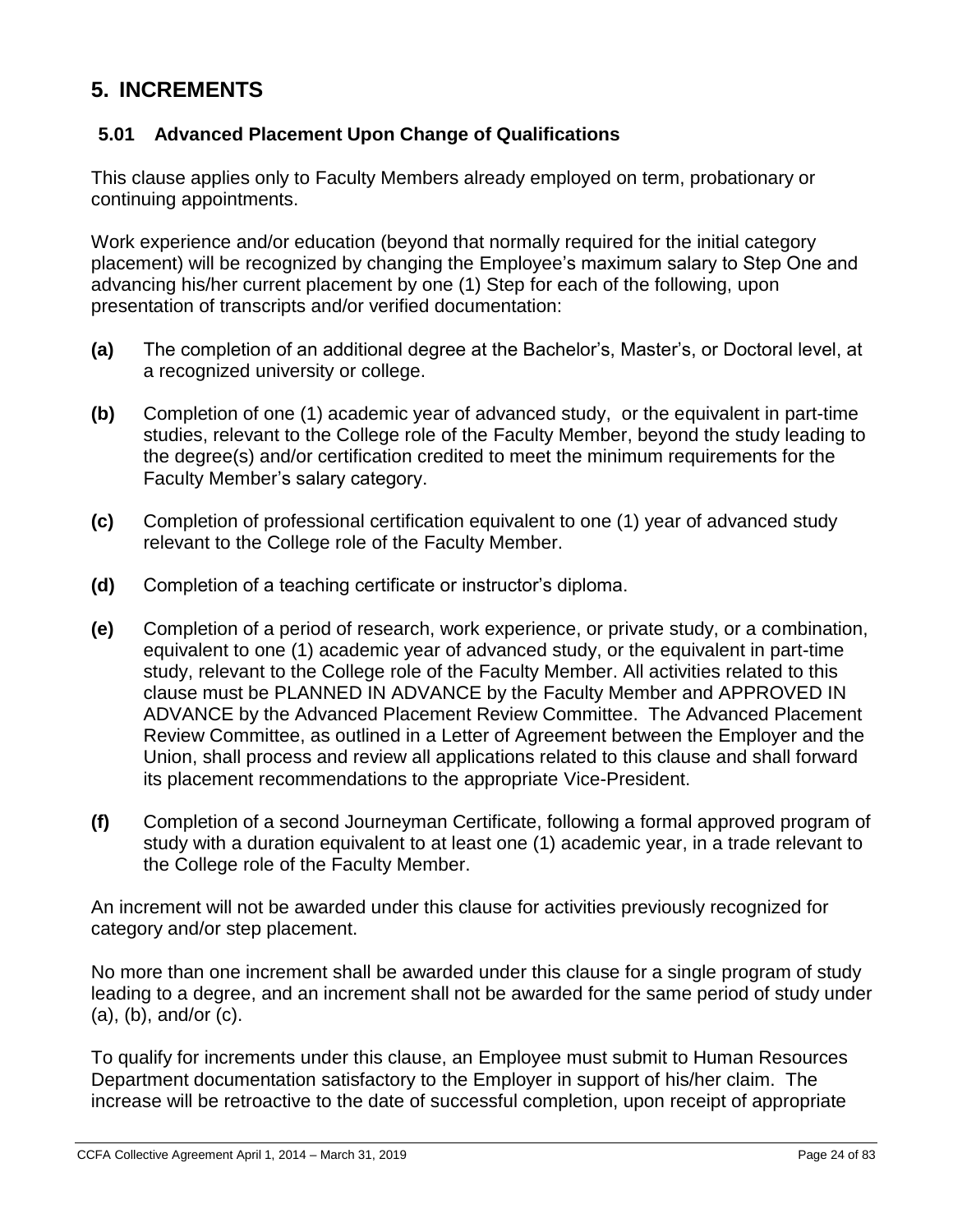documentation, provided that the retroactivity does not exceed three (3) months and is within the same fiscal year. The Employer shall inform the Employee in writing of his/her new classification for salary purposes, stating the new step and maximum placement.

#### <span id="page-24-0"></span>**5.02 Increments for Service**

For each full-time equivalent year of service to the College an Employee is entitled to one (1) increment on the salary scale until he/she reaches the maximum for his/her category. (Note: for term Employees who receive vacation pay rather than vacation, a full-time equivalent year of service is ten months; therefore, 217 FTE days is used as the basis of increment calculations for these Employees). Employees shall receive the increment pay increase on the first pay period following attainment of each full-time equivalent year of service.

#### <span id="page-24-1"></span>**5.03 Professional Development Leave**

An Employee on professional development leave may, with prior approval, be regarded as a full-time Employee for up to twelve (12) months, for purposes of salary increment. An Employee receiving an increment for this period may not also claim an increment for any credential earned during this period under Clause 5.01. However, the credential earned shall be used to extend the maximum placement by one (1) Step.

# <span id="page-24-2"></span>**6. CHAIR**

#### <span id="page-24-3"></span>**6.01 Stipend**

- **(a)** Chairs shall be entitled to an administrative stipend as set out in Appendix B. When it is deemed necessary to appoint an acting Chair because of an extended absence of a Chair, the acting Chair will also receive an amount equal to the amount of stipend that the Chair receives.
- **(b)** In departments in which more than one individual is required for administration, the Faculty Member(s) (such as "program leaders") designated to assist shall receive up to one-half (1/2) of the Chair's stipend. At the discretion of the Dean, the Employee's workload may also include designated time for these additional duties.
- **(c)** In those instances where the College creates a separate department comprising fewer than three (3) faculty FTE, one of the Faculty Members in that department shall be selected to provide the required administrative services and shall receive a prorated stipend up to one-half (1/2) the Chair's stipend. At the discretion of the Dean, the Employee's workload may also include designated time for these additional duties.

#### <span id="page-24-4"></span>**6.02 Change of Stipend**

The amount of the stipend shall be subject to the same percent change as is the basic salary scale on April 1 of each year.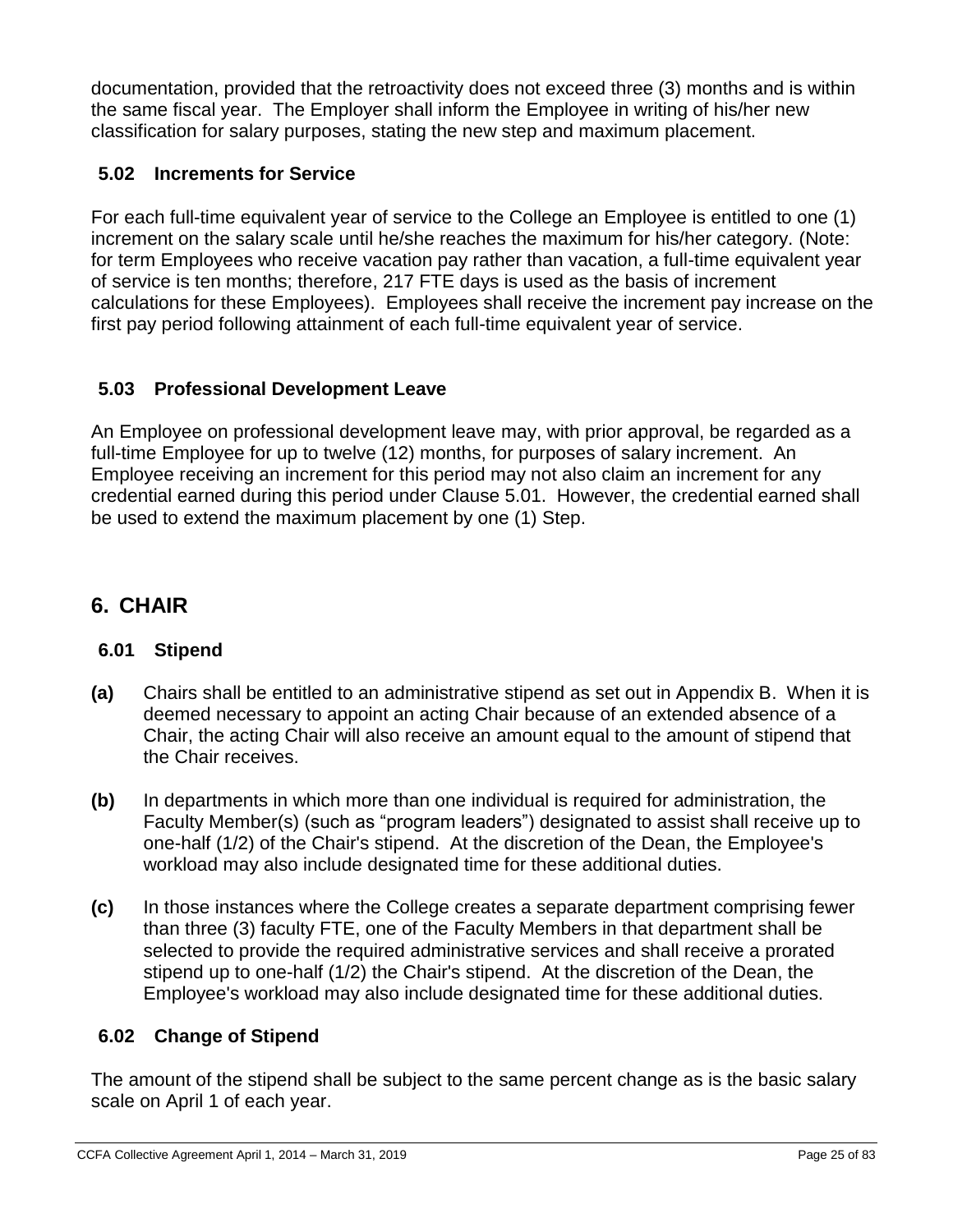#### <span id="page-25-0"></span>**6.03 Duties of Chairs**

The duties and responsibilities of the position shall be established by the Dean/Director, following consultation with the Faculty Members of the department. Such information shall be made available to all prospective applicants and shall be subject to review by the parties to this Collective Agreement.

#### <span id="page-25-1"></span>**6.04 Complement of Chairs**

For each department (career program or subject cluster defined by the College) which consists of three (3) or more faculty, a Chair shall be appointed. Every Faculty Member shall belong to a department. Each Chair will have release time for Chair duties established from time to time by the Dean or Director and Vice-President in consultation with the Chair.

#### <span id="page-25-2"></span>**6.05 Appointment of Chairs**

Each position shall be advertised internally and filled without external advertising if a suitable candidate is found. The Dean/Director or designate shall appoint Chairs and shall specify in writing procedures for adequate faculty consultation in the selection process.

Each Chair position will be filled by a member of the given department unless there are no suitable applicants from the department. In any event, the successful candidate will be qualified in at least one (1) area of the department's expertise.

#### <span id="page-25-3"></span>**6.06 Term of Office of Chairs**

The term of office shall be three (3) years with the position being declared vacant and posted for one (1) month, at least two (2) months prior to the end of the three (3) year term. The appointment of the incumbent will be automatically renewed if no applications for the position besides the incumbent's are received. An evaluation will be conducted at least once in each Chair's term. An evaluation may be conducted at any time during the term of the appointment and may result in an early termination of the Chair's assignment. In addition, an evaluation will be conducted upon a request of other Employees within the department. When a Chair position is vacated during the term, the position shall be posted for two (2) weeks, and a replacement appointed as soon thereafter as is practical. In consultation with the department, the Dean may choose to appoint the replacement Chair for any period of time between the remainder of the three (3) year term and three (3) years.

#### <span id="page-25-4"></span>**6.07 Allocation of Chair Positions**

The Employer does not plan to redefine departments for the purpose of making significant adjustments in Chair positions. As the College grows and changes, past practice will be a major consideration in the allocation of Chair positions and release time.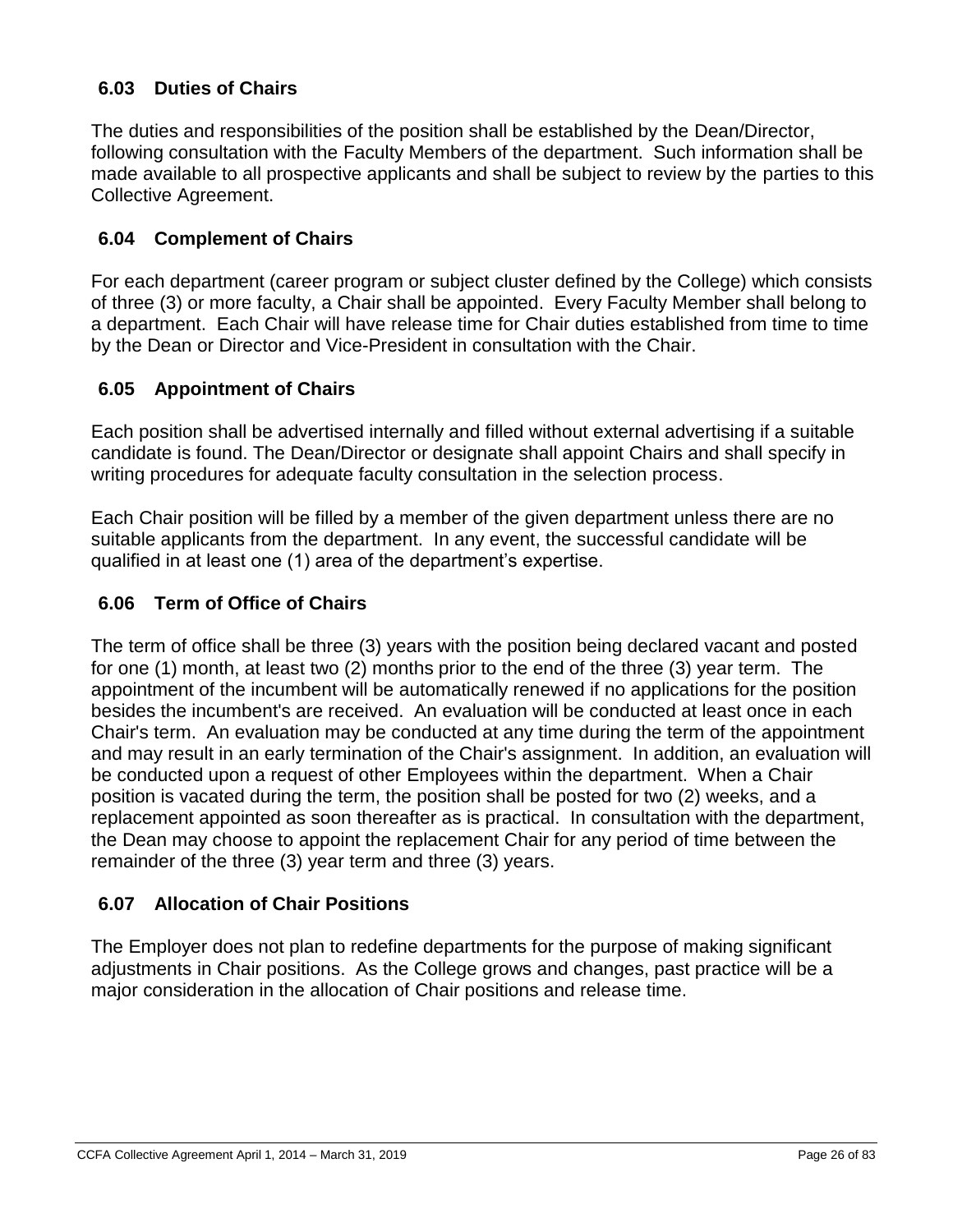# <span id="page-26-0"></span>**7. WORKING CONDITIONS**

#### <span id="page-26-1"></span>**7.01 Workload**

An annual workload for each Employee shall be determined by the Employee, his/her Chair and his/her Dean, working together to consider each of the following factors:

- **(a)** class size;
- **(b)** nature of course;
- **(c)** number of different courses and preparation time;
- **(d)** support staff;
- **(e)** marking;
- **(f)** office hours and all other forms of individual student consultation;
- **(g)** committee involvement;
- **(h)** non-teaching duty days;
- **(i)** variation in class size during a term;
- **(j)** administrative responsibilities and/or other non-instructional professional duties;
- **(k)** spread of daily teaching hours beyond eight (8) hours;
- **(l)** variation or changes in curriculum;
- **(m)** nature of student intake;
- **(n)** number of campuses or other work sites on which the Employee is required to teach;
- **(o)** education technology, distributed learning and on-line education duties;
- **(p)** prior learning assessment duties.

A minimum of 12 hours must elapse between the conclusion of a Faculty Member's scheduled work on one (1) day and the beginning of his/her scheduled work on the next day.

In establishing workload, the Employer and the Union shall be guided by the following principles:

#### **PRINCIPLES**

All full-time faculty covered by this agreement shall be expected to work within the same range of hours, although some may work more or less in response to specific circumstances.

This range shall be thirty-five (35) to forty (40) hours per week averaged over the 205 day year. The resulting annual total of working hours for full-time faculty shall be in the range of 1435 to 1640 hours. Working hours for part-time faculty shall be prorated at the same percentage as their percentage of a full-time assignment.

Faculty workloads should span the expected range. Thus the average annual workload within a department should be in the order of 37.5 hours per week.

It is recognized that the majority of Faculty Members experience substantial variations in daily and weekly hours of work. This variation could range from six (6) to nine (9) hours of work per day. The average load over a specific quarter or semester may rise to a maximum of 8.5 hours per day, or 42.5 hours per week, subject to the following conditions: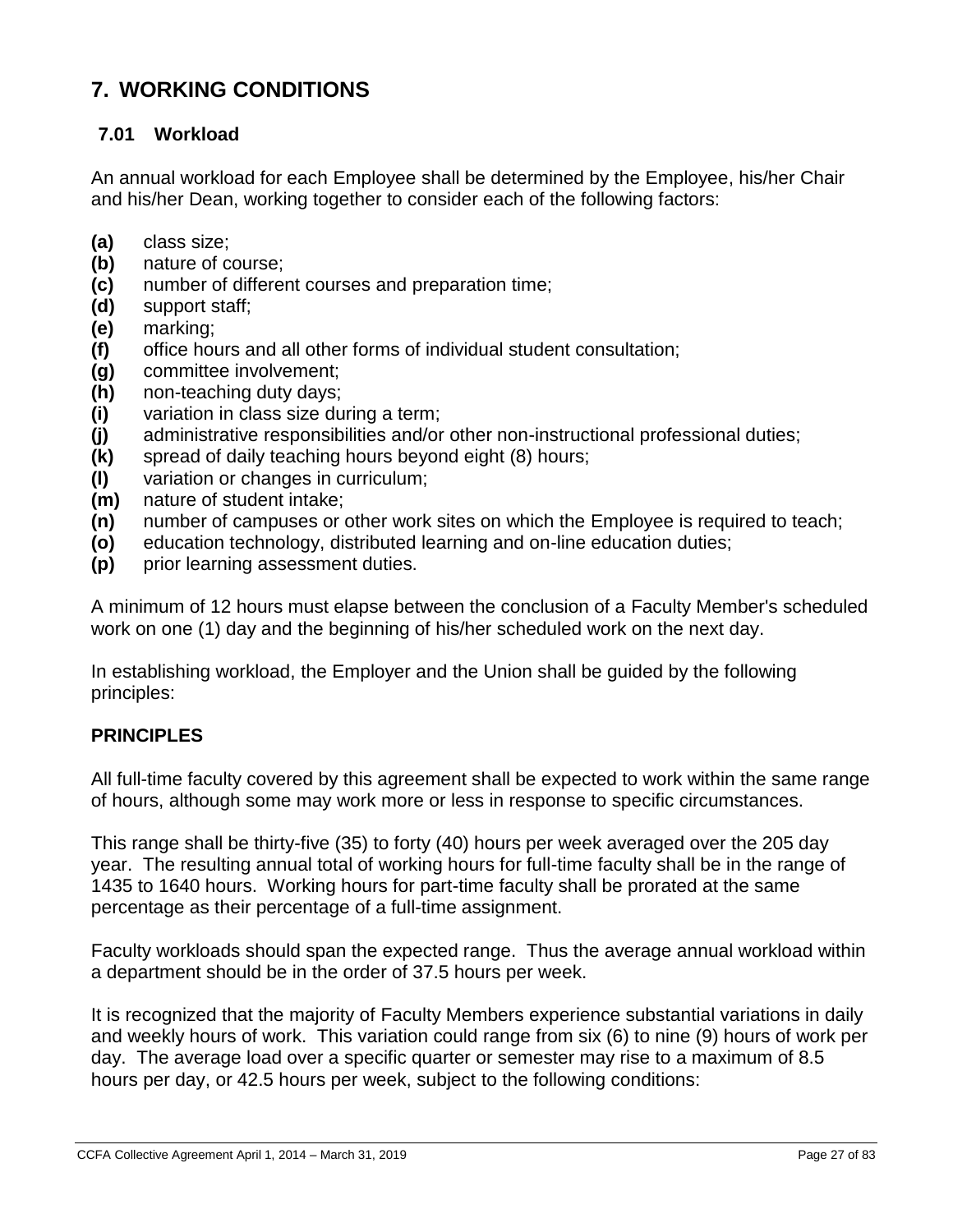- 1. the annual load, when averaged over the 205 day year, falls within the ranges specified above, and
- 2. the average load in the adjacent term (quarter or semester) does not exceed forty (40) hours.

In the event that exceptional circumstances result in the guideline being exceeded, the Faculty Member, Chair, and Dean must agree to the assignment. Compensation for the period of excessive workload shall be agreed to in advance. A Faculty Member who accepts an assignment with an excessive workload will either be given time off at a time acceptable to the Faculty Member, Chair and Dean or will receive prorated remuneration. Faculty members have the right to Union representation when discussing compensation for excessive workload with the College under this clause.

Faculty members who do not experience substantial variation on work assignments should expect to work an average of between seven (7) and eight (8) hours per day.

Faculty workloads will reflect departmental, rather than school-wide or College-wide conditions.

The workloads of Faculty Members within each department must fit the department's normal workload pattern.

When the Employee, Chair, and Dean cannot reach agreement on a Faculty Member's workload, the matter will be resolved in accordance with Clause 21 of this Collective Agreement. Should the grievance be resolved in favor of an individual Faculty Member who filed a complaint, his/her workload must be reduced by the beginning of the next term and appropriate compensation arranged for the period of excessive workload.

A Joint Union-Employer Committee may refine and revise methods for collecting and interpreting information relating to the establishment of workload patterns which are in accord with the principles stated above.

Should the Committee find that workloads in a department require revision, the department shall revise the workload to fit with the above principles in time for the next budget year.

In fostering appropriate norms in each department the Joint Faculty/Administration Committee shall adhere to the principles stated above and shall seek to bring into alignment the workloads of departments with similar ranges and types of responsibility.

#### **Chairs**

The combined instructional and administrative duties of a Chair shall not result in a workload which is significantly in excess of the total duties performed in an equivalent instructional workload.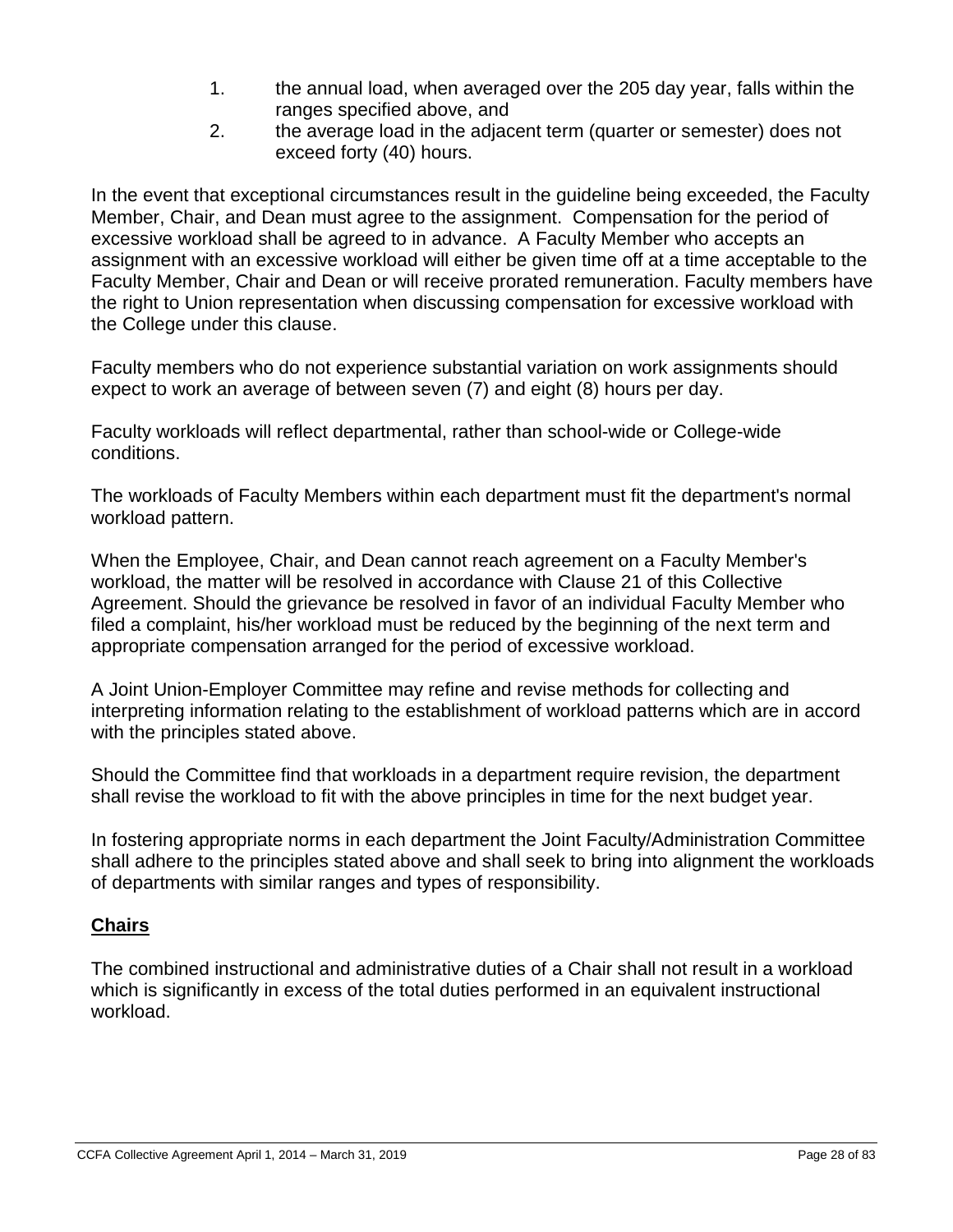#### <span id="page-28-0"></span>**7.02 Weekly Contact Hours**

**(a)** The number of contact hours per week for an Employee carrying a full instructional load shall vary between sixteen (16) and twenty-four (24). It shall be based on the following guidelines prorated for each situation.

Normal maximum contact hours:

| (i)   | Lecture (substantial preparation or marking generally large group)    | 16 hrs/wk |
|-------|-----------------------------------------------------------------------|-----------|
| (ii)  | Laboratory                                                            | 24 hrs/wk |
| (iii) | Tutorial or seminar                                                   |           |
|       | (20 or fewer students engaged in individualized or small group study) | 24 hrs/wk |
| (iv)  | Shop, clinical or classroom                                           | 24 hrs/wk |

Weekly contact hours may vary to a maximum of thirty (30) hours in any one (1) week, and these guidelines may refer to annual averages in instructional assignments.

In departments in which a lower number of weekly contact hours has been established, either through past practice or through modifications resulting from the workload assessments carried out as part of the 1989-1991 workload review, the lower number shall be considered the maximum.

The percentage workload of part-time Faculty Members shall be calculated by using their weekly contact hours as the numerator and the established weekly contact hours in effect for full-time faculty in their department as the denominator. For faculty in departments with thirtyfive (35) hour weekly work assignments the denominator shall be thirty-five (35) and the numerator shall be the Faculty Member's number of assigned weekly hours.

#### **(b)** Non-Teaching Duty Days

A teaching Employee will be expected to be on campus and engaged in College work including department meetings, on week days other than 'paid holidays', and his/her annual vacation, unless he/she has obtained specific approval to be off campus for professional development under Clause 10 or to perform clearly specified college work.

#### <span id="page-28-1"></span>**7.03 Non-Teaching Employees and Non-Teaching Duties**

- **(a)** Non-teaching Employees shall have a scheduled work week of thirty-five (35) hours per week averaged over a two (2) week period.
- **(b)** Chairs in non-teaching areas will receive release time proportional to those in instructional areas.
- **(c)** Continuing Education & Contract Training and Camosun International Coordinators shall have a scheduled work week of thirty-five (35) hours per week averaged over a sixteen (16) week period. When a Coordinator and the Dean or Director cannot reach an agreement on the workload, the matter will be resolved in accordance with Clause 21 Resolution of Disputes.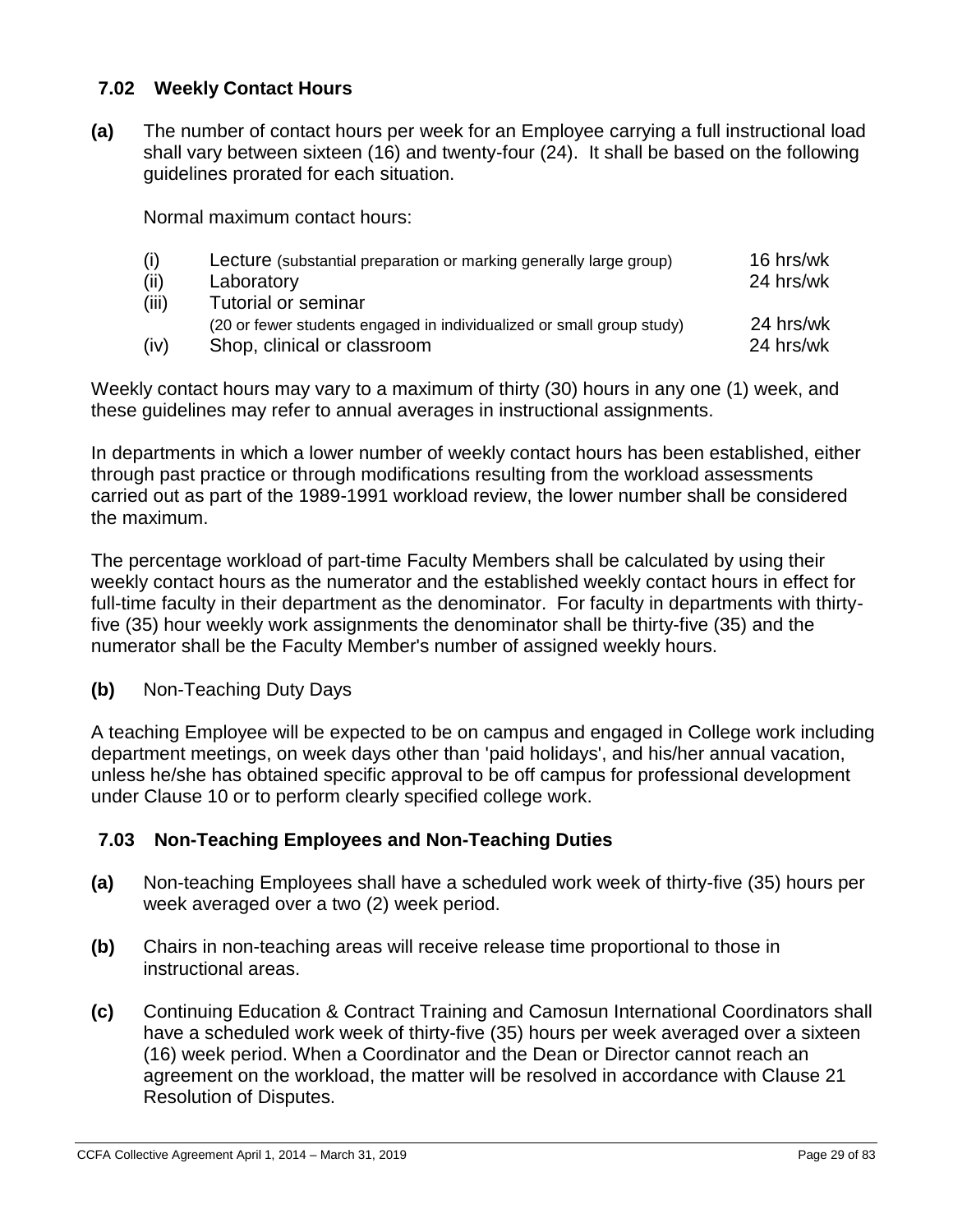Qualified Employees may be assigned teaching and/or non-teaching duties to meet the varying needs of the college.

#### <span id="page-29-0"></span>**7.04 Substitute Instructors**

**(a)** Selection:

Whenever possible, the Employer will provide substitute instructors to relieve instructors who are absent as a result of illness or emergency. The procedure for recruiting, determining suitability and assigning substitutes shall be developed by the appropriate Dean, in consultation with his/her Chairs.

**(b)** Conditions of Employment for Substitutes and Reporting Responsibilities:

Substitute instructors shall be paid an hourly rate in accordance with the following table and shall receive only statutory benefits, for a period of up to 4 weeks for any single assignment.

| <b>Effective</b> | <b>Hourly</b>    |
|------------------|------------------|
|                  | Rate             |
| April 1, 2014    | \$43.99          |
| April 1, 2015    | \$44.43          |
| February 1, 2016 | TBD <sup>*</sup> |
| April 1, 2016    | \$44.65*         |
| February 1, 2017 | $$45.10*$        |
| April 1, 2017    | $$45.33*$        |
| February 1, 2018 | $$45.78*$        |
| April 1, 2018    | \$46.01*         |
| February 1, 2019 | \$46.47*         |

\* Annual wage rates to be determined/adjusted depending on the ESD.

Faculty members with part-time appointments who accept substitute work will be compensated for their work as substitutes under the provisions of this clause.

Whenever a Faculty Member is unable to meet a scheduled class because of illness or other reason, he/she shall inform the school's administrative office with as much advance notice as possible. Only the Dean, or his/her designate, will cancel a class, and will inform students of any cancellations.

Instructors will provide as much notice as possible of their absence, and will inform the Employer, if possible, before 16:30 hours if the absence is to continue into the next working day.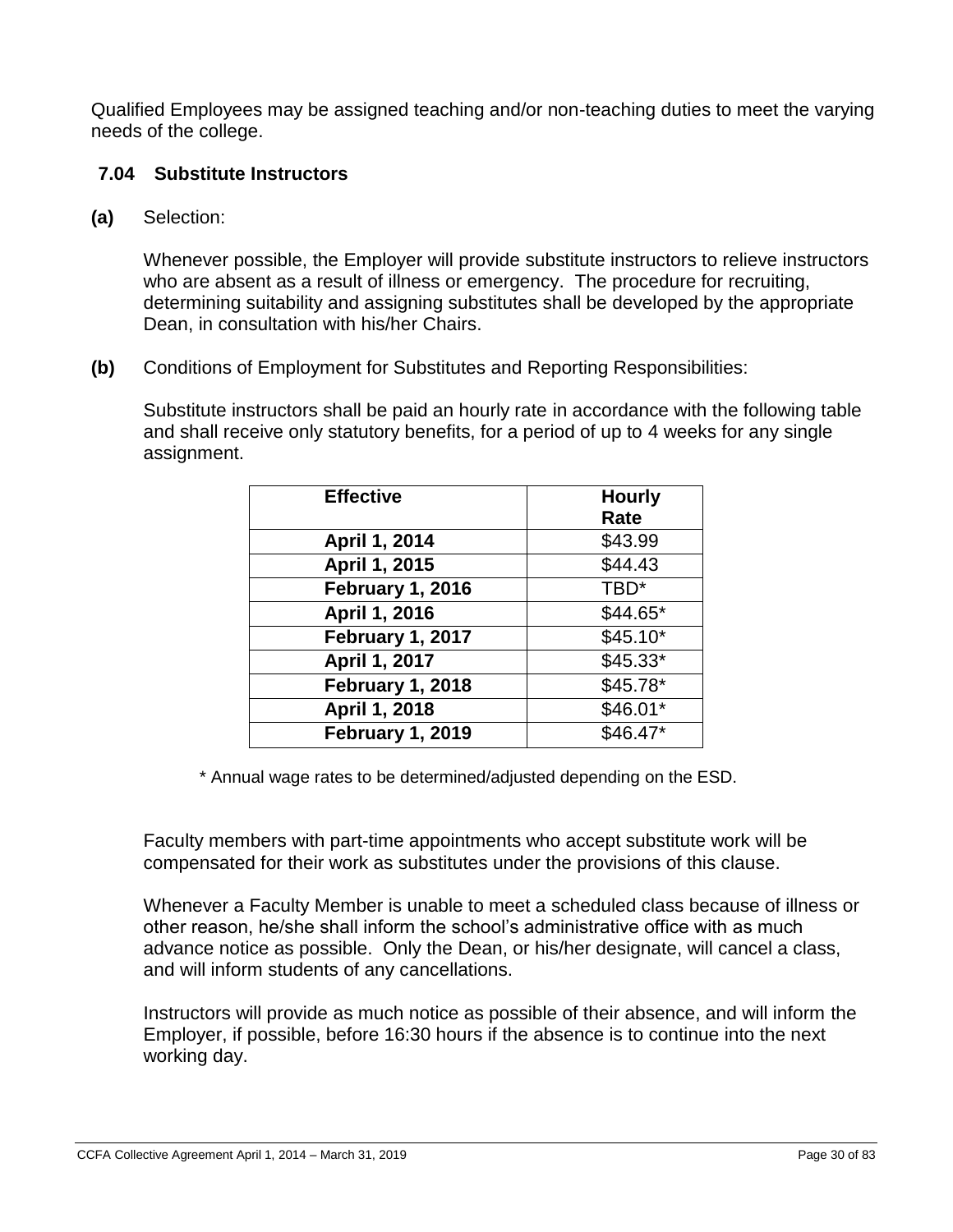When possible, classes will be taught by a substitute instructor. In the event that a substitute instructor cannot be provided, the Dean may request a full-time instructor, whom he/she judges to be qualified, to provide instruction for the class(es) affected by the absence of the regular instructor. When a full-time instructor has taught five (5) hours 'in relief', he/she shall be granted one (1) additional day of vacation at a time mutually agreed upon by the Faculty Member and his/her Dean or receive payment at his/her current salary rate, at the discretion of the Dean.

**(c)** Overload:

In the event that a position is vacated during the course of a term or course and a satisfactory replacement cannot be found, a fully employed Employee(s) may be requested to carry an overload for the remainder of the term of the course.

An Employee who accepts such an overload will either be given time off at a time acceptable to the Faculty Member, Chair, and Dean or will receive prorated remuneration and vacation credits.

#### <span id="page-30-0"></span>**7.05 Continuing Education (CE)**

- **(a)** Faculty members covered by this Agreement shall be given the first opportunity to teach CE courses for which they are qualified.
- **(b)** Instructors of courses generated by CE will be covered by this Agreement and thus paid on the Union scale when the courses are for credit or duplicate courses taught by Union faculty.
- **(c)** When instruction in CE is considered part of an instructor's annual workload, no additional salary will be paid.
- **(d)** When an Employee is carrying a full instructional load as defined by this Agreement, additional instruction for CE courses shall be reimbursed according to the current relevant CE scale, except as limited by 7.05(b). Each full-time equivalent year of teaching at Camosun or a similar institution shall result in a CE increment but shall not result in a salary exceeding the maximum salary on that scale.

#### <span id="page-30-1"></span>**7.06 Preparation Time for New Employees**

Whenever possible, the Employer shall provide for new Employees to be employed at least two (2) weeks in advance of assuming a full teaching load. This includes probationary or term appointments of four (4) months duration or longer. A new Employee is defined as one having no previous teaching experience or as one required to teach a specific course for which no course material is available.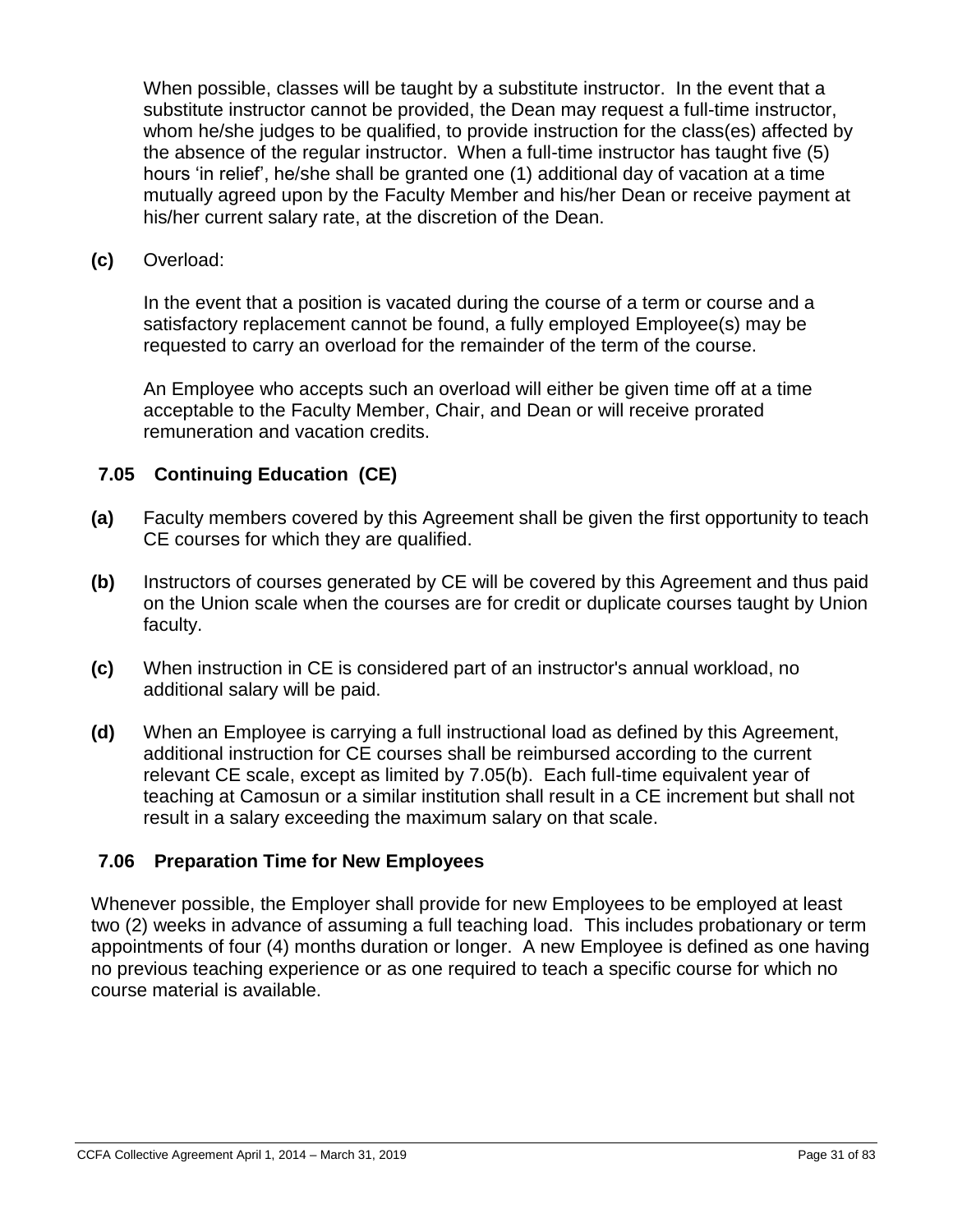## <span id="page-31-0"></span>**8. ANNUAL VACATION**

#### <span id="page-31-1"></span>**8.01 Entitlement**

**(a)** Probationary and continuing full-time and part-time Employees and term Employees with appointments of 12 months or longer shall have an annual vacation entitlement of fortyfour (44) working days. For part-time continuing or probationary faculty, salary during vacation shall be prorated in the same manner as during the period of work. The three (3) non-teaching days between Christmas and New Year's shall be part of the annual vacation entitlement unless the College directs the Employee to work during those days.

The scheduling of annual vacations, including vacation days carried over, shall be carried out by the Faculty Member, the Chair and the Dean working together to consider the needs of the College and the interests of the Employee. Vacation shall normally be taken in one block, exclusive of the days at Christmas. In any case, each Faculty Member, with the exception of coordinators, shall have the right to a minimum of six (6) uninterrupted weeks of vacation (30 days). Vacation is not normally approved during peak work periods, instructional or otherwise.

When no agreement can be reached on vacation scheduling or entitlement, the matter will be resolved in accordance with the Resolution of Disputes procedures in this Agreement (Clause 21).

Vacation adjustments occur on September 1<sup>st</sup> of each year. Eligible Employees who work less than the full September to August period shall have their vacation entitlement prorated.

With the Dean's approval, a Faculty Member may carry over up to twenty (20) days' vacation for one (1) year only. If a Faculty Member agrees to waive any portion of his/her vacation time in a situation in which the vacation will not be taken at another time, he/she will be paid for this time in addition to his/her regular salary at the Employee's usual rate of pay. In such instances the waiver shall be signed by the Faculty Member and the Dean.

**(b)** Term faculty with appointments of less than twelve (12) months are entitled to vacation pay equal to sixteen and eight-tenths percent (16.8%) of the gross salary earned, and paid bi-weekly, during the time of appointment.

Term Faculty Members with appointments of less than 12 months whose appointments span the week between Christmas and New Year's are not entitled to be paid for the three (3) non statutory days in that week, unless these three (3) days form a part of the Faculty Member's preparation time or other assigned work time, as stipulated in Clause 1.02(c), paragraphs 1 and 2. If the 3 days do not form a part of preparation time or other assigned work, the 3 days will be unpaid. These unpaid days will be included in whatever benefits or seniority the college is providing for the term Employee.

**(c)** Vacation, once approved by the Employer, shall not be changed except by mutual agreement between Employee and Employer.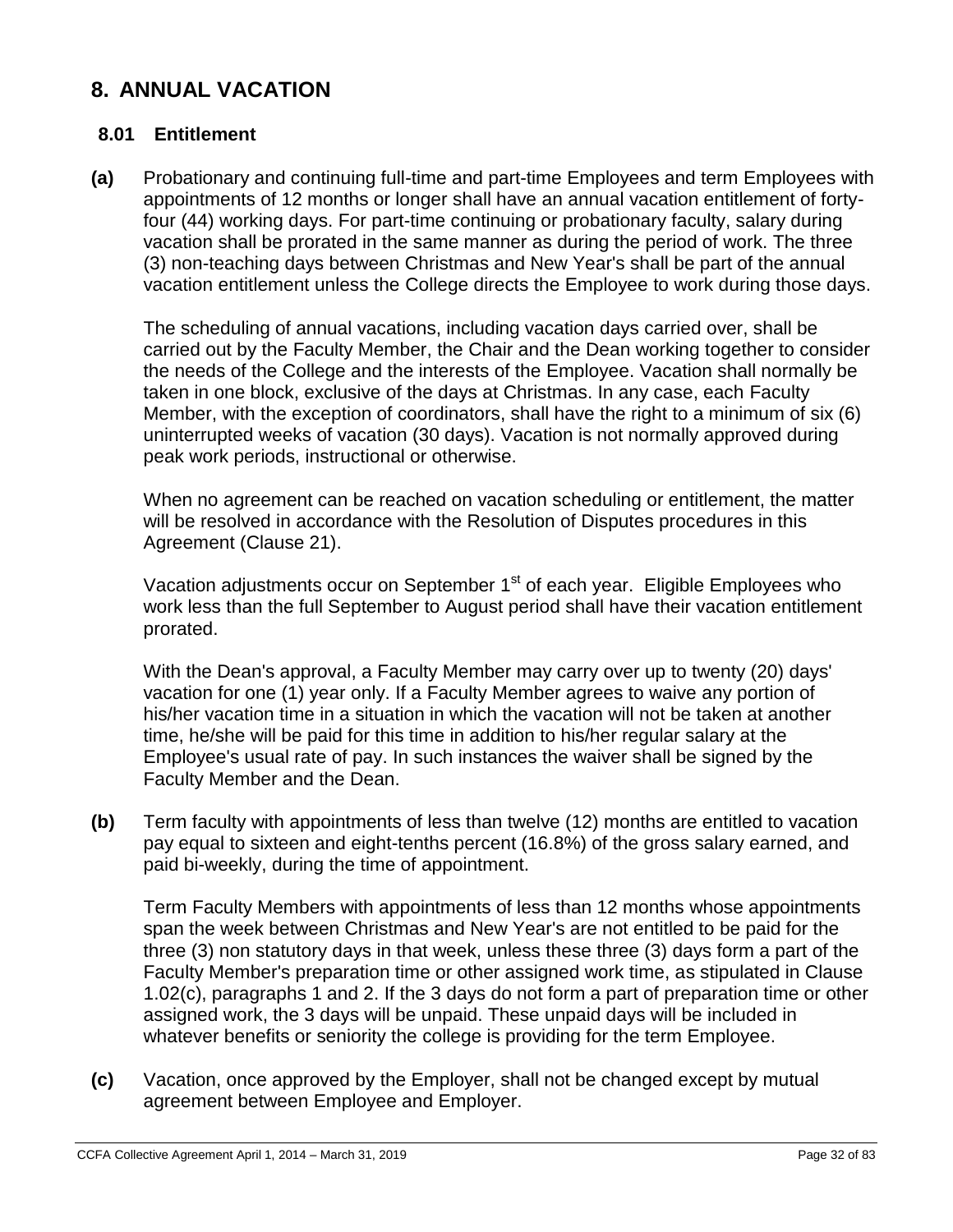#### <span id="page-32-0"></span>**8.02 Sickness**

In the event that an Employee requires hospitalization or is seriously ill during his/her annual vacation period, the Employee shall upon request and upon presentation of a physician's statement, apply the period of illness or hospitalization to sick leave rather than vacation. The Employee must inform the Dean of the claim within two (2) months of returning to work.

#### <span id="page-32-1"></span>**8.03 Unused and Overused Vacation**

Continuing Employees and any Employee appointed to a contract of one (1) year or more shall earn vacation, as specified under Clause 8.01. Normally two (2) months, but at least one (1) month of vacation shall be taken during the first twelve (12) months of employment. Upon termination, adjustments for unused or over-used vacation entitlement will be made to the final salary settlement.

### <span id="page-32-2"></span>**9. PAID HOLIDAYS**

The following have been designated as paid holidays:

New Year's Day Family Day Good Friday Easter Monday Victoria Day Canada Day British Columbia Day Labour Day Thanksgiving Day Remembrance Day Christmas Day Boxing Day

Any other holiday proclaimed as a holiday by the Federal, Provincial or Municipal Governments for the locality in which the Employee is working shall also be a paid holiday.

# <span id="page-32-3"></span>**10. FACULTY DEVELOPMENT PROGRAM**

#### <span id="page-32-4"></span>**10.01 Scheduled Development Time for Faculty**

Scheduled development time for faculty is based on the recognition of the need for continuous development of Faculty Members, of educational practice, and of the organization. Scheduled development time and activities support Faculty Members in the development of their own learning related to their current or potential role(s) at the College and in the application of their knowledge, skills and awareness to the ongoing development of the College as a learning centered institution. Scheduled development time and activities support Faculty Members in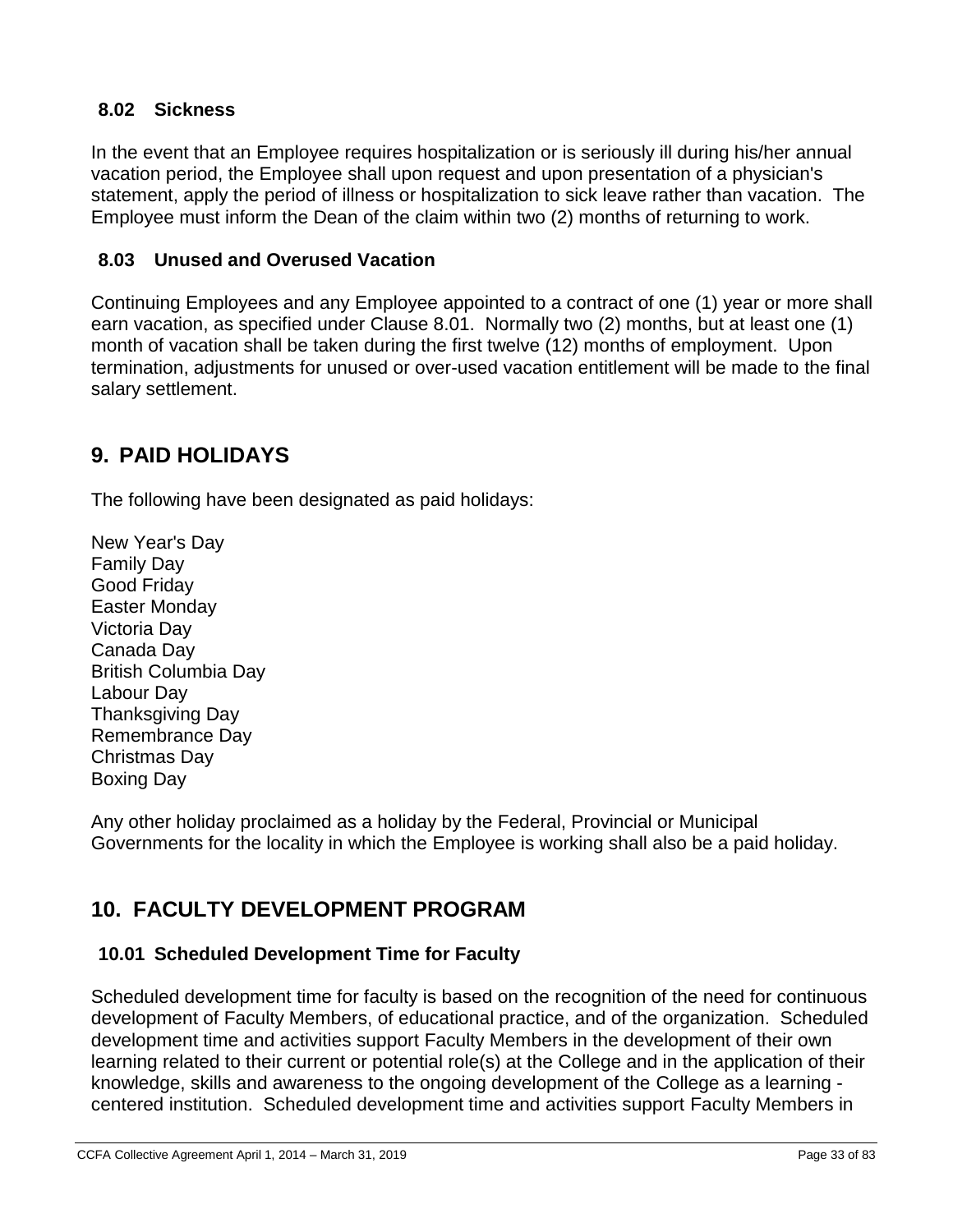responding to identified learning and development needs of students, departments, community groups, the College, and the individual Faculty Members themselves.

- **(a)** Entitlement to Scheduled Development Time
	- (i) Every continuing and probationary Faculty Member, with the exception of Continuing Education Coordinators, International Education Project Officers, and Senior Analysts, shall be granted annually two (2) months' time, or the equivalent, free of regular duties, for approved scheduled development activities (except when reductions apply as per 10.01(c)). For Faculty Members who work on the quarter system, the standard development time pattern shall be one (1) quarter every second year. Part time Faculty Members are entitled to two (2) months or one (1) quarter time at their normal rate of pay.
	- (ii) Except for activities which are approved by the Dean or Director for deferral as in clause 10.01 (h), scheduled development activities are conducted within a twelve (12) month period commencing April 1<sup>st</sup> for Faculty Members on the quarter system and May  $1<sup>st</sup>$  for all other Faculty Members. This twelve (12) month period is referred to in this agreement as "the development year."
	- (iii) New probationary or continuing Faculty Members must have been employed as term, probationary, or continuing Faculty Members by the September preceding each development year in order to be eligible for Scheduled Development in that development year.
	- (iv) Term top-up assignments to part-time continuing appointments do not lead to increased scheduled development time.
	- (v) Continuing Education Coordinators, International Education Project Officers, and Senior Analysts are each entitled to one (1) month of scheduled development time annually, normally to be taken as a two (2) month scheduled development activity every second year.
	- (vi) Chairs are entitled to scheduled development time on the basis of their entire assignment, which includes their Chair duties and their instructional or student development duties.
- **(b)** Combining Scheduled Development Activities and Professional Development
	- (i) With the approval of the Dean or Director, Faculty Members shall be entitled to take their scheduled development time as part of an extended development project which includes a period of paid or unpaid professional development leave. The criteria for approval of such proposals shall be consistent with the criteria normally used in relation to applications for scheduled development time. Such proposals shall not be unreasonably denied. The provisions for the reduction of scheduled development time in clause 10.01(c) do not apply to approved scheduled development activities taken in combination with paid or unpaid professional development leaves.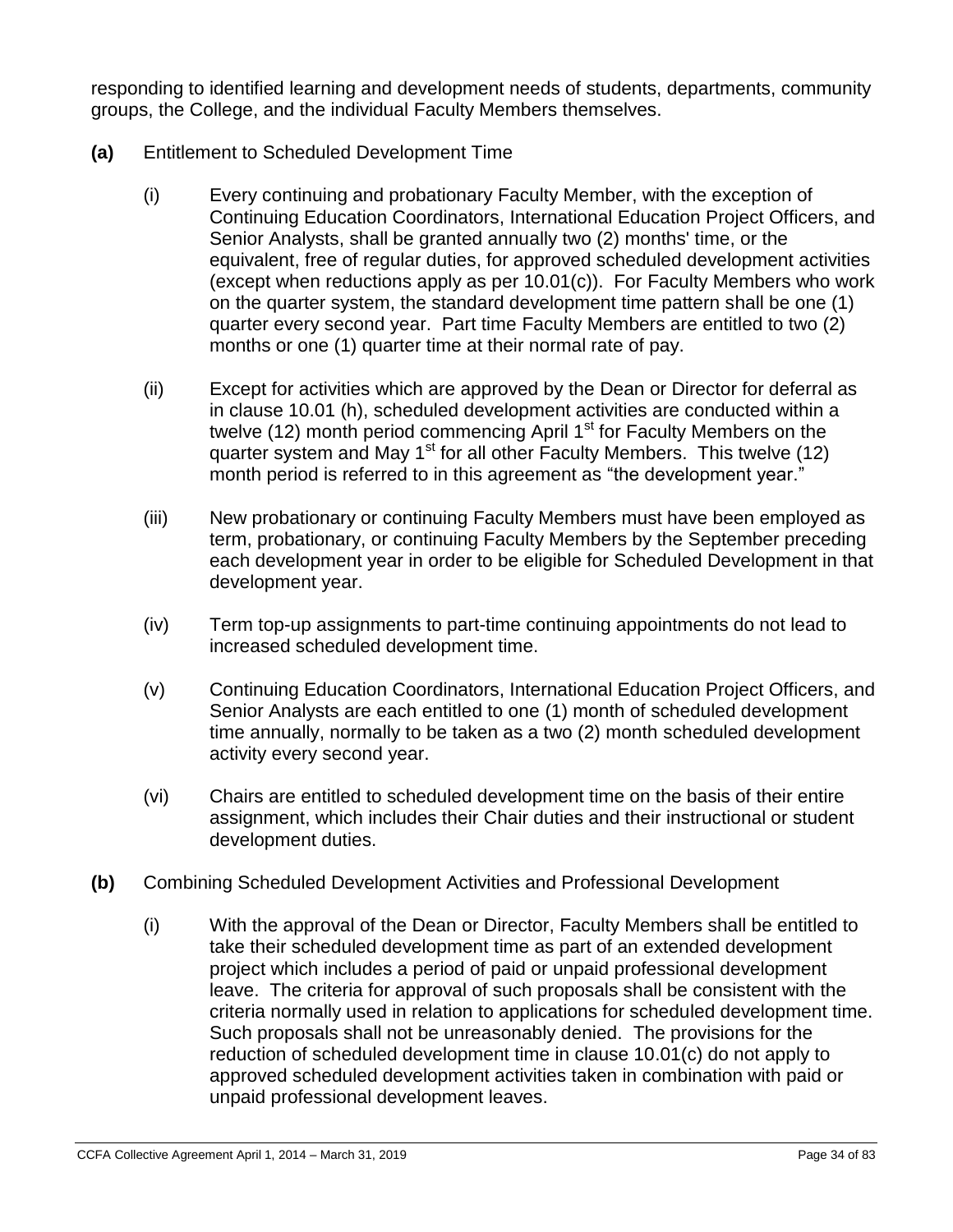- (ii) If such a leave is greater than one (1) year, a Faculty Member is eligible for scheduled development time in connection with that leave one time only.
- (iii) Time taken on brief professional development activities, approved and funded by the Professional Development Committee, and taken outside the scheduled development period, is not considered part of the Faculty Member's scheduled development time.
- (iv) Faculty members on scheduled development projects may apply for Professional Development Committee funds or other College funding for expenses incurred in their projects.
- (v) Scheduled development time may be used in combination with regular assigned duties.
- **(c)** Reductions in Scheduled Development Time

Scheduled development time for Faculty Members, including Faculty Members in their year of retirement, is based on their employment in the previous development year, as defined in Article 10.01(a). The following provisions apply, except as noted in 10.01(b) above:

| <b>FACULTY ON SEMESTER SYSTEM</b>                                                      |                                                                                                           | <b>FACULTY ON THE QUARTER SYSTEM</b>                                                   |                                                                                                      |
|----------------------------------------------------------------------------------------|-----------------------------------------------------------------------------------------------------------|----------------------------------------------------------------------------------------|------------------------------------------------------------------------------------------------------|
| Length of unassisted<br>leave of absence based<br>on continuing workload<br>equivalent | Reduction in scheduled<br>development time in<br>Faculty Members' next<br>scheduled development<br>period | Length of unassisted<br>leave of absence based<br>on continuing workload<br>equivalent | Reduction in scheduled<br>development in Faculty<br>Members' next<br>scheduled development<br>period |
| Two (2) months or less                                                                 | No reduction                                                                                              | Four (4) months or less                                                                | No reduction                                                                                         |
|                                                                                        |                                                                                                           | More than four (4)<br>months and up to eight<br>(8) months                             | One fourth $(\frac{1}{4})$ of a<br>quarter reduction                                                 |
| More than two (2) and<br>up to six (6) months                                          | One (1) month reduction                                                                                   | More than eight (8)<br>months and up to twelve<br>(12) months                          | One half $(\frac{1}{2})$ of a quarter<br>reduction                                                   |
| More than six (6) months                                                               | No entitlement to<br><b>Scheduled Development</b>                                                         | More than twelve (12)<br>months                                                        | No entitlement to<br><b>Scheduled Development</b>                                                    |

Faculty members who incur a reduction in scheduled development time will carry out their regular duties or other assigned duties per clause 7.01 during the remainder of their normal development period. Faculty members who incur a reduction in scheduled development time may be required to take their remaining scheduled development at less than 100% or, for part-time continuing Faculty Members, at less than the level of their continuing contract. The remaining scheduled development time will be taken in their normal development period unless the Faculty Member and Dean or Director agree to another time period.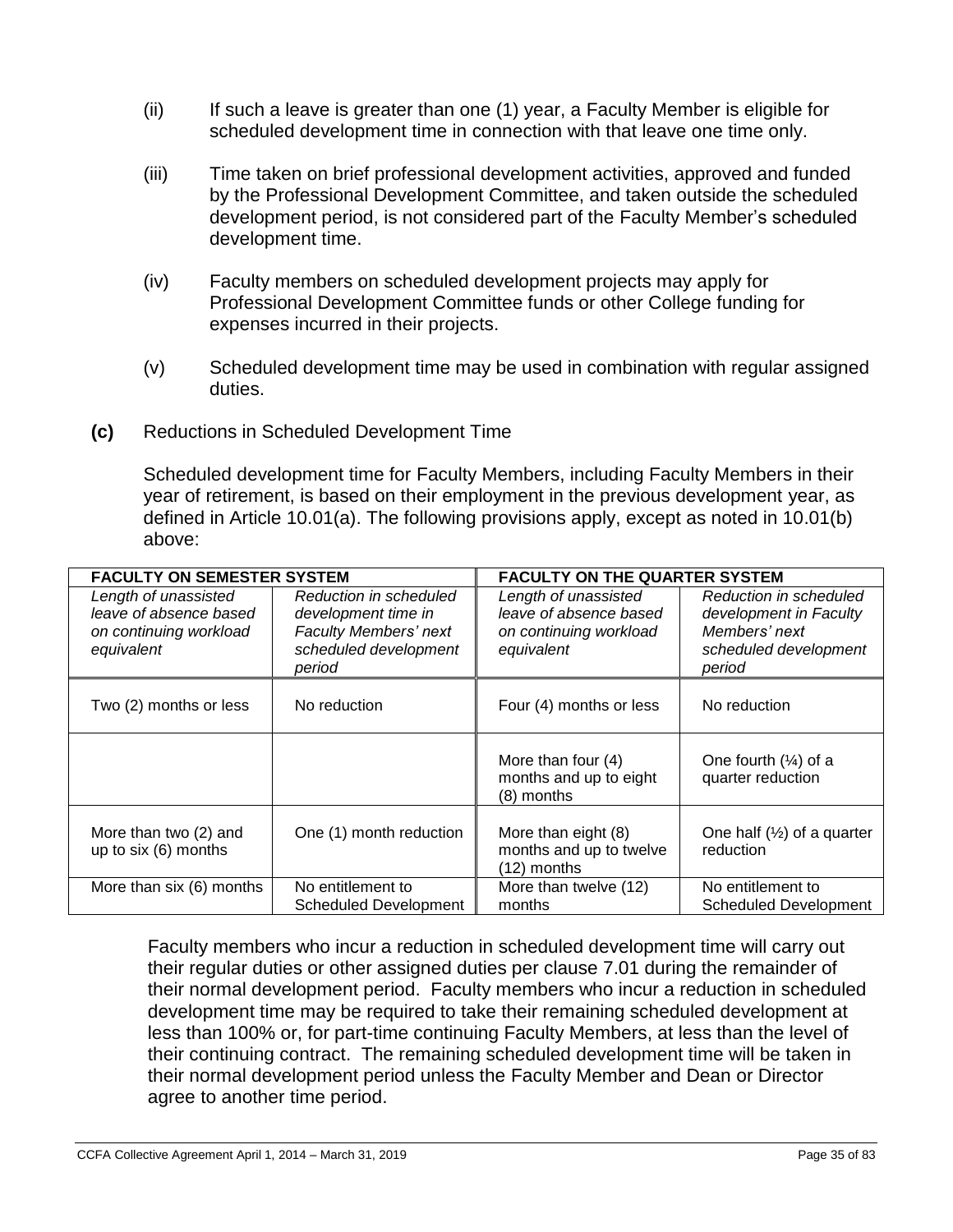When a Faculty Member takes a partial leave of absence for a full year, the scheduled development time will be at the percentage of salary that applies during the rest of the leave of absence.

Faculty members returning from STD and LTD leaves will have no reduction in their entitlement to scheduled development time. When possible and appropriate, the scheduled development activities for such Faculty Members may be incorporated with their overall return to work plan.

**(d)** Planning of Scheduled Development Activity

Faculty members applying for scheduled development time submit proposals using application forms and guidelines established by the Joint Committee on Scheduled Development. Prior to each development year, forms shall be submitted to the appropriate Chair by February first  $(1<sup>st</sup>)$ , and to the Dean or Director by February fifteenth  $(15<sup>th</sup>)$ . A formal response by the Dean or Director to all applications will be made by March fifteenth  $(15<sup>th</sup>)$ . Proposals which do not receive a response by March fifteenth (15<sup>th</sup>) will be deemed to have been approved. If a Faculty Member does not submit a formal application by the deadline, he/she is deemed to have forfeited his/her scheduled development time for the coming development year.

The rejection of a proposal by a Dean or Director does not result in the forfeit of the scheduled development time, but results in discussions amongst the Faculty Member, Chair, and Dean or Director about an alternative development activity. Should the Faculty Member and the Dean or Director be unable to agree on a mutually acceptable development activity the matter shall be referred to the Dispute Resolution process (clause 21.01 and 21.02).

**(e)** Categories of Scheduled Development Activities

While scheduled development activities vary broadly, projects should be classified among the following three general categories:

**Professional Development** focuses on the Faculty Member's development of knowledge, skills, and awareness related to his/her educational practice, area(s) of professional expertise, and current or potential college role(s).

**Instructional Development** focuses on the development of instruction, courses, and programs, with the purpose of enhancing student learning.

**Organizational Development** focuses on the development of department, school, or College operations or procedures as a means of providing an effective learning and teaching environment.

While scheduled development projects may include any or all of these categories, over time approximately half (1/2) of a Faculty Member's activity shall focus on professional development. With approval from their Dean or Director, Faculty Members may increase their proportion of professional development.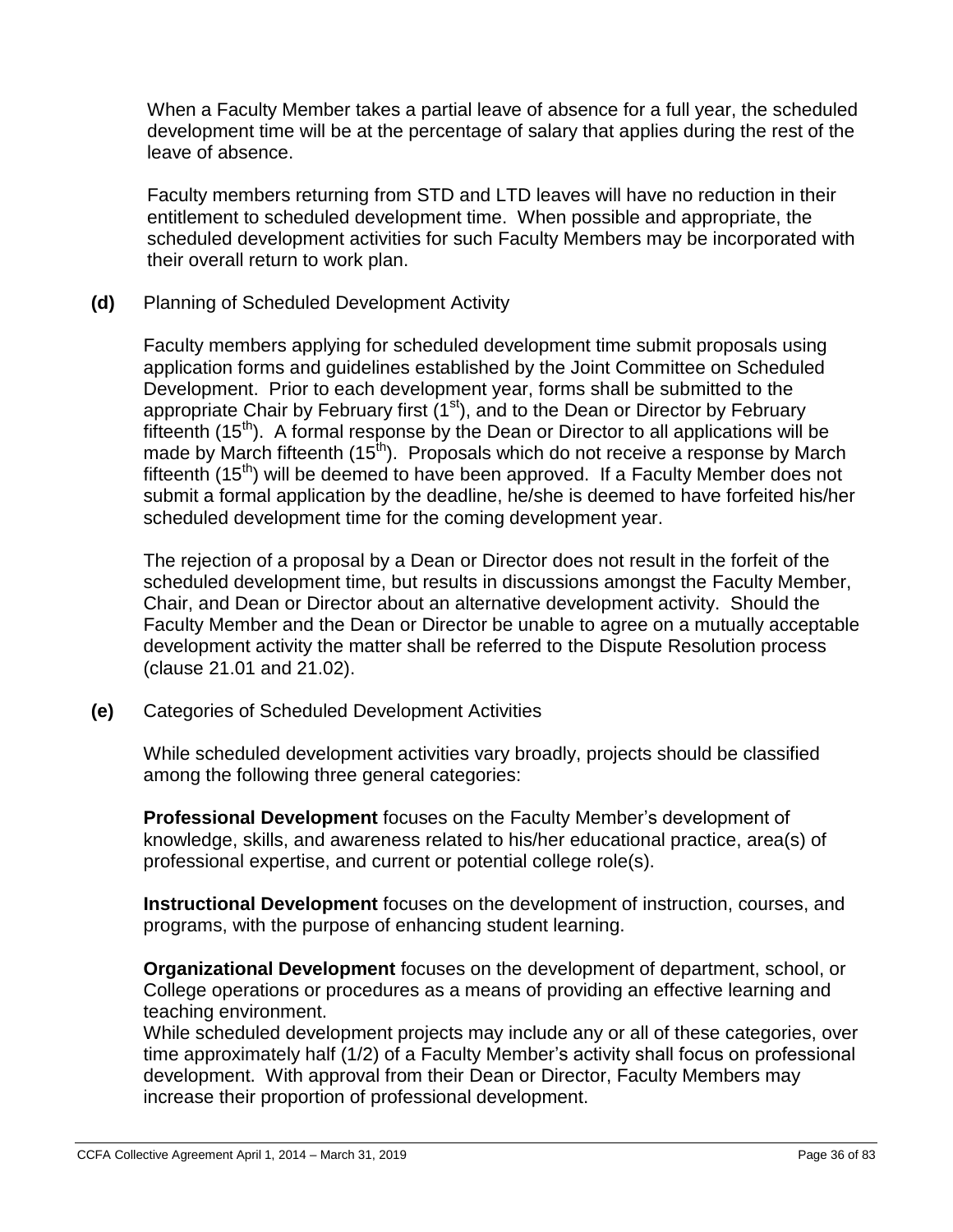### **(f)** Scheduled Development Activities

Scheduled development activities respond to a range of individual and institutional needs related to the Faculty Member's current or potential College role(s). These activities may include but are not restricted to formal or private study, either for credit or not for credit; research; industrial or community liaison; work experience; relevant travel; course, curriculum, and/or program development, review, and revision; exploration and development of new course materials; development of instructional innovation; and participation in the planning or governance procedures of the department, school, or College.

**(g)** Scheduling of Development Activities

Scheduled development activities shall take place in one (1) uninterrupted block of time, free of regular duties, unless the Faculty Member and Dean or Director agree to another pattern. The scheduling of the block of development time and arrangements for other patterns will be established by the agreement of the Faculty Member, the department Chair, and the Dean or Director.

**(h)** Deferral of Scheduled Development Time

When the Dean or Director and the Faculty Member agree that the Faculty Member's College assignment prevents the Faculty Member from utilizing all or part of his/her scheduled development time, the Faculty Member shall defer all or part of the scheduled development time for future use. In other instances, deferrals of scheduled development time are limited to two (2) months or one (1) quarter, except in the case of specific projects which require a longer period and meet the approval of the Dean. Such projects may include, but are not restricted to, university programs and work or other experience relevant to the Faculty Member's current or potential role at the College.

Proposals for the use and/or deferral of development time shall not be unreasonably denied, but shall be planned to cause the least possible disruption to students, and, where possible and applicable, to occur in periods of reduced student activity. In cases where programs have limited or no periods of reduced student activity, the College's operating plan will contain a commitment, within the limits of available resources, to provide replacement faculty for Faculty Members taking scheduled development time.

**(i)** Accountability for Scheduled Development Activities

Approved scheduled development activities constitute legitimate work assignments that are subject to the same standards and expectations of any normal professional activity undertaken by Faculty Members. Albeit the nature of these activities reflects development needs and goals of individual Faculty Members, scheduled development activity constitutes College work that is supported by College resources for the ultimate benefit of the students served. Accountability for scheduled development is shared by Deans/Directors and individual Faculty Members who are responsible for ensuring that scheduled development activities are conducted in accordance with approved plans and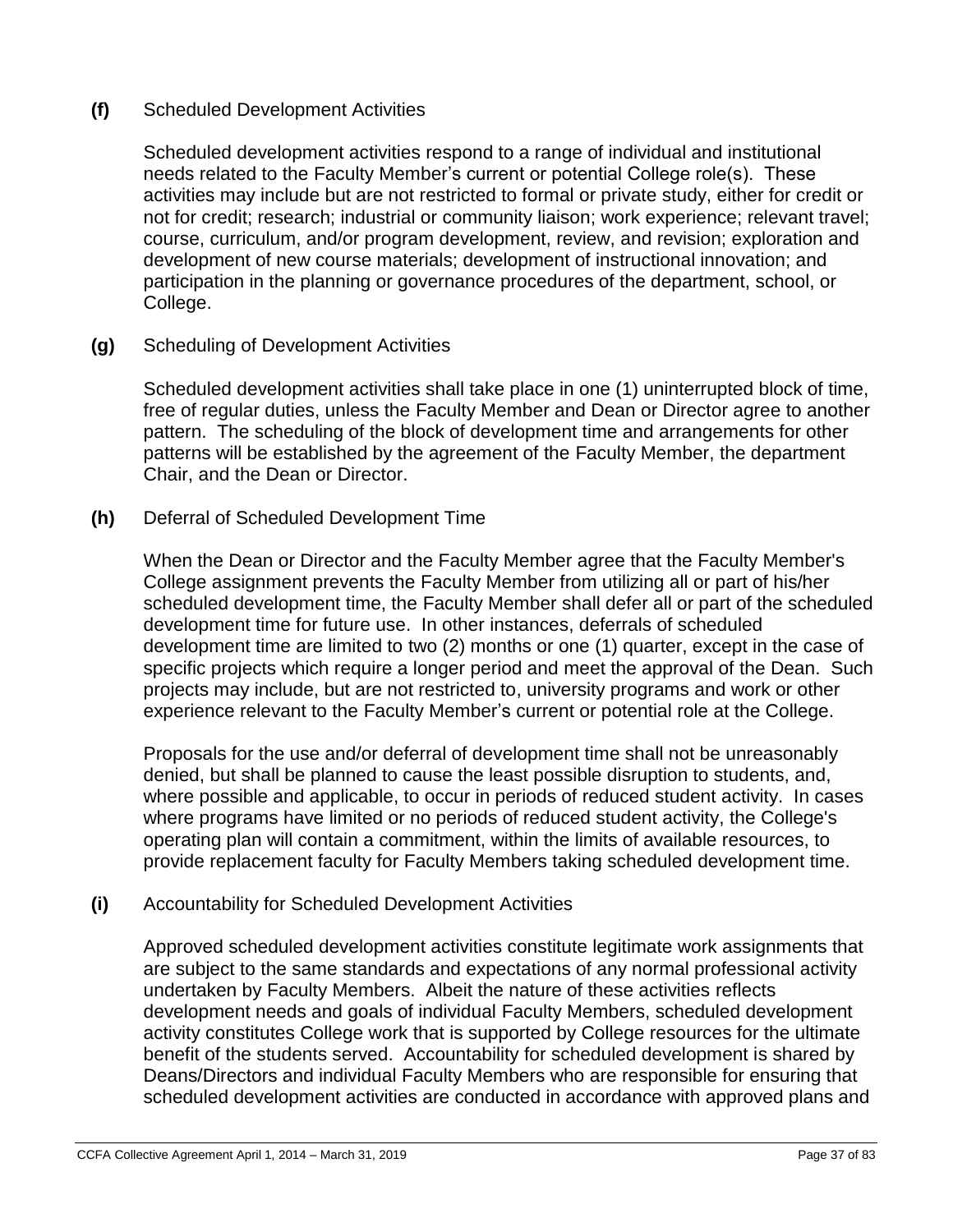standards, and that reports and copies of resulting products are reviewed and shared within the College community, in accordance with JCSD guidelines.

Days of illness during development projects must be reported as sick days in the normal fashion. There is no carry forward of development time lost as a result of illness. When illness interferes with the completion of a scheduled development project, the Faculty Member, with the agreement of the Dean or Director, is freed in whole or in part for responsibility for completion of his/her project. In cases of disagreement on the impact of the illness on the Faculty Member's ability to carry out scheduled development activity, the matter will be resolved through the Dispute Resolution process (Clause 21.01 and 21.02).

Although some minor variations are to be expected, each Faculty Member is obligated to carry out the general plan described in his/her approved proposal. The developmental and exploratory nature of some projects may result in not all of the stated goals being achieved. However, major changes must be reviewed and approved by the Dean or Director in advance of the change. Approval of the next scheduled development project is subject to submission of a report, in accordance with JCSD guidelines, on the previous activities.

## **10.02 Professional Development Fund**

A budgetary item equal to one and one-half percent (1-1/2%) of Employees' salaries shall be set aside annually to be used to:

- **(a)** pay Employees granted leave at part or full salary for professional development.
- **(b)** supplement outside funds and/or cover a portion of the non-salary costs associated with approved programs, including exchanges.

The Professional Development Committee shall receive and assess the merits of all requests for use of professional development funds and shall direct the Bursar in the allocation of the funds. The Committee shall encourage and promote in-house professional development activities and establish guidelines for administration of the professional development program.

### **10.03 Faculty Exchanges**

- **(a)** A Faculty Member may, for up to one (1) year, exchange duties with a person with appropriate qualifications from another institution. The Camosun Faculty Member will receive full pay and benefits, will receive an increment if applicable, and will in all respects continue as an Employee of Camosun College.
- **(b)** Faculty from two (2) different departments may take part in an interdepartmental exchange program whereby their duties are exchanged for a specified period of time in accordance with College policies and guidelines.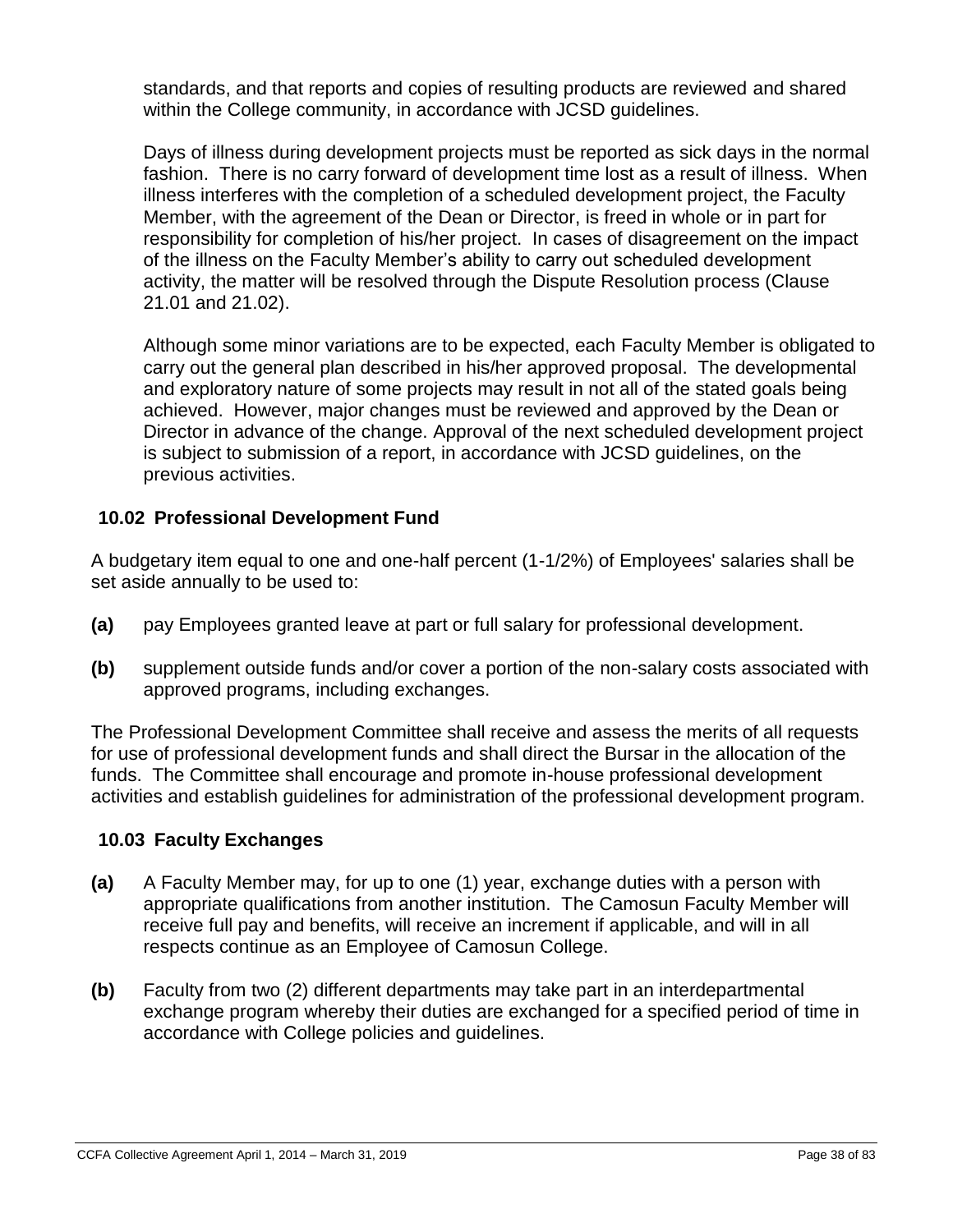## **10.04 Professional Fees**

The College will reimburse continuing and probationary Employees for annual dues they expend for membership in a professional association if the membership in the professional association is required as a condition of employment by the College.

# **11. PUBLIC OR UNION OFFICE**

## **11.01 Seek Election**

Employees may seek election to municipal and school board offices, provided there is no conflict of interest and the duties of the office do not adversely affect the performance of the Employee at the College.

### **11.02 Campaign**

There are no restrictions on Employees engaging in political activities on their own time as campaign workers.

#### **11.03 Leave**

If nominated as a candidate for election, an Employee shall be granted leave without pay to engage in the election campaign. If not elected, the Employee shall be allowed to return to his/her position at the College. If elected, the Employee shall be granted, upon written request, leave of absence without pay as follows:

- **(a)** For an Employee elected, or appointed, to a full-time position in the Union, or any body with which the Union is affiliated, a period of one (1) year.
- **(b)** For an Employee elected to public office, a maximum of five (5) years.

# **12. COURT APPEARANCES**

An Employee shall be granted leave with pay when summoned as a witness or juror provided that such action is not occasioned by the Employee's private affairs and provided that all pay in excess of travel and meal allowance is remitted to the Employer.

## **13. LEAVE**

### **13.01 Unpaid Leave**

**(a)** Unless the request creates serious problems for the Employer, the Employer will grant an Employee unpaid leave for up to one (1) year.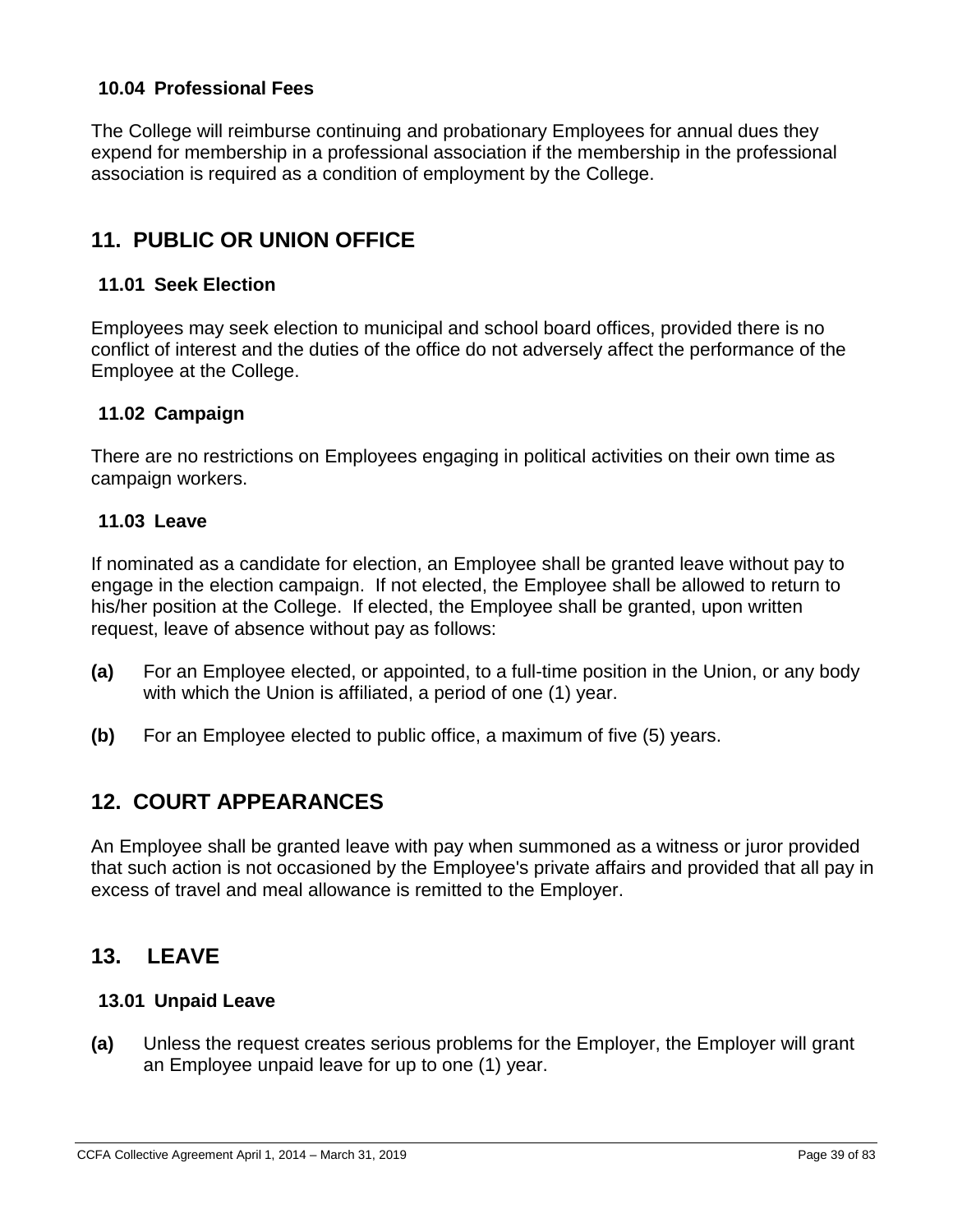- **(b)** Under special circumstances a leave may be approved or extended to a total of three (3) years. A leave will be for any purpose deemed justifiable by the Employee.
- **(c)** If the leave involves experience of value to the College, as approved in writing by the appropriate Vice-President, the Faculty Member will accumulate seniority and, if applicable, increment credit during the leave. Such approval will be conditional on the leave being used essentially as planned. Advanced placement for activities carried out during the leave is subject to the terms and conditions of Clause 5.01. A Faculty Member cannot earn both increment credit under this clause and a step for advanced placement under clause 5.01 for the same activity.
- **(d)** Arrangements for the leave must take into account that an Employee's annual vacation entitlement will be reduced in proportion to the leave period. This reduction in vacation entitlement will result in an additional period of leave without pay unless there is a mutually acceptable work assignment available during the period which otherwise would have been vacation. During this additional period of leave, Employees' benefits will not be affected, and they shall not have their vacation or scheduled development entitlement diminished further.
- **(e)** No term Faculty Member shall have the right to convert to a continuing appointment under Clause 1.04(d)(iii) (2) based on a vacancy created by the third year of the continuing Faculty Member's leave. The term Faculty Members replacing the Faculty Member on leave would retain all other rights under Clause 1.04(d), including the right to count the third year of the continuing Faculty Member's leave as part of the time required to qualify for conversion to a continuing contract according to Clause 1.04(d)(ii).

Should there be a term Faculty Member who under the terms of Clause 1.04(d) would qualify for conversion to continuing status were it not for the provisions of the preceding clause, that Faculty Member's rights vis-a-vis Clause 1.04(d)(iii) (2) would be carried forward for one (1) year.

## **13.02 Bereavement Leave**

In the case of death in the immediate family, an Employee not on leave of absence without pay shall be entitled to special leave, at his/her regular rate of pay, from the date of death with, if necessary, an allowance for immediate return travelling time. Such leave shall normally not exceed five (5) working days.

## **13.03 Deferred Salary Leave Plan**

Each Faculty Member with a continuing appointment, part or full-time, is eligible to participate in a Deferred Salary Leave Plan as set out in Appendix D.

### **13.04 Pension on Professional Development Leave**

Faculty who are on approved professional development leave (paid or unpaid) and retain Employee status with the College, may continue their contributions to the Pension Plan subject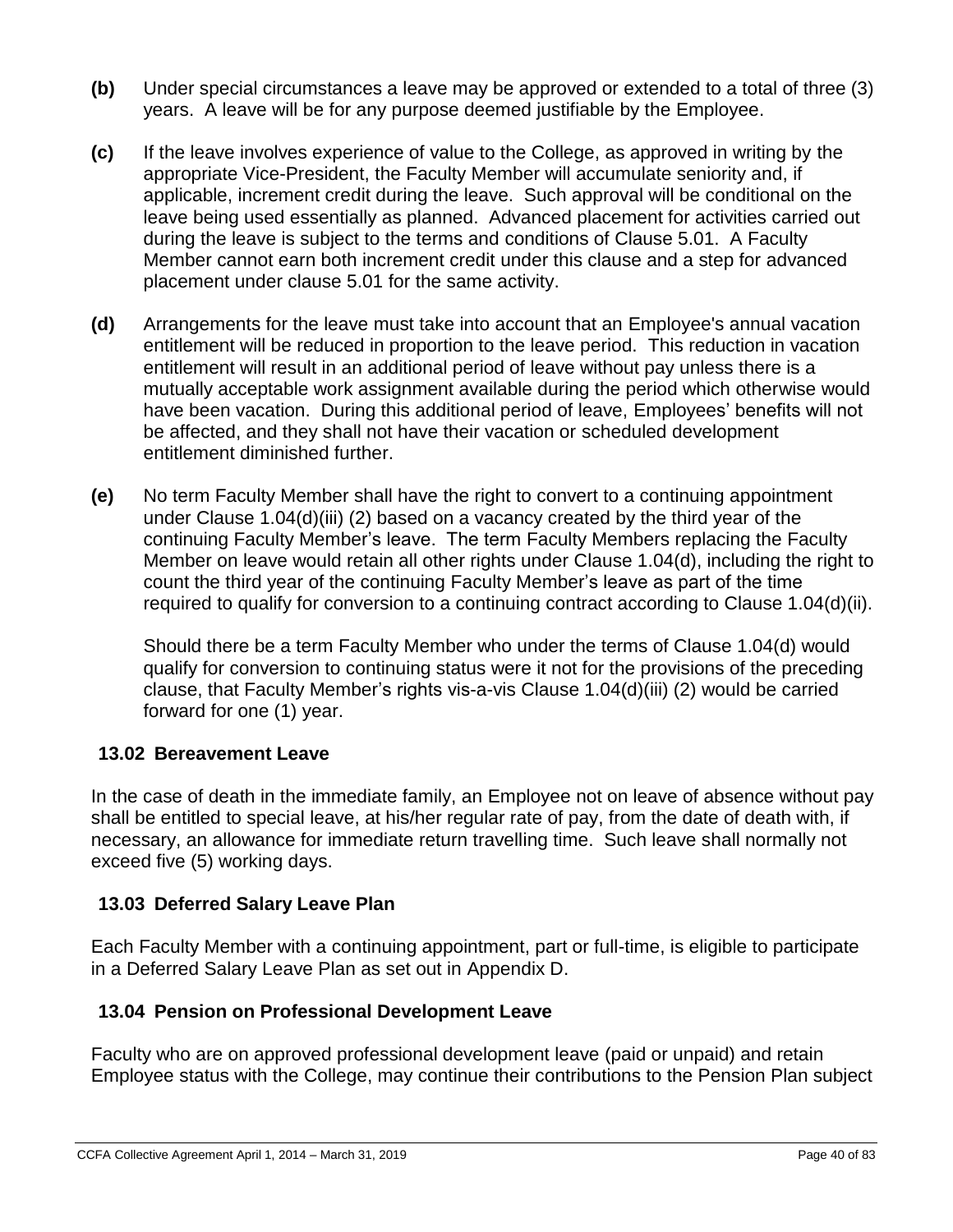to the approval of the appropriate pension authority of B.C. Where the Faculty Member continues to contribute, the Employer will also contribute the Employer's share.

# **14. PARENTAL LEAVE**

*In some instances the stipulations of the Employment Standards Act exceed the rights provided by this clause. In such instances the provisions of the Employment Standards Act will apply. Please consult the Human Resources Department for more information.*

## **14.01 Parental Leave**

At the time of the birth of a child to an Employee or spouse, parental leave without pay shall be granted upon application to the Executive Director of Human Resources. Such applications will normally be made at least three (3) months before the leave is to begin.

Parental leave shall commence no later than fifty-two (52) weeks following the birth of the child, during which time the Employer shall maintain its contribution to existing benefits as required by the Employee.

On return from parental leave, the Employee shall be placed in his/her former position or in a position of equal rank and salary.

An Employee on parental leave may not also apply for non-birth parent leave under Clause 14.02.

### **14.02 Non-Birth Parent Leave**

At the time of the birth or adoption of a child, the non-birth parent shall be entitled to two (2) days of leave with pay. These days will normally be taken during the three (3) month period immediately following the birth or adoption.

### **14.03 Adoption Leave**

Upon request, an Employee shall be granted leave of absence without pay for up to six (6) months commencing not later than fifty-two (52) weeks following the adoption of a child. The Employee shall furnish proof of adoption.

The Employer shall maintain its contribution to existing benefits as requested by the Employee for the adoption leave period.

On return from adoption leave, the Employee shall be placed in his/her former position or in a position of equal rank and salary.

An Employee on adoption leave may not also apply for paternal leave under Clause 14.02.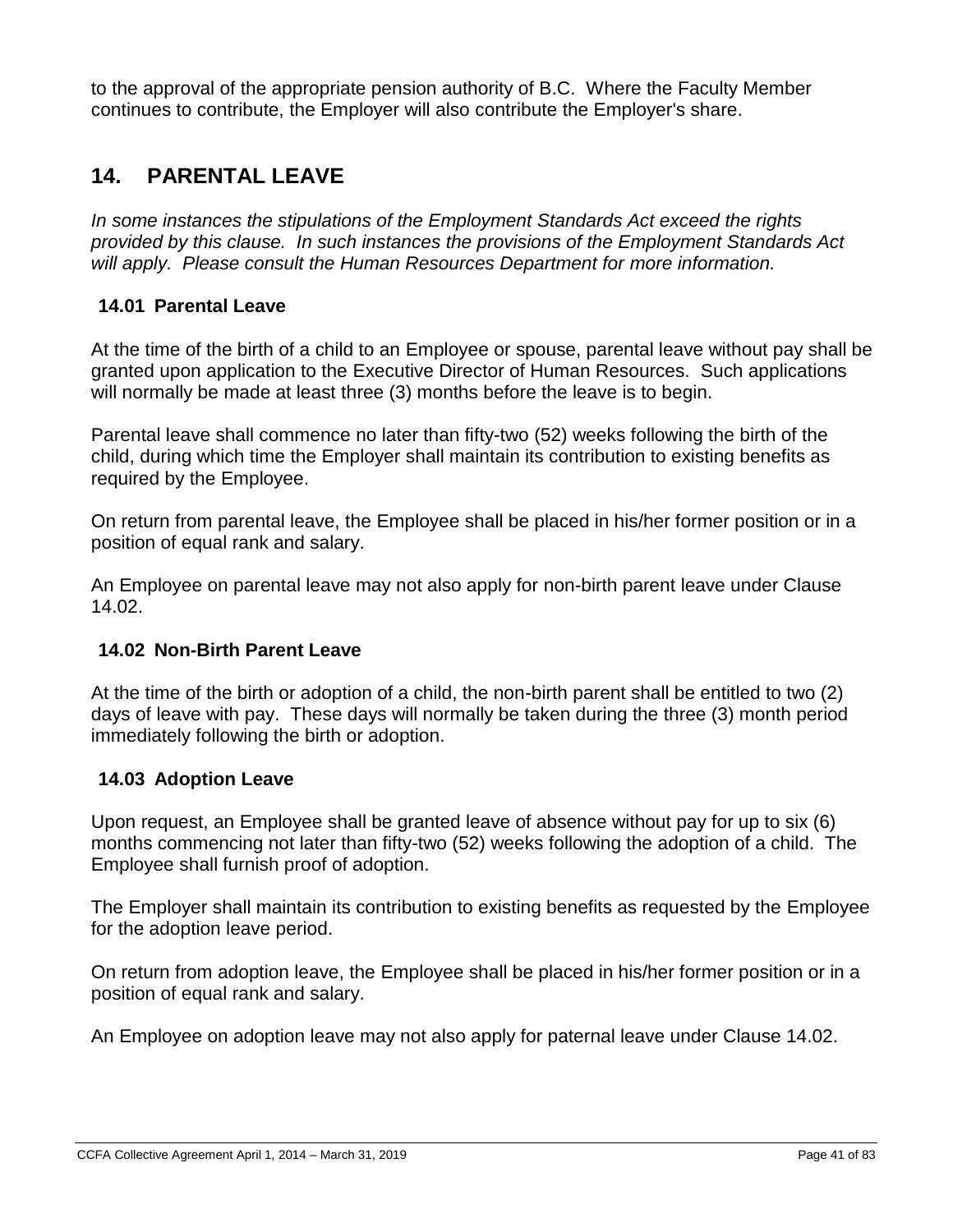## **15. SICK LEAVE**

#### **In addition to the provisions below, please refer to Article 9.3 Disability Benefits in the 2014-2019 Common Agreement.**

#### **15.01 Sick Leave**

- **(a)** All Employees are entitled to sick leave at 100% of their salary for the first thirty (30) calendar days of absence due to illness or injury. After thirty (30) calendar days of a single and continuous illness or injury, the provisions of the Short Term Disability and Long Term Disability plans apply for eligible Employees as defined in clause 17.05.
- **(b)** All Employees shall retain any sick leave credits previously accrued, including any entitlement to payout of such sick leave entitlement pursuant to 15.02.

*Note: All Employees accrued sick leave days prior to April 1, 2002. Term Employees whose contracts were less than 50% or shorter than four months accrued sick leave days up to June 30, 2006.*

#### **15.02 Accumulated Sick Leave**

#### **Pre-1988 Accumulation**

- **(a)** All Faculty Members on continuing appointment who were under age fifty-five (55) on March 31, 1988, will have their sick leave accumulation payout credits frozen at the March 31, 1988 level.
- **(b)** The accumulated sick leave referred to in 15.02(a) shall be payable upon retirement, as defined in the Pension (College) Act.On retirement, the Employee may either:
	- (i) convert his/her accumulated sick leave to cash on the basis of fifty percent (50%) of one two hundred fiftieth (1/250) of his/her annual salary per day, to a maximum of two hundred fifty (250) days of accumulated sick leave; or
	- (ii) use the sick leave to retire early on the basis of fifty percent (50%) of one (1) working day for each day's accumulation to a maximum of two hundred fifty (250) days of accumulated sick leave; or
	- (iii) a combination of (i) and (ii).

Where an Employee retires on less than full pension, the number of days which may be converted under (i), (ii) and (iii) above shall be actuarially reduced in the same proportion as is his/her Pension (College) Act benefits.

**(c)** Faculty members may also use the accumulated sick leave referred to in 15.02(a), to exchange for approved faculty development time above the level of faculty development assured by Clause 10.01 of the Agreement.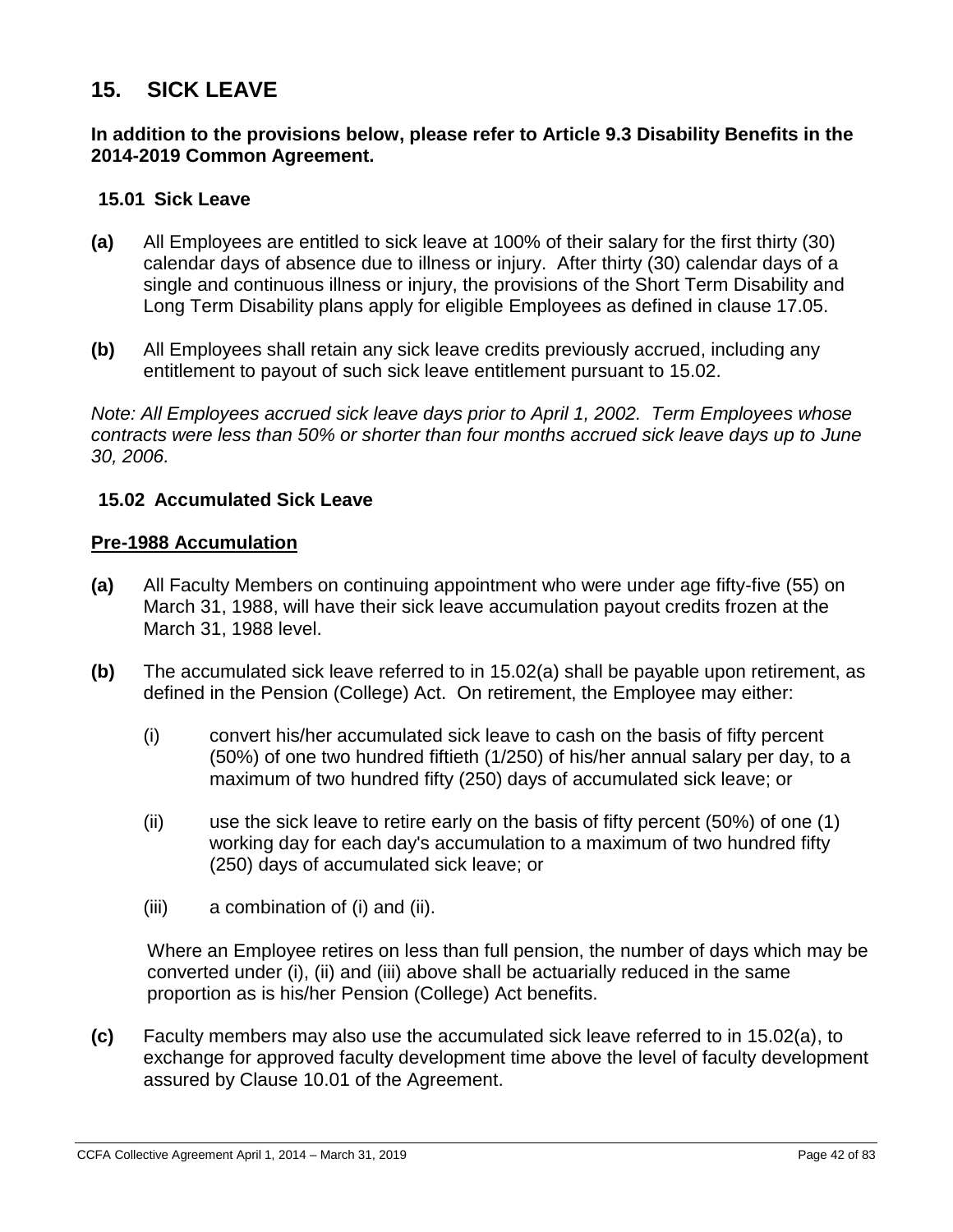- (i) The rate of exchange will be one (1) additional approved faculty development day for the payout credits of two (2) accumulated sick days.
- (ii) The additional faculty development time, obtained through this exchange process, shall not accrue faculty development time and holiday entitlements when taken within the year immediately prior to retirement. The calculation shall be made from the end date of the development time. The number of sick days accumulated for use during illness shall not be reduced by the application of this clause.

## **Post-1988 Accumulation**

**(d)** Any sick leave accumulated after April 1, 1988 shall not be converted to payout on retirement.

## **Payout on Death**

**(e)** In the event of death, all accumulated sick leave will be paid in full to the Employee's designated beneficiary as indicated in the group life insurance policy unless otherwise specified.

### **15.03 Family Illness**

In the case of illness of a member of the immediate family of an Employee, when no one at home other than the Employee can provide for the needs of the ill person, the Employee shall be entitled, after notifying his/her Dean, to a maximum of three (3) days at any one time for this purpose.

### **15.04 Sick Leave Bank**

The parties agree to apply the Sick Leave Bank ("Bank") to the following limited assistance for Employees who have been denied Short Term Disability (STD) benefits and have appealed the denial.

- **(a)** The value of the Bank as of the date of the ratification of the Memorandum of Agreement is \$101,672.07. This value will be drawn down as described in Article 15.04 (i).
- **(b)** The Bank will be drawn down by the cost of Employee health and welfare premiums paid by the Employer as per this clause.
- **(c)** When draws against the Bank are equal to or exceed the initial value of the Bank the Bank will cease to pay for benefits unless some other source of funding is agreed to by the parties.
- **(d)** The Bank is available to Employees eligible for Short Term Disability (STD) provided the following: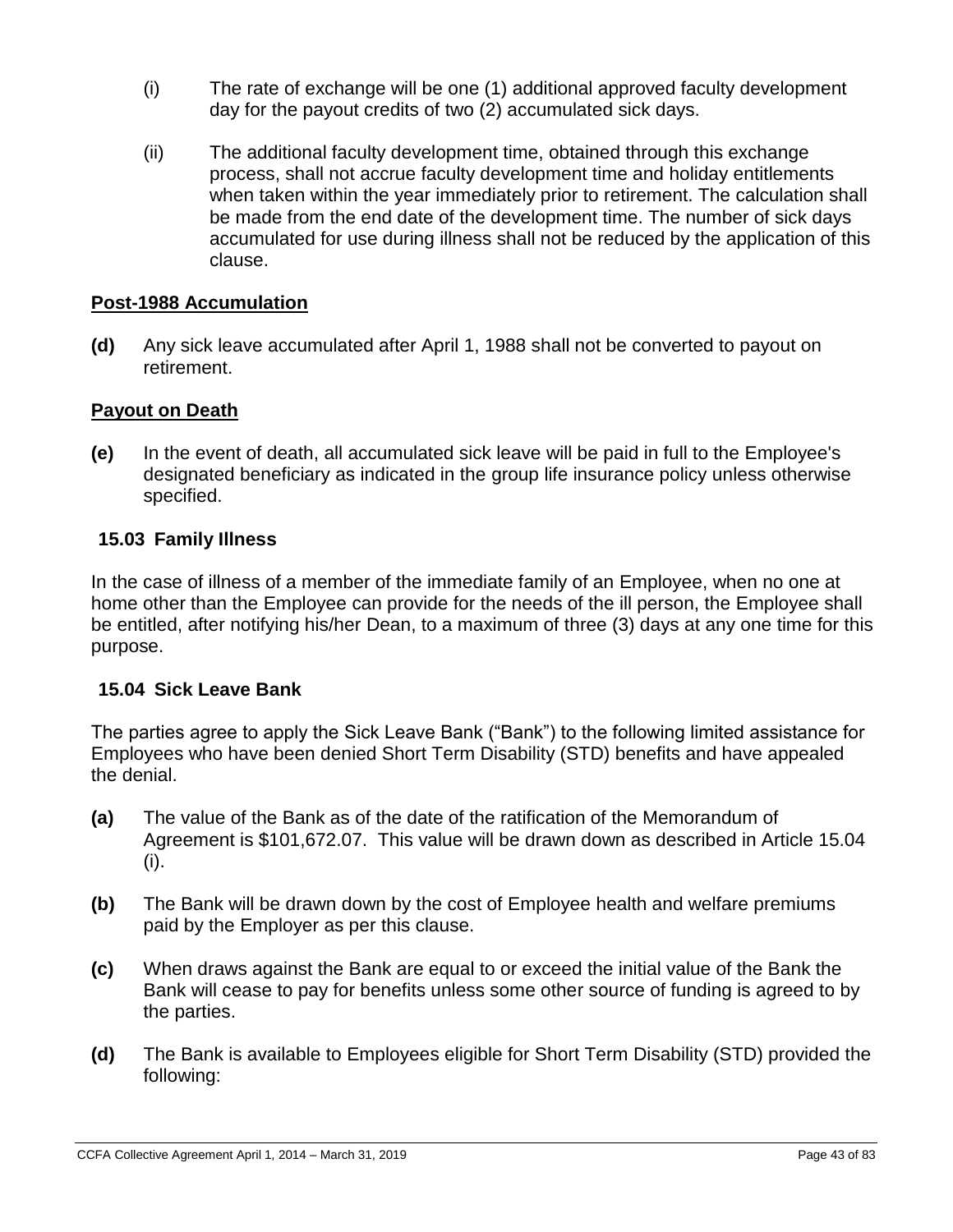- (i) The Employee has completed an application to the insurer for STD benefits;
- (ii) The Employee has been denied STD benefits by the insurer; and
- (iii) The Employee has had a qualified medical practitioner confirm that the Employee is unable to attend to his/her duties at the College as a result of illness or injury; and
- (iv) The Employee has formally appealed the insurer's decision in writing.
- **(e)** The Employee who is eligible for coverage as per 15.04(d) above is considered to be on an unpaid sick leave.

### Coverage

- **(f)** Premiums for health and welfare benefits for Employees who are eligible under Article 15.04 (d) above will be paid by the Employer for up to six (6) months. This coverage shall start when the Employee commences the unpaid sick leave. The health and welfare benefits coverage is for MSP, Dental, Extended Health, PSP, Group Life, AD & D, STD, and LTD.
- **(g)** The Employer shall fund the Employer's payment of health and welfare benefits premiums under Article 15.04 until whichever of the following comes first:
	- (i) The Employee receives STD benefits after the Employee's appeal for STD benefits is successful, or
	- (ii) The Employee returns to work, or
	- (iii) Six (6) months have expired following the thirty (30) days of paid sick leave.
- **(h)** In the event that the Employee's appeal for STD benefits is denied, the Employer will draw down from the Bank the cost of the Employee's health and welfare premiums paid by the Employer under this clause.
- **(i)** In the event that the Employee's appeal process for STD benefits is successful, there shall be no draw down on the bank.
- **(j)** On April 1<sup>st</sup> of each year, the Employer shall provide the Union with a summary of all draws on the Bank and a statement of the Bank's current balance as of the reporting date.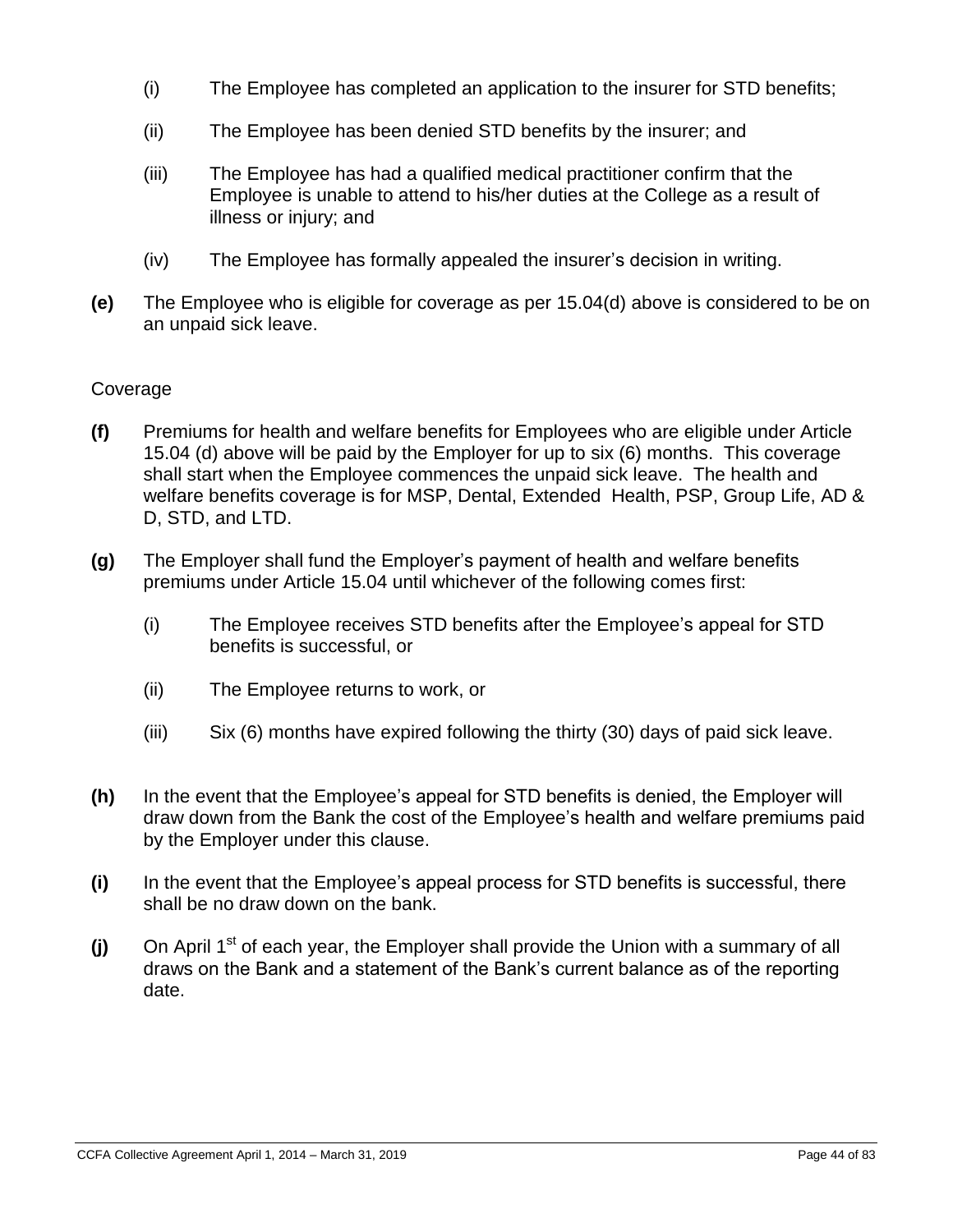# **16. WORKSAFEBC AND INDUSTRIAL HEALTH AND SAFETY**

## **16.01 WorkSafeBC**

The Employer shall maintain WorkSafeBC coverage for all Employees.

Where an Employee is on a Claim recognized by WorkSafeBC, the Employee shall be entitled to leave, at his/her regular rate of salary, up to a maximum of one hundred twenty-six (126) working days for any one (1) claim. Where an Employee elects to claim leave with pay under this clause, the compensation payments received by the Employee from WorkSafeBC, shall be remitted to the Employer. There shall be no deduction from an Employee's sick leave as a result of this clause.

## **16.02 Occupational Health and Safety**

- **(a)** The Union and the Employer agree that regulations made pursuant to the Workers Compensation Act, the Hazardous Products Act or any other statute applicable to the province of British Columbia pertaining to the working environment, shall be complied with. First Aid kits shall be supplied in accordance with the Occupational Health and Safety Regulations of the Workers Compensation Act.
- **(b)** Employees must complete a Workplace Hazardous Materials Information System ("WHMIS") educational program within the first two (2) months of employment if they
	- (i) store, handle use or dispose of a controlled product;
	- (ii) supervise other Employees who handle, use or dispose of a controlled product; or
	- (iii) work near a controlled product where they may be at risk as a result of the normal storage, handling use or disposal of a controlled product.
- **(c)** Controlled products include compressed gas, flammable and combustible material, corrosive material, poisonous material and dangerously reactive material.

### College Joint Occupational Safety and Health Committee

- **(d)** The Employer agrees to establish and maintain a College health and safety committee. The Joint Occupational Safety and Health Committee shall be composed of at least four members, with representatives from administration, each Union, and each major campus. The Union agrees to support the Employer in obtaining representatives to serve on the committee.
- **(e)** The Joint Occupational Safety and Health Committee may establish subcommittees on any campus where it deems necessary. This committee will meet at regular intervals to be determined by the membership and will make recommendations on unsafe, hazardous, or dangerous conditions with the aim of preventing and reducing risk of occupational injury and illness. A copy of all minutes of the Joint Occupational Safety and Health Committee shall be sent to the Union. Employees who are representatives of the Joint Occupational Safety and Health Committee shall continue to receive the rate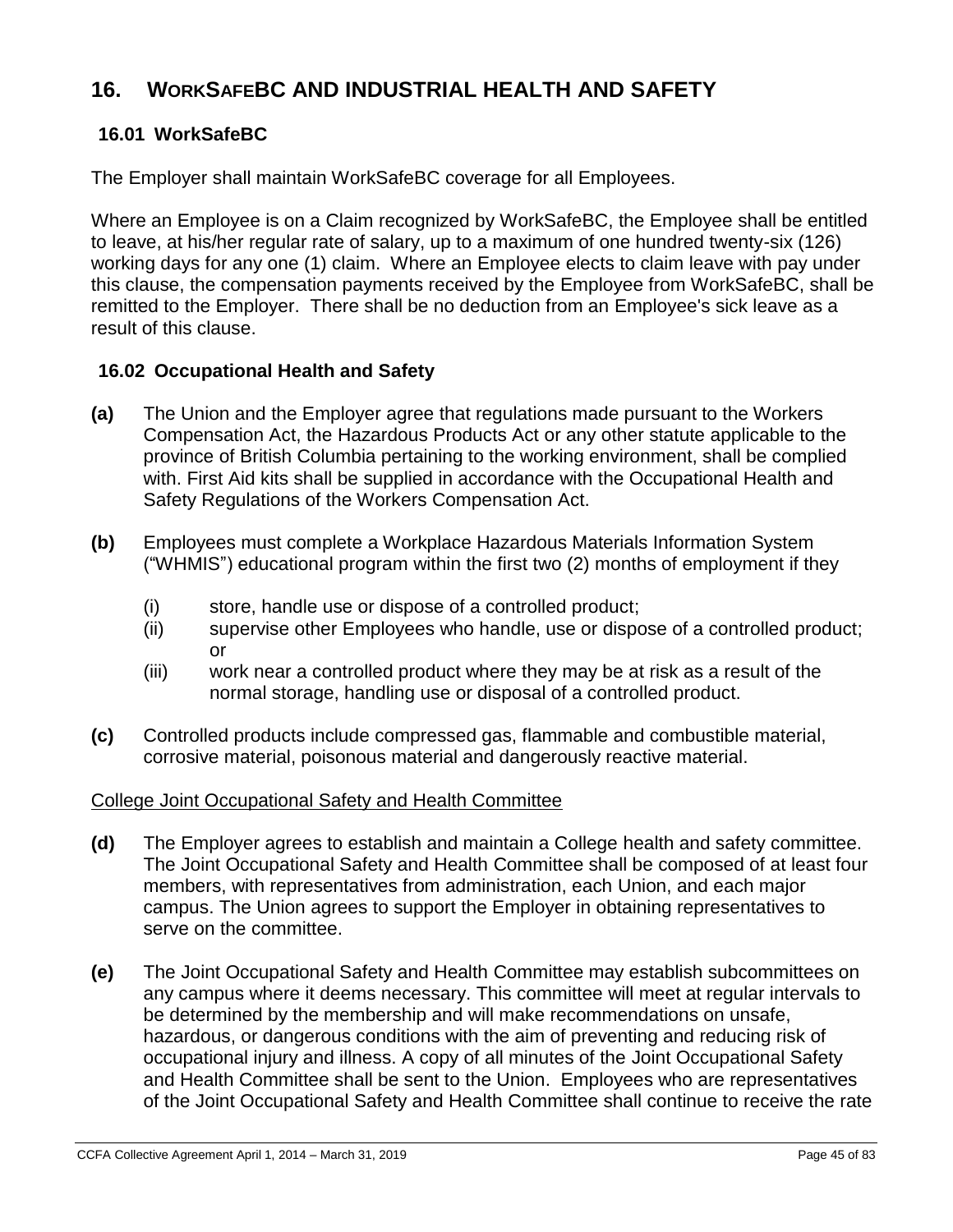of pay they would have been receiving had they not been attending Joint Occupational Safety and Health Committee meeting.

**(f)** An Employee may refuse to perform work he or she reasonably considers to be unsafe. The Employee must report the unsafe condition to his or her Dean or Director. No Employee shall lose pay, benefits or seniority, or be subject to discipline for refusing to perform duties he or she reasonably considered to be unsafe.

#### Injury Pay Provision

**(g)** An Employee who is injured on the job during working hours and is required to leave for treatment or is sent home for such injury shall receive payment for the remainder of the shift without deduction from sick leave.

#### Transportation of Accident Victims

**(h)** Transportation to the nearest physician or hospital for Employees requiring medical care as a result of an on-the-job accident shall be at the expense of the Employer.

#### Investigation of Accidents

**(i)** The Joint Occupational Safety and Health Committee shall be notified of each accident or injury to College Employees engaged in College activities and shall investigate and report to Union and President of the College on the nature and cause of the accident. In the event of a fatality, the Employer shall immediately notify the Union of the nature and circumstances of the accident.

#### Occupational First Aid Requirements

- **(j)** The Union and Employer agree that they shall comply with Occupational First Aid Regulations made pursuant to the Workers Compensation Act.
- **(k)** On the advice of the Joint Occupational Safety and Health Committee, the Employer shall designate an Employee as the First Aid Attendant at each major campus. The person so designated will normally be a member of CUPE and will receive the stipend approved in the CUPE Agreement.
- **(l)** Where the Employer requires an Employee to perform first aid duties in addition to the normal requirements of the job, the cost of obtaining and renewing the Occupational First Aid Certificate shall be borne by the College, and where necessary, leave to take the necessary courses shall be granted with pay.
- **(m)** When a member of the Union agrees to act as the designated First Aid Attendant at any campus, the member shall receive a stipend equivalent to that received by a CUPE Employee having similar first aid qualifications.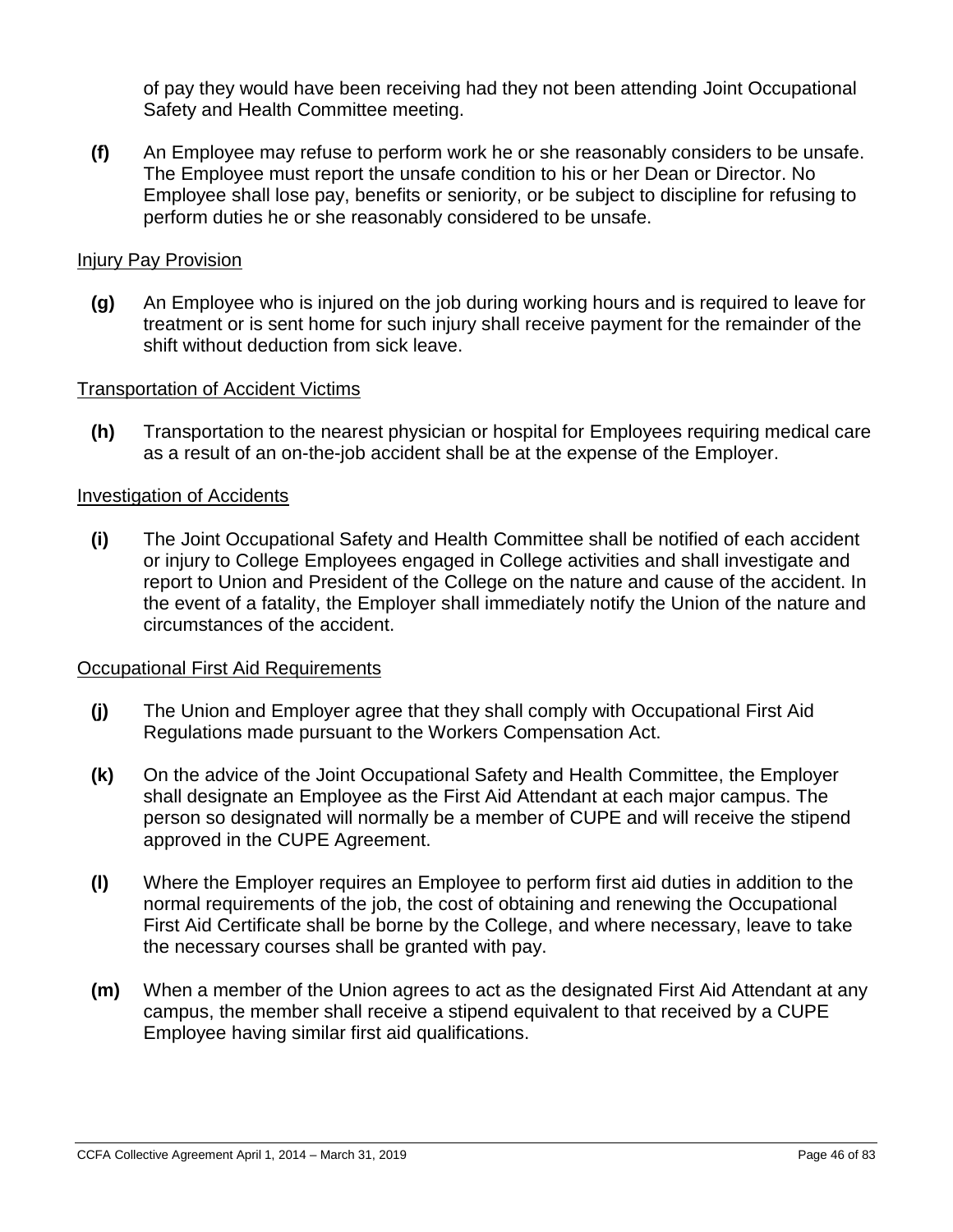## Safety Courses

- **(n)** The Joint Occupational Safety and Health Committee will keep itself informed of training programs sponsored by WorkSafeBC or other agencies, and make recommendations for participation.
- **(o)** Union representatives on the Joint Occupational Safety and Health Committee are entitled to an annual educational leave in accordance with the Workers Compensation Act.

# **17. BENEFITS**

## **17.01 Benefit Details**

All benefits shall be considered part of this agreement. Benefit details will be available in an on-line manual on the Human Resources and CCFA Websites. For reference, benefit coverage for term Employees is summarized in Appendix C.

All probationary Employees shall be considered as continuing Employees in relation to benefit coverage.

#### **17.02 Medical Services Plan**

- **(a)** Premiums for Employees on full-time appointments will be paid by the Employer. Premiums for Employees on less than full-time appointments will be shared on a prorated basis. All administrative costs of the Medical Services Plan shall be borne by the Employer. Subject to Clause 17.02 (b), participation in this plan shall be a condition of employment for all Employees unless coverage under the plan is paid for by some other party.
- **(b)** When successive term appointments result in a term of uninterrupted employment of more than one (1) month, the Employee shall be eligible for Medical Services Plan coverage from the date of the beginning of the contract that results in the total period of employment exceeding one (1) month.

### **17.03 Extended Health Benefits**

**(a)** Premiums for Employees on full-time appointments will be paid by the Employer. Premiums for Employees on less than full-time appointments will be shared on a prorated basis. All administrative costs for this plan shall be borne by the Employer. Subject to clause 17.03(b), participation in this plan shall be a condition of employment for all Employees holding appointments of fifty percent (50%) or greater unless covered in another plan. Appointments of less than fifty percent (50%) will also be granted coverage upon application to Human Resources Department.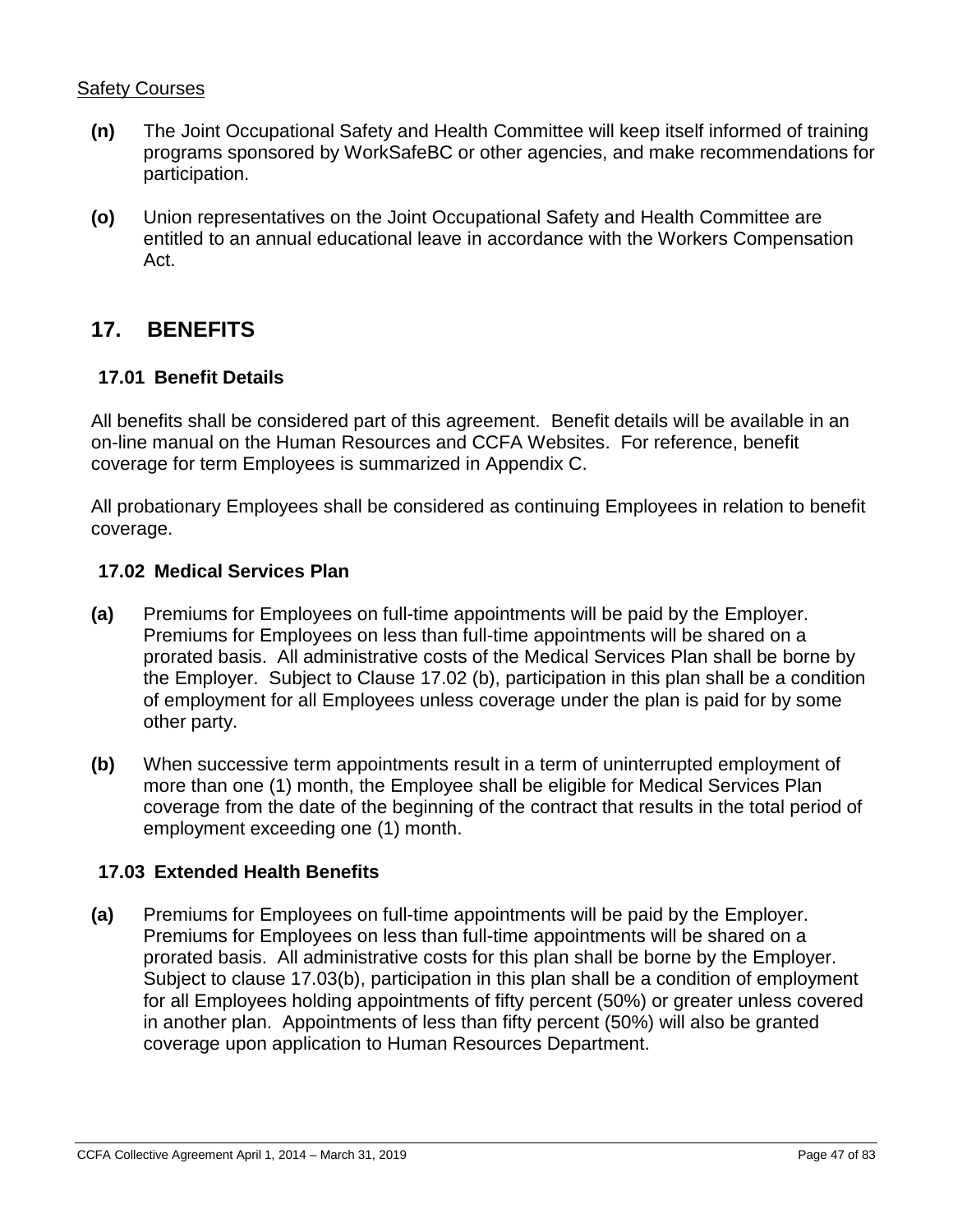**(b)** When successive term appointments result in a term of uninterrupted employment of more than one (1) month, the Employee shall be eligible for Extended Health Benefits coverage from the date of the beginning of the contract that results in the total period of employment exceeding one (1) month.

## **17.04 Dental Plan**

The Employer shall pay one hundred percent (100%) of the premium costs of a Dental Services Plan for all full-time continuing and probationary employees. Service and coverage shall not be less than that provided as of January 1, 1982. Effective January 1, 2018 each term Employee who has single or successive appointments for two semesters or three quarters or continuing part-time Employee with an appointment of at least fifty percent (50%) is eligible to participate in the plan. Premiums for Employees on less than a full-time appointment shall be shared on a prorated basis.

Participation of eligible Employees in the plan shall be a condition of employment unless the Employee is covered in another plan.

## **17.05 Group Life and Accidental Death and Dismemberment**

For all eligible Employees, the Employer shall pay one hundred percent (100%) of the premium costs of a group life insurance policy and accidental death and dismemberment insurance. The group life policy shall provide for the payment of three (3) times annual salary on the death of an Employee. The accidental death and dismemberment insurance shall provide for an additional payment of three (3) times annual salary on the accidental death of an Employee and coverage for accidental dismemberment.

Participation of eligible Employees shall be a condition of employment.

Each continuing Employee is eligible to participate in the group life insurance plan.

When successive full-time term appointments result in a term of uninterrupted employment of four (4) months or more, term Employees shall be eligible for group life and accidental dismemberment benefits from the date of the beginning of the contract which results in the total period of employment of four (4) months or more.

### **17.06 Disability Insurance**

### **Eligibility**

**(a)** Participation of eligible Employees in this disability insurance plan shall be a condition of employment. All continuing Employees are eligible to participate in the plan.

When successive term appointments result in a term of uninterrupted employment of four (4) months or more with a minimum of a 50% workload, the Employee shall be eligible for disability benefits from the date of the beginning of the contract which results in a total period of employment of four (4) months or more.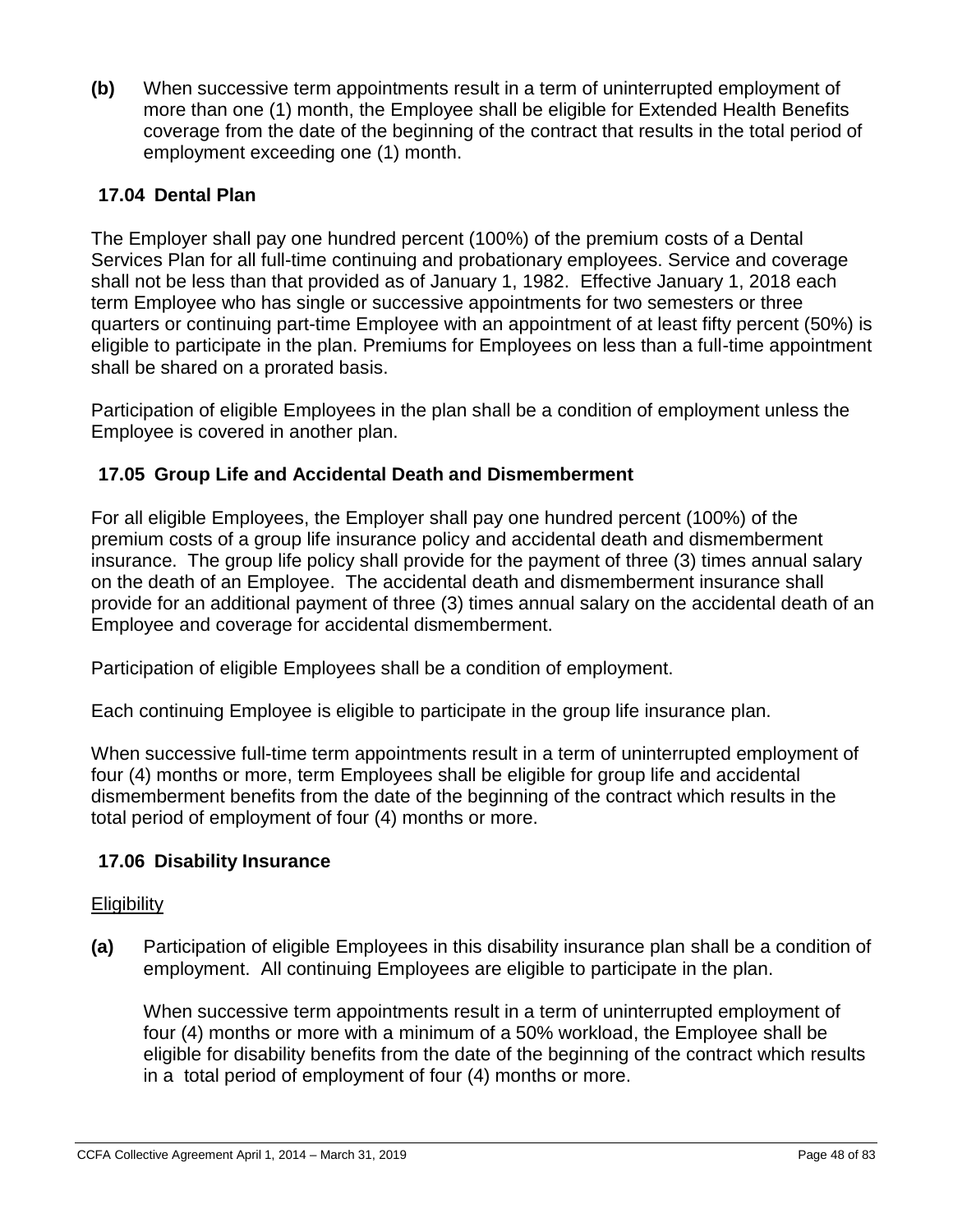#### Benefit Coverage

- **(b)** The Employer will pay the costs of a group disability insurance plan that provides for
	- (i) short term disability benefits at seventy percent (70%) weekly indemnity for twenty-one (21) weeks, and
	- (ii) long term disability benefits at seventy percent (70%) of the Employee's gross monthly salary as defined on the basis of two (2) year own occupation and any other occupation thereafter.
- **(c)** The Employer will pay health and welfare benefit premiums for Employees on sick leave, short-term disability, and long-term disability.
- **(d)** For Employees in receipt of disability benefits under the group plan, the Employer will hold the Employee's position open for a period not exceeding two (2) years from the beginning of continuous absence from the job, plus the time, if any, between the date when the Employee is declared fit for work and the date of the next regular student intake in the relevant program.
- **(e)** However, the Employer will hold the Employee's position open for four (4) years (plus the time to the start of the next semester, quarter, etc.) if:
	- (i) the Employee had been a continuing Employee prior to the onset of the disability; and,
	- (ii) a medical prognosis indicates a probability that the Employee will become fit for work within four (4) years.

In order to return to work after a period longer than two (2) years (plus the time before the next semester, etc.) the Employee must have maintained or developed the skills and knowledge required for his or her faculty role.

- **(f)** At the conclusion of the period of time for which the Employer will hold an Employee's position open under 17.07(d) and (e), an Employee in receipt of disability benefits under the group plan shall be entitled to return to a position at the College in accordance with the legal standards and obligations arising from the British Columbia Human Rights Code.
- **(g)** A person returning from a period of disability will, whenever possible, resume his/her appointment at the beginning of the next semester or quarter or at the next regular intake for students in the relevant course or program. However, the timing of the Faculty Member's return to work shall not result in more than two (2) months between the cessation of Disability benefits and the resumption of the Faculty Member's employment.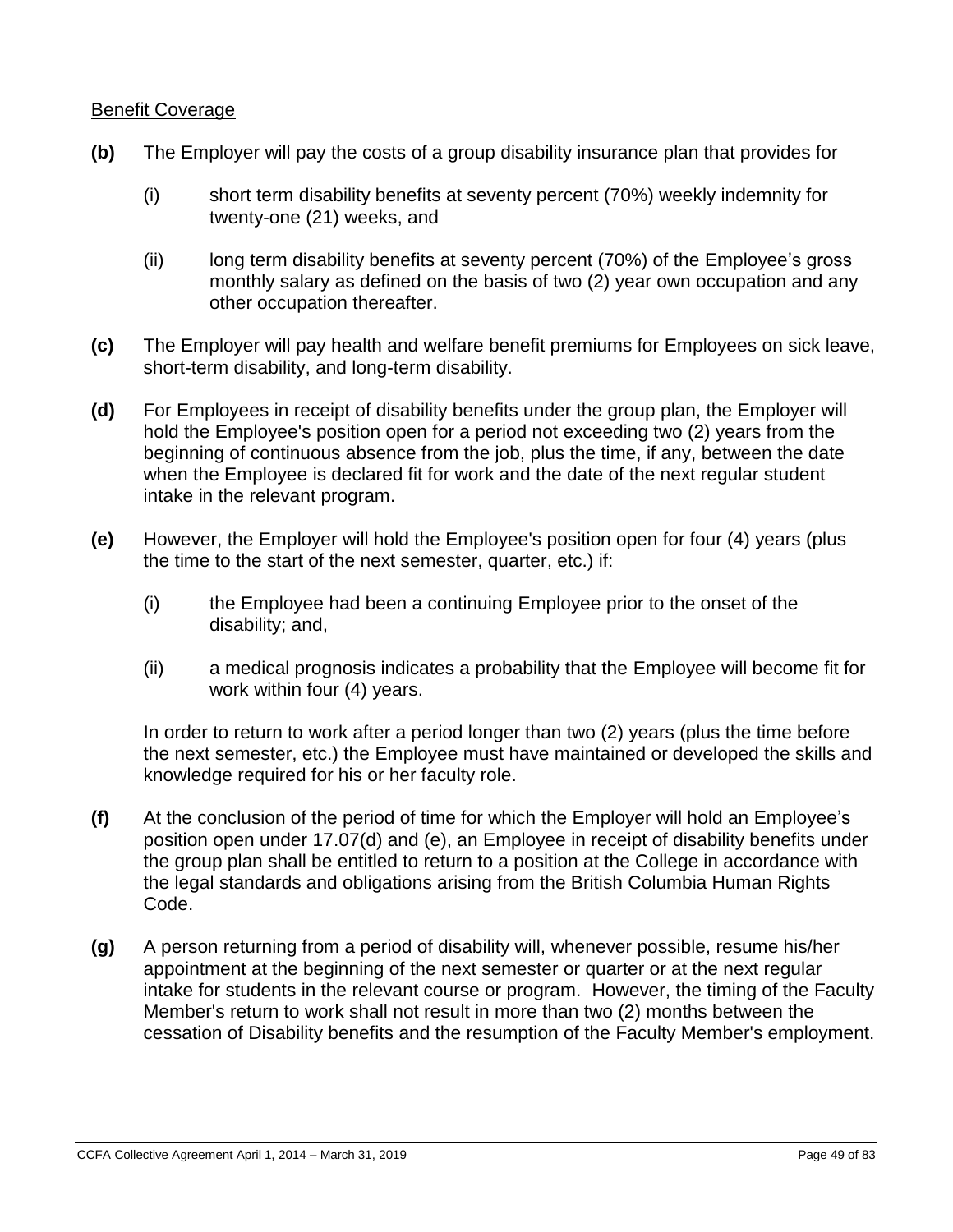- **(h)** In the case of a term Employee, the entitlement to return to the College will not extend beyond the end date of the Employee's appointment at the time of the onset of the disability.
- **(i)** Employees are advised to give as much notice as possible of their ability to return to work.

## **17.07 Pension**

The existing pension plan will continue in accordance with Provincial regulations pertaining to the College Pension Plan.

## **17.08 Tuition Fees**

Tuition fees will be waived for Faculty Members who register in those credit courses which are accepted by their Dean as having direct relevance to their College functions. The Registrar shall confirm that seats reserved for specific student groups are retained and that the Faculty Member satisfies course admission requirements.

## **18. RETIREMENT**

## **18.01 Early Retirement**

A full-time Faculty Member, in order to facilitate gradual retirement, may, upon reaching the age of fifty-five (55), apply for status as a continuing part-time Employee, with the percentage of workload to be mutually acceptable to the Employer and the Employee, but not less than fifty percent (50%). Salary and benefits shall be prorated in accordance with the percentage of workload.

### **18.02 Early Retirement Incentive**

In those Departments in which a reduction in staff is required, a Faculty Member may instead volunteer to take early retirement and shall be eligible for an early retirement incentive providing he/she meets the following conditions:

- **(a)** is age fifty-five (55) years or over;
- **(b)** has a minimum of ten (10) years of service;
- **(c)** holds a continuing appointment at the College.

A Faculty Member who opts to take early retirement shall be paid a retirement incentive of ten percent (10%) of his/her annual salary times the number of years remaining until sixty-five (65) to a maximum of one (1) year's salary, in addition to other retirement benefits.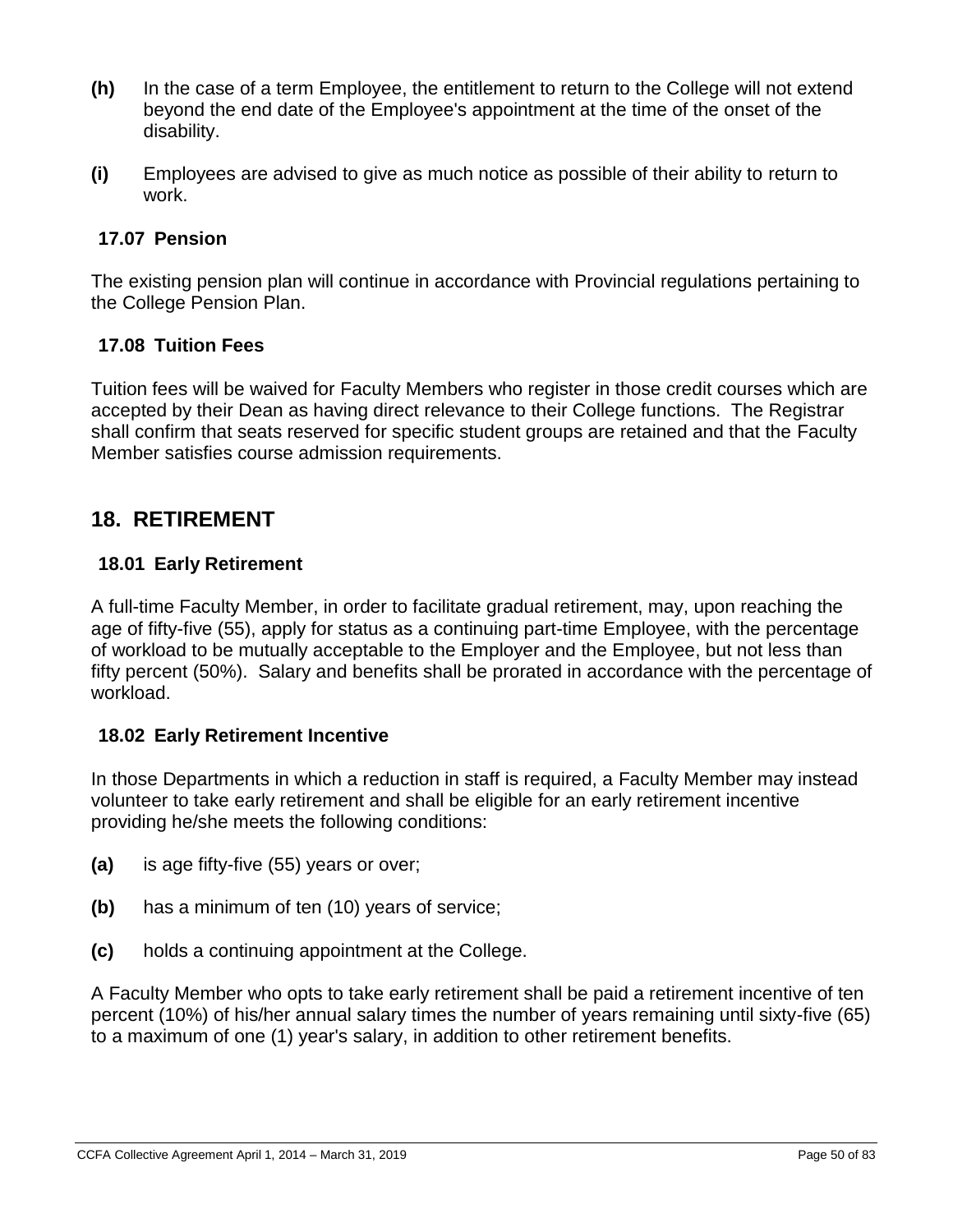## **18.03 Post-Retirement Employment**

- **(a)** Following retirement from the College, a previous Employee may be appointed to a postretirement position in his/her previous department. With the approval of the appropriate Vice-President, the search to fill a specified post-retirement position may be restricted to retired faculty. The post-retirement appointment shall be for a period of two years, unless otherwise agreed to by the Employer and the Employee. Appointments may be extended subject to mutual agreement between the College and the Employee.
- **(b)** An Employee who has retired and is subsequently appointed to a post-retirement position may work up to a fifty percent (50%) work load. Should an Employee who has retired and who was in receipt of an early retirement incentive from the College be appointed to a post-retirement position prior to the period of time covered by the early retirement incentive, the Employee shall repay the portion of the early retirement incentive covering the period of time subsequent to assuming the post-retirement position.
- **(c)** Retired faculty covered by this article shall have the same rights and benefits as continuing Faculty Members, except the right to revert to a full-time position under Article 1.04(b); the right of first refusal under Article 1.04(c); the right to a continuing position under Article 1.04(e); seniority under Article 1.07; and layoff provisions under Article 3.01(b); 3.02, 3.03, and 3.04(b).
- **(d)** Retired faculty covered by this Article shall engage in instructional and organizational development activities approved by the College during their period of Scheduled Development. If the appropriate Dean agrees, the retired Faculty Member may engage in professional development during their Scheduled Development.
- **(e)** An amount equal to the College's contribution to the College Pension Plan for the workload of the retired Employee subsequently appointed to a post-retirement position will be paid by the College to an Employee nominated RRSP. This contribution shall continue to the same age as pension contributions are required to be made by the College on behalf of Faculty Members not covered by this Article.
- **(f)** If any provision of the Article conflicts with the terms of the College Pension Plan, then that provision will be deemed to be null and void and the parties will negotiate a provision to substitute for the provision rendered null and void which does not conflict with the College Pension Plan. All other provisions of this article will remain in full force and effect.
- **(g)** Employees who moved to "Phased Retirement" prior to July 31, 2003 shall not be adversely affected by changes to the program.

## **18.04 Notice of Retirement**

Faculty members are advised to give the College at least three (3) months notice of their intention to retire from the College.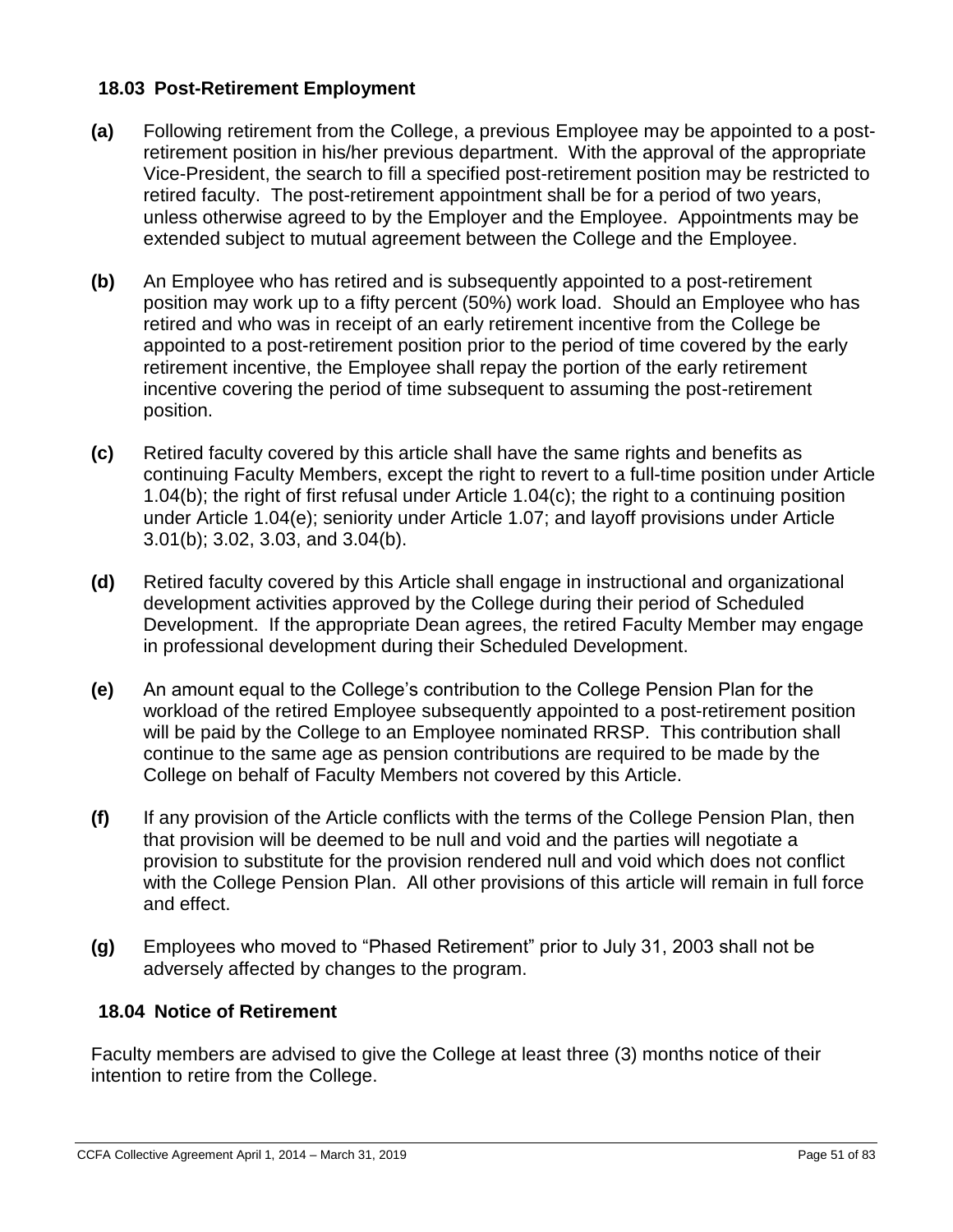# **19. PARKING**

The Employer shall provide parking near the place of employment at no cost to the Employee. Such parking shall be subject to Canada Customs and Revenue Agency regulations with respect to taxable benefits.

## **20. INDEMNITY**

Except where a joint Union-Employer Committee considers that there has been flagrant or willful negligence on the part of an Employee, the Employer agrees not to seek indemnity against an Employee whose actions result in a judgment against the Employer. The Employer agrees to pay any judgment against an Employee arising out of the performance of his/her duties. The Employer also agrees to pay any legal costs incurred in the proceedings.

# **21. GRIEVANCE PROCEDURE**

## **21.01 Resolution of Disputes or Complaints**

Under the terms of this clause, individual Faculty Members, the Employer and/or the Union as a whole may raise complaints or attempt to resolve disputes concerning the administration, application, interpretation or alleged violation of this Agreement or other matters relating to employment at the College.

The Union and the Employer agree to attempt to resolve disputes and complaints at the earliest possible stage through procedures which bring together the concerned Faculty Member(s) and the appropriate excluded administrator(s) for frank and open discussion.

(a) Informal Dispute Resolution

A Faculty Member is encouraged to discuss with the appropriate administrator, prior to the initiation of a grievance, any problems relating to her/his employment to resolve the matter promptly and informally. A Faculty Member is entitled to have a representative of the Union present for such discussions.

Any resolution of a dispute or complaint shall be consistent with this Agreement. If the Union is of the opinion that a complaint has been resolved in a manner inconsistent with the terms of this Agreement, then the Union may initiate a grievance on the resolution.

#### (b) Grievance Procedure

All grievances shall be initiated by the Union**.** Time limits specified throughout this process may be extended by mutual agreement.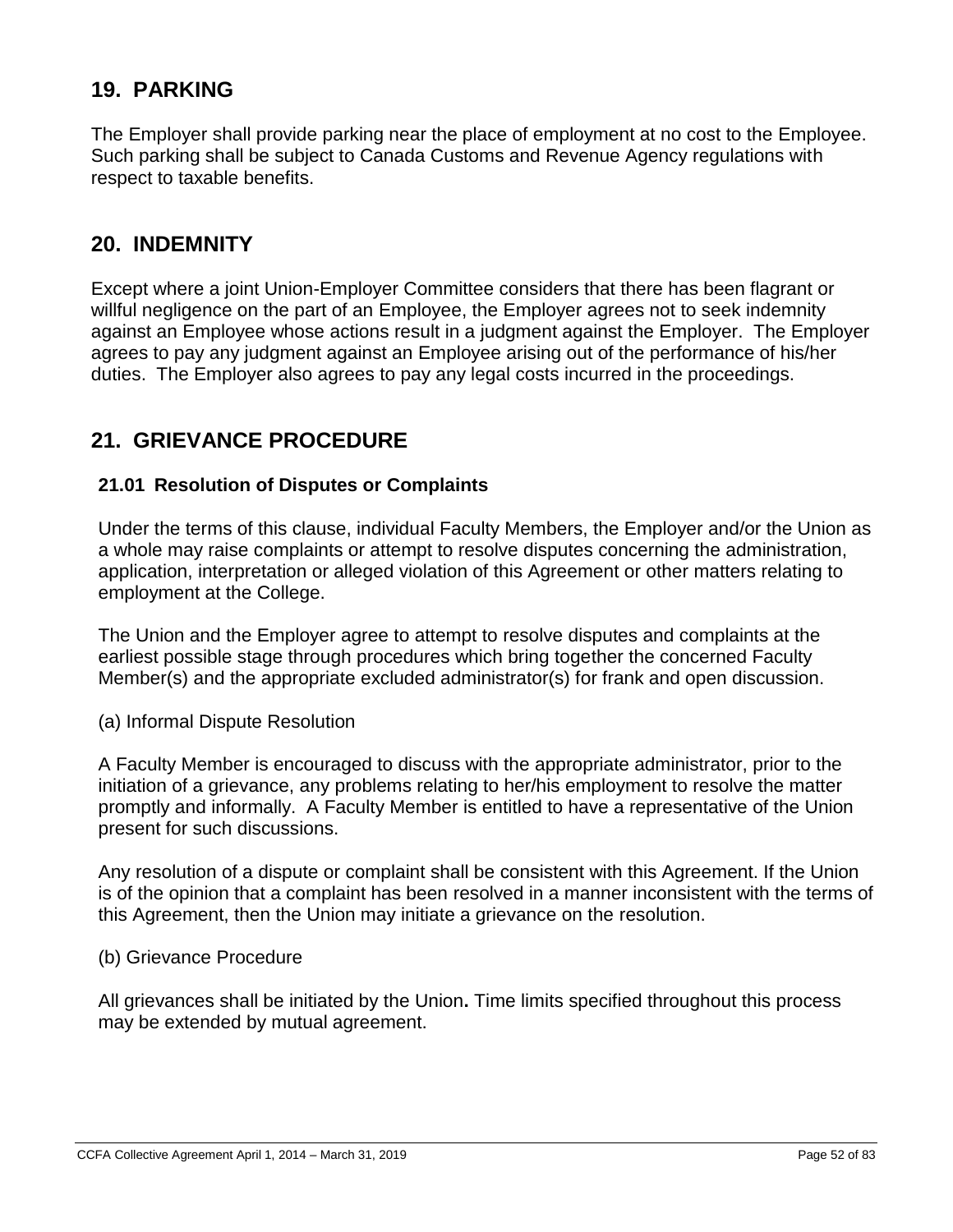## *Step One*

Grievances shall be initiated by the Union in writing within twenty (20) working days following the completion of any attempt at informal resolution under clause 21.01(a). If the informal dispute resolution process under clause 21.01(a) is not utilized by the grievor, then a grievance must be initiated by the Union within sixty (60) working days after the date on which the grievor first became aware of the action or circumstance giving rise to the grievance. The Union will present the written grievance to the appropriate Employer representative at a meeting scheduled to discuss the matter and the parties will attempt to reach a resolution.

The Employer shall have ten (10) working days after the Step One grievance meeting to respond in writing.

## *Step Two*

If the grievance has not been resolved in Step One, the Union will, within ten (10) working days, provide a detailed description in writing to the appropriate Administrator and Human Resources specifying the nature of the grievance, the Union's arguments, the violation of the Collective Agreement and the suggested remedy. The appropriate Administrator will provide the Union with a written response within ten (10) working days**.**

### *Step Three* **-** *Written submission to the President's office*

Failing a resolution at step two, the President's office shall receive written submissions from both parties. The Union shall submit the written grievance to the President's office within twenty (20) working days of receiving the Employer's Step Two written response. The Employer representative shall make her/his submission within twenty (20) working days from the date on which the President's office received the Union's submissions. The President or designate retains the option of calling the parties together to seek or recommend a resolution. Should no resolution acceptable to the parties be achieved, the President or designate will provide a written decision within 10 (ten) working days of receiving the Employer representative's submissions. If the Union determines within 10 (ten) working days of receiving the President or designate's written response that the decision is not acceptable, the Union has the option of submitting the grievance to arbitration.

### *Step Four – Arbitration*

When a party has requested that a grievance be submitted to arbitration, the parties shall attempt to reach mutual agreement on the appointment of a single arbitrator (the "Arbitrator"). If agreement cannot be reached, an Arbitrator will be chosen by lot from the list in Appendix D of the Common Agreement.

The Arbitrator shall give full opportunity to all parties to present evidence and make representations. S/he shall hear and determine the difference or allegation and shall make every effort to render a decision within thirty (30) days of the conclusion of the proceeding.

The decision of the Arbitrator shall be final, binding, and enforceable on the parties.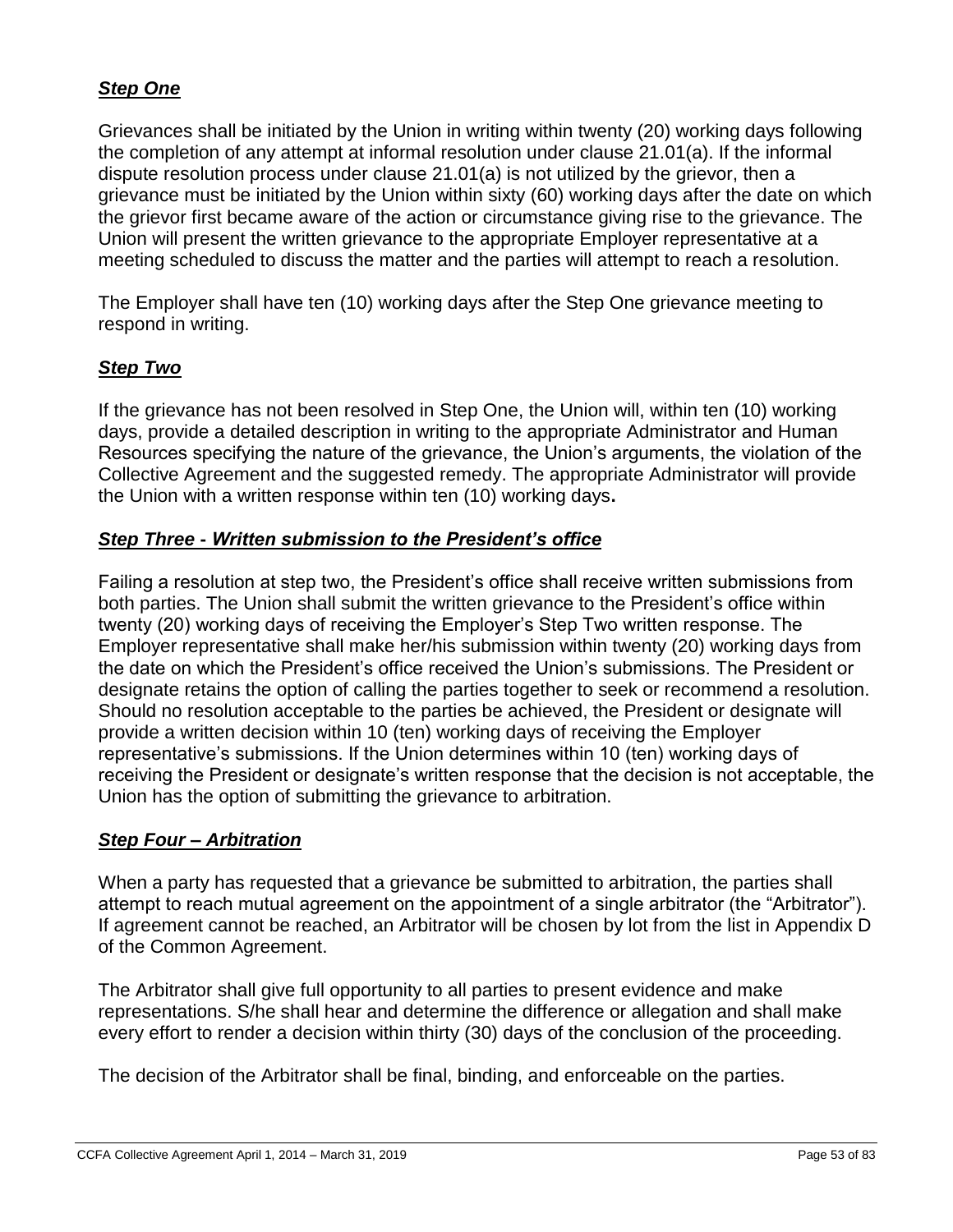The Arbitrator shall have the power to dispose of a discharge or discipline grievance by any arrangement which s/he deems just and equitable. However, the Arbitrator shall not have the power to change this Agreement or alter or amend any of its provisions.

Should the parties disagree as to the meaning of the Arbitrator's decision, either party may apply to the Arbitrator to clarify the decision, which s/he shall make every effort to do within seven (7) days.

Each party shall pay one half (1/2) of the fees and expenses of the Arbitrator.

At any point in the process, the parties may by mutual consent refer the matter to a mediator agreed to by the Union and the Employer.

## **21.02 Variation of Procedure**

The parties may, by mutual consent, waive any step or time limit specified within the procedure for resolution of disputes.

# **22. UNION MEMBERSHIP AND DUES**

## **22.01 Bargaining Unit Definition**

The bargaining unit shall include all Faculty Members (as described in the certification statement of the Union) and part-time Faculty Members, whose salary is determined by the salary scale.

### **22.02 Membership**

All Employees covered by this Agreement shall as a condition of employment hold and maintain membership in the Union except where exempted and as outlined according to the laws of British Columbia.

### **22.03 Dues**

The Employer agrees to deduct each month from the monthly salary of each Employee, one-twelfth (1/12) of the total annual Union dues as determined by the Union, and any special levies which the Union may determine as authorized by its Constitution. This sum will be transmitted to the Union without delay, and this sum will be shown on the T4 slip, after the Union has confirmed receipt of these dues.

# **23. UNION RIGHTS**

## **23.01 Individual Agreements**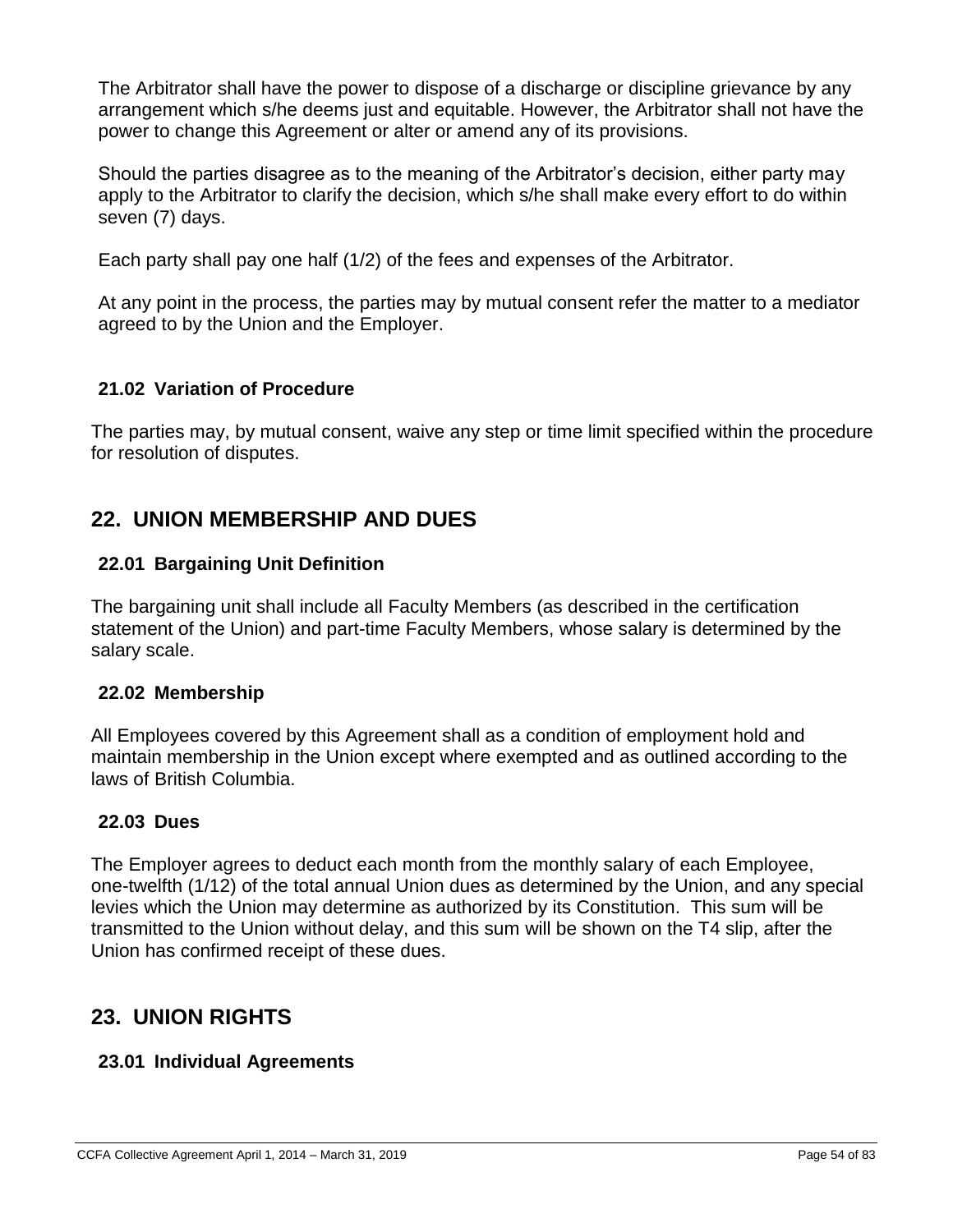No Employee covered by this Agreement shall be required, or permitted, to make a written or oral agreement with the Employer, or its representatives, which conflicts with this Agreement.

## **23.02 Fair Treatment**

The Employer and the Union agree that there shall be no discrimination, restriction, or coercion exercised or practiced with respect to any Employee for reason of membership or activity in the Union.

## **23.03 Leave for Union Business**

Approved leave of absence with pay will be granted to:

- **(a)** an Employee who is representative of the Union;
- **(b)** an Employee called to appear as a witness before an Arbitration Board.

## **23.04 Release Time**

**(a)** The Union has the right to buy release time for the President and for other members as required. The Union shall give adequate notice to the administration regarding the persons to be released and the release time required so as to minimize any disruption to staffing at the College. Release time, holidays, and benefits shall be purchased at the rates of the person released.

A CCFA member elected to office in the Federation of Post Secondary Educators (FPSE) shall be granted leave from the College, upon request, with adequate notice given to the College. Release time, holidays, and benefits shall be charged to the Union at the rates of the person on leave.

Individuals on leave to work for the Union or FPSE shall accrue seniority, be eligible for service increments, and be accorded all benefits under this contract in accordance with his/her employment status at the commencement of leave.

- **(b)** Professional Meetings
	- (i) An Employee shall be granted, upon request, up to two (2) days per annum leave with pay to attend the Society of Vocational Instructors' Conventions or upon consultation with his/her Dean up to two (2) days per annum leave with pay to attend the annual meeting of the Camosun College Faculty Association and meetings of FPSE or registered professional associations.
	- (ii) Up to four (4) times a year Faculty Members covered by this agreement will be released at their request from their classes or from other assigned duties in order to attend meetings of the Union for up to two (2) hours on each occasion. When possible, the Union agrees to schedule such meetings so as to minimize disruption to students. The Dean may cancel the classes or make other arrangements at her/his discretion.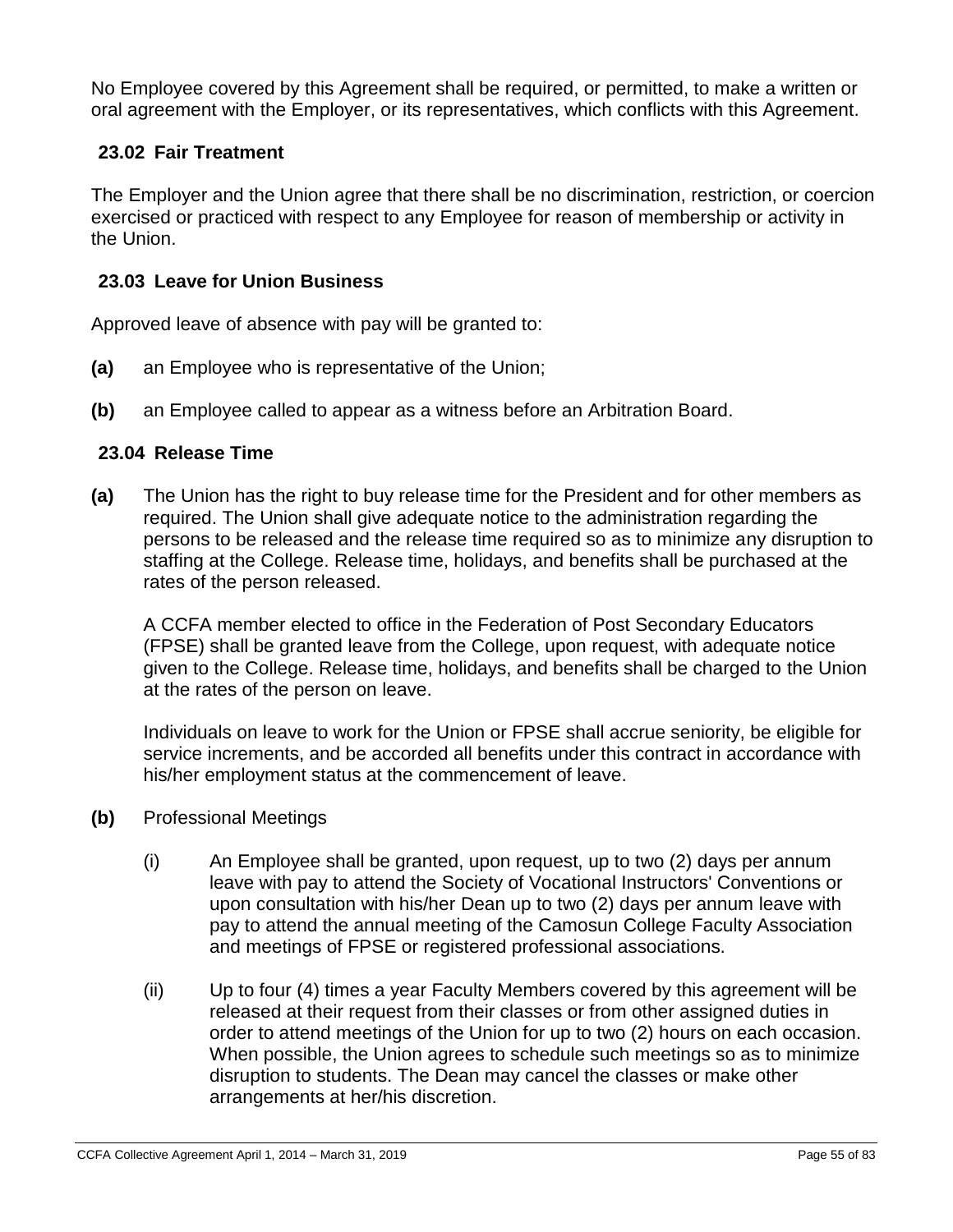## **23.05 Picket Lines**

All Employees covered by the Agreement have the right to refuse to cross a picket line arising out of a labour dispute. Any Employee failing to report for duty shall be considered absent without pay.

#### **23.06 Struck Work**

No Employee shall be required to add to his/her normal duties or functions so as to do or assist anyone doing any duty or function of any job of any Employee on strike or lockout by any Employer.

# **24. SAFEGUARD AGAINST SALARY REDUCTIONS**

No person covered by this Agreement shall have his/her current rate of salary or allowance reduced by the application of this Agreement.

## **25. USE OF TERMS**

Whenever a singular or gender-specific term is used in the Agreement, it shall be considered to refer to the plural and to all genders where the context requires.

The term "Coordinator" refers to faculty positions within the following areas: Continuing Education, Cooperative Education, Contract Training, and Camosun International.

The clauses in this Agreement which refer to CE (Continuing Education) courses are understood to apply to community education courses, portfolio-managed courses in all schools, and courses developed by or contracted by the Continuing Education & Contract Training and Camosun International Departments**.**

# **26. TERM OF AGREEMENT**

This Agreement shall be binding and remain in full force and effect from the 1st day of April, 2014 through the 31st day of March, 2019 and shall continue in force until the renewal of this Agreement.

# **27. COLLECTIVE BARGAINING**

**27.01** No later than three (3) months prior to the expiry of the Collective Agreement, the two parties shall agree to a period of time for negotiations which shall extend to at least one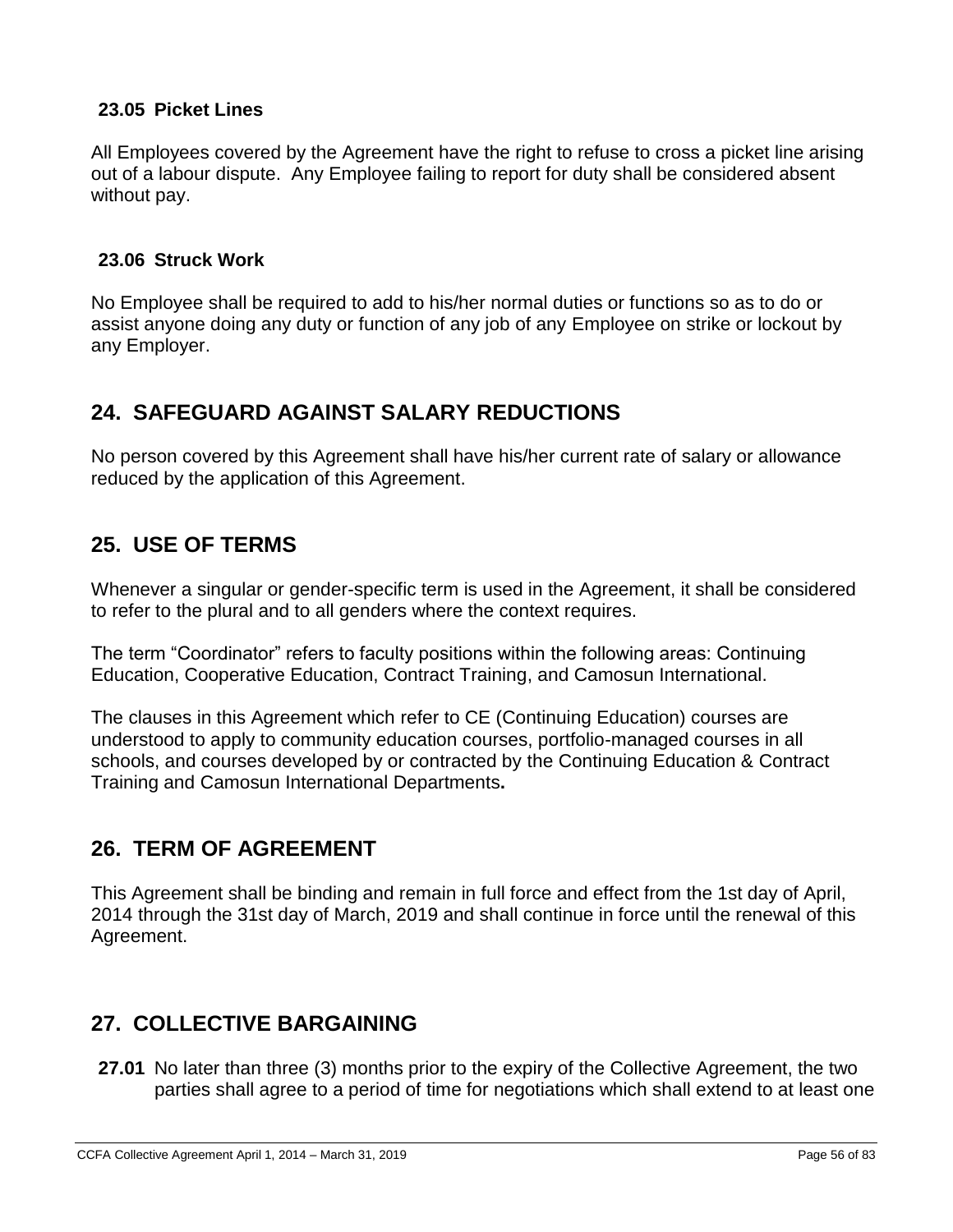(1) month after the expiration date of the Agreement. The negotiating period can be extended with the agreement of the two parties.

- **27.02** If thirty (30) days after the expiry of this Agreement, or of the award of an Arbitration Board, or at the conclusion of a period of negotiation agreed to by the parties, whichever is longer, no agreement has been reached between the parties as to the terms of a new agreement, either party may refer the matters in dispute to a Board of Arbitration, as determined in (c) of this section. The decision of the Board of Arbitration shall be binding on the parties to this Agreement until the next anniversary date of the Agreement.
- **27.03** On or before the date of conclusion of the period of negotiation agreed to by the two parties, should there be no agreement between the parties as to the terms of a new Collective Agreement, the parties shall reach a decision as to the form of compulsory binding arbitration which shall be used.
- **27.04** Either party or both parties may refer unresolved matters to the mediation services of the Labour Relations Board, prior to referring the dispute to binding arbitration, with the costs of the mediation to be shared equally by the two parties.

# **28. EMPLOYEE APPRAISAL**

Employee Appraisals are designed to provide Employees with opportunity for continued professional growth and development. The process should assist with planning professional development and providing information to facilitate decision-making about work assignments and continuing appointments.

## **28.01 Methods and Criteria of Appraisal**

- **(a)** The methods of Appraisal and the criteria to be used shall be developed by the Dean or Vice-President as appropriate in consultation with the Chairs in the School.
- **(b)** The methods of Appraisal and the criteria used shall be fair and reasonable.
- **(c)** The Dean or Vice-President as appropriate will ensure that all Employees are aware of the methods of evaluation and criteria to be used.
- **(d)** There shall be no changes in the methods of Employee Appraisals without the agreement of the Union.
- **(e)** The number and frequency of Appraisals are the maximums allowed, except as noted in clause  $28.02(b)(ii)$  and  $28.04(b)(v)$ .

## **28.02 Appraisal of Continuing Employees**

**(a)** Components of Continuing Employee Appraisal

Components of the Employee Appraisal process must be reviewable and available to the Employee through the Appraisal process. Required components are limited to the following:

(i) Student feedback sought as part of this process.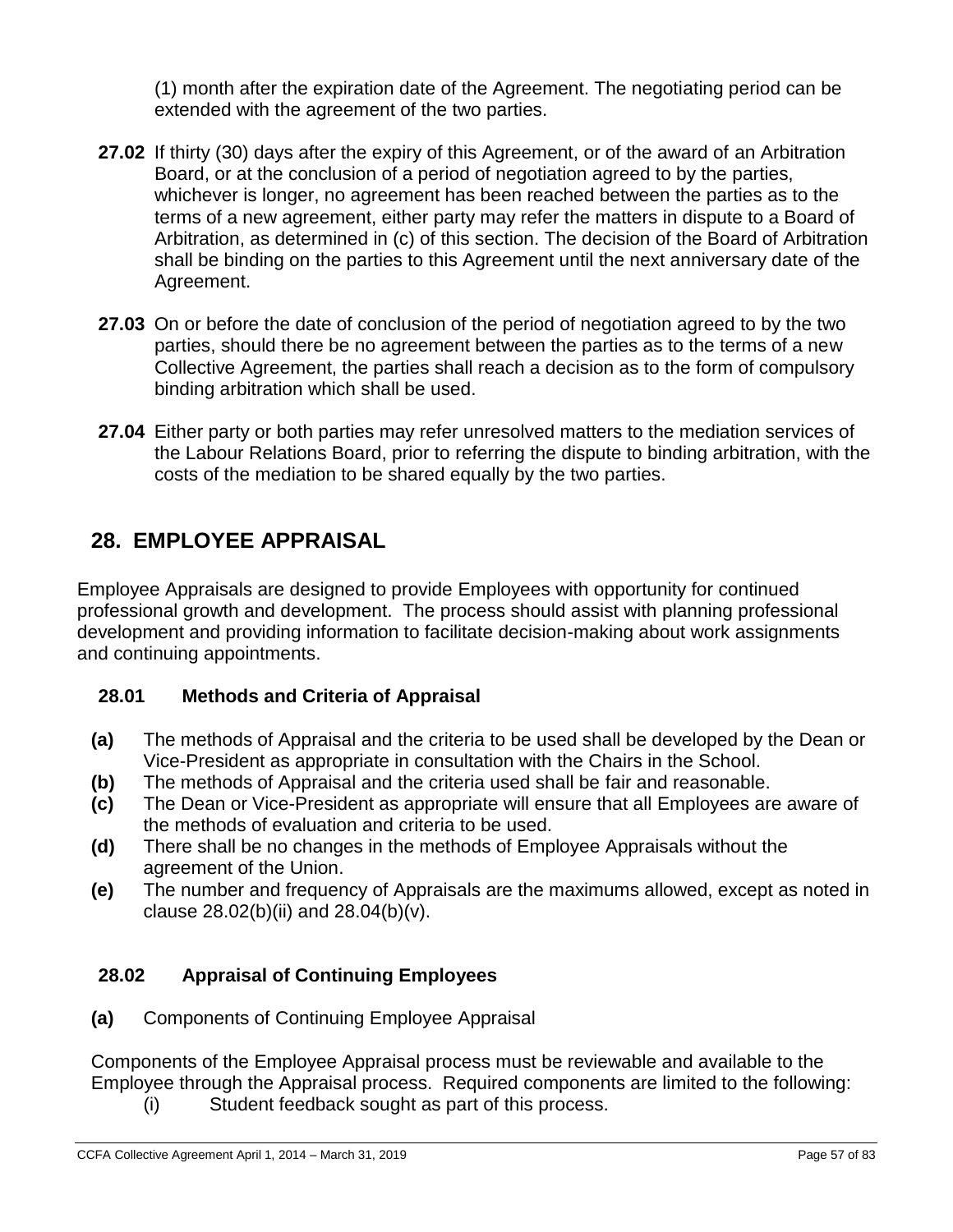- (ii) Departmental feedback, which may include Chair and other peer feedback.
- (iii) Self Evaluation on overall service to the college, which includes a description of relevant achievements and activities, such as the following: instructional practices, committee work, professional and community connections, professional development activities, curriculum development activities, conferences participation, and a record of publications.

At the discretion of the Employee, other relevant components, including written submissions, from other sources internal or external to the College that attest to the Employee's performance for the period under review may also be submitted.

With the exception of students, all contributors to the Appraisal process must be identified to the Employee being evaluated.

- **(b)** Scheduling of Continuing Employee Appraisals
	- (i) An Appraisal of each continuing Employee shall be completed at least once every three (3) years. After two (2) evaluations confirming the Faculty Member's competence, a simple statement by the Dean added to the Faculty Member's file, attesting to continuing satisfactory performance shall normally meet the requirements of this clause.
	- (ii) Situations may arise in which the Dean or Director identifies a need to initiate an additional Appraisal. Such Appraisals may be carried out only when documented information, received and handled in accordance with due process, forms a reasonable basis for concern that elements of an Employee's performance require immediate attention. The Employee will have an opportunity to consult with the Union and to respond to this concern before a decision is made to conduct the additional Appraisal.
	- (iii) After any Appraisal, should improvements be deemed necessary, the Employee, in consultation with the Dean, will develop a plan, with appropriate timelines, for attaining the required skills and/or knowledge. The Employee may apply to the Professional Development Fund for assistance in this regard.
- **(c)** Completion of Continuing Employee Appraisals
	- (i) The components of the Appraisal of continuing Employees shall be submitted to the Dean or Director.
	- (ii) The Dean or Director shall compose a statement identifying the strengths in the Employee's job performance as well as any areas that could use improvement.
	- (iii) Provision shall be made on the Appraisal form for the Employee to sign indicating that he/she agrees or disagrees with the Appraisal and to add explanatory or qualifying comments.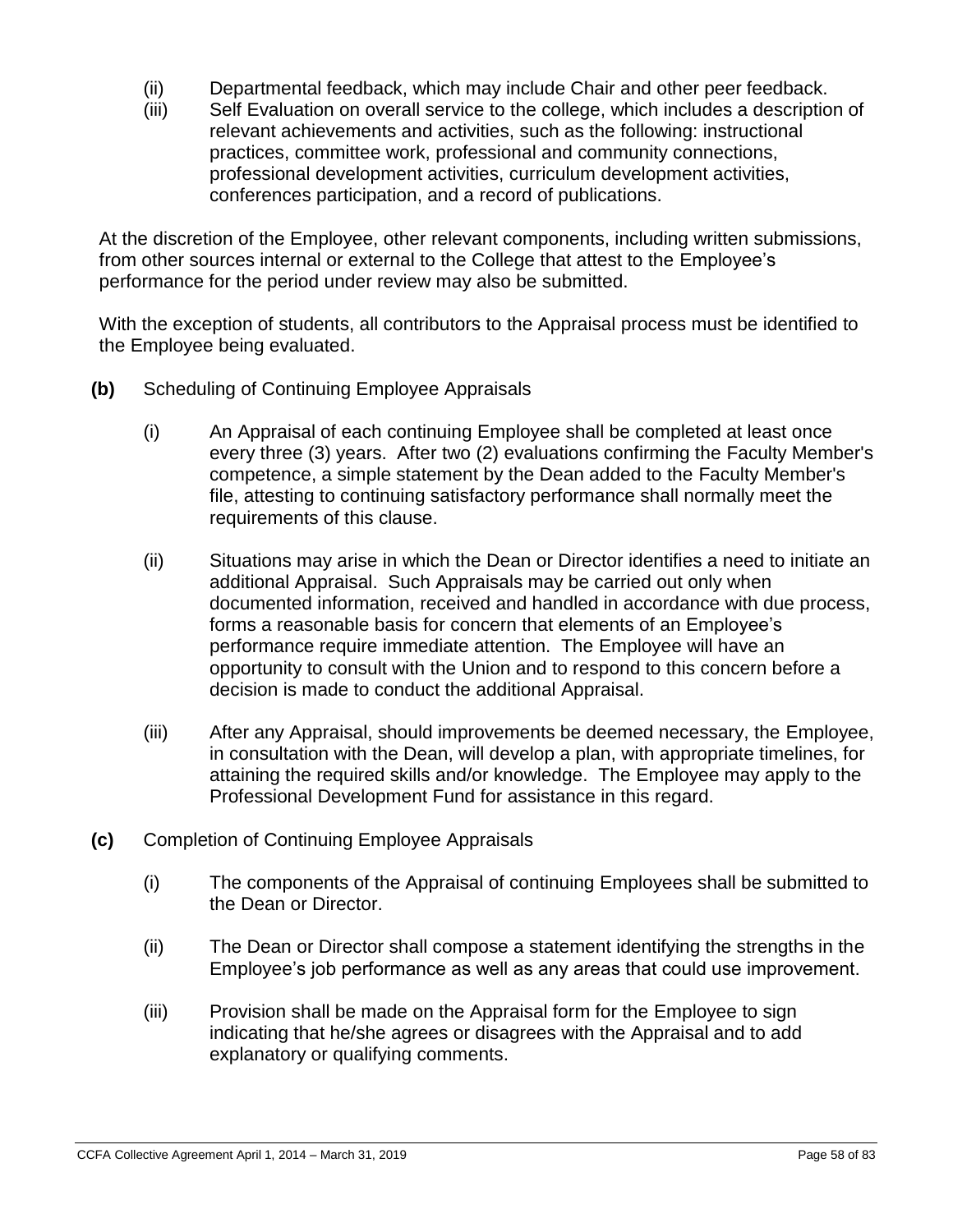(iv) Should the Employee disagree with the Appraisal, discussions shall ensue between the Dean or Director and the Employee (with a Union representative present if the Employee so requests) in an effort to address the area(s) of disagreement. Should no agreement be reached, the Employee may seek to have the Appraisal altered by means of the Resolution of Disputes/Grievance Procedure (Article 21). An Appraisal shall not be changed after an Employee has provided a signed agreement to its contents without the agreement of the Employee. The Employee shall have the opportunity to seek advice from the Union before agreeing to any changes to a signed Appraisal.

## **28.03 Appraisal of Probationary Employees**

**(a)** Components of Probationary Employee Appraisal

Components of the Employee Appraisal process must be reviewable and available to the Employee through the Appraisal process. Required components are limited to the following:

- (i) Student feedback sought as part of this process.
- (ii) Departmental feedback, which may include Chair and other peer feedback.
- (iii) Self Evaluation on overall service to the College.

At the discretion of the Employee, other relevant components, including written submissions, from other sources internal or external to the College that attest to the Employee's performance for the period under review may also be submitted.

With the exception of students, all contributors to the Appraisal process must be identified to the Employee being evaluated.

- **(b)** Scheduling of Probationary Employee Appraisals
	- (i) All Employees on probationary appointments shall be evaluated within the first semester or quarter of their appointment and when eight (8) to ten (10) months remain in the probationary period.
	- (ii) Should the Appraisal that occurs with eight (8) to ten (10) months remaining in the probationary period indicate that the Employee has not yet demonstrated the skills and knowledge required for a continuing appointment, a third Appraisal will be carried out within two (2) months of the end of the probationary period.
	- (iii) After any Appraisal, should improvements be deemed necessary, the Employee, in consultation with the Dean, will develop a plan, with appropriate timelines, for attaining the required skills and/or knowledge. The Employee may apply to the Professional Development Fund for assistance in this regard.
	- (iv) On the basis of the Employee's most recent Appraisal, the Dean will recommend to the appropriate Vice-President whether to convert the probationary contract to continuing or to sever the Employee's connection to the College at the end of his/her probationary appointment, or in accordance with Clause 2.03.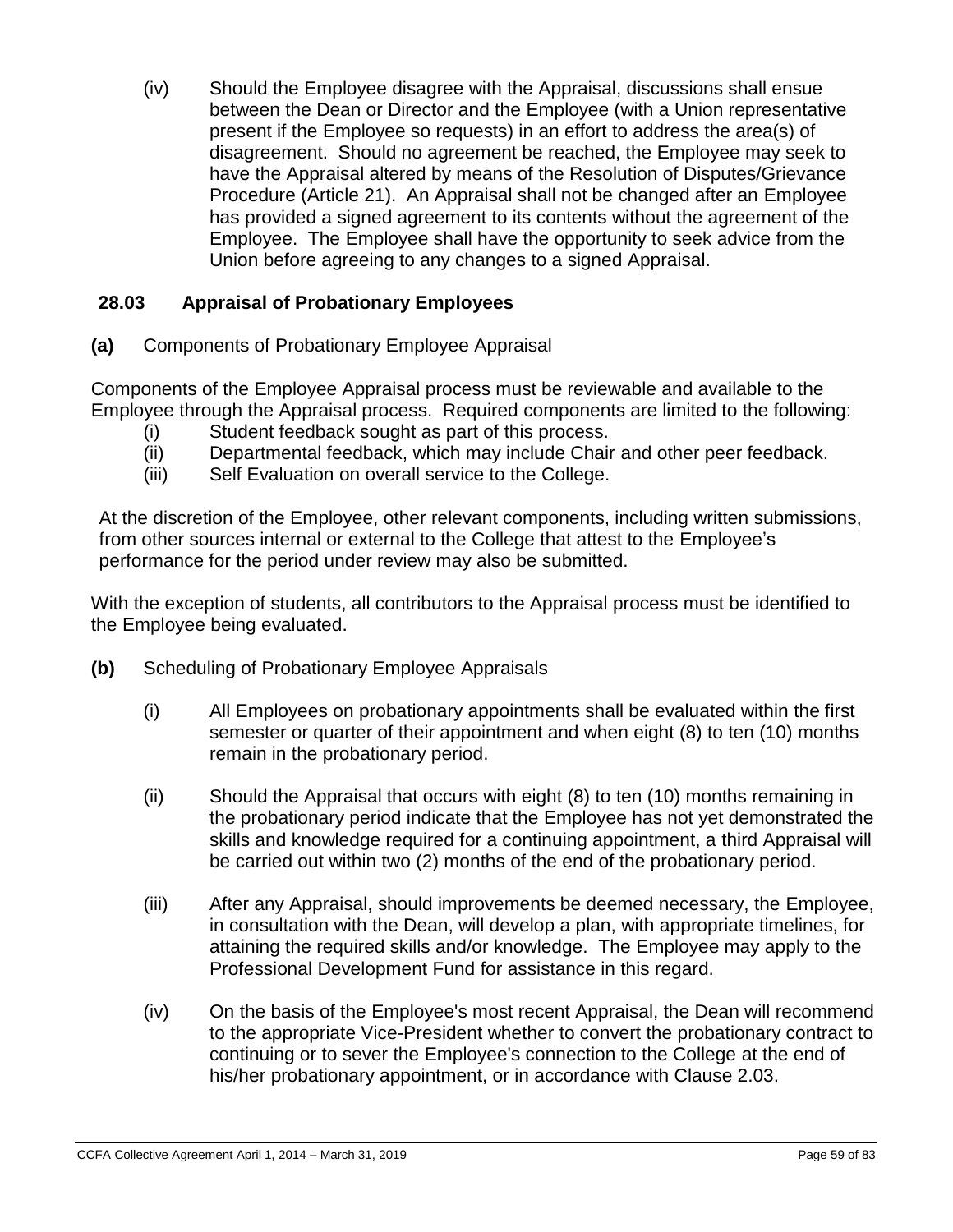- (v) The Employer shall not deny conversion to a continuing appointment as a result of not completing the Appraisals as specified in this clause.
- **(c)** Completion of Probationary Employee Appraisals
	- (i) The components of the Appraisal of probationary Employees shall be submitted to the Dean or Director.
	- (ii) The Dean or Director shall compose a statement identifying the strengths in the Employee's job performance as well as any areas that could use improvement. The statement shall indicate whether the Employee is currently performing at a level suitable for further employment
	- (iii) Provision shall be made on the Appraisal form for the Employee to sign indicating that he/she agrees or disagrees with the Appraisal and to add explanatory or qualifying comments.
	- (iv) Should the Employee disagree with the Appraisal, discussions shall ensue between the Dean or Director and the Employee (with a Union representative present if the Employee so requests) in an effort to address the area(s) of disagreement. Should no agreement be reached, the Employee may seek to have the Appraisal altered by means of the Resolution of Disputes/Grievance Procedure (Article 21). An Appraisal shall not be changed after an Employee has provided a signed agreement to its contents without the agreement of the Employee. The Employee shall have the opportunity to seek advice from the Union before agreeing to any changes to a signed Appraisal.

## **28.04 Appraisal of Term Employees**

**(a)** Components of Term Employee Appraisal

Components of the Employee Appraisal process must be reviewable and available to the Employee through the Appraisal process. Required components are limited to the following:

- (i) Student feedback sought as part of this process.
- (ii) Departmental feedback, which may include Chair and other peer feedback.
- (iii) Self Evaluation on overall service to the College.

At the discretion of the Employee, other relevant components, including written submissions from other sources internal or external to the College that attest to the Employee performance for the period under review may also be submitted.

With the exception of students, all contributors to the Appraisal process must be identified to the Employee being evaluated.

- **(b)** Scheduling of Term Employee Appraisals
	- (i) All Term Employees shall be appraised within the first semester or quarter of employment at the College. A second Appraisal shall be completed within the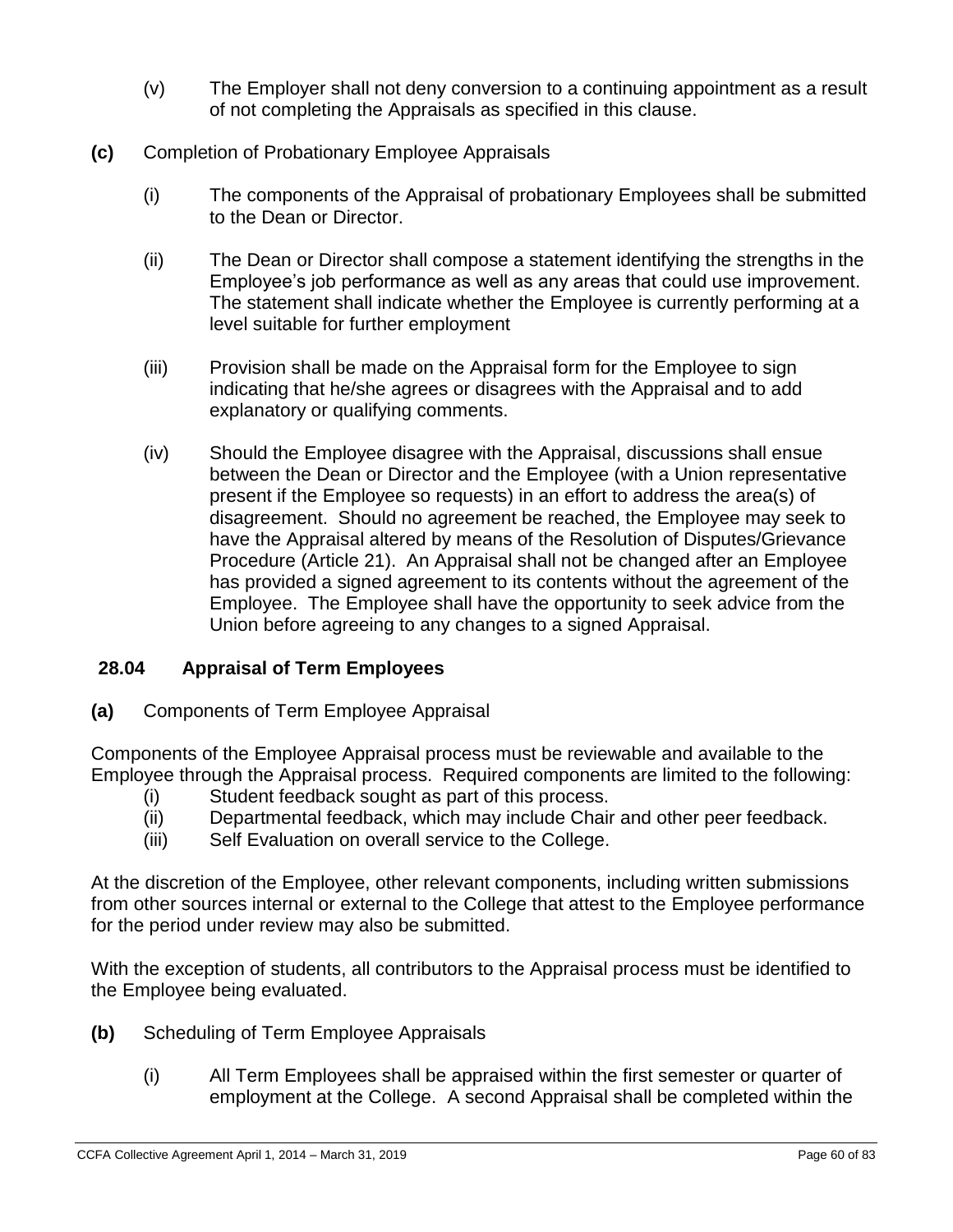second or third semester for Employees on the semester system and within the second to fourth quarter for Employees on the quarter system. A third Appraisal may be conducted prior to completion of four (4) semesters or six (6) quarters of employment.

- (ii) After any Appraisal, should improvements be deemed necessary, the Employee and the Dean or Director, may develop a plan, with appropriate timelines, for attaining the additional skills and/or knowledge required. The Employee may apply to the Professional Development Fund for assistance in this regard. This provision shall not be interpreted as obligating the Employer to offer additional contracts to the term Employee.
- (iii) The Employer may not deny a term Employee's first refusal rights or prevent a term Employee from converting to continuing or probationary status as a result of not completing the Appraisals stipulated in this clause.
- (iv) After the term Employee has completed two years of service additional Appraisals may be conducted every three years if the Employee remains a term Employee. Additional evaluations may be conducted under the terms of clause  $28.04(b)(v)$ .
- (v) For term Employees who have completed two years of service and remain term Employees, situations may arise in which the Dean or Director identifies a need to initiate an additional Appraisal. Such Appraisals may be carried out only when documented information, received and handled in accordance with due process, forms a reasonable basis for concern that elements of an Employee's performance require immediate attention. The Employee will have an opportunity to consult with the Union and to respond to this concern before a decision is made to conduct the additional Appraisal.
- **(c)** Completion of Term Employee Appraisals
	- (i) Term Employees shall review the components of the Appraisal with their Chair. The Chair shall prepare a summary report, which is submitted to the Dean or Director together with the components of the Appraisal after the Employee has had the opportunity to review the summary report and add comments, including whether he/she agrees or disagrees with the summary report.
	- (ii) The Dean or Director shall compose a statement identifying the strengths in the Employee's job performance as well as any areas that could use improvement. The statement shall indicate whether the Employee is currently performing at a level suitable for further employment.
	- (iii) Provision shall be made on the Appraisal form for the Employee to sign indicating that he/she agrees or disagrees with the Appraisal and to add explanatory or qualifying comments.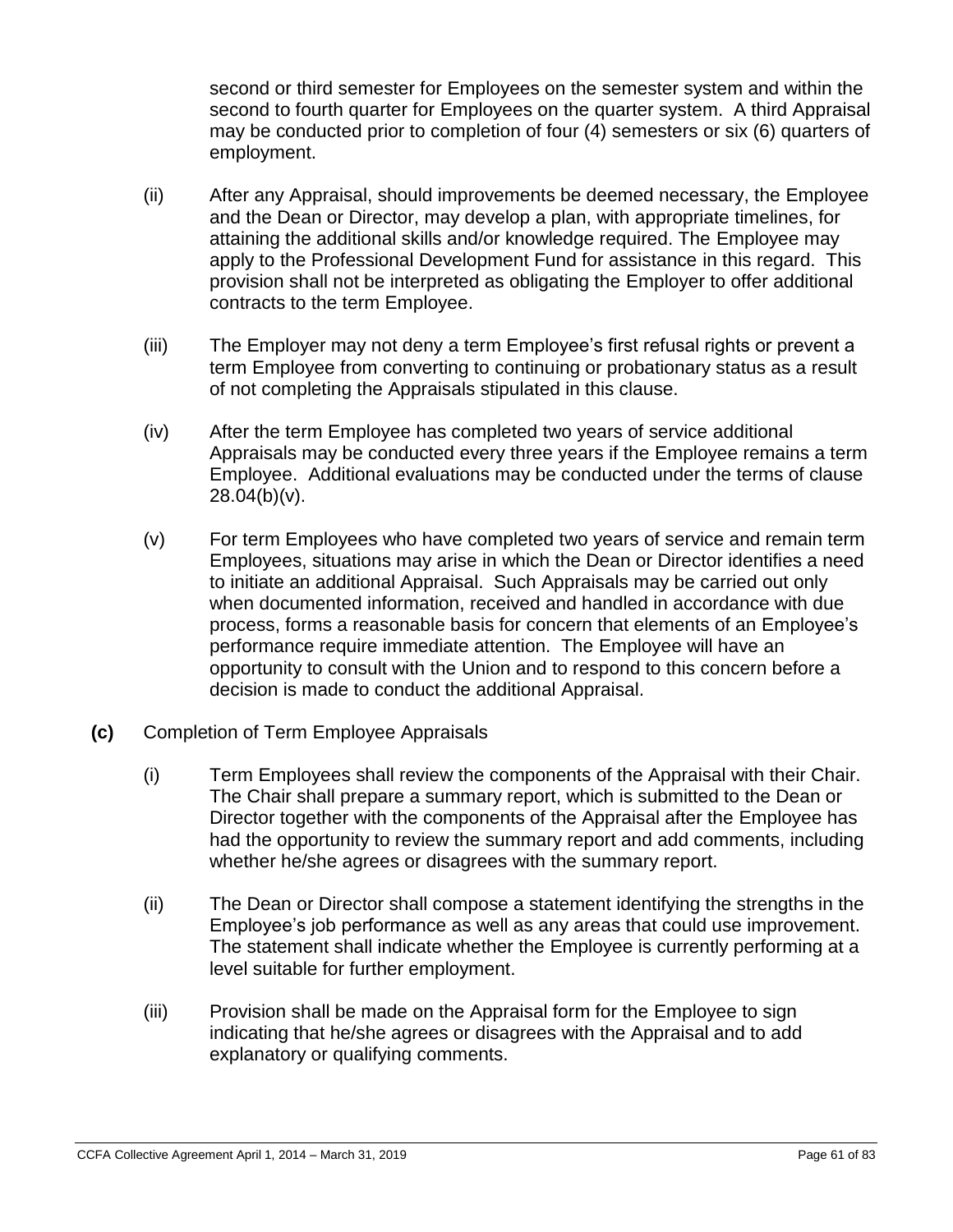(iv) Should the Employee disagree with the Appraisal, discussions shall ensue between the Dean or Director and the Employee (with a Union representative present if the Employee so requests) in an effort to address the area(s) of disagreement. Should no agreement be reached, the Employee may seek to have the Appraisal altered by means of the Resolution of Disputes/Grievance Procedure (Article 21). An Appraisal shall not be changed after an Employee has provided a signed agreement to its contents without the agreement of the Employee. The Employee shall have the opportunity to seek advice from the Union before agreeing to any changes to a signed Appraisal.

## **28.05 Distribution of Appraisal Documents**

The completed Appraisal shall be placed in the Employee's Human Resources personnel file. Except with the Employee's permission for further distribution, the Appraisal shall be available only to the Employee, his/her Chair, his/her Dean or Director, appropriate Human Resources personnel, the appropriate Vice President, and the President. In the case of a dispute or legal action, the Appraisal shall be available to the designated Union and management representatives and to a mediator, arbitration board, and the legal counsels of the Union and the Employer.

# **29. TECHNOLOGICAL CHANGE**

- **(a)** Technological change shall mean any change in the method of operation or equipment which results in an Employee's services no longer being required in the same capacity.
- **(b)** Prior to introducing technological change, the Employer shall notify in writing the Union and the Employee(s) affected of the intended change, with a statement of foreseeable effects and repercussions on Employees. Such notice shall be given as far in advance as possible but no less than four (4) months prior to the change being introduced.

If, within thirty (30) days of giving notice of technological change, the Employer or the Union identify potential problems, either party may request a meeting to discuss and to endeavor to reach an agreement on the area of concern.

Any agreements reached during discussions shall be appended to this contract as Letters of Agreement. Where agreement is not reached within sixty (60) days of the beginning of discussions, either party may file a formal grievance.

**(c)** The Employer agrees to take all reasonable steps so that an Employee shall not lose employment because of technological change. Every reasonable effort will be made by the Employer to utilize normal turn-over of Employees, to the extent that it arises during the period in which changes occur, to absorb Employees displaced because of such change or changes. However, when necessary to reduce staff, it will be done as outlined in Clause 3 of the Agreement.

# **30. VACANCIES**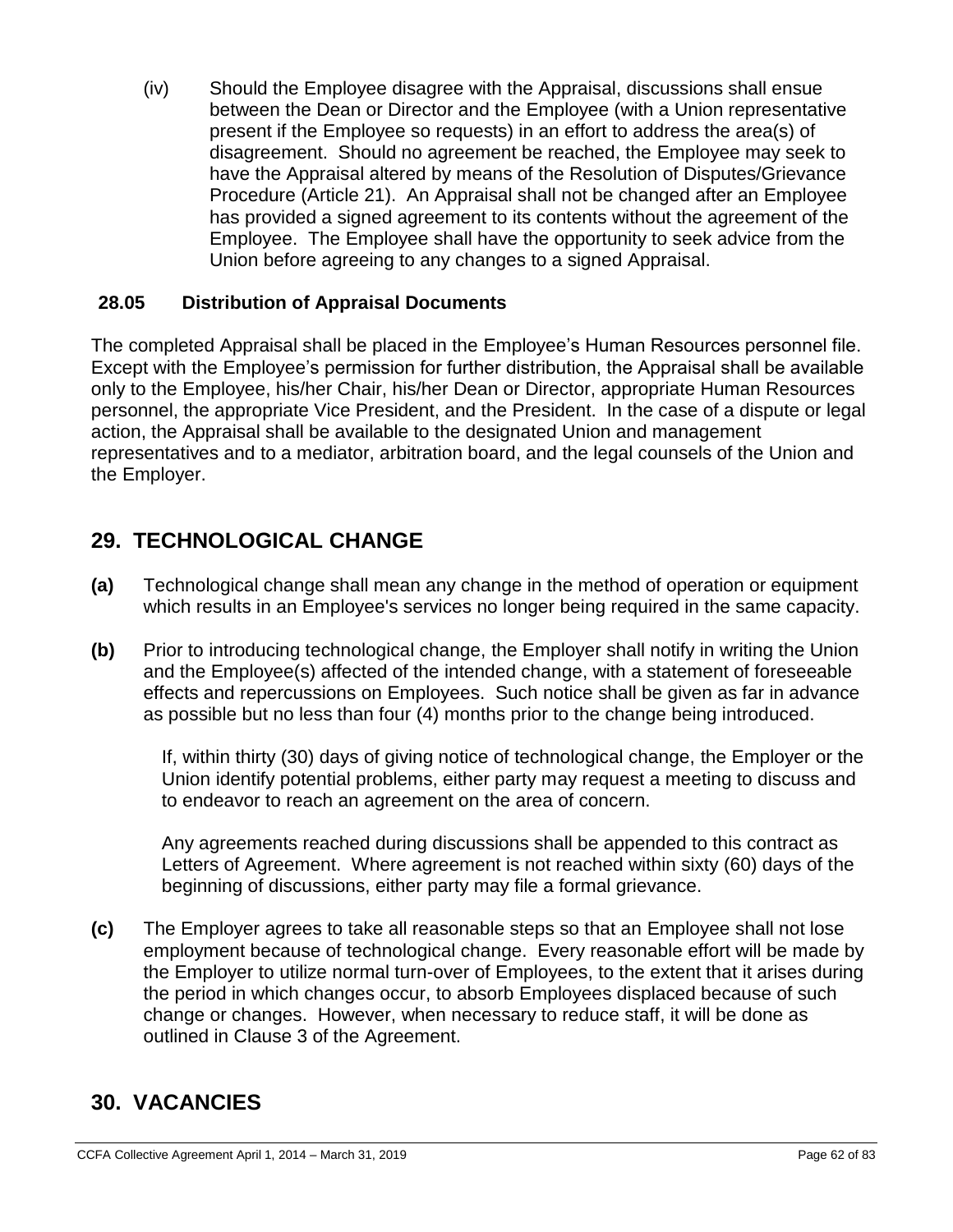The current College policy on selection of new faculty shall not be changed without the agreement of the Union.

All external advertising of vacant positions at the College will be posted on designated College bulletin boards in each College centre and on the College's website and will be forwarded to any Employee laid off within the previous two (2) years.

# **31. COMMUNITY INVOLVEMENT AND ENTREPRENEURIAL ACTIVITY**

Any Employee under this Agreement who plans to undertake income producing employment outside the College will consult with his/her Dean prior to making any such commitments.

The Employer encourages community involvement and entrepreneurial activities that complement College activities, provided that these activities do not conflict with College duties and responsibilities.

# **32. PERSONNEL FILES**

A Faculty Member shall have access to any personnel file pertaining to him/her that is held by an individual or office in the College with the exception of confidential letters of reference and pre-employment interview reports.

Except for routine administrative access by the Human Resources Department and appropriate administrators, personnel files shall not be open to other individuals without the written permission of the Faculty Member concerned.

The Human Resources Department will maintain the original documents of any information contained in a personnel file. Faculty members will be notified of all information placed in that file and may respond in writing to any document. This response shall become part of the file.

# **33. ACADEMIC FREEDOM**

There shall be no infringement or abridgment of the academic freedom of any Faculty Member. Society benefits from the search for knowledge and its free exposition. Academic freedom is essential to both these purposes in the teaching function of the College as well as in scholarship and research.

Academic freedom is the freedom to examine, question, teach, and learn and it involves the right to investigate, speculate, and comment without regard to prescribed doctrine. Academic freedom ensures the following:

- **(a)** freedom in the conduct of teaching;
- **(b)** freedom in undertaking research and publishing or making public the results thereof, without infringing upon the College's copyright privileges;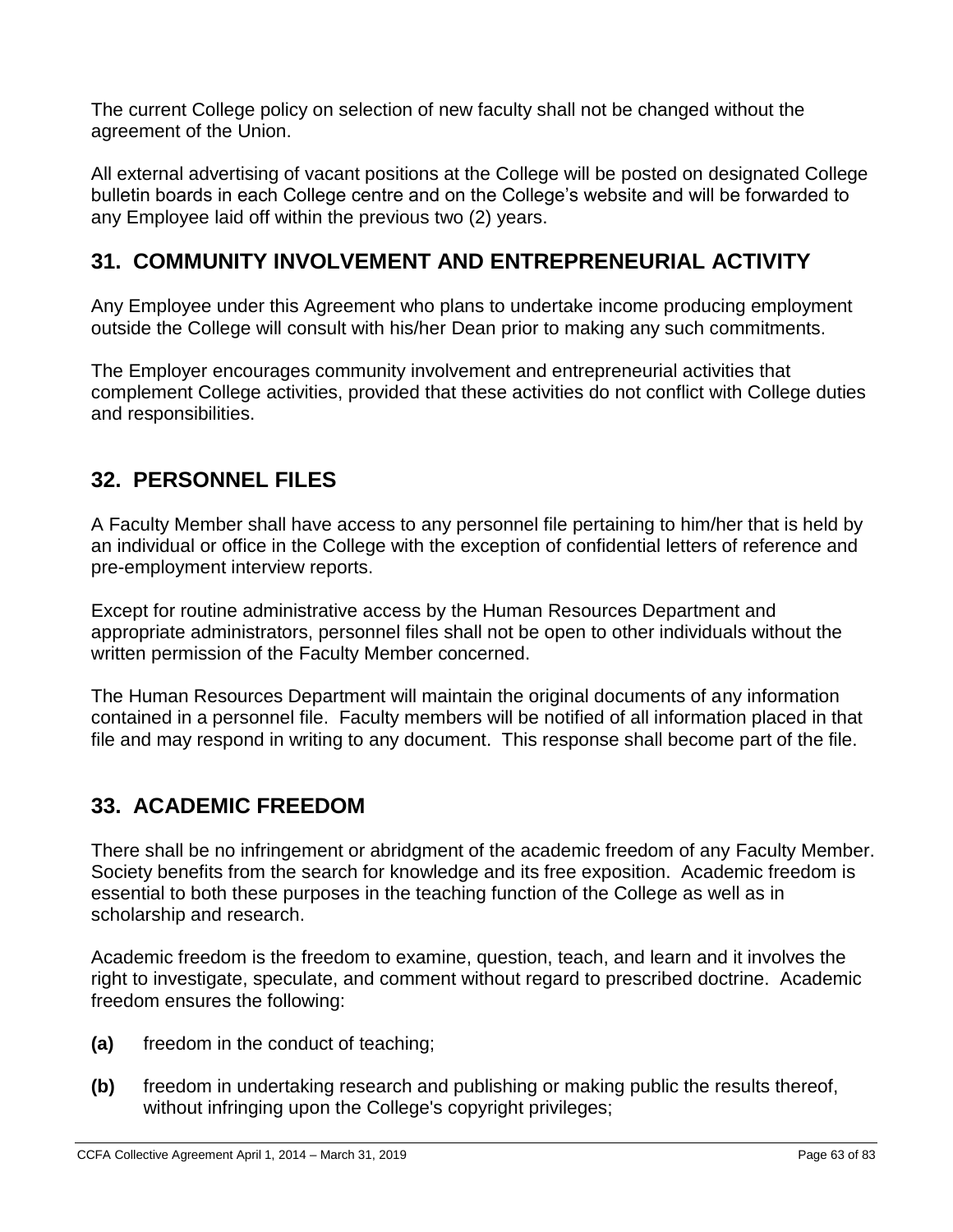**(c)** freedom from institutional censorship.

Academic freedom carries with it the duty to use that freedom in a responsible way and in a manner consistent with the scholarly obligation to base teaching and research on an honest search for knowledge and the obligation to follow the curriculum requirements of the instructional assignment.

# **34.NO DISCRIMINATION OR HARASSMENT**

- (a) The College and each member of the College community are responsible for creating and maintaining a working and learning environment free from discrimination and harassment.
- (b) The Employer shall not discriminate with respect to any Employee, in hiring or in any matter related to College employment, on the basis of age, race, creed, colour, ancestry, place of origin, nationality, political or religious beliefs or affiliations, gender, sexual orientation, family status, marital status, disability, or summary or criminal conviction unrelated to employment responsibilities.

SIGNED ON BEHALF OF:

| Camosun College                                      | Camosun College<br><b>Faculty Association</b> | <b>PSEA Board of Directors</b><br>Roy Daykin<br><b>PSEA Board Chair</b> |  |
|------------------------------------------------------|-----------------------------------------------|-------------------------------------------------------------------------|--|
| <b>Sherri Bell</b><br>President                      | Mark Kunen<br>President                       |                                                                         |  |
| Date                                                 | Date                                          | Date                                                                    |  |
| <b>Barb Severyn</b><br><b>Executive Director, HR</b> |                                               |                                                                         |  |
| Date                                                 | Date                                          |                                                                         |  |
| Conin Konnadu                                        |                                               |                                                                         |  |

Sonja Kennedy Labour Relations Specialist

\_\_\_\_\_\_\_\_\_\_\_\_\_\_\_\_\_\_ Date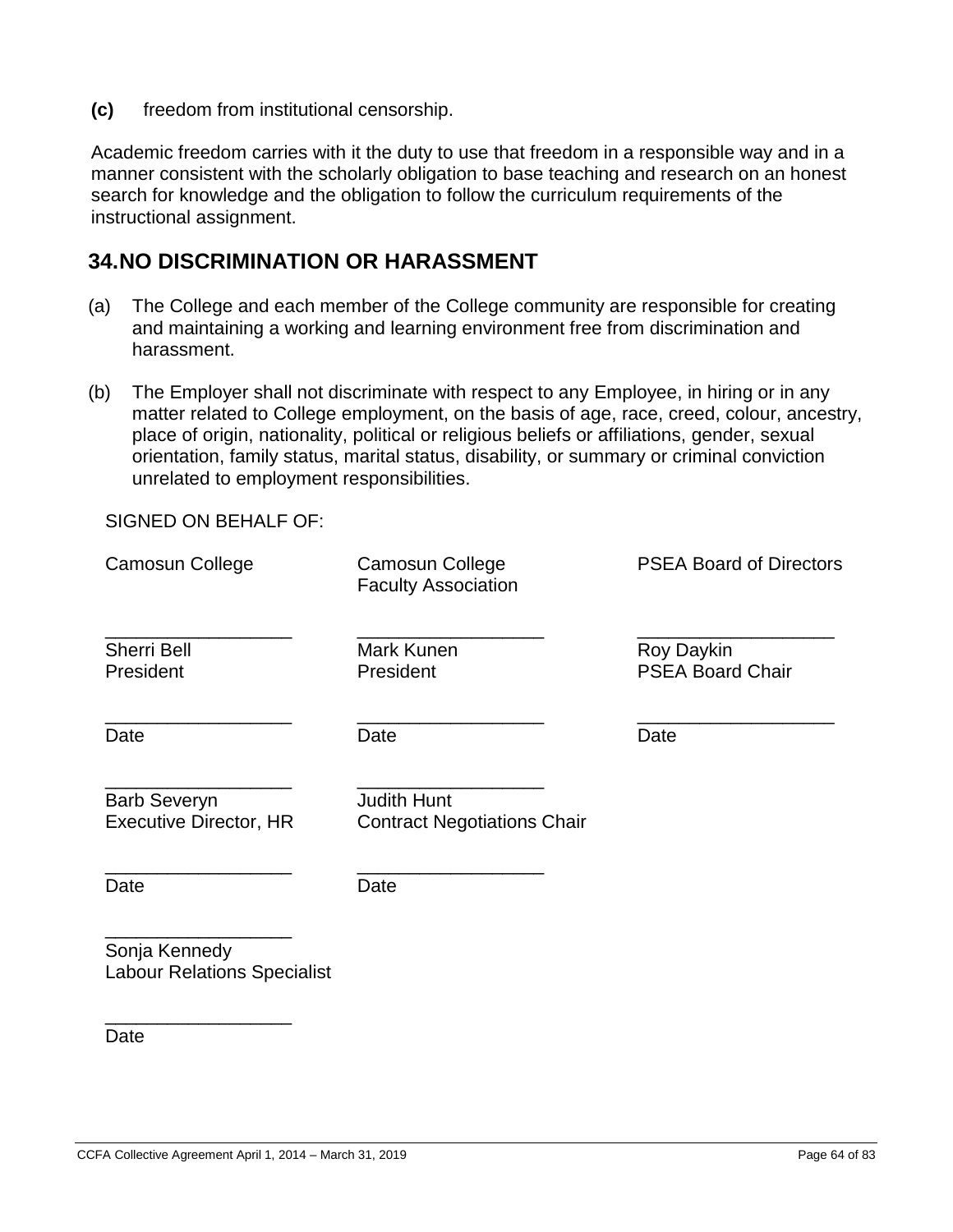## **APPENDIX A - PROFESSIONAL DEVELOPMENT COMMITTEE**

#### **1. MEMBERSHIP**

The Committee shall consist of faculty representatives as follows:

- (a) One from Access and Indigenous Education and Community Connections
- (b) Two from Arts and Science
- (c) One from Business
- (d) One from Health and Human Services
- (e) One from Trades and Technology
- (f) Two (total) from areas other than the above
- (g) Two elected by the Camosun College Faculty Association (one who becomes Chair and one other elected member)

The Committee shall also include two Deans, Directors, associate Deans, or associate Directors.

#### **2. TERM OF OFFICE**

The members of the Committee shall serve from September 1 until the following August 31. Members may serve additional terms.

#### **3. DUTIES OF THE COMMITTEE**

- (a) To direct the Bursar in the allocation of professional development funds;
- (b) To encourage and promote in-house professional development activities.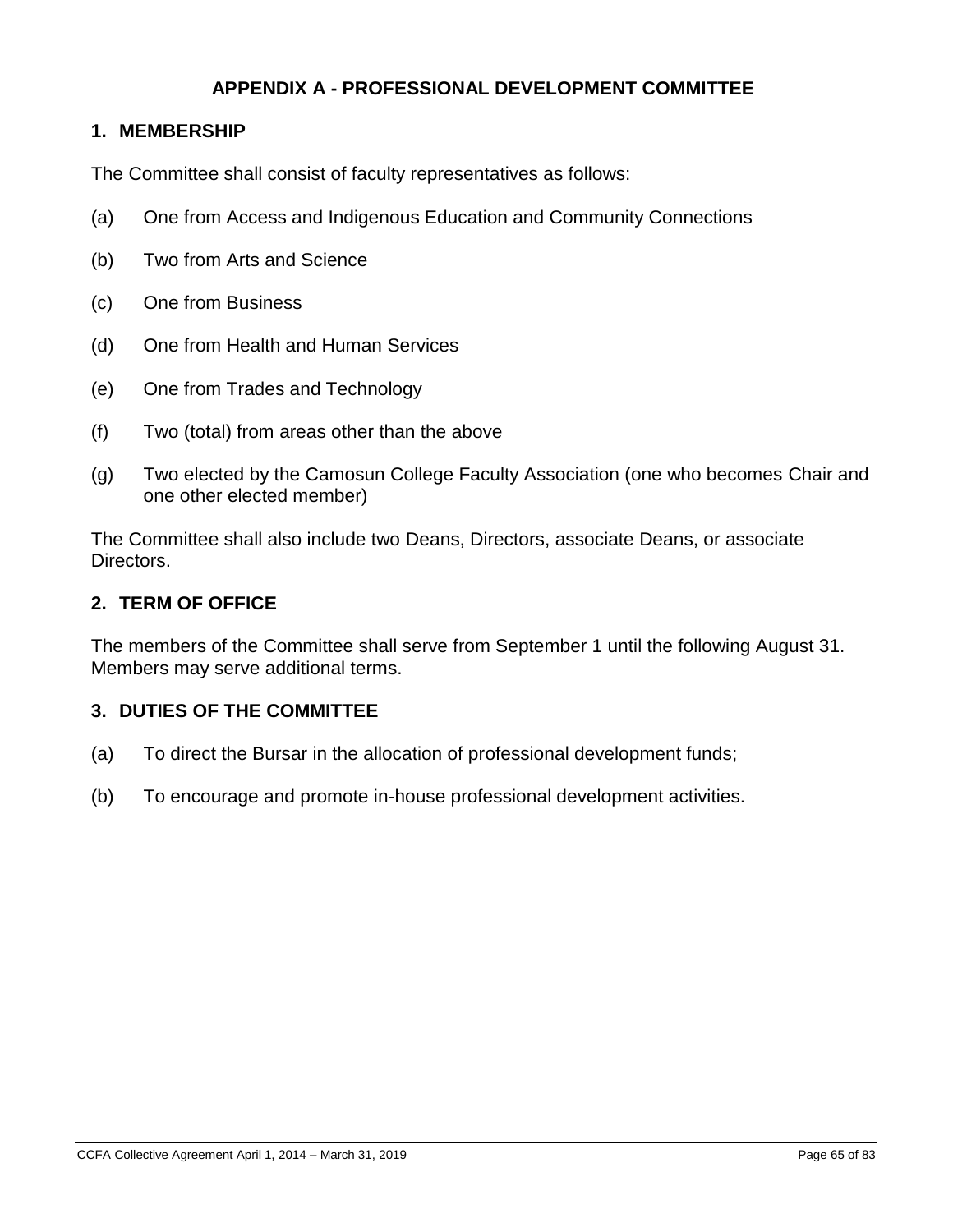## **APPENDIX B - CHAIR'S STIPEND AND STEP 2A SALARY**

# **Chair's Stipend**

| Effective | April 1, 2014    | \$3,517.35   |
|-----------|------------------|--------------|
|           | April 1, 2015    | \$3,552.52   |
|           | February 1, 2016 | TBD*         |
|           | April 1, 2016    | \$3570.28*   |
|           | Feb 1, 2017      | \$3,605.98*  |
|           | April 1, 2017    | \$3,624.01*  |
|           | February 1, 2018 | \$3,660.25*  |
|           | April 1, 2018    | \$3,678.55*  |
|           | February 1, 2019 | $$3,715.34*$ |
|           |                  |              |

## Step 2A Salary

| <b>Effective Date</b> | Step 2A Compensation |
|-----------------------|----------------------|
| April 1, 2014         | \$80,667             |
| April 1, 2015         | \$81,484             |
| February 1, 2016      | TBD*                 |
| April 1, 2016         | \$81,891*            |
| February 1, 2017      | \$82,710*            |
| April 1, 2017         | \$83,123*            |
| February 1, 2018      | \$83,954*            |
| April 1, 2018         | \$84,373*            |
| February 1, 2019      | \$85,217*            |

\* Annual wage rates to be determined/adjusted depending on the ESD.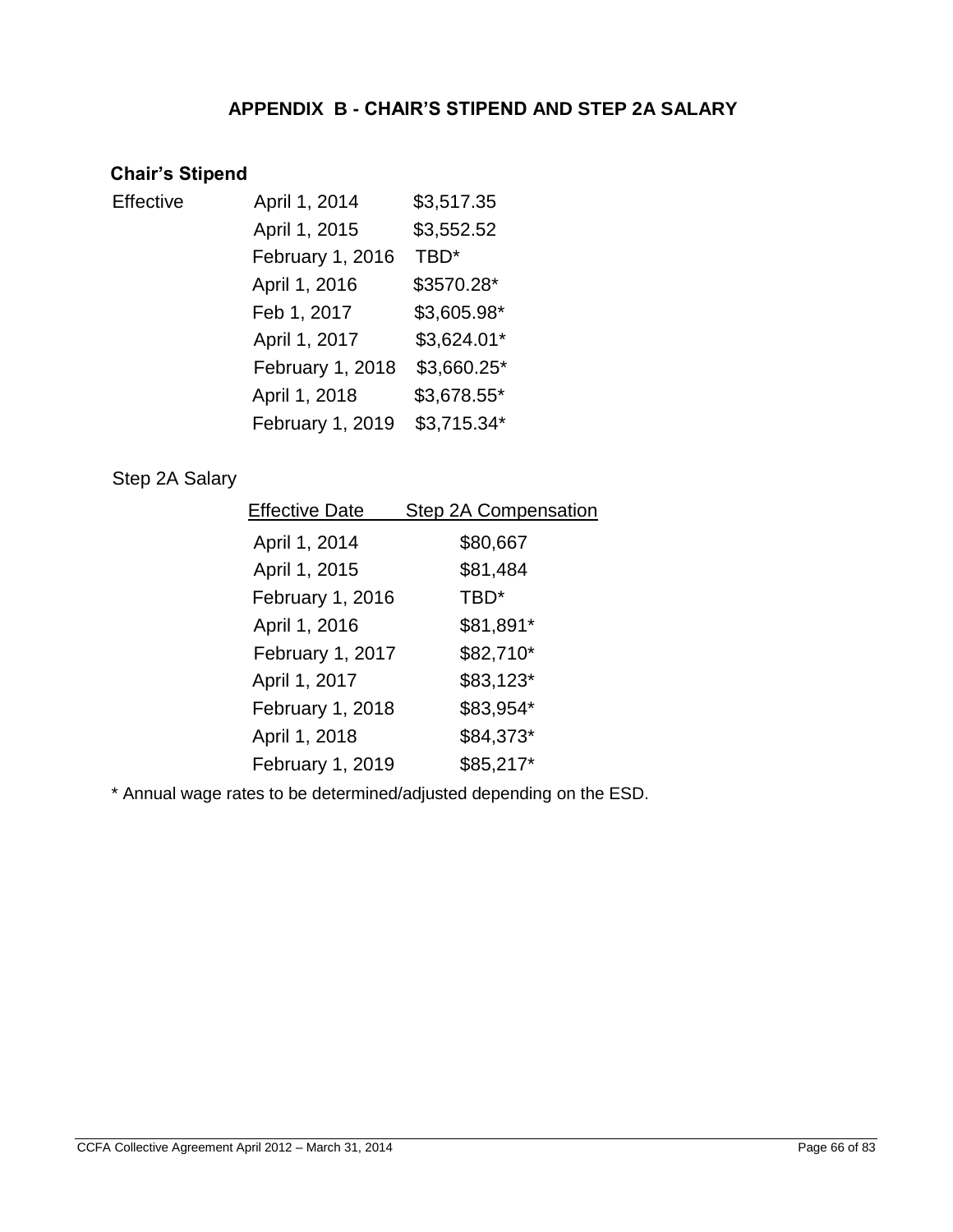| <b>Benefit</b>                                       | <b>Term Eligibility</b><br>Percentage  | <b>Term Eligibility</b><br>Length of<br>Contract(s) | <b>Premium paid</b><br>by    | <b>Prorating of</b><br>premiums for<br>part time |
|------------------------------------------------------|----------------------------------------|-----------------------------------------------------|------------------------------|--------------------------------------------------|
| <b>Medical Services</b><br>Plan                      | None                                   | More than one<br>month                              | Employer                     | Yes                                              |
| <b>Extended Health</b><br><b>Benefit Plan</b>        | 50%<br>(optional for less<br>than 50%) | More than one<br>month                              | Employer                     | Yes                                              |
| Psychological<br><b>Services Plan</b>                | 50%<br>(optional for less<br>than 50%) | More than one<br>month                              | 60% Employee<br>40% Employer | <b>No</b>                                        |
| <b>Dental Plan</b>                                   | 100%*                                  | Ten months or<br>more*                              | Employer                     | N/A                                              |
| <b>Disability</b><br><b>Insurance</b>                | 50%                                    | Four months or<br>more                              | Employer                     | No                                               |
| <b>Group Life</b>                                    | 100%                                   | Four months or<br>more                              | Employer                     | N/A                                              |
| <b>Accidental</b><br>Death &<br><b>Dismemberment</b> | 100%                                   | Four months or<br>more                              | Employer                     | N <sub>o</sub>                                   |

\*Effective January 1, 2018, term employees with an appointment of at least 50% who have single or successive appointments of two semesters or three quarters are eligible to participate.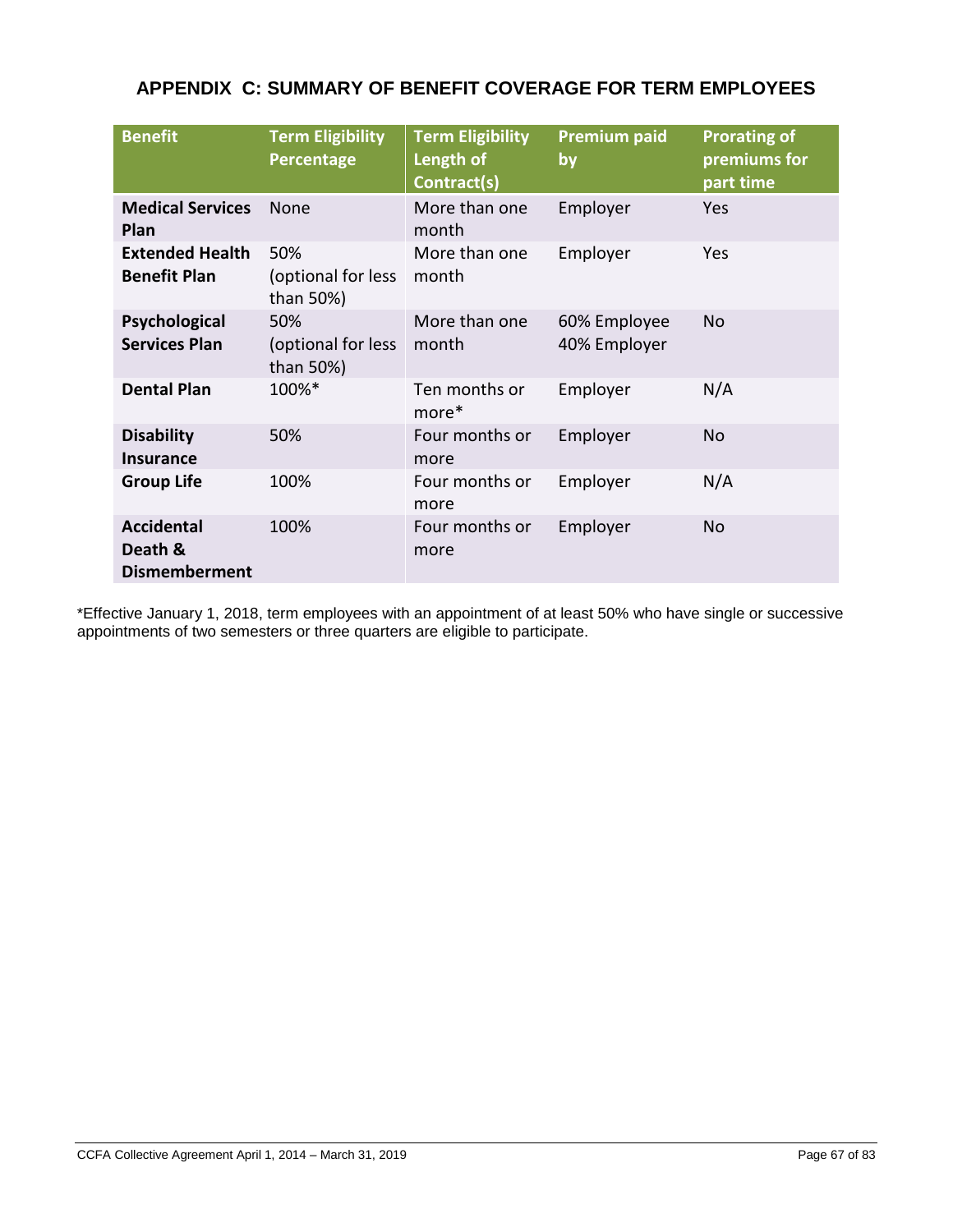## **APPENDIX D: DEFERRED SALARY LEAVE PLAN**

## **1. Description**

- (a) The purpose of the Deferred Salary Leave Plan ("Plan") is to afford Employees the opportunity of taking a leave of absence of up to one (1) year with part pay by deferring salary for and taking a leave after the qualifying period.
- (b) It is expressly understood that the Plan is not established to provide benefits to Employees on or after retirement.

### **2. Qualifications**

All continuing Employees will be eligible to take leave under the Plan.

#### **3. Application**

- (a) An Employee must apply at least two (2) months prior to participation in the plan to the Executive Director of Human Resources using the Deferred Salary Leave Application, Agreement, and Approval Form which appears as Appendix H of the Common Agreement.
- (b) The Employer will not unreasonably withhold approval of an Employee's application for Deferred Salary Leave.
- (c) The Employer will render a decision on applications for Deferred Salary Leave within 30 days of receipt. The Union will be advised of all applications. The Employer will provide reasons in writing to the Employee and the Union if the application is denied.

#### **4. Payment Formula and Leave of Absence**

The payment of salary, benefits and the timing of leaves of absence shall be as follows:

- (a) During the deferral period of the Plan, Employees will be paid up to ninety percent (90%) of their base salary and not less than sixty-six and two-third percent (66 2/3%) of their base salary. The remaining percentage of annual salary, based on a calendar year, will be accumulated and this amount shall be paid to the Employee during the period of absence.
- (b) The monies retained by the Plan trustee ("Trustee") for participants, shall be invested and reinvested by the Trustee Investment monies earned in the Plan on behalf of the participating Employee shall be paid at the beginning of each calendar year following a year in which income was deferred.
- (c) The Employer and the Union shall not be liable to any participant for investments under the Plan.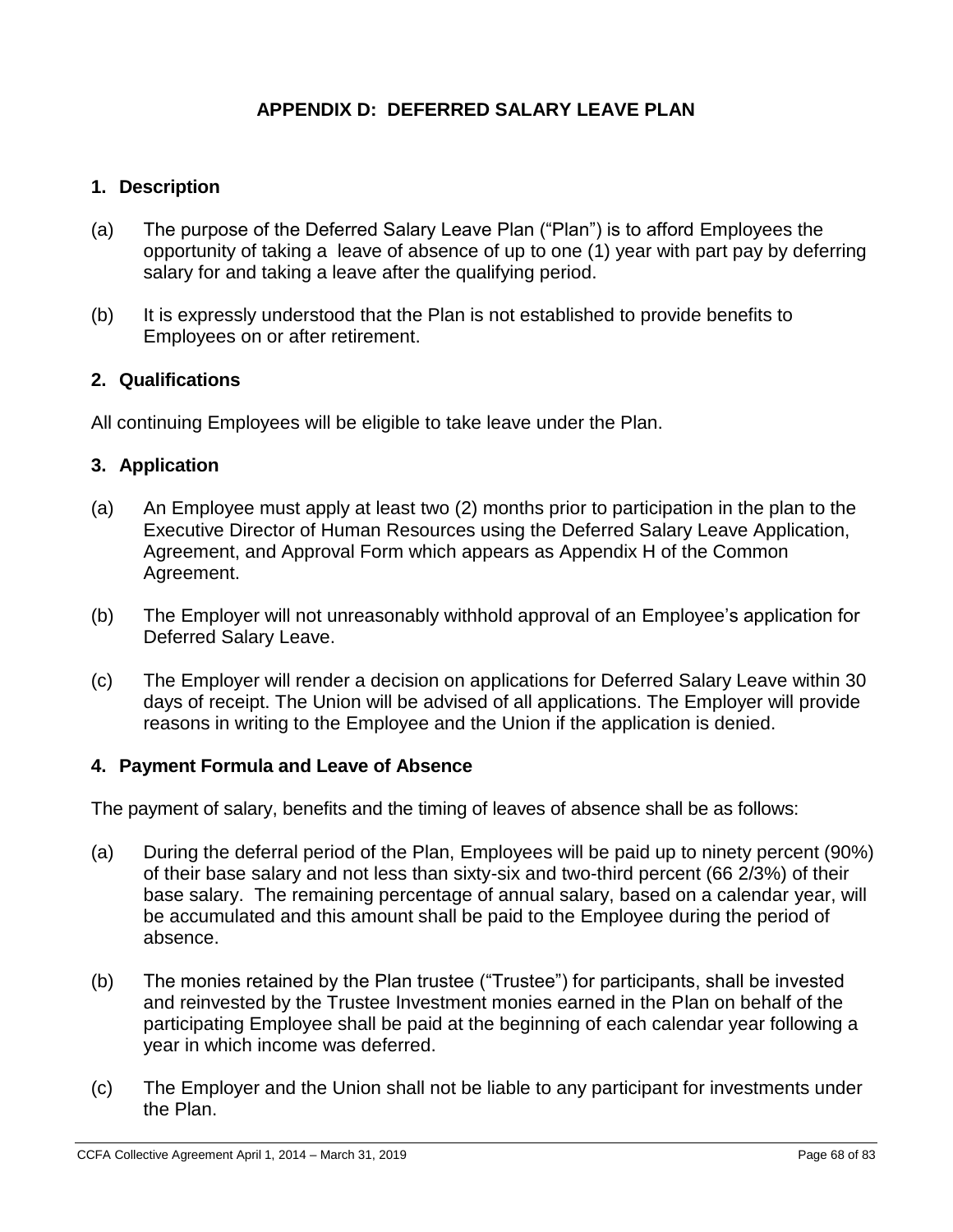- (d) Employment insurance premiums will be based on the gross salary during the deferral period and will not be payable during the leave period. Canada Pension Plan (CPP) deductions will be based on net salary during both the deferral period and the leave period.
- (e) The leave of absence may normally be taken only in the qualifying year of the Plan. Under special circumstances, exceptions may be granted; however, the deferral period must not exceed six (6) years in total from the date the salary deferrals commenced, and the leave of absence will commence at a mutually agreeable time. Agreement shall not be unreasonably withheld.
- (f) A participant may alter the percentage amounts for the next and any subsequent years by giving written notice to the College at least one month prior to the anniversary date of participation in the Plan.
- (g) A participating Employee may on one occasion while he/she is participating in the Plan give notice to the Employer stating that the Employee wishes to suspend his/her participation in the Plan for a period of up to twenty-four (24) months as of the anniversary date of enrolment in the Plan that immediately follows such notice, in which case the Employer shall pay the Employee his/her full compensation as if the Employee were not participating in the Plan. The amounts previously retained by Trustee shall be retained during the period of suspended participation. Investment monies accrued thus far will be paid at the beginning of the following calendar year, as if there had not been a suspension of participation in the Plan.

## **5. Terms of Reference**

- (a) Payment to a participant on leave shall be made in accordance with college payroll procedures. These instalments shall start on the pay period following the commencement of the leave. The final instalment shall be the balance of any monies retained by the Trustee for the participant in the Plan.
- (b) Upon no less than six (6) months' notice, a participant may request a one (1) year postponement of the start of the leave requested in the initial application, provided that this postponement does not extend the period of contribution beyond six (6) years from the date of participation in the Plan. Such postponement will not be unreasonably denied.
- (c) On return from leave, an Employee shall return to the position held immediately prior to going on leave.
- (d) Employees who are laid off or cease to be employed by the College will be required to withdraw from the Plan at the time of cessation of employment or, in the case of a layoff, at the end of the layoff recall period and will be paid a lump sum adjustment for any monies deferred to the date of withdrawal, plus any investment monies earned. Repayment shall be made within 60 calendar days of withdrawal from the Plan.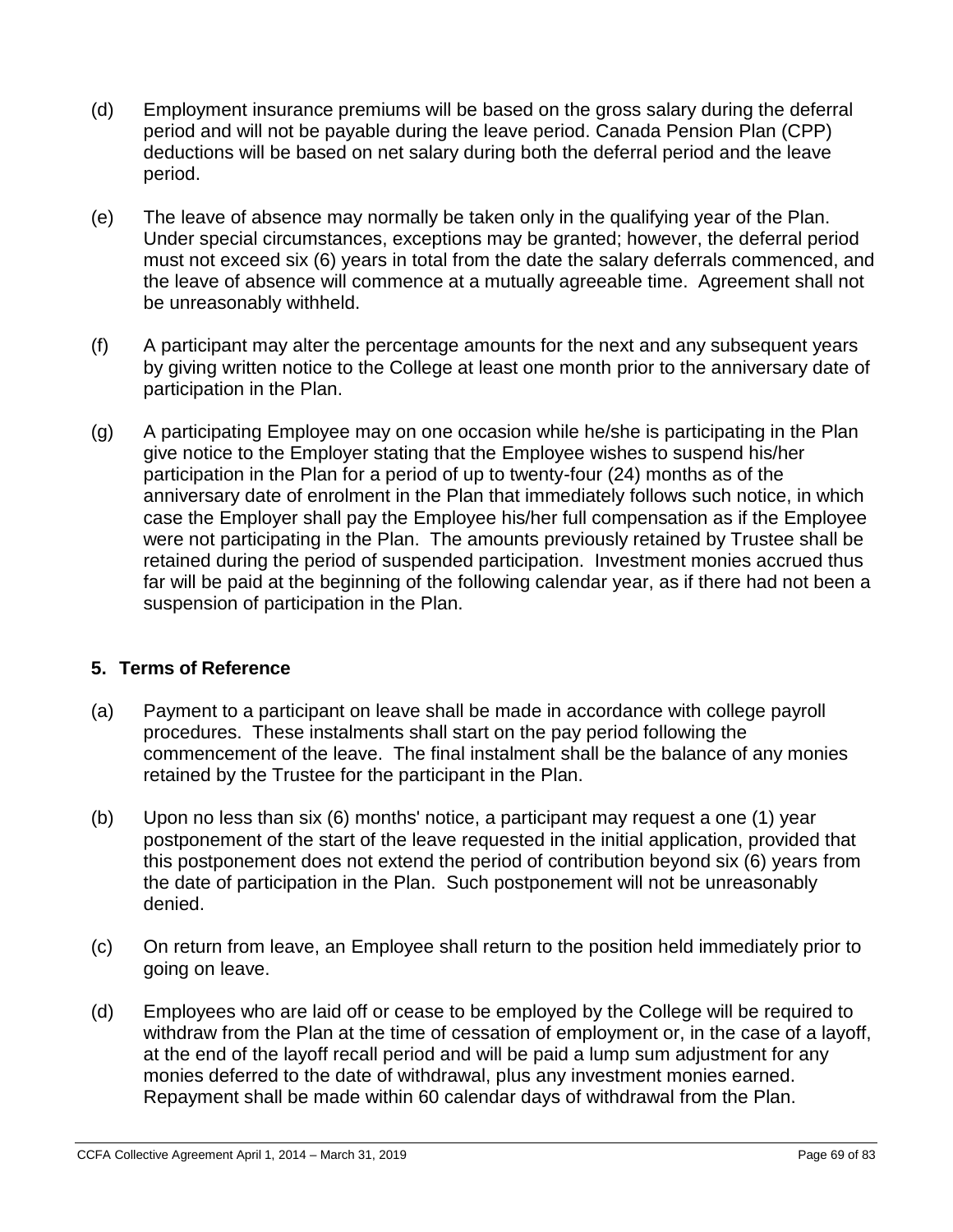- (e) Prior to commencing their leave of absence, an Employee may withdraw funds from the Plan only in the case of financial or other hardship (except where paragraph (d) applies) upon giving written notice not less than six (6) months prior to the date on which the leave of absence is scheduled to occur. Notice received less than six (6) months prior to the date on which the leave of absence is scheduled to occur will be accepted if staffing commitments have not been made with respect to the leave period. All salary accumulated plus investment monies owed will be repaid to the Employee within 60 calendar days of notification of withdrawal.
- (f) Should an Employee die while participating in the Plan, the Employer will pay within sixty (60) days of notification of such death any salary accumulated plus investment monies owed at the time of death to the Employee's estate, subject to the Employer receiving any necessary clearances and proofs required for payment to estates.
- (g) There will be no interruption of a leave once it has commenced, except by mutual agreement.
- (h) Each participating Employee shall receive an annual report setting out the amount of deferred salary retained by the Trustee for that Employee, including any investment monies earned thereon that have not been paid out according to clause 4 (b). The annual report shall be provided no later than July 31 $^{\rm st}$  of each year while the Employee participates in the Plan.
- (i) The Employer shall bear the administrative expenses of the Plan. Administrative expenses mean internal costs incurred by the College and not external charges such as those related to the administration of the Plan by the Trustee.

## **6. Salary**

Throughout the period of the leave of absence, the Employee may not receive any salary or wages from the Employer, other than the salary that has been deferred under the Plan.

## **7. Benefits**

- (a) The Employee's benefit coverage will continue for the duration of the leave.
- (b) During the deferral period, payment for benefits shall be the same as it would be if the Employee were not deferring salary.
- (c) During the period of leave, payment for benefits shall be the same as it would be if the Employee were on an unpaid leave of absence. Where a participant is obligated to pay the cost of any benefit during the period of leave, the Employer will pay such costs on behalf of the participant and deduct the money paid from money otherwise payable to the participant under the Plan.
- (d) If the period of leave is used for professional development, the provisions of clauses 13.01(c) and 13.04 shall apply.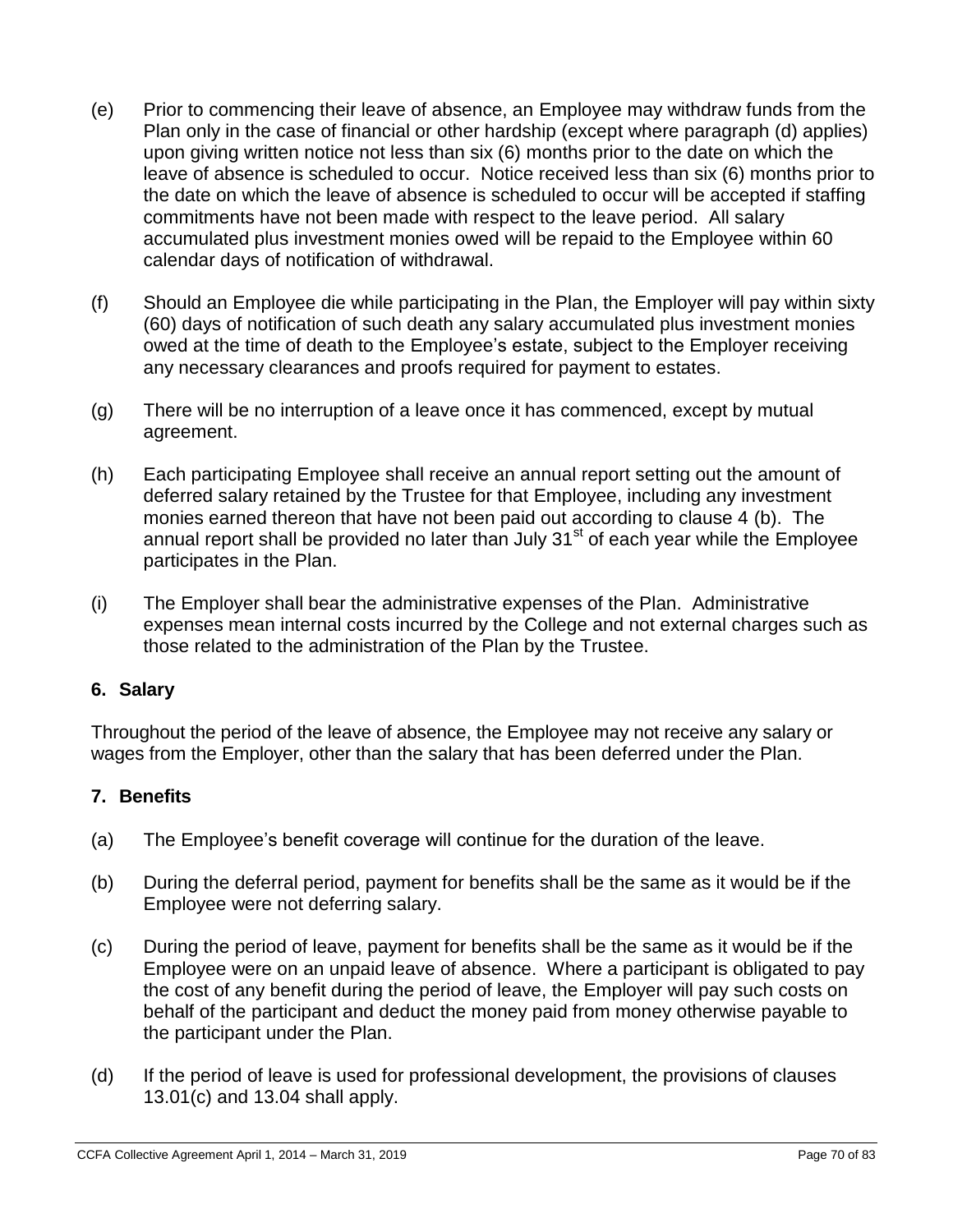(e) Pension contributions, entitlement and purchase for service shall be governed by the appropriate Pension Plan Act and regulations.

### **8. Termination or Amendment of the Plan**

- (a) This Plan may be amended or terminated by agreement between the Union and the Employer.
- (b) No amendment shall be made to the Plan which will prejudice any tax ruling which is applicable to the Plan prior to the amendment.

## **9.** *Income Tax Act***, Pension Plans and Regulations**

The Parties agree that they will make any modifications to this Plan that are necessary in order to comply with the *Income Tax Act* and the appropriate pension plans legislation and their regulations.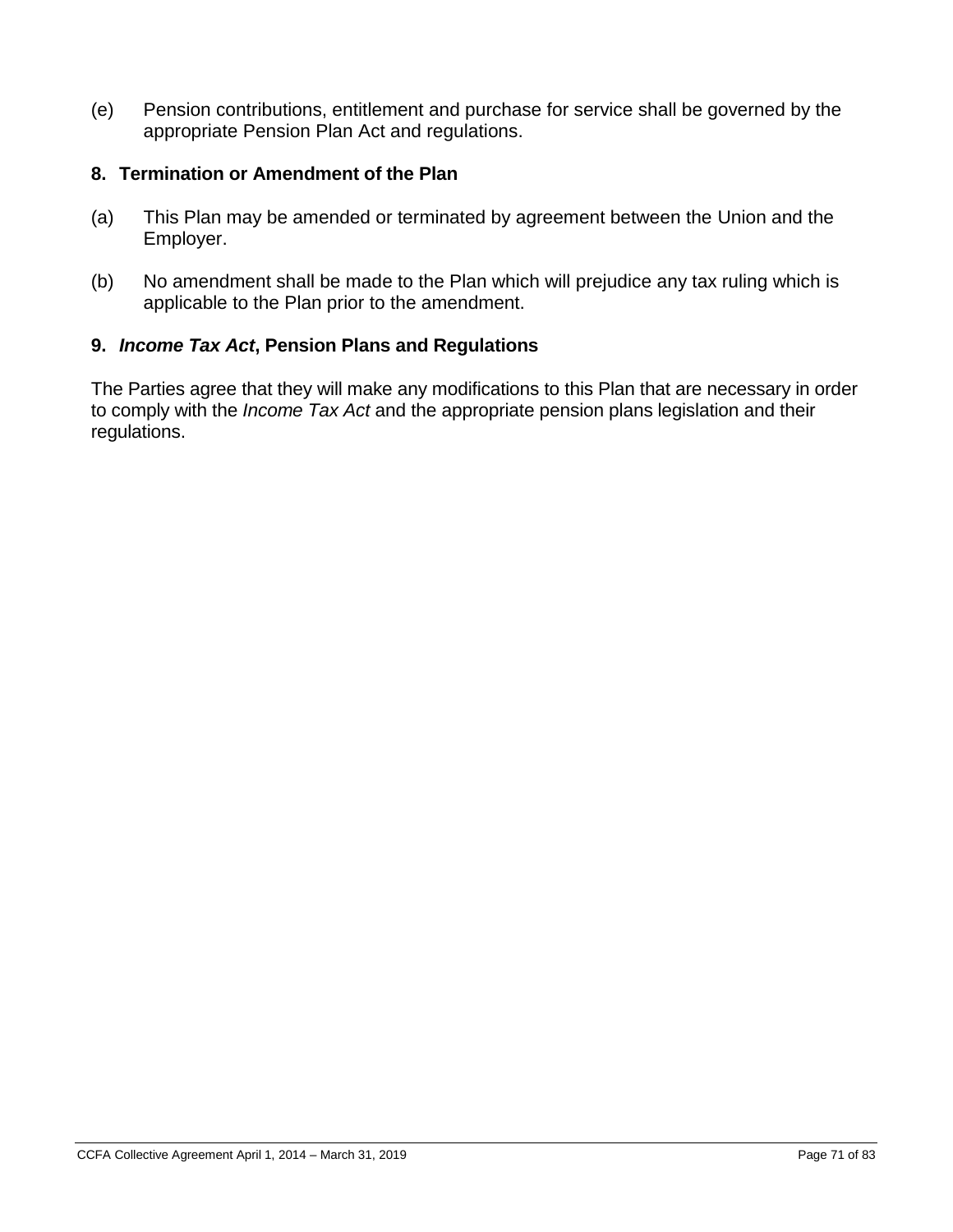# **LETTERS OF AGREEMENT**

#### **LETTER OF AGREEMENT 1**

#### **between**

#### **THE CAMOSUN COLLEGE and**

#### **THE CAMOSUN COLLEGE FACULTY ASSOCIATION**

### **RE: ADVANCED PLACEMENT REVIEW COMMITTEE**

It is hereby agreed that Clause 5.01(e) of the Collective Agreement between the Camosun College Board of Governors and the Camosun College Faculty Association shall be administered by an Advanced Placement Review Committee to facilitate overall College-wide consistency and fairness.

The CCFA and the College President shall each appoint two (2) members to the Committee. The term of office shall normally be two (2) years with staggered terms to ensure continuity. Initially, some members will be appointed for one (1) year terms by mutual agreement. The Committee will include one (1) Dean, one (1) Human Resources Department representative and two (2) CCFA members. Alternates will also be appointed for each committee position by the respective parties. Committee members must represent different schools. Committee members will not adjudicate applications from Faculty Members within their own School; a named alternate member will substitute. Content specialists, mutually agreed to by the applying Faculty Member and the Committee, may be invited to serve on the Committee as non-voting ex-officio members during specific application reviews.

The Advanced Placement Review Committee will be the representative body to process all applications from CCFA members related to Clause 5.01(e) of the Collective Agreement and to make recommendations to the appropriate Vice-President.

Faculty members will make application to the Committee for advanced placement under the terms of the Committee's guidelines relating to Clause 5.01(e). In reviewing applications, the Committee may meet with the applicants or return the application for clarification, additional information or documentation. The Committee will forward its decision, as recommendations to the appropriate Vice-President who will review the Committee's recommendations and inform each applicant, in writing, of his/her decision.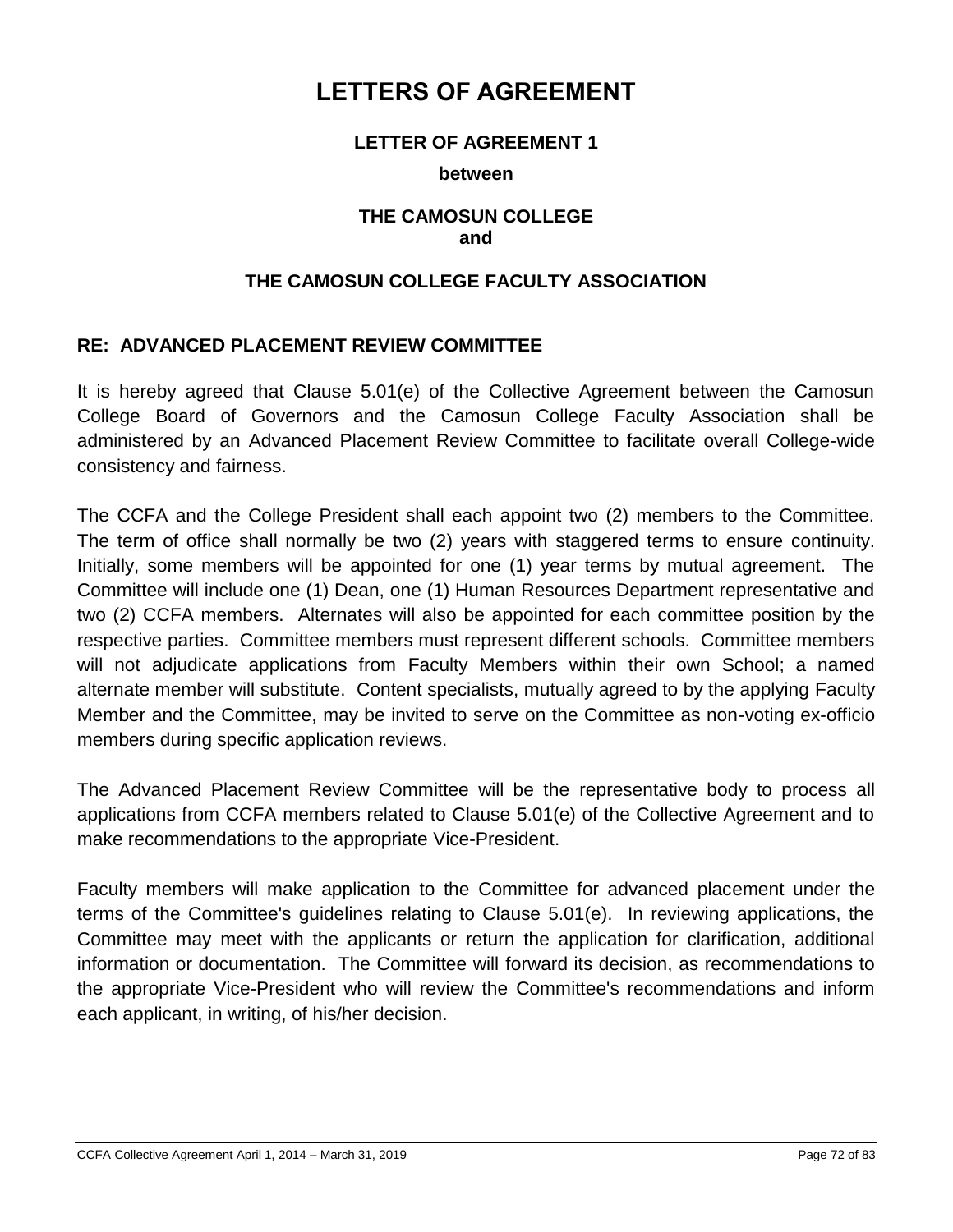The process of review, inclusive of the decision of the appropriate Vice-President, will occur in response to applications for advanced placement under Clause 5.01(e) at the request of either party.

\_\_\_\_\_\_\_\_\_\_\_\_\_\_\_\_\_\_ \_\_\_\_\_\_\_\_\_\_\_\_\_\_\_\_\_\_\_

\_\_\_\_\_\_\_\_\_\_\_\_\_\_\_\_\_\_ \_\_\_\_\_\_\_\_\_\_\_\_\_\_\_\_\_\_

\_\_\_\_\_\_\_\_\_\_\_\_\_\_\_\_\_\_ \_\_\_\_\_\_\_\_\_\_\_\_\_\_\_\_\_\_

SIGNED ON BEHALF OF:

Camosun College Camosun College Faculty Association

President President

Sherri Bell **Mark Kunen** Mark Kunen

Date **Date Date** 

Barb Severyn **Judith Hunt<br>
Executive Director, HR** Contract Ne

\_\_\_\_\_\_\_\_\_\_\_\_\_\_\_\_\_\_ \_\_\_\_\_\_\_\_\_\_\_\_\_\_\_\_\_\_ Contract Negotiations Chair

Date **Date Date** 

\_\_\_\_\_\_\_\_\_\_\_\_\_\_\_\_\_\_ Sonja Kennedy Labour Relations Specialist

\_\_\_\_\_\_\_\_\_\_\_\_\_\_\_\_\_\_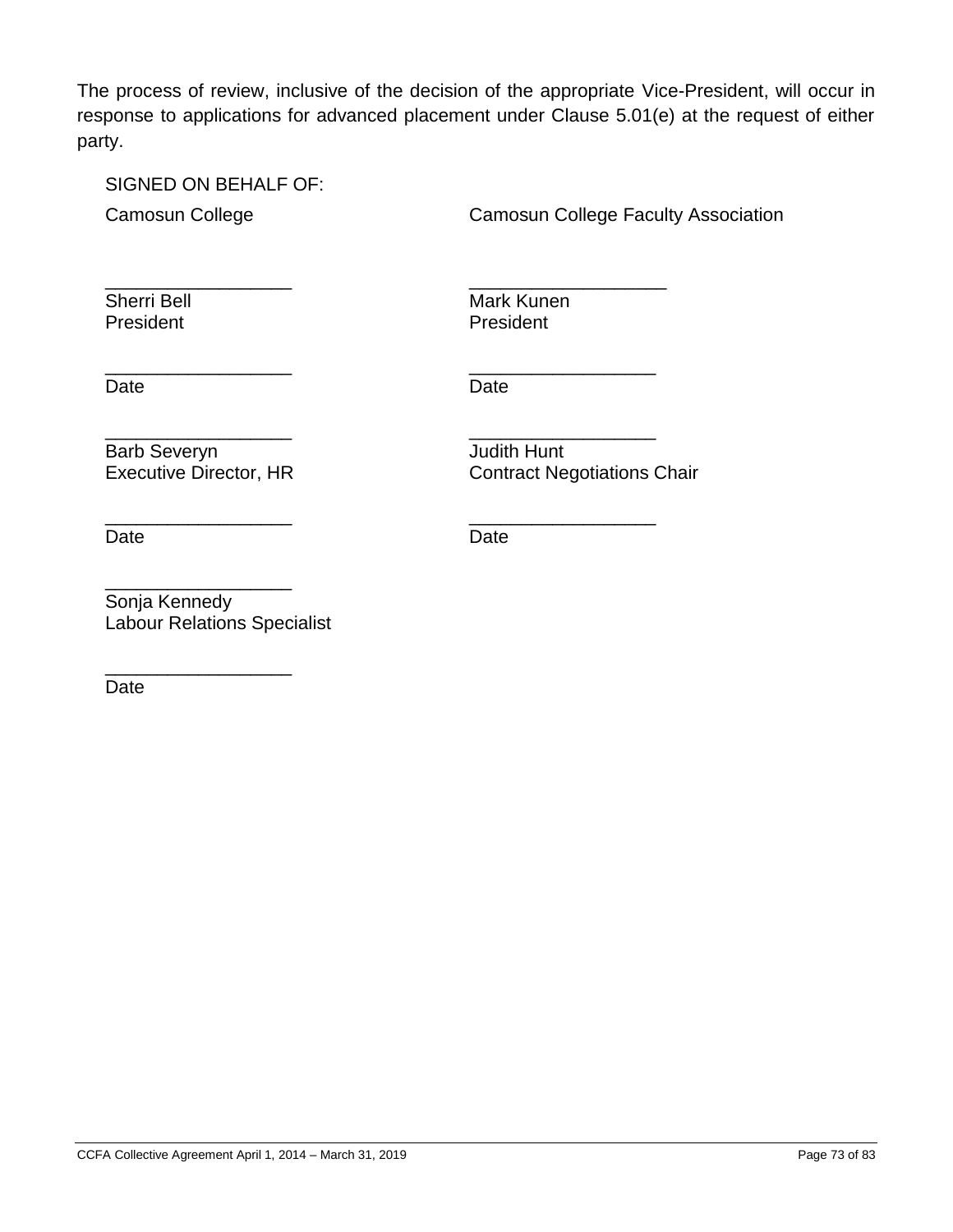### **between**

# **CAMOSUN COLLEGE**

#### **and**

### **THE CAMOSUN COLLEGE FACULTY ASSOCIATION**

### **RE: JOINT COMMITTEE ON SCHEDULED DEVELOPMENT**

Camosun College and the Camosun College Faculty Association agree to participate in a committee, to be named the Joint Committee on Scheduled Development, which will have these principal functions:

- Undertake the refinement and development of consistent procedures and guidelines for planning, proposing, reporting on, and reviewing scheduled development activities and on disseminating information on scheduled development outcomes.
- Distribute information on scheduled development activities.

\_\_\_\_\_\_\_\_\_\_\_\_\_\_\_\_\_\_ \_\_\_\_\_\_\_\_\_\_\_\_\_\_\_\_\_\_

\_\_\_\_\_\_\_\_\_\_\_\_\_\_\_\_\_\_ \_\_\_\_\_\_\_\_\_\_\_\_\_\_\_\_\_\_

 $\bullet$  By December first (1<sup>st</sup>) of each year, publish suggestions for Scheduled Development projects.

The committee shall be comprised of three (3) CCFA representatives and three (3) representatives of the administration.

SIGNED ON BEHALF OF:

Camosun College Camosun College Faculty Association

President **President** 

\_\_\_\_\_\_\_\_\_\_\_\_\_\_\_\_\_\_ \_\_\_\_\_\_\_\_\_\_\_\_\_\_\_\_\_\_\_ Sherri Bell **Mark Kunen** 

Date **Date Date** 

Barb Severyn **Communist Communist Communist Communist Communist Communist Communist Communist Communist Communist Communist Communist Communist Communist Communist Communist Communist Communist Communist Communist Communis** 

\_\_\_\_\_\_\_\_\_\_\_\_\_\_\_\_\_\_

\_\_\_\_\_\_\_\_\_\_\_\_\_\_\_\_\_\_

\_\_\_\_\_\_\_\_\_\_\_\_\_\_\_\_\_\_ \_\_\_\_\_\_\_\_\_\_\_\_\_\_\_\_\_\_ Executive Director, HR Contract Negotiations Chair

Date **Date Date** 

Sonja Kennedy Labour Relations Specialist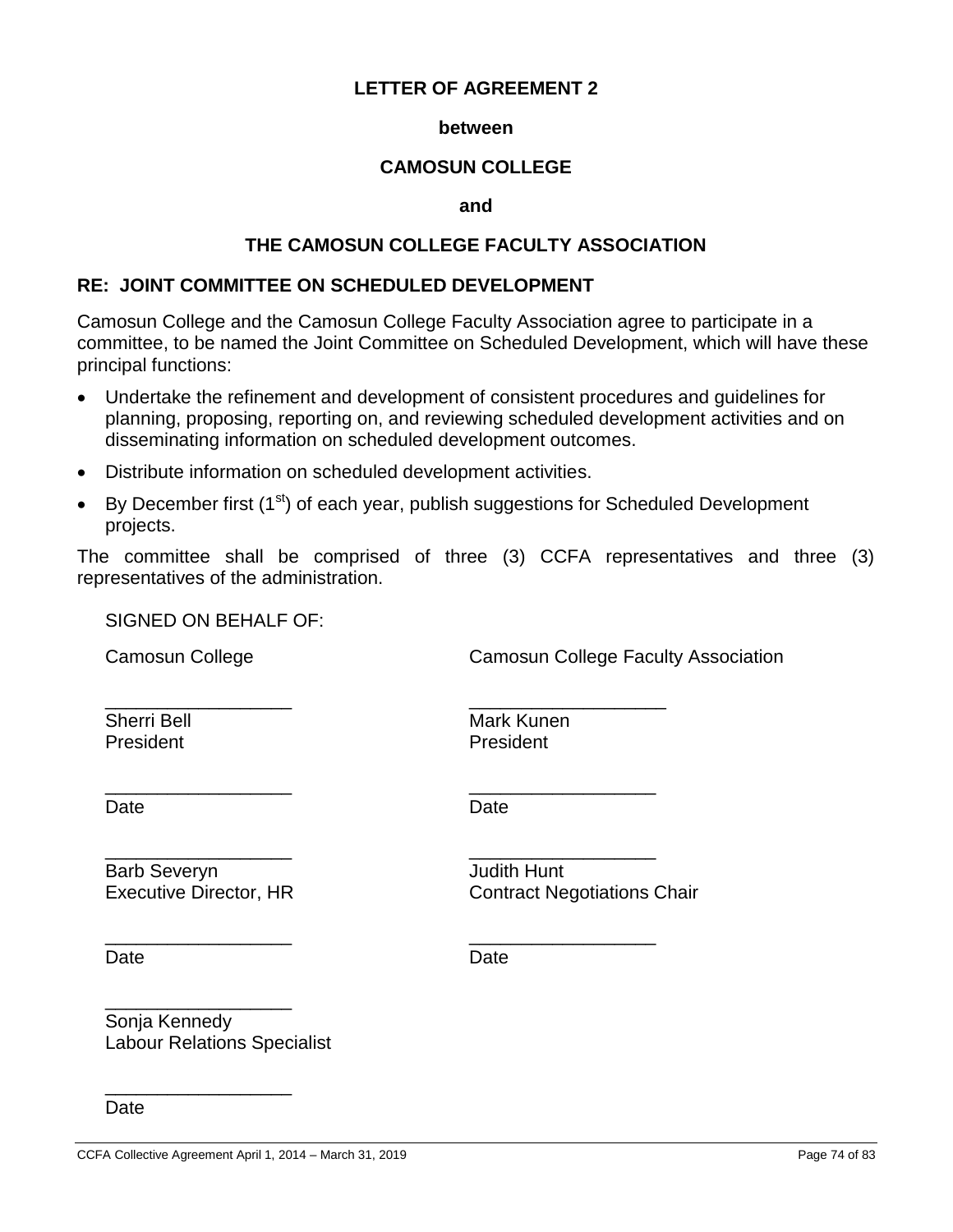#### **between**

# **CAMOSUN COLLEGE**

#### **and**

### **CAMOSUN COLLEGE FACULTY ASSOCIATION**

## **RE: FACULTY ON SECONDMENT TO ADMINISTRATIVE POSITIONS**

\_\_\_\_\_\_\_\_\_\_\_\_\_\_\_\_\_\_ \_\_\_\_\_\_\_\_\_\_\_\_\_\_\_\_\_\_\_

\_\_\_\_\_\_\_\_\_\_\_\_\_\_\_\_\_\_ \_\_\_\_\_\_\_\_\_\_\_\_\_\_\_\_\_\_

\_\_\_\_\_\_\_\_\_\_\_\_\_\_\_\_\_\_ \_\_\_\_\_\_\_\_\_\_\_\_\_\_\_\_\_\_

\_\_\_\_\_\_\_\_\_\_\_\_\_\_\_\_\_\_ \_\_\_\_\_\_\_\_\_\_\_\_\_\_\_\_\_\_

Camosun College and Camosun College Faculty Association hereby agree that Camosun College Faculty Association members, either on secondment or temporary assignment to an administrative position for a period of up to six (6) years, will retain their Camosun College Faculty Association membership, pay Union dues, and retain all the rights and responsibilities of Faculty Association members, including accumulation of seniority, except where such rights and responsibilities conflict with administrative status.

#### SIGNED ON BEHALF OF:

Camosun College Camosun College Faculty Association

Sherri Bell **Mark Kunen** President **President** 

Date **Date Date** 

Barb Severyn **Communist Communist Communist Communist Communist Communist Communist Communist Communist Communist Communist Communist Communist Communist Communist Communist Communist Communist Communist Communist Communis** 

\_\_\_\_\_\_\_\_\_\_\_\_\_\_\_\_\_\_

\_\_\_\_\_\_\_\_\_\_\_\_\_\_\_\_\_\_

Executive Director, HR Contract Negotiations Chair

Date **Date Date** 

Sonja Kennedy Labour Relations Specialist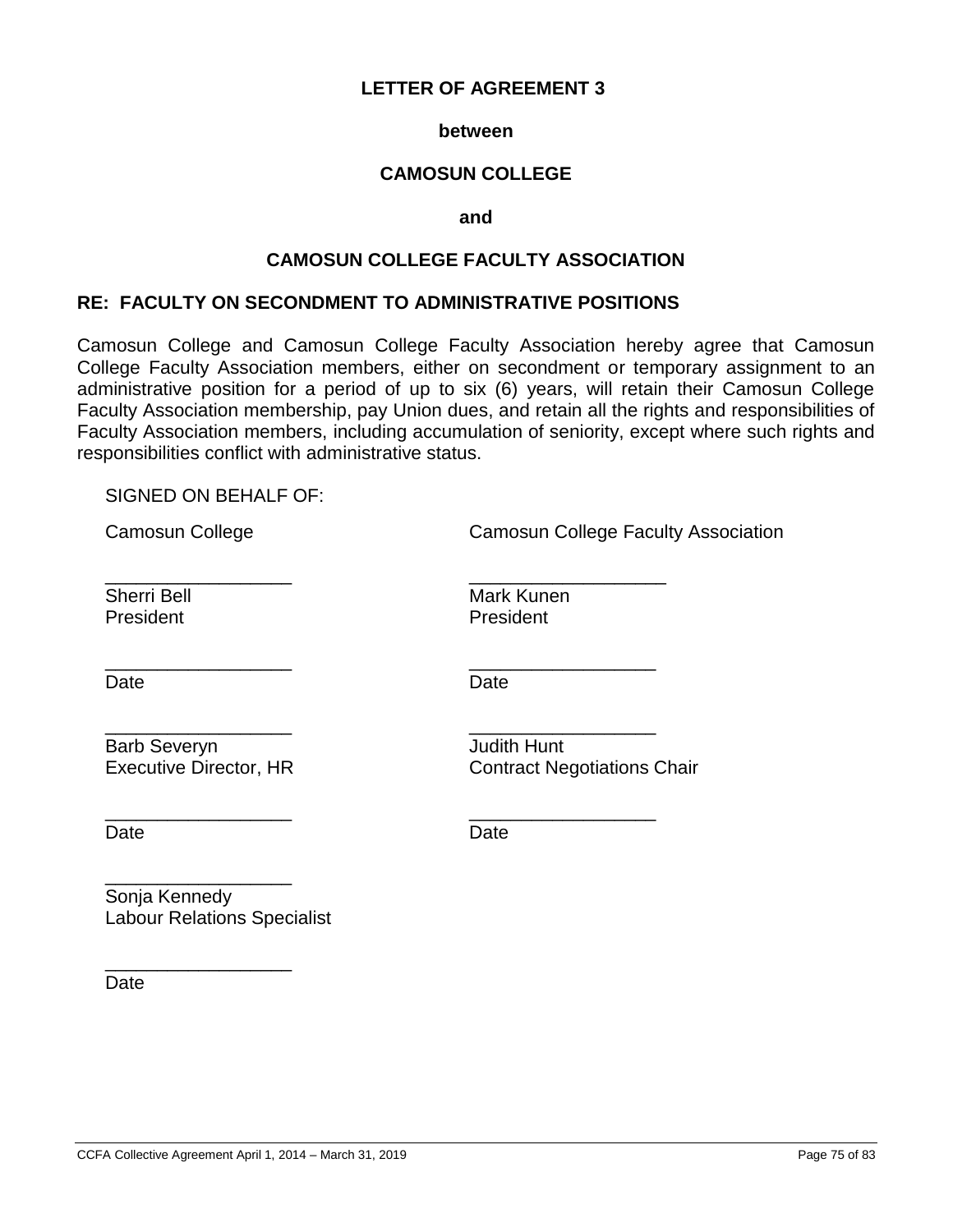### **between**

# **CAMOSUN COLLEGE**

### **and**

# **CAMOSUN COLLEGE FACULTY ASSOCIATION**

## **RE: CO-OP SUPERVISION**

**1.** A full-time Faculty Member who agrees to support and supervise students in Co-op positions in addition to their regular workload shall receive release time credits according to the following with a minimum credit for two students:

 $1/100<sup>th</sup>$  (1.00%) of a full workload for each student in a semester  $1/80<sup>th</sup>$  (1.25% of a full workload for each student in a quarter

- **2.** Section release shall be taken in the semester or quarter following accumulation of sufficient credits for one section release or in another semester or quarter mutually agreed to by the College and the Faculty Member. The credits required for a section release depend on the number of courses in a normal workload pattern in a department. For example, if a normal workload pattern is four courses, then the accumulation of credits to 25% will trigger a section release, and if the normal workload pattern is three courses, then the accumulation of credits to 33% will trigger a section release.
- **3.** Unused release time credits in place when the Employee ceases his/her employment relationship with the College shall be converted to vacation and subject to the provisions of Clause 8.03.
- **4.** A full-time Faculty Member shall not supervise more than ten (10) students in addition to their regular workload.
- **5.** A full-time Faculty Member supervising five (5) or fewer students from the Fall term through the Summer term in the semester system or from Quarter 1 through Quarter 4 in the quarter system in addition to his or her workload may elect to receive pay rather than to accrue release time credits.
- **6.** Unused release time credits shall be converted to salary if the Employee has not done any Co-op supervision for a period of twelve (12) months.
- **7.** Term instructors or part-time continuing instructors receiving term contracts to supervise Co-op students shall receive a contract for the period of time for which they will be supervising students and shall be compensated at the rate of 80% of one day's pay (i.e. 80% x 1/250ths of the annual salary at their placement on the provincial salary scale) for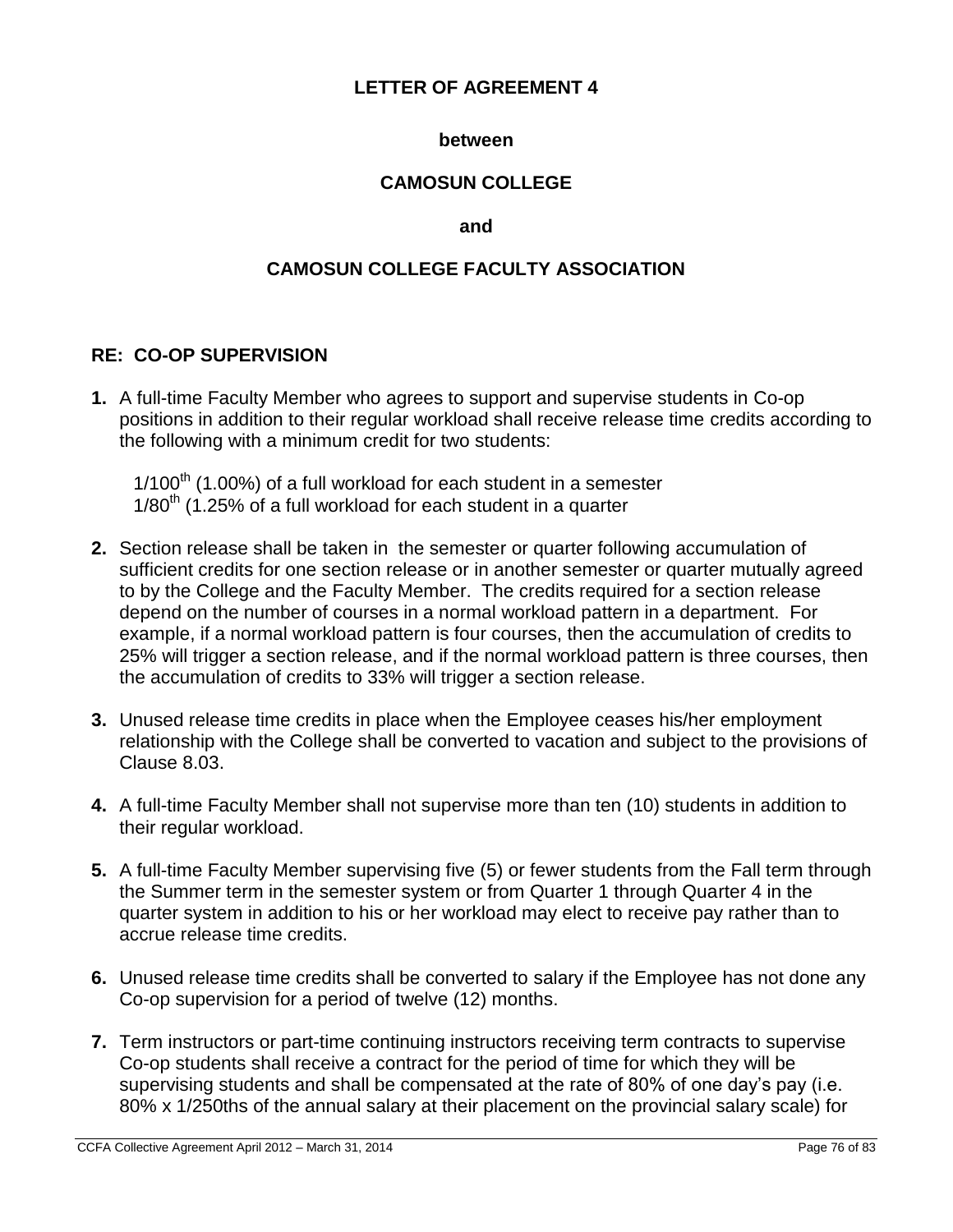each student supervised and shall be compensated on the basis of a minimum of two students. Term instructors will be assigned a course section when the number of students is consistent with the number of students that constitute a course section for a continuing instructor doing Co-op supervision in the same department.

**8.** The compensation in this letter is based on 6.0 hours of work to supervise each student, including the full range of responsibilities described in Clause 7.01 of the Collective Agreement. In the event that exceptional circumstances result in this guideline being exceeded, Clause 7.01 shall apply.

\_\_\_\_\_\_\_\_\_\_\_\_\_\_\_\_\_\_ \_\_\_\_\_\_\_\_\_\_\_\_\_\_\_\_\_\_\_

\_\_\_\_\_\_\_\_\_\_\_\_\_\_\_\_\_\_ \_\_\_\_\_\_\_\_\_\_\_\_\_\_\_\_\_\_

\_\_\_\_\_\_\_\_\_\_\_\_\_\_\_\_\_\_ \_\_\_\_\_\_\_\_\_\_\_\_\_\_\_\_\_\_

SIGNED ON BEHALF OF:

Camosun College Camosun College Faculty Association

President **President** President

Sherri Bell **Mark Kunen** Mark Kunen

Date **Date Date** 

Barb Severyn **International Severyn** Judith Hunt

Executive Director, HR Contract Negotiations Chair

Date **Date Date** 

\_\_\_\_\_\_\_\_\_\_\_\_\_\_\_\_\_\_ \_\_\_\_\_\_\_\_\_\_\_\_\_\_\_\_\_\_

\_\_\_\_\_\_\_\_\_\_\_\_\_\_\_\_\_\_ Sonja Kennedy Labour Relations Specialist

\_\_\_\_\_\_\_\_\_\_\_\_\_\_\_\_\_\_ Date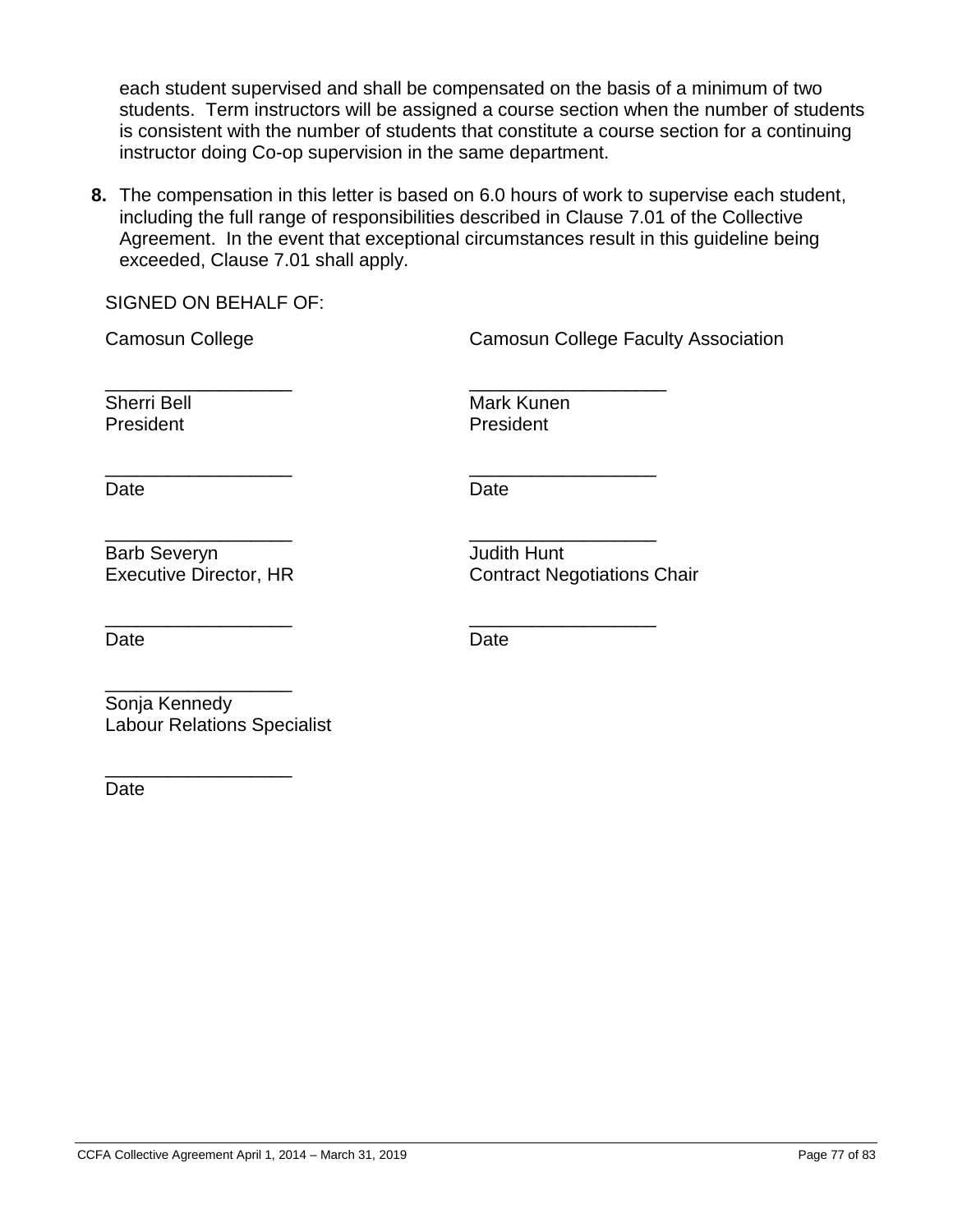## **between**

# **CAMOSUN COLLEGE**

### **and**

## **CAMOSUN COLLEGE FACULTY ASSOCIATION**

# **RE: COMMON FACULTY PROFESSIONAL DEVELOPMENT FUND**

#### Introduction

The Common Faculty Professional Development Fund ("Fund") has been created through Article 16 of the Common Agreement. It provides that the College create a fund representing 0.6% of annual salary each fiscal year for the purpose set out therein. The Fund is not meant to replace any existing development or educational funds.

The fund is to be used in support of various types of professional development activities for the maintenance and development of the Faculty Members' professional competence and effectiveness. It is intended to assist faculty to remain current and active in their discipline and program.

The Fund will be used to support approved professional development activities for CCFA members.

### **Eligibility**

Faculty members or groups of Faculty Members employed by the College shall be eligible to apply. Program areas, departments, and/or Schools may apply for monies from the Fund to be used to support the professional development of faculty in a manner consistent with the purpose of the fund as set out above.

#### Application and Approval

Applications to the Fund shall be reviewed by the Professional Development Committee ("Committee") provided for in Article 10.02 and Appendix A of the local portion of the Collective Agreement between the parties.

Applications to the fund require the written "approval in principle" of the applicant's Dean or Director.

The Committee will evaluate each application and the committee's recommendations for acceptance shall go to the appropriate Vice President or designate.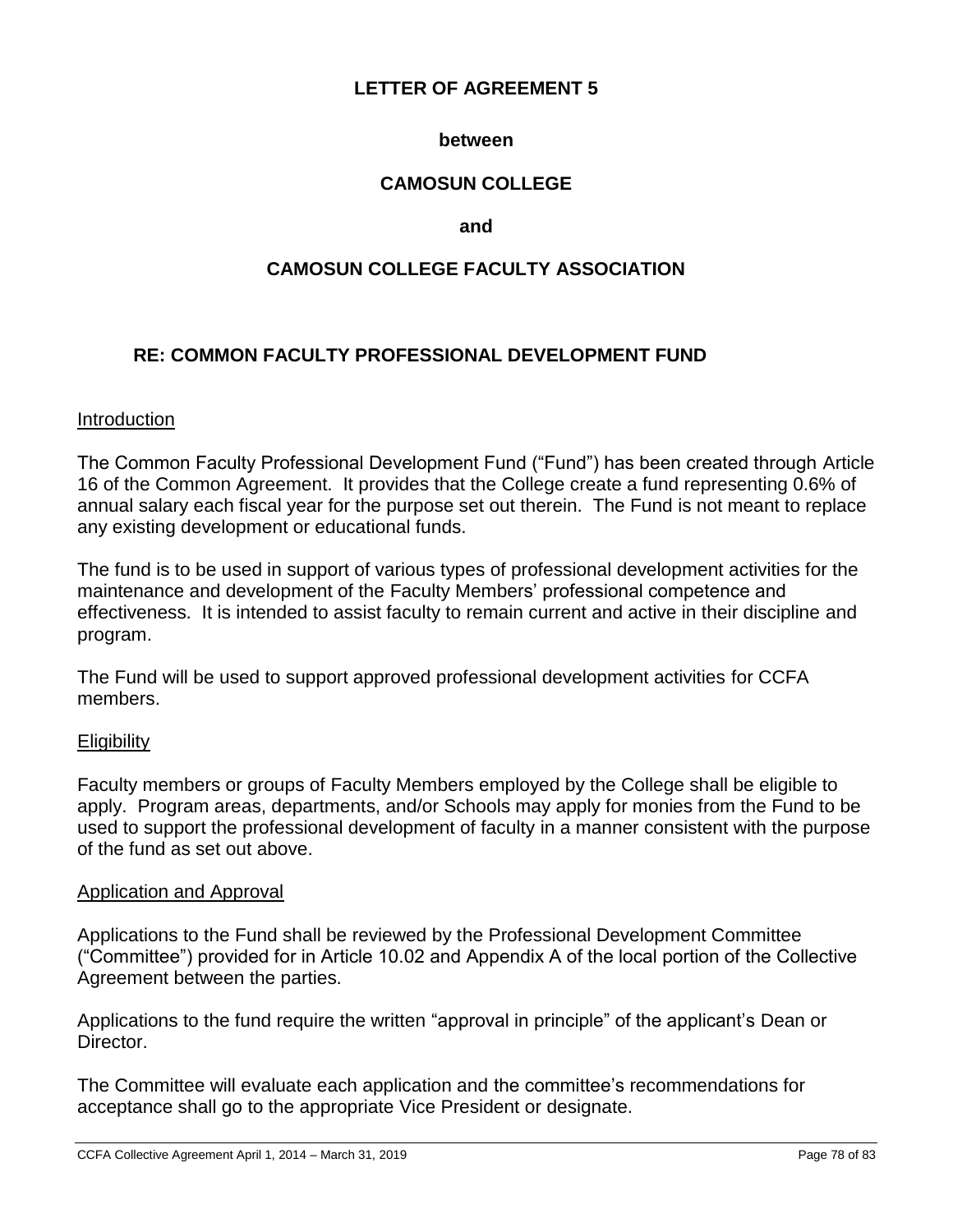The appropriate Vice President or designate will consider the recommendations of the Committee and shall be responsible for the final approval of all applications.

Where the Vice President or designate does not agree with a recommendation of the Committee, he/she shall provide reasons in writing to the applicant(s) and the Committee.

# **Selection Criteria**

The Committee will review all applications for the Fund and assess the merits of each application based on a number of factors including the following:

The value to the College of the proposed professional development activity The value to the Faculty Member of the proposed professional development activity Available funding

Previous professional development financial assistance granted

Proposals will be considered that support professional development activities for the maintenance and development of professional competence and effectiveness and to assist faculty to remain current and active in their discipline and program. These may include the following:

Proposals with a scholarly and/or educational focus

Events or activities that further the College's Education Plan

Funding for additional educational qualifications

Retraining in response to a need to place Faculty Members into different positions within the College, except when clause 3.03 applies.

Presenting at or attending conferences or events [including travel, registration, meals, and accommodation].

Events identified by a Faculty Member, Dean, Director, Vice President, or President that are consistent with the purpose of the fund

## Administration

The percentage allocation of funds to short term, long term, and in house professional development shall be determined by the Professional Development Committee having regard for the strategic goals of the College.

The accounting and reporting procedures used by the Professional Development Committee will be applied to this fund. However, accounting and reporting will be done separately from the existing PD fund.

Committee members may not review their own PD funding request.

SIGNED ON BEHALF OF:

Camosun College Camosun College Faculty Association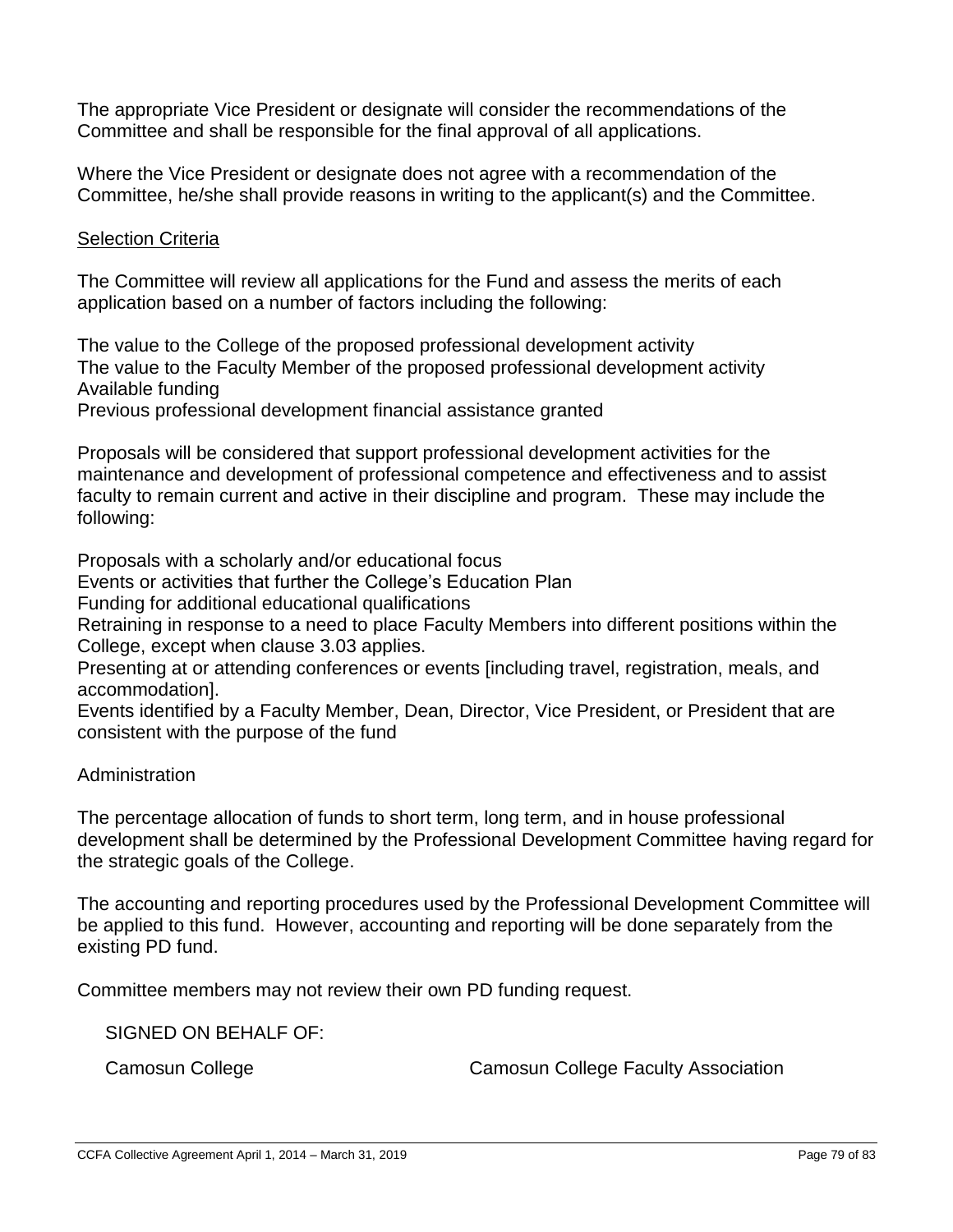President

Date **Date Date** 

Barb Severyn Judith Hunt<br>
Executive Director, HR<br>
Contract Ne

\_\_\_\_\_\_\_\_\_\_\_\_\_\_\_\_\_\_

\_\_\_\_\_\_\_\_\_\_\_\_\_\_\_\_\_\_

Date Date

Sherri Bell<br>
President<br>
President<br>
President

\_\_\_\_\_\_\_\_\_\_\_\_\_\_\_\_\_\_ \_\_\_\_\_\_\_\_\_\_\_\_\_\_\_\_\_\_\_

\_\_\_\_\_\_\_\_\_\_\_\_\_\_\_\_\_\_ \_\_\_\_\_\_\_\_\_\_\_\_\_\_\_\_\_\_

\_\_\_\_\_\_\_\_\_\_\_\_\_\_\_\_\_\_ \_\_\_\_\_\_\_\_\_\_\_\_\_\_\_\_\_\_

\_\_\_\_\_\_\_\_\_\_\_\_\_\_\_\_\_\_ \_\_\_\_\_\_\_\_\_\_\_\_\_\_\_\_\_\_ Contract Negotiations Chair

Sonja Kennedy Labour Relations Specialist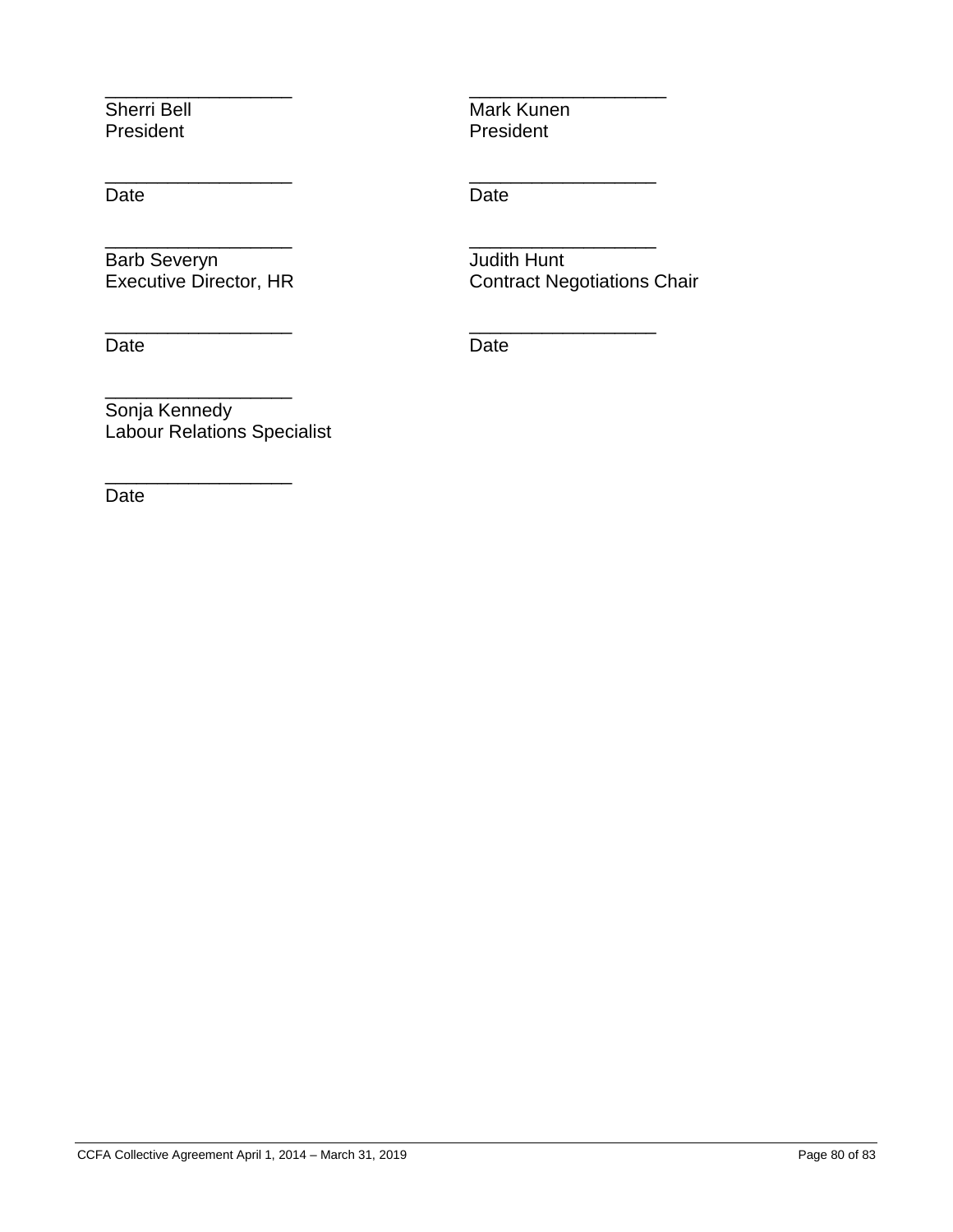#### **between**

## **CAMOSUN COLLEGE**

#### **and**

### **CAMOSUN COLLEGE FACULTY ASSOCIATION**

## **RE: INITIAL PLACEMENT PROCEDURE**

To attract specialized personnel, or to facilitate transfer of continuing Faculty Members from other B.C. colleges and institutes, the administration may offer placement on the salary scale above the maximum initial placement but not above the step which would result from the calculations of an individual's work and educational background, or above the maximum initial placement, as per Clause 4.03.

The College shall notify the Union when the maximum initial placement has been waived and provide its reasons for doing so in writing.

This Letter of Agreement will expire be in effect for the term of this Collective Agreement.

The parties agree that this Letter of Agreement will supersede the last paragraph of clause 4.04 for the duration of the Letter of Agreement.

SIGNED ON BEHALF OF:

Camosun College Camosun College Faculty Association

\_\_\_\_\_\_\_\_\_\_\_\_\_\_\_\_\_\_ \_\_\_\_\_\_\_\_\_\_\_\_\_\_\_\_\_\_\_ President President

Sherri Bell **Mark Kunen** 

\_\_\_\_\_\_\_\_\_\_\_\_\_\_\_\_\_\_ \_\_\_\_\_\_\_\_\_\_\_\_\_\_\_\_\_\_

Date **Date Date** 

\_\_\_\_\_\_\_\_\_\_\_\_\_\_\_\_\_\_ \_\_\_\_\_\_\_\_\_\_\_\_\_\_\_\_\_\_

Barb Severyn **Barb Severyn Judith Hunt** Executive Director, HR Contract Negotiations Chair

\_\_\_\_\_\_\_\_\_\_\_\_\_\_\_\_\_\_

\_\_\_\_\_\_\_\_\_\_\_\_\_\_\_\_\_\_

\_\_\_\_\_\_\_\_\_\_\_\_\_\_\_\_\_\_ \_\_\_\_\_\_\_\_\_\_\_\_\_\_\_\_\_\_

Date **Date Date** 

Sonja Kennedy Labour Relations Specialist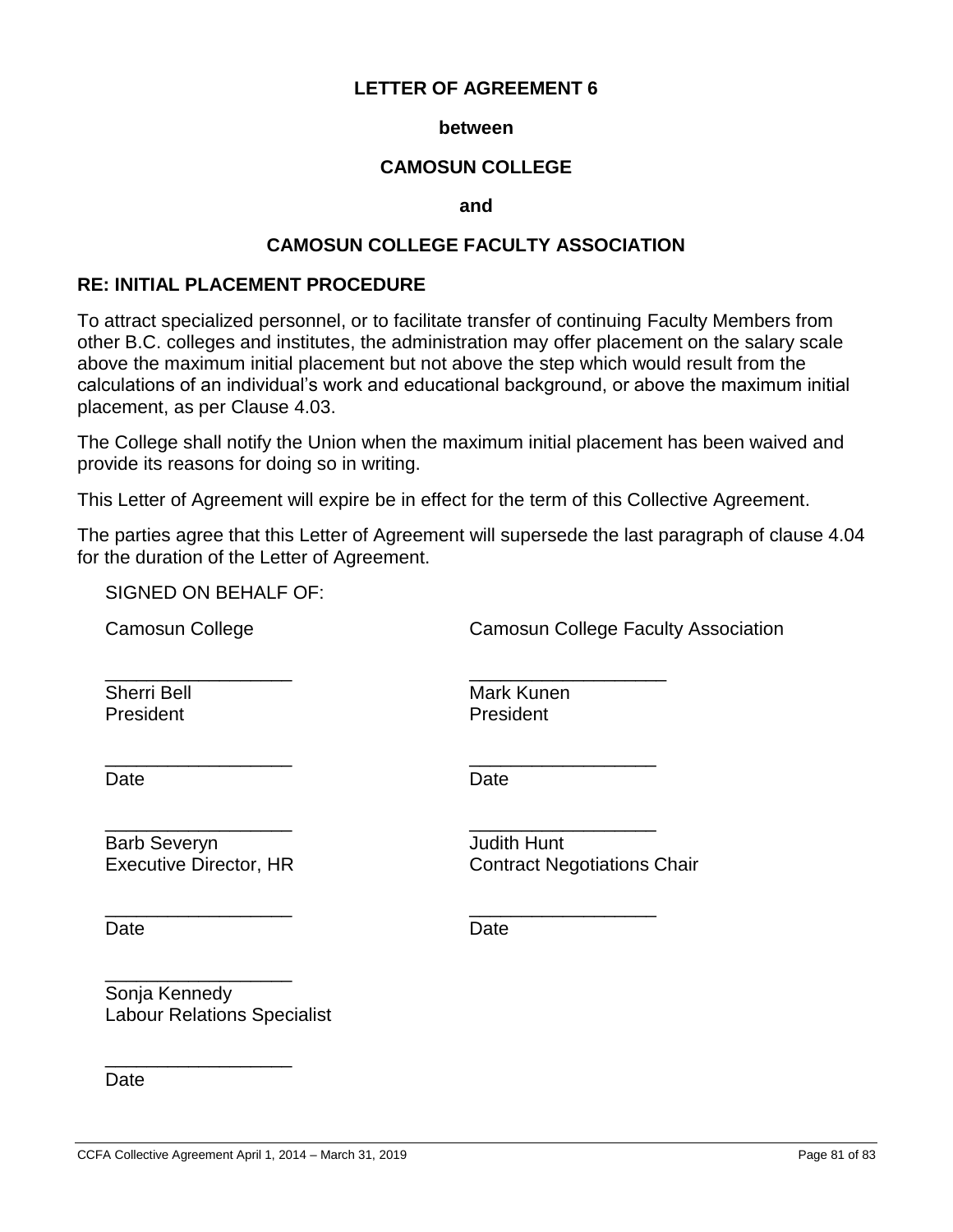### **between**

## **CAMOSUN COLLEGE**

#### **and**

# **CAMOSUN COLLEGE FACULTY ASSOCIATION**

## **RE: ALTERNATIVE TRANSPORTATION DIVIDEND PROGRAM**

The parties agree to implement an Alternative Transportation Dividend Program (Transportation Dividend Program). The program will follow the parameters and guidelines outlined as follows:

- The Program must be cost neutral for the Employer and meet the environmental sustainability goals by reducing the percentage of single occupancy vehicles parking on campus.
- The Transportation Dividend Program will provide an opportunity for employees who decline the parking privileges in Article 19 to receive a dividend payment.
- The value of the dividend will be determined by the value of the parking spots made available through employees declining the parking privileges under Article 19, less 30% for the College to retain and manage subsidization of commuter benefit options.
- The value of each parking spot is based on the annual net parking revenue divided by the number of revenue generating parking spots.
- The total dividend value will be calculated based on the revenue generated by employees who forgo their parking benefit under Article 19. The dividend value per eligible employee will be calculated based only on the revenue generated by CCFA members not utilizing the benefit of free parking.
- The dividend is a taxable benefit.
- The dividend is calculated from the revenue generated during the parking year (September to August 31st) and will be paid out by October 31 for the previous parking year.
- The dividend will be provided to all eligible employees who choose the transportation dividend program or the flex pass by the registration deadline (September 30) and is calculated by dividing the total value of the dividend (less 30% for commuter benefits) by the number of eligible employees.
- The 30% will be retained and managed by the College to provide or subsidize commuter benefit options, as identified by Commuter Choice Leadership Initiative (CCLI, 2001). Some of these options may be available only to those participating in the Transportation Dividend Program.
- Those who elect the Transportation Dividend Program will not be eligible for Article 19 for the duration of the parking year.